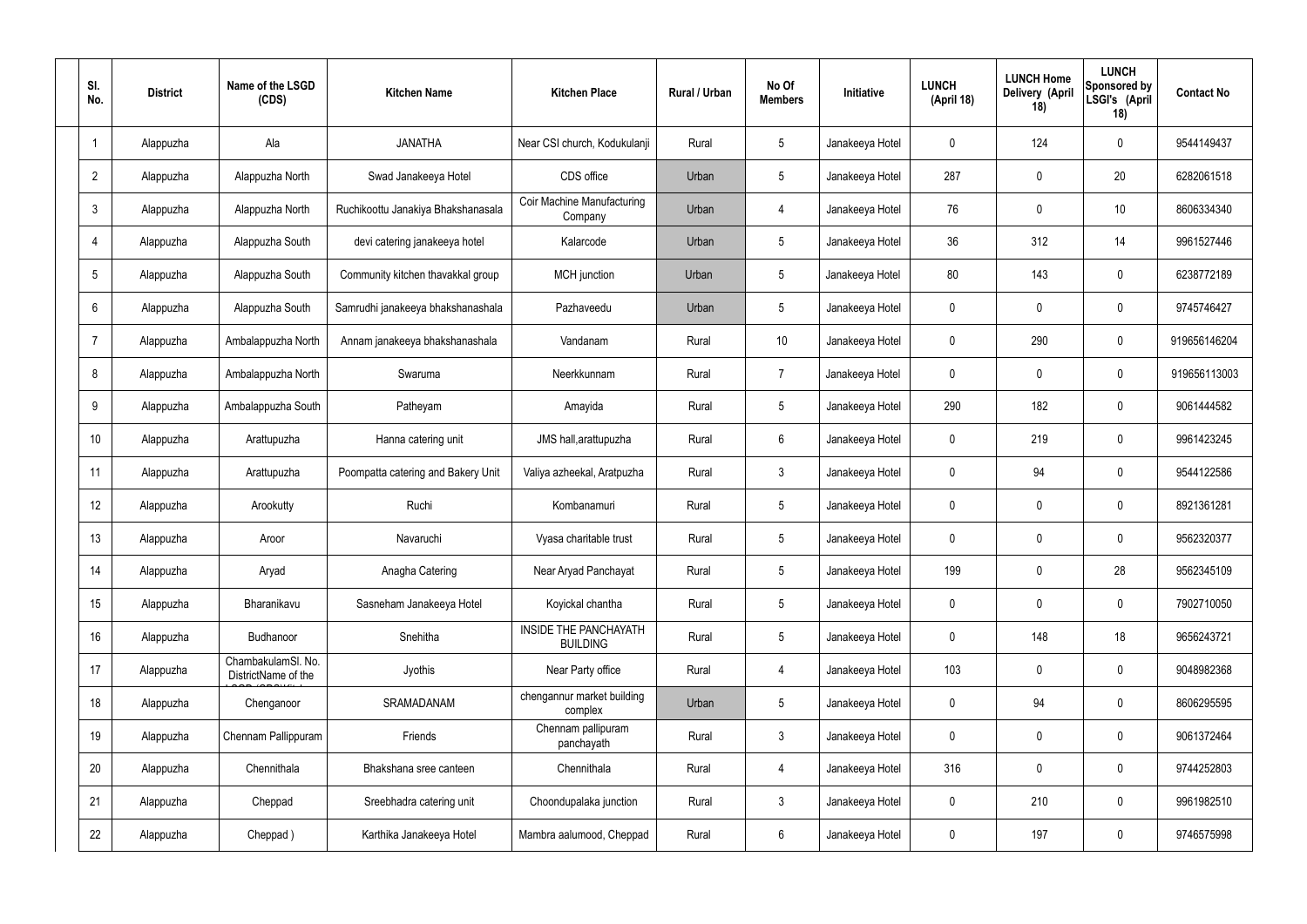|    | SI.<br>No. | <b>District</b> | Name of the LSGD<br>(CDS)     | <b>Kitchen Name</b>           | <b>Kitchen Place</b>                    | <b>Rural / Urban</b> | No Of<br><b>Members</b> | Initiative      | <b>LUNCH</b><br>(April 18) | <b>LUNCH Home</b><br>Delivery (April<br>18) | <b>LUNCH</b><br>Sponsored by<br>LSGI's (April<br>18) | <b>Contact No</b> |
|----|------------|-----------------|-------------------------------|-------------------------------|-----------------------------------------|----------------------|-------------------------|-----------------|----------------------------|---------------------------------------------|------------------------------------------------------|-------------------|
|    | 23         | Alappuzha       | Cheriyanad                    | <b>DARSANA</b>                | Near GOLDEN PALACE<br><b>AUDITORIUM</b> | Rural                | 5                       | Janakeeya Hotel | 0                          | 118                                         | $\mathbf 0$                                          | 9747958424        |
|    | 24         | Alappuzha       | <b>Cherthala Municipality</b> | Santwanam                     | Ward 10                                 | Urban                | 5                       | Janakeeya Hotel | 0                          | 0                                           | $\boldsymbol{0}$                                     | 8848178001        |
|    | 25         | Alappuzha       | Cherthala Municipality        | NULM canteen                  | Cherthala Municipality                  | Urban                | 5                       | Janakeeya Hotel | 0                          | 0                                           | $\mathbf 0$                                          | 6282870356        |
|    | 26         | Alappuzha       | Cherthala South               | Kashinandana                  | Cherthala S                             | Rural                | 10                      | Janakeeya Hotel | 0                          | $\mathbf 0$                                 | $\boldsymbol{0}$                                     | 9745940057        |
|    | 27         | Alappuzha       | Cheruthana                    | Sreedurga janakeeya hotel     | Near govt HSS aayaparambu               | Rural                | 4                       | Janakeeya Hotel | 207                        | 0                                           | $\mathbf 0$                                          | 9961178936        |
|    | 28         | Alappuzha       | Chettikulangara               | SREE VINAYAKA JANAKEEYA HOTEL | <b>KARIPUZHA</b>                        | Rural                | $\mathbf{3}$            | Janakeeya Hotel | 125                        | 0                                           | $\mathbf 0$                                          | 9656810109        |
|    | 29         | Alappuzha       | Chingoli                      | souhridam unit                | karthikappally I p school               | Rural-:-             | $\mathbf{3}$            | Janakeeya Hotel | 0                          | 185                                         | $\mathbf 0$                                          | 7559808470        |
|    | 30         | Alappuzha       | Chunakkara                    | Vanitha Canteen               | Chunakkara                              | Rural                | $\mathfrak{Z}$          | Janakeeya Hotel | 0                          | $\mathbf 0$                                 | $\mathbf 0$                                          | 9400509985        |
|    | 31         | Alappuzha       | Devikulangara                 | $Thripthi--++$                | Buds school, devikulangara              | Rural                | $\overline{4}$          | Janakeeya Hotel | 0                          | 111                                         | $\mathbf 0$                                          | 9746712528        |
|    | 32         | Alappuzha       | Edathua                       | Theertham-                    | Edathua market                          | Rural                | 3                       | Janakeeya Hotel | 111                        | $\mathbf 0$                                 | $\mathbf 0$                                          | 9544351169        |
|    | 33         | Alappuzha       | Ezhupunna                     | Neethipeedam                  | Eramalloor                              | Rural                | 8                       | Janakeeya Hotel | 0                          | 0                                           | $\mathbf 0$                                          | 9946790986        |
|    | 34         | Alappuzha       | Harippad                      | Swad------:--:                | A private Hotel's Kitchen               | Urban                | $\overline{4}$          | Janakeeya Hotel | 0                          | $\mathbf 0$                                 | $\mathbf 0$                                          | 9562373933        |
|    | 35         | Alappuzha       | Kadakkarappally               | Soorya                        | Kandamangalam temple<br>auditorium      | Rural                | 5                       | Janakeeya Hotel | 0                          | $\mathbf 0$                                 | $\mathbf 0$                                          | 9895266763        |
|    | 36         | Alappuzha       | Kainakary                     | Sivakashi                     | Near Panchayath                         | Rural                | 5                       | Janakeeya Hotel | 116                        | $\mathbf 0$                                 | $\mathbf 0$                                          | 8111821552        |
|    | 37         | Alappuzha       | Kandalloor                    | Annapoorna Hotel              | Near Velanchira junction                | Rural                | $\overline{4}$          | Janakeeya Hotel | 0                          | $\pmb{0}$                                   | $\pmb{0}$                                            | -9747600181       |
|    | 38         | Alappuzha       | Kanjikuzhy                    | Santhwanam                    | Opposite NSS college                    | Rural                | 5                       | Janakeeya Hotel | 0                          | $\pmb{0}$                                   | $\pmb{0}$                                            | 9605307328        |
|    | 39         | Alappuzha       | Karthikappally                | Ruchi                         | Community hall                          | Rural                | $6\overline{6}$         | Janakeeya Hotel | 286                        | $\mathbf 0$                                 | $\mathbf 0$                                          | 9747607478        |
|    | 40         | Alappuzha       | Karuvatta                     | Karunya janakeeya hotel       | Near Aashramam junction                 | Rural                | $6\overline{6}$         | Janakeeya Hotel | 652                        | $\pmb{0}$                                   | $\pmb{0}$                                            | 916282508791      |
|    | 41         | Alappuzha       | Kavalam                       | Koottukari Janakeeya Hotel    | <b>Near Permanent Outlet</b>            | Rural                | 5                       | Janakeeya Hotel | 0                          | $\pmb{0}$                                   | $\pmb{0}$                                            | 9744173219        |
|    | 42         | Alappuzha       | Kayamkulam West               | palazhy catering unit         | Kallummood junction                     | Urban                | $5\phantom{.0}$         | Janakeeya Hotel | 0                          | 228                                         | $\pmb{0}$                                            | 9388819110        |
|    | 43         | Alappuzha       | Kodamthurath                  | <b>MATRUSAKTHI</b>            | <b>KUTHIYATHODE</b>                     | Rural                | 5                       | Janakeeya Hotel | 0                          | $\overline{0}$                              | $\pmb{0}$                                            | 8281687439        |
| ՋQ | 44         | Alappuzha       | Krishnapuram                  | Kanivu catering unit          | Near SCB, kappil                        | Rural                | $\overline{4}$          | Janakeeya Hotel | 0                          | $\overline{0}$                              | $\pmb{0}$                                            | 9544047480        |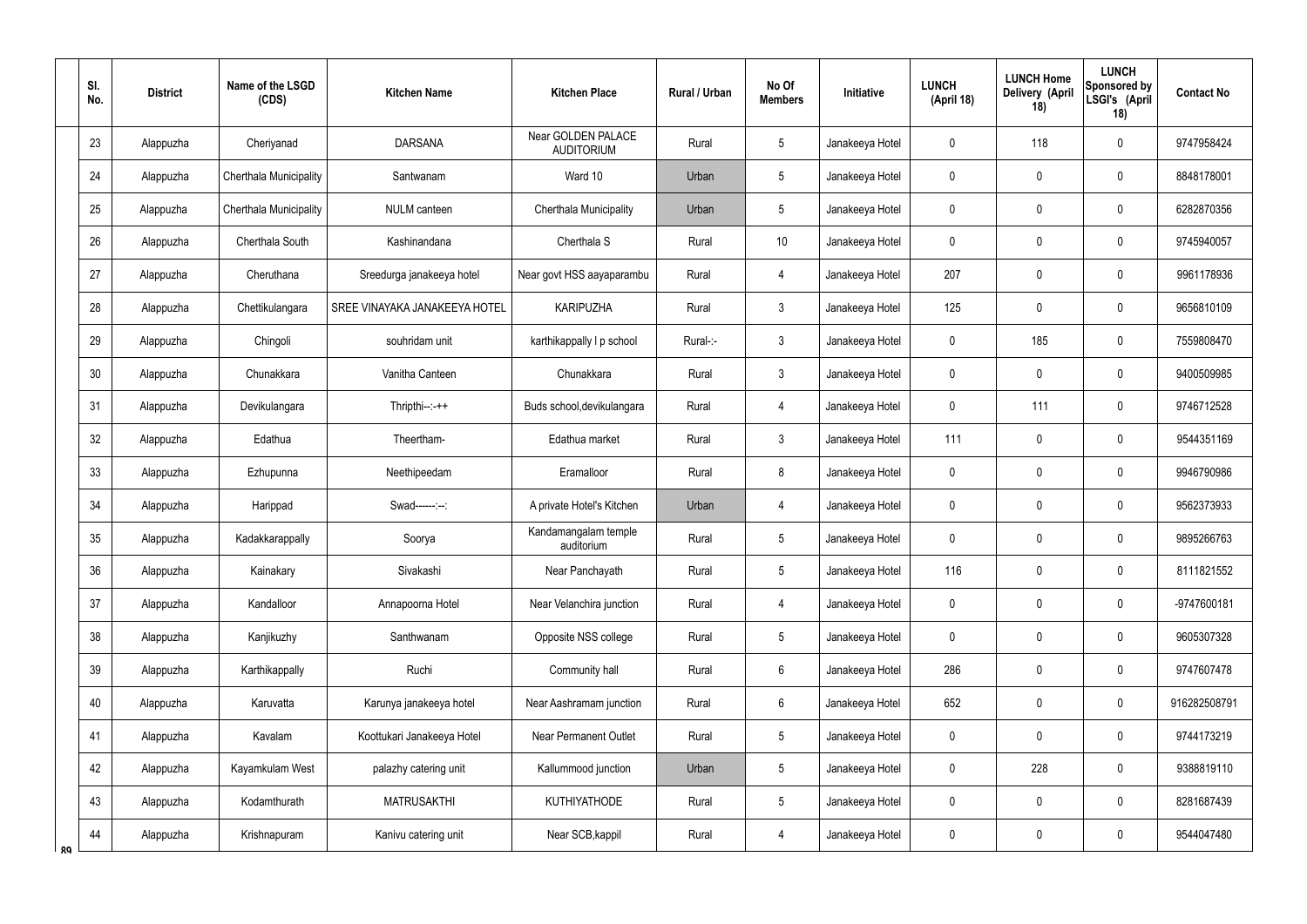|   | SI.<br>No. | <b>District</b> | Name of the LSGD<br>(CDS)   | <b>Kitchen Name</b>             | <b>Kitchen Place</b>                        | Rural / Urban | No Of<br><b>Members</b> | Initiative      | <b>LUNCH</b><br>(April 18) | <b>LUNCH Home</b><br>Delivery (April<br>18) | <b>LUNCH</b><br>Sponsored by<br>LSGI's (April<br>18) | <b>Contact No</b> |
|---|------------|-----------------|-----------------------------|---------------------------------|---------------------------------------------|---------------|-------------------------|-----------------|----------------------------|---------------------------------------------|------------------------------------------------------|-------------------|
| ಾ | 45         | Alappuzha       | Kumarapuram                 | Mahadeva jankeeya hotel         | Near kavarattu temple                       | Rural         | $\mathfrak{Z}$          | Janakeeya Hotel | 757                        | $\mathbf 0$                                 | $\mathbf 0$                                          | 918606736168      |
|   | 46         | Alappuzha       | Kumarapuram                 | Navodhaya janakeeya hotel       | Kumarapuram                                 | Rural         | $\mathbf{3}$            | Janakeeya Hotel | 344                        | $\mathbf 0$                                 | $\mathbf 0$                                          | 9037499871        |
|   | 47         | Alappuzha       | Kuthiyathode                | Ruchi Janakeeya Hotel           | Near kuthiyathode panchayath<br>office      | Rural         | $5\phantom{.0}$         | Janakeeya Hotel | $\mathbf 0$                | 0                                           | $\mathbf 0$                                          | 9249269374        |
|   | 48         | Alappuzha       | Mannanchery                 | Snehitha                        | Panchayat building                          | Rural         | 4                       | Janakeeya Hotel | 56                         | 36                                          | $\mathbf 0$                                          | 9544461740        |
|   | 49         | Alappuzha       | Mannar                      | Snehadhara                      | Kunnathur devasom                           | Rural         | $5\phantom{.0}$         | Janakeeya Hotel | 347                        | 0                                           | $\mathbf 0$                                          | 9567853570        |
|   | 50         | Alappuzha       | Mararikulam North           | Ruchisree                       | Kanichukulangara                            | Rural         | $5\phantom{.0}$         | Janakeeya Hotel | $\mathbf 0$                | $\mathbf 0$                                 | $\mathbf 0$                                          |                   |
|   | 51         | Alappuzha       | Mararikulam South           | Snehasparsham                   | Kattoor                                     | Rural         | 4                       | Janakeeya Hotel | $\mathbf 0$                | 100                                         | $\mathbf 0$                                          | 9747881642        |
|   | 52         | Alappuzha       | Mavelikkara<br>Thamarakulam | Thripthi Catering               | Thamarakulam                                | Rural         | $5\overline{)}$         | Janakeeya Hotel | $\mathbf 0$                | $\mathbf 0$                                 | $\mathbf 0$                                          | 8281558036        |
|   | 53         | Alappuzha       | Mavelikkara<br>Thekkekara   | Bhai catering                   | Pallarimangalam                             | Rural         | $5\phantom{.0}$         | Janakeeya Hotel | 314                        | $\mathbf 0$                                 | $\mathbf 0$                                          | 9539851155        |
|   | 54         | Alappuzha       | Mavelikkara<br>Thekkekara   | Snehatheeram                    | Kurathikkadu                                | Rural         | $5\overline{)}$         | Janakeeya Hotel | 136                        | $\mathbf 0$                                 | $\mathbf 0$                                          | 9656960190        |
|   | 55         | Alappuzha       | Muhamma                     | <b>SNV Catering</b>             | Near Community Health<br>Centre             | Rural         | $5\phantom{.0}$         | Janakeeya Hotel | 180                        | $\mathbf 0$                                 | $\mathbf 0$                                          | 9605388763        |
|   | 56         | Alappuzha       | Mulakkuzha                  | Snehathanal                     | Mulakkuzha                                  | Rural         | $5\phantom{.0}$         | Janakeeya Hotel | $\mathbf 0$                | 170                                         | $\mathbf 0$                                          | 9037085079        |
|   | 57         | Alappuzha       | Muttar                      | Ruchi Catering Unit             | Panchayat Building                          | Rural         |                         | Janakeeya Hotel | $\pmb{0}$                  | 0                                           | $\mathbf 0$                                          | 9072276826        |
|   | 58         | Alappuzha       | Nedumudy                    | Oruma                           | Champakulam                                 | Rural         | $5\phantom{.0}$         | Janakeeya Hotel | 150                        | $\pmb{0}$                                   | $\mathbf 0$                                          | 9188536147        |
|   | 59         | Alappuzha       | Neelamperoor                | Amrutha Janakeeya Bhakshanasala | Panchayat Building                          | Rural         | $\mathbf{3}$            | Janakeeya Hotel | $\mathbf 0$                | $\pmb{0}$                                   | $\mathbf 0$                                          | 9656167060        |
|   | 60         | Alappuzha       | Nooranad                    | Amma Canteen                    | Inside market place, Noornad                | Rural         | $5\phantom{.0}$         | Janakeeya Hotel | $\pmb{0}$                  | $\mathbf 0$                                 | $\mathbf 0$                                          | 7034377340        |
|   | 61         | Alappuzha       | Palamel                     | Arogya Canteen                  | Panchayat office compound                   | Rural         | $\overline{4}$          | Janakeeya Hotel | $\mathbf 0$                | $\mathbf 0$                                 | $\mathbf 0$                                          | 9497107651        |
|   | 62         | Alappuzha       | Pallippad                   | Annapoorneswari catering unit   | Irattakulangara junction                    | Rural         | $5\phantom{.0}$         | Janakeeya Hotel | 165                        | $\mathbf 0$                                 | $\mathbf 0$                                          | 9562318624        |
|   | 63         | Alappuzha       | Panavally                   | Harikrishnan                    | near nalpatheneswaram<br>temple             | Rural         | $\mathbf{1}$            | Janakeeya Hotel | $\mathbf 0$                | $\pmb{0}$                                   | $\mathbf 0$                                          | 9961774363        |
|   | 64         | Alappuzha       | Pandanad                    | Sreebhadra                      | Muthavazhi                                  | Rural         | $5\phantom{.0}$         | Janakeeya Hotel | $\pmb{0}$                  | 95                                          | $\mathbf 0$                                          | 9947120239        |
|   | 65         | Alappuzha       | Pathiyoor                   | Dakshina catering unit          | Mahalekshmi auditorium,<br>kareelakulangara | Rural         | $5\phantom{.0}$         | Janakeeya Hotel | $\mathbf 0$                | 144                                         | $\mathbf 0$                                          | 9048200655        |
|   | 66         | Alappuzha       | Pattanakkad                 | Aparna                          | Opposite of pattanakkad<br>gramapanchayath  | Rural         | $5\phantom{.0}$         | Janakeeya Hotel | 0                          | $\pmb{0}$                                   | $\mathbf 0$                                          | 9037450634        |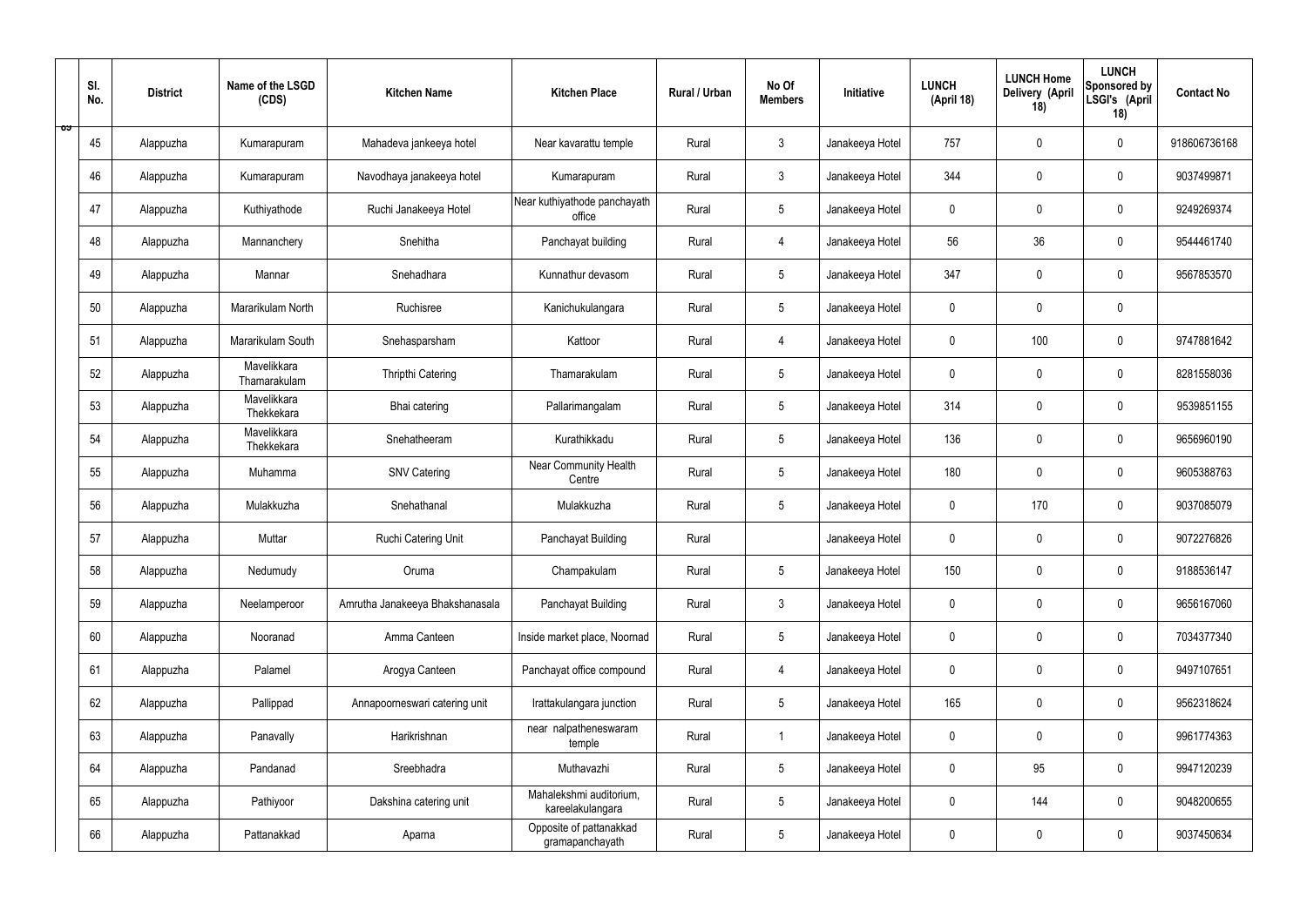| SI.<br>No. | <b>District</b> | Name of the LSGD<br>(CDS) | <b>Kitchen Name</b>         | <b>Kitchen Place</b>                                        | Rural / Urban | No Of<br><b>Members</b> | Initiative      | <b>LUNCH</b><br>(April 18) | <b>LUNCH Home</b><br>Delivery (April<br>18) | <b>LUNCH</b><br>Sponsored by<br>LSGI's (April<br>18) | <b>Contact No</b> |
|------------|-----------------|---------------------------|-----------------------------|-------------------------------------------------------------|---------------|-------------------------|-----------------|----------------------------|---------------------------------------------|------------------------------------------------------|-------------------|
| 67         | Alappuzha       | Perumbalam                | Amritham                    | Near by govt hospital                                       | Rural         | $\overline{4}$          | Janakeeya Hotel | $\mathbf 0$                | $\mathbf 0$                                 | $\pmb{0}$                                            | 8592809257        |
| 68         | Alappuzha       | Pulincunnu                | Nanma Janakeeya Hotel       | Near Krishi Bhavan                                          | Rural         | $5\phantom{.0}$         | Janakeeya Hotel | $\mathbf 0$                | $\mathbf 0$                                 | $\pmb{0}$                                            | 9544752465        |
| 69         | Alappuzha       | Puliyoor                  | <b>UPPUM MULAKUM</b>        | <b>INSIDE PANCHAYATH</b><br>COMPOUND                        | Rural         | $5\phantom{.0}$         | Janakeeya Hotel | $\mathbf 0$                | 224                                         | $\pmb{0}$                                            | 6238836314        |
| 70         | Alappuzha       | Punnapra North            | Annapoorneshwary            | Janajagrithi                                                | Rural         | $\overline{4}$          | Janakeeya Hotel | 63                         | 98                                          | $\pmb{0}$                                            | 8129450136        |
| 71         | Alappuzha       | Punnapra South            | Thripthy janakeeya hotel    | Punnapra south                                              | Rural         | 9                       | Janakeeya Hotel | $\mathbf 0$                | $\mathbf 0$                                 | $\pmb{0}$                                            | 9846179646        |
| 72         | Alappuzha       | Purakad                   | Pulari                      | Purakkad gp                                                 | Rural         | $5\phantom{.0}$         | Janakeeya Hotel | 42                         | 113                                         | $\pmb{0}$                                            | 7034494313        |
| 73         | Alappuzha       | Purakad                   | Thiruvonam catering service | Thottappally                                                | Rural         | $\overline{4}$          | Janakeeya Hotel | $\mathbf 0$                | $\mathbf 0$                                 | $\pmb{0}$                                            |                   |
| 74         | Alappuzha       | Ramankary                 | Kudumbashree Vanitha Hotel  | Ramankary Town, Opposite<br>Judicial First Class Magistrate | Rural         | 4                       | Janakeeya Hotel | $\mathbf 0$                | $\mathbf 0$                                 | $\pmb{0}$                                            | 8281314746        |
| 75         | Alappuzha       | Thaicattussery            | Unarv                       | Thyakattusheri junction                                     | Rural         | 4                       | Janakeeya Hotel | $\mathbf 0$                | $\mathbf 0$                                 | $\pmb{0}$                                            | 9605897567        |
| 76         | Alappuzha       | Thakazhy                  | Thripthi Thakazhy           | <b>GBHSS Thakazhy</b>                                       | Rural         | $6\overline{6}$         | Janakeeya Hotel | 133                        | $\mathbf 0$                                 | $\pmb{0}$                                            | 9747405368        |
| 77         | Alappuzha       | Thalavady                 | Snehitha                    | Vellakinar                                                  | Rural         | $5\phantom{.0}$         | Janakeeya Hotel | 80                         | $\pmb{0}$                                   | $\pmb{0}$                                            |                   |
| 78         | Alappuzha       | Thannermukkom             | Patheyam                    | Panchayath office                                           | Rural         | 4                       | Janakeeya Hotel | $\mathbf 0$                | $\mathbf 0$                                 | $\pmb{0}$                                            | 9633933288        |
| 79         | Alappuzha       | Thazhakkara               | Akshaya catering            | Building at glassfactory<br>junction                        | Rural         | 5                       | Janakeeya Hotel | 243                        | $\mathbf 0$                                 | $\mathbf 0$                                          | 9847177930        |
| 80         | Alappuzha       | Thiruvanvandoor           | <b>SREE KRISHNA</b>         | Near pravinkoodu junction,                                  | Rural         | 5 <sup>5</sup>          | Janakeeya Hotel | $\pmb{0}$                  | 140                                         | $\pmb{0}$                                            | 9446627175        |
| 81         | Alappuzha       | Thrikkunnappuzha          | Akshara janakeeya hotel     | KV jetty road                                               | Rural         | 5 <sup>5</sup>          | Janakeeya Hotel | 250                        | $\pmb{0}$                                   | $\mathbf 0$                                          | 918891921223      |
| 82         | Alappuzha       | Thuravoor                 | RUCHI JANAKEEYA HOTEL       | Near alakkaparambu                                          | Rural         | 5 <sup>5</sup>          | Janakeeya Hotel | $\pmb{0}$                  | $\pmb{0}$                                   | $\mathbf 0$                                          | 8157934346        |
| 83         | Alappuzha       | Vallikunnam               | Samthripthi                 | Padayanivattom temple<br>Auditorium                         | Rural         | $\overline{4}$          | Janakeeya Hotel | $\mathbf 0$                | $\pmb{0}$                                   | $\mathbf 0$                                          | 8078962129        |
| 84         | Alappuzha       | Vayalar                   | Five star                   | Near Nagamkulangara Market                                  | Rural         | 5 <sup>5</sup>          | Janakeeya Hotel | $\pmb{0}$                  | $\pmb{0}$                                   | $\mathbf 0$                                          | 8606081847        |
| 85         | Alappuzha       | Veeyapuram                | Swad 2                      | Veeyapuram jn                                               | Rural         | 5 <sup>5</sup>          | Janakeeya Hotel | 552                        | $\pmb{0}$                                   | $\mathbf 0$                                          |                   |
| 86         | Alappuzha       | Veeyapuram                | Karuthal                    | Payippad LPS                                                | Rural         | 5 <sub>5</sub>          | Janakeeya Hotel | 315                        | $\pmb{0}$                                   | $\mathbf 0$                                          | 8606846513        |
| 87         | Alappuzha       | Veliyanad                 | Manus Janakeeya Hotel       | Kurishmoodu, Near Veliyanadu<br>Grama Panchayat             | Rural         | $3\phantom{a}$          | Janakeeya Hotel | $\mathbf 0$                | $\pmb{0}$                                   | $\mathbf 0$                                          | 8086782924        |
| 88         | Alappuzha       | Venmoney                  | Annapoorna                  | Poyka                                                       | Rural         | 5 <sub>5</sub>          | Janakeeya Hotel | 0                          | 185                                         | $\pmb{0}$                                            |                   |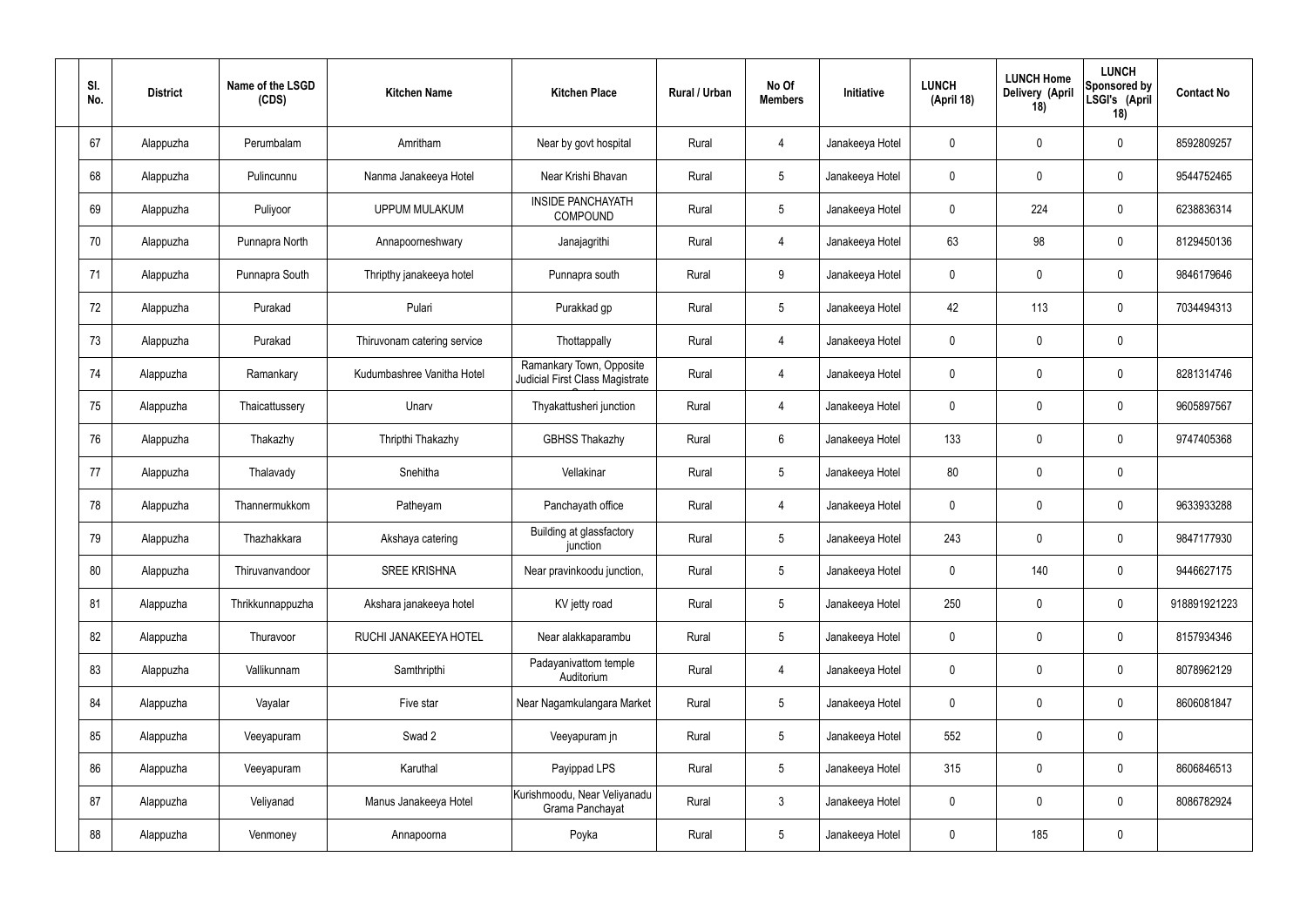|    | SI.<br>No.      | <b>District</b> | Name of the LSGD<br>(CDS) | <b>Kitchen Name</b>              | <b>Kitchen Place</b>         | Rural / Urban | No Of<br><b>Members</b> | Initiative      | <b>LUNCH</b><br>(April 18) | <b>LUNCH Home</b><br>Delivery (April<br>18) | <b>LUNCH</b><br>Sponsored by<br>LSGI's (April<br>18) | <b>Contact No</b> |
|----|-----------------|-----------------|---------------------------|----------------------------------|------------------------------|---------------|-------------------------|-----------------|----------------------------|---------------------------------------------|------------------------------------------------------|-------------------|
| 89 |                 |                 |                           |                                  |                              |               | 415                     |                 | 7011                       | 3960                                        | 90                                                   |                   |
|    | $\overline{1}$  | Ernakulam       | Aikkaranad                | Subiksha Janakeeya Hotel         | Kolancherry                  | Rural         | 4                       | Janakeeya Hotel | 527                        | 0                                           | $\boldsymbol{0}$                                     | 9074033529        |
|    | $\overline{2}$  | Ernakulam       | Alengade                  | Kasthurba kitchen                | Neerikkode                   | Rural         | $\mathbf{3}$            | Janakeeya Hotel | 91                         | 0                                           | $\boldsymbol{0}$                                     | 9388462558        |
|    | $\mathbf{3}$    | Ernakulam       | Alengade                  | Thanima foods                    | Koduvazhanga                 | Rural         | $\mathfrak{Z}$          | Janakeeya Hotel | 73                         | 0                                           | $\boldsymbol{0}$                                     | 9349013322        |
|    | $\overline{4}$  | Ernakulam       | Alengade                  | Mr.Bakers                        | Malikam peedika              | Rural         | $\mathbf{3}$            | Janakeeya Hotel | 10 <sup>°</sup>            | 0                                           | $\boldsymbol{0}$                                     | 9633887779        |
|    | $5\phantom{.0}$ | Ernakulam       | Aluva                     | Ruchi janakeeya hotel            | Aluva                        | Urban         | 4                       | Janakeeya Hotel | 89                         | 0                                           | $\boldsymbol{0}$                                     | 9947236080        |
|    | 6               | Ernakulam       | Amballoor                 | Dhanshree catering               | St.ignatius schools Amballur | Rural         | $5\phantom{.0}$         | Janakeeya Hotel | 115                        | 0                                           | $\boldsymbol{0}$                                     | 8330081552        |
|    | $\overline{7}$  | Ernakulam       | Angamaly                  | Cafe Shree Canteen               | <b>Municipality Canteen</b>  | Urban         | $5\phantom{.0}$         | Janakeeya Hotel | 418                        | 0                                           | $\boldsymbol{0}$                                     | 9656619614        |
|    | 8               | Ernakulam       | Angamaly                  | Cafe Kudumbashree                | T B Junction                 | Urban         | $\mathfrak{Z}$          | Janakeeya Hotel | 84                         | 0                                           | $\boldsymbol{0}$                                     | 9447924974        |
|    | 9               | Ernakulam       | Arakuzha                  | Ruchi Janakeeya hotel, Arakkuzha | Pandappilly                  | Rural         | $5\phantom{.0}$         | Janakeeya Hotel | 120                        | 0                                           | $\mathbf 0$                                          | 9744864225        |
|    | 10              | Ernakulam       | Assamannoor               | New Life kudumbasree Hotel       | Cherukunnam                  | Rural         | $\mathfrak{Z}$          | Janakeeya Hotel | 0                          | 0                                           | $\boldsymbol{0}$                                     | 9656729450        |
|    | 11              | Ernakulam       | Avoly                     | Janakeeya Hotel, Avoli           | Hostel Junction, Avoli       | Rural         | $\mathfrak{Z}$          | Janakeeya Hotel | 0                          | 0                                           | $\mathbf 0$                                          | 9847983621        |
|    | 12              | Ernakulam       | Ayavana                   | Keralashree Janakeeya hotel      | Ayavana                      | Rural         | $5\phantom{.0}$         | Janakeeya Hotel | 24                         | 0                                           | $\mathbf 0$                                          | 9744864210        |
|    | 13              | Ernakulam       | Ayyampuzha                | Sneha Janakeeya Hotel            | Ayyamppuzha                  | Rural         | $\overline{4}$          | Janakeeya Hotel | 0                          | 0                                           | $\mathbf 0$                                          | 8590753551        |
|    | 14              | Ernakulam       | Ayyampuzha                | Five Star Hotel and Catering     | Panchayat Junction           | Rural         | 4                       | Janakeeya Hotel | 140                        | 0                                           | $\mathbf 0$                                          | 9744836324        |
|    | 15              | Ernakulam       | Chendamangalam            | Anugraha Kudumbashree hotel      | Vadakkumpuram                | Rural         | $5\,$                   | Janakeeya Hotel | 0                          | 0                                           | $\mathbf 0$                                          | 9061419729        |
|    | 16              | Ernakulam       | Chengamanade              | Mythri janakeeya hotel           | Purayar                      | Rural         | $5\,$                   | Janakeeya Hotel | 150                        | 0                                           | $\mathbf 0$                                          | 9496818865        |
|    | 17              | Ernakulam       | Cheranalloor              | Chaithanya Janakeeya hotel       | Vishnupuram                  | Rural         | $5\,$                   | Janakeeya Hotel | 0                          | 0                                           | $\mathbf 0$                                          | 9747411465        |
|    | 18              | Ernakulam       | Cheranalloor              | Adukkala                         | Chittoor                     | Rural         | $5\,$                   | Janakeeya Hotel | 0                          | 0                                           | $\mathbf 0$                                          | 9846423001        |
|    | 19              | Ernakulam       | Chittattukara             | Swadh Janakeeya Hotel            | Neendoor                     | Rural         | $5\,$                   | Janakeeya Hotel | 0                          | 0                                           | $\mathbf 0$                                          | 9447812788        |
|    | 20              | Ernakulam       | Choornikkara              | Metro hotel                      | Ambattukavu                  | Rural         | $\mathbf{3}$            | Janakeeya Hotel | 303                        | 0                                           | $\mathbf 0$                                          | 9605319455        |
|    | 21              | Ernakulam       | Chottanikkara             | Ahalya Cafe                      | Kottayatthupara              | Rural         | 6                       | Janakeeya Hotel | 70                         | 0                                           | $\boldsymbol{0}$                                     | 9567512337        |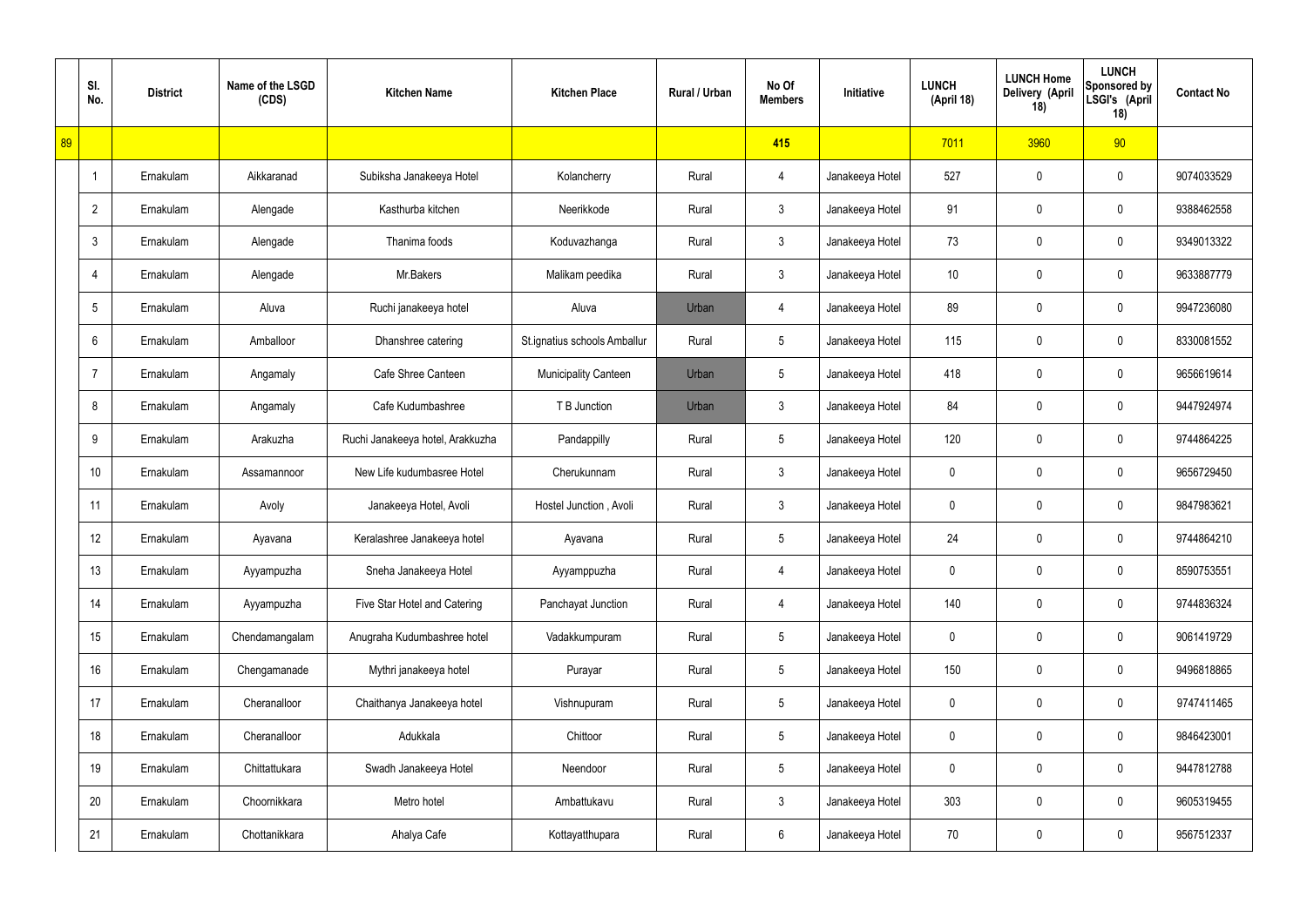| SI.<br>No. | <b>District</b> | Name of the LSGD<br>(CDS) | <b>Kitchen Name</b>                | <b>Kitchen Place</b>                 | Rural / Urban | No Of<br><b>Members</b> | Initiative      | <b>LUNCH</b><br>(April 18) | <b>LUNCH Home</b><br>Delivery (April<br>18) | <b>LUNCH</b><br>Sponsored by<br>LSGI's (April<br>18) | <b>Contact No</b> |
|------------|-----------------|---------------------------|------------------------------------|--------------------------------------|---------------|-------------------------|-----------------|----------------------------|---------------------------------------------|------------------------------------------------------|-------------------|
| 22         | Ernakulam       | Edakkattuvayal            | SANDHVANAM JANAKEEYA HOTEL         | <b>PEPPATHI</b>                      | Rural         | $\mathbf{3}$            | Janakeeya Hotel | 0                          | 0                                           | 0                                                    | 9447047980        |
| 23         | Ernakulam       | Edathala                  | Veetiloru oonne                    | Manalimukke                          | Rural         | $\mathbf{3}$            | Janakeeya Hotel | 192                        | 0                                           | $\mathbf 0$                                          |                   |
| 24         | Ernakulam       | Edathala                  | Souhridam Kudumbashree canteen     | Edathala                             | Rural         | $\mathbf{3}$            | Janakeeya Hotel | 260                        | 0                                           | $\mathbf 0$                                          | 7593057378        |
| 25         | Ernakulam       | Edavanakkad               | Royal Hotel                        | Edavanakad                           | Rural         | $\mathbf{3}$            | Janakeeya Hotel | $\mathbf 0$                | 0                                           | $\boldsymbol{0}$                                     | 9446742863        |
| 26         | Ernakulam       | Elanji                    | janakiya hotel elanji              | elanji punjayathu junction           | Rural         | $5\phantom{.0}$         | Janakeeya Hotel | 20                         | 0                                           | $\mathbf 0$                                          | 8921266850        |
| 27         | Ernakulam       | Eloor                     | Nalanandhana janakeeya hotel       | Eloor                                | Urban         | $\mathbf{3}$            | Janakeeya Hotel | 260                        | 0                                           | $\mathbf 0$                                          | 8848524108        |
| 28         | Ernakulam       | Ezhikkara                 | Sree Rajarajeswari Janakeeya Hotel | Ezhikkara                            | Rural         | $5\phantom{.0}$         | Janakeeya Hotel | 145                        | 0                                           | $\mathbf 0$                                          | 7558020438        |
| 29         | Ernakulam       | Kadungalloor              | Snehitha janakeeya hotel           | Kadungalloor                         | Rural         | $\mathbf{3}$            | Janakeeya Hotel | 188                        | 0                                           | $\boldsymbol{0}$                                     | $9.20E+11$        |
| 30         | Ernakulam       | Kalady                    | Jyothi Vanitha Canteen             | Kalady                               | Rural         | $5\phantom{.0}$         | Janakeeya Hotel | 250                        | 0                                           | $\mathbf 0$                                          | 9544624439        |
| 31         | Ernakulam       | <b>Kalamassery East</b>   | Thanima Janakeeya Hotel            | Kangarappady Medical college<br>Road | Urban         | $\mathbf{3}$            | Janakeeya Hotel | 338                        | 0                                           | $\mathbf 0$                                          | 9745481742        |
| 32         | Ernakulam       | <b>Kalamassery East</b>   | Nanma janakeeya hotel              | HMT, kalammassery                    | Urban         | $\mathbf{3}$            | Janakeeya Hotel | 368                        | $\boldsymbol{0}$                            | $\mathbf 0$                                          | 9061986861        |
| 33         | Ernakulam       | <b>Kalamassery West</b>   | Pulari janakeeya hotel             | Kunamthai                            | Urban         | $\mathbf{3}$            | Janakeeya Hotel | 437                        | 0                                           | $\mathbf 0$                                          | 7736594305        |
| 34         | Ernakulam       | <b>Kalamassery West</b>   | Kismath janakeeya hotel            | Vattekkunnam                         | Urban         | $\mathbf{3}$            | Janakeeya Hotel | 290                        | $\boldsymbol{0}$                            | 0                                                    | 9895049873        |
| 35         | Ernakulam       | Kalloorkkad               | Puthuma Janakeeya Hotel            | Kallorkkad                           | Rural         | $\mathbf{3}$            | Janakeeya Hotel | 247                        | $\mathsf{0}$                                | $\pmb{0}$                                            | 7558091353        |
| 36         | Ernakulam       | Kanjoor                   | Ammachiyude Adukkala               | Parappuram                           | Rural         | 3 <sup>1</sup>          | Janakeeya Hotel | 123                        | 0                                           | $\mathbf 0$                                          | 8547064578        |
| 37         | Ernakulam       | Karukutty                 | Anugraha Janakeeya Hotel           | Pallissery                           | Rural         | $5\phantom{.0}$         | Janakeeya Hotel | 70                         | 0                                           | $\mathbf 0$                                          | 8943838295        |
| 38         | Ernakulam       | Karumalloor               | Koottayma janakeeya hotel          | Kariyachira                          | Rural         | $\overline{4}$          | Janakeeya Hotel | 101                        | 0                                           | $\mathbf 0$                                          | 8281548828        |
| 39         | Ernakulam       | Kavalangad                | Five star Janakeeya Hotel          | Nellimattom                          | Rural         | $5\phantom{.0}$         | Janakeeya Hotel | 220                        | 0                                           | $\mathbf 0$                                          | 9744705648        |
| 40         | Ernakulam       | Keerampara                | Abhaya Janakeeya Hotel             | Punnekkad                            | Rural         | $\overline{4}$          | Janakeeya Hotel | 75                         | 0                                           | $\mathbf 0$                                          | 9074528135        |
| 41         | Ernakulam       | Keezhmad                  | Sadyalayam janakeeya hotel         | Keezhmad                             | Rural         | $5\phantom{.0}$         | Janakeeya Hotel | 0                          | 0                                           | $\mathbf 0$                                          | 7012778281        |
| 42         | Ernakulam       | Kochi East                | ANNAPOORNA JANAKEEYA HOTEL         | ALINCHUVADU                          | Urban         | $5\phantom{.0}$         | Janakeeya Hotel | 240                        | 0                                           | $\mathbf 0$                                          | 9567529849        |
| 43         | Ernakulam       | Kochi East                | YUMMEES KITCHEN                    | VADUTHALA                            | Urban         | $5\phantom{.0}$         | Janakeeya Hotel | 0                          | 0                                           | $\boldsymbol{0}$                                     | 9497680558        |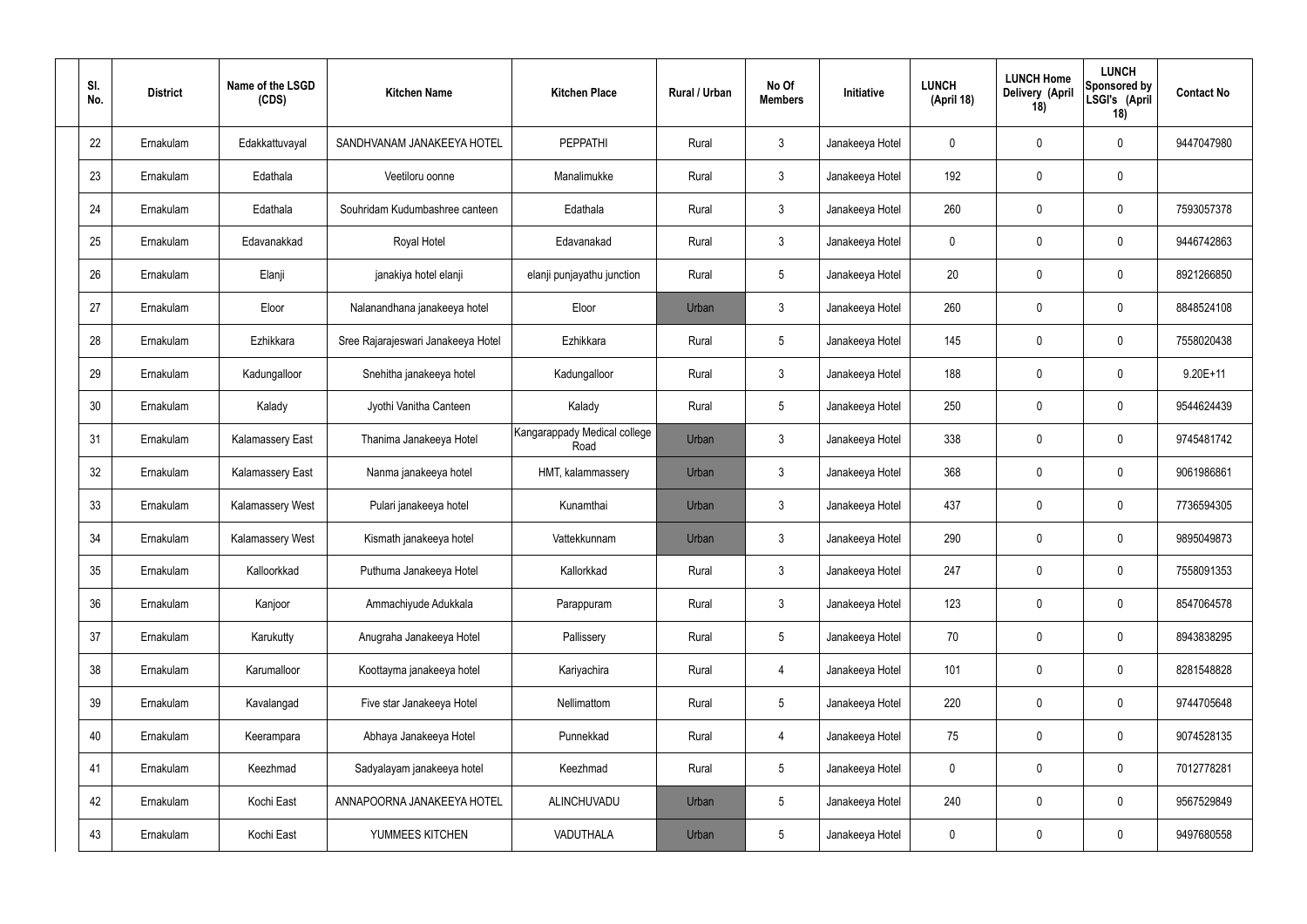|     | SI.<br>No. | <b>District</b> | Name of the LSGD<br>(CDS) | <b>Kitchen Name</b>              | <b>Kitchen Place</b>                      | <b>Rural / Urban</b> | No Of<br><b>Members</b> | Initiative      | <b>LUNCH</b><br>(April 18) | <b>LUNCH Home</b><br>Delivery (April<br>18) | <b>LUNCH</b><br><b>Sponsored by</b><br>LSGI's (April<br>18) | <b>Contact No</b> |
|-----|------------|-----------------|---------------------------|----------------------------------|-------------------------------------------|----------------------|-------------------------|-----------------|----------------------------|---------------------------------------------|-------------------------------------------------------------|-------------------|
|     | 44         | Ernakulam       | Kochi East                | ORUMA KITCHEN                    | <b>PACHALAM</b>                           | Urban                | $\mathbf{3}$            | Janakeeya Hotel | 195                        | 0                                           | $\mathbf 0$                                                 | 9497680558        |
|     | 45         | Ernakulam       | Kochi East                | <b>PONPULARI</b>                 | <b>KEERHI NAGAR,</b><br><b>ELAMAKKARA</b> | Urban                | $\mathfrak{Z}$          | Janakeeya Hotel | 346                        | 0                                           | $\boldsymbol{0}$                                            | 9446607548        |
|     | 46         | Ernakulam       | Kochi East                | <b>RUCHI CATERING</b>            | PUNNACKAL                                 | Urban                | 5                       | Janakeeya Hotel | 318                        | 0                                           | $\mathbf 0$                                                 | 9947080022        |
|     | 47         | Ernakulam       | Kochi East                | Samrudhi @ Kochi                 | Ernakulam North                           | Urban                | 14                      | Janakeeya Hotel | 2104                       | 846                                         | $\pmb{0}$                                                   | 9048609615        |
|     | 48         | Ernakulam       | Kochi South               | NEW AKSHAYA HOTEL                | <b>PONNURUNNI</b>                         | Urban                | 5                       | Janakeeya Hotel | 317                        | 0                                           | $\mathbf 0$                                                 | 8547855284        |
|     | 49         | Ernakulam       | Kochi South               | <b>AMMAS KITCHEN</b>             | <b>THEVARA</b>                            | Urban                | $\overline{4}$          | Janakeeya Hotel | 0                          | 0                                           | $\mathbf 0$                                                 | 8547855284        |
|     | 50         | Ernakulam       | Kochi South               | <b>FRIENDS</b>                   | <b>MINI PARK</b>                          | Urban                | 5                       | Janakeeya Hotel | 130                        | 0                                           | $\mathbf 0$                                                 | 9567127064        |
|     | 51         | Ernakulam       | Kochi West                | NAMMUDE ADUKKALA                 | <b>ERAVELI COLONY</b>                     | Urban                | 5                       | Janakeeya Hotel | 321                        | 0                                           | $\mathbf 0$                                                 | 9496025576        |
|     | 52         | Ernakulam       | Kochi West                | PUTHUMA KUDUMBASHREE HOTEL       | PALLURUTHY NADA                           | Urban                | 5                       | Janakeeya Hotel | 200                        | 0                                           | $\mathbf 0$                                                 | 9496025576        |
|     | 53         | Ernakulam       | Kochi West                | USHUS KUDUMBASHREE HOTEL         | <b>FORT KOCHI</b>                         | Urban                | $\overline{4}$          | Janakeeya Hotel | 234                        | 0                                           | $\pmb{0}$                                                   | 9847866090        |
|     | 54         | Ernakulam       | Koothattukulam            | Niravu janakeeya hotel           | Near ksrtc bus stand<br>koothattukulam    | Urban                | $\mathfrak{Z}$          | Janakeeya Hotel | 169                        | 0                                           | $\pmb{0}$                                                   | 9656619614        |
|     | 55         | Ernakulam       | Koovappady                | Kaipunyam Janakeeya hotel        | Koovappady                                | Rural                | 5                       | Janakeeya Hotel | 98                         | 0                                           | $\boldsymbol{0}$                                            | 9526628158        |
|     | 56         | Ernakulam       | Kothamangalam             | P.K Janakeeya hotel              | Kothamangalam                             | Urban                | $\mathbf{3}$            | Janakeeya Hotel | 0                          | 0                                           | $\mathbf 0$                                                 | 8156869114        |
|     | 57         | Ernakulam       | Kothamangalam             | Thanima catering unit            | Kothamangalam                             | Urban                | $\mathbf{3}$            | Janakeeya Hotel | 0                          | 0                                           | $\mathbf 0$                                                 | 9846664377        |
| 114 | 58         | Ernakulam       | Kottapady                 | Janakeeya Hotel                  | Kottappady junction                       | Rural                | $\mathbf{3}$            | Janakeeya Hotel | 166                        | 0                                           | $\mathbf 0$                                                 | 9497406993        |
|     | 59         | Ernakulam       | Kottuvally                | Amritha Janakeeya Hotel          | kottuvally                                | Rural                | 5                       | Janakeeya Hotel | 70                         | 0                                           | $\mathbf 0$                                                 | 8590034196        |
|     | 60         | Ernakulam       | Kumbalam                  | JANAKEEYA HOTEL KUMBALAM         | <b>MADAVANA</b>                           | Rural                | 5                       | Janakeeya Hotel | 340                        | 0                                           | $\pmb{0}$                                                   | 9746652717        |
|     | 61         | Ernakulam       | Kumbalangy                | St Antoneys kudumbashree         | OLD POST OFFICE                           | Rural                | $\mathbf{3}$            | Janakeeya Hotel | 140                        | 0                                           | $\pmb{0}$                                                   | 8138860764        |
|     | 62         | Ernakulam       | Kunnathunad               | Thripthi Janakeeya Hotel         | Pallikkara                                | Rural                | 6                       | Janakeeya Hotel | 110                        | 0                                           | $\pmb{0}$                                                   | 9744561425        |
|     | 63         | Ernakulam       | Kunnukara                 | Greenchilly cafe                 | Kunnukara                                 | Rural                | $\mathfrak{Z}$          | Janakeeya Hotel | 35 <sub>5</sub>            | 0                                           | $\pmb{0}$                                                   | 9496852989        |
|     | 64         | Ernakulam       | Kunnukara                 | Thanima canteen                  | North aduvassery                          | Rural                | $5\phantom{.0}$         | Janakeeya Hotel | 104                        | 0                                           | $\pmb{0}$                                                   | 9744200583        |
|     | 65         | Ernakulam       | Kuttampuzha               | Nila kudumbashree janakiya hotel | Mini stadium, vadattupara                 | Rural                | $6\phantom{.}$          | Janakeeya Hotel | 79                         | 0                                           | $\pmb{0}$                                                   | 9496754018        |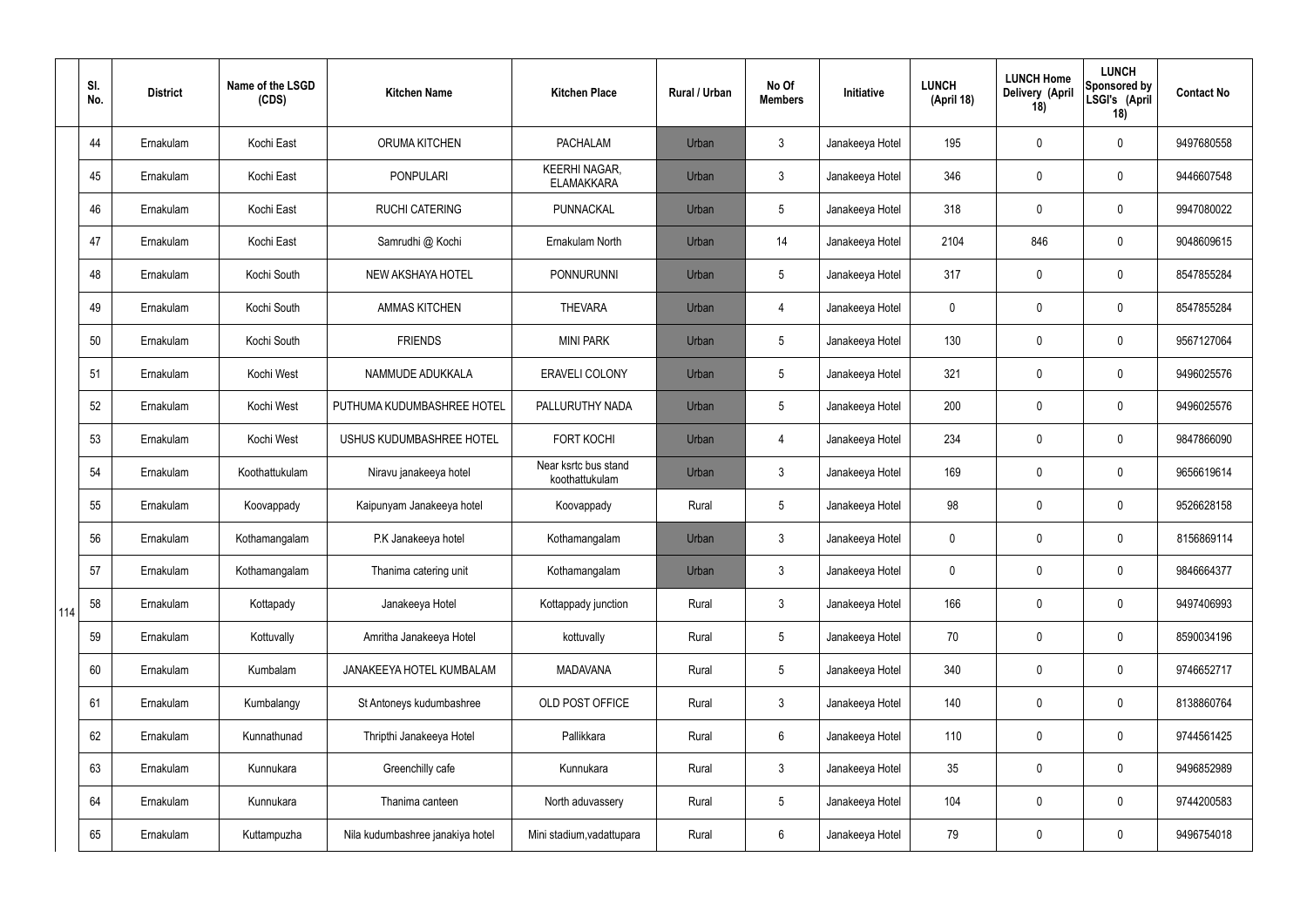| SI.<br>No. | <b>District</b> | Name of the LSGD<br>(CDS) | <b>Kitchen Name</b>            | <b>Kitchen Place</b>        | Rural / Urban | No Of<br><b>Members</b> | Initiative      | <b>LUNCH</b><br>(April 18) | <b>LUNCH Home</b><br>Delivery (April<br>18) | <b>LUNCH</b><br>Sponsored by<br>LSGI's (April<br>18) | <b>Contact No</b> |
|------------|-----------------|---------------------------|--------------------------------|-----------------------------|---------------|-------------------------|-----------------|----------------------------|---------------------------------------------|------------------------------------------------------|-------------------|
| 66         | Ernakulam       | Kuzhippilly               | Janakeeya hotel                | Kuzhupilli                  | Rural         | $\mathbf 0$             | Janakeeya Hotel | 0                          | 0                                           | $\mathbf 0$                                          | 9744631998        |
| 67         | Ernakulam       | Malayattoor               | Whats app Janakeeya Hotel      | Thottuva                    | Rural         | $\mathbf{3}$            | Janakeeya Hotel | 256                        | 0                                           | $\mathbf 0$                                          | 9.19E+11          |
| 68         | Ernakulam       | Malayattoor               | Natturuchi Janakeeya Hotel     | Ettakkadavu                 | Rural         | $\mathbf{3}$            | Janakeeya Hotel | 236                        | 0                                           | $\mathbf 0$                                          | 9745470234        |
| 69         | Ernakulam       | Maneed                    | Coral Island                   | Maneed                      | Rural         | $\overline{4}$          | Janakeeya Hotel | 108                        | 0                                           | $\mathbf 0$                                          | 7012652495        |
| 70         | Ernakulam       | Manjalloor                | Thanima Kudumbashree hotel     | Vazhakkulam                 | Rural         | $5\phantom{.0}$         | Janakeeya Hotel | 302                        | $\boldsymbol{0}$                            | $\mathbf 0$                                          | 7306907918        |
| 71         | Ernakulam       | Manjapra                  | Sara's Kitchen                 | Puthenpalli                 | Rural         | $\mathbf{3}$            | Janakeeya Hotel | $\mathbf 0$                | 0                                           | $\mathbf 0$                                          | 8547392730        |
| 72         | Ernakulam       | Maradu                    | <b>VANITHA HOTEL</b>           | <b>KUNDANNOR JN</b>         | Urban         | $\overline{4}$          | Janakeeya Hotel | $\mathbf 0$                | 0                                           | $\mathbf 0$                                          | 9349505008        |
| 73         | Ernakulam       | Marady                    | Janakeeya hotel, Marady        | Unnakkuppa                  | Rural         | $\overline{4}$          | Janakeeya Hotel | 100                        | 0                                           | $\mathbf 0$                                          | 9947943177        |
| 74         | Ernakulam       | Mazhuvannoor              | Sruthi Janakeeya Hotel         | Valayanchirangara           | Rural         | $\mathbf{3}$            | Janakeeya Hotel | 201                        | $\boldsymbol{0}$                            | $\mathbf 0$                                          | 9747924485        |
| 75         | Ernakulam       | Mookkannoor               | Mammaks Kitchen                | Mookkannoor                 | Rural         | $\mathfrak{Z}$          | Janakeeya Hotel | 198                        | 0                                           | $\mathbf 0$                                          | $9.19E + 11$      |
| 76         | Ernakulam       | Mudakkuzha                | Janakeeya Hotel                | Mudakkuzha                  | Rural         | $\mathbf{3}$            | Janakeeya Hotel | $\mathbf 0$                | 0                                           | $\boldsymbol{0}$                                     | $9.19E + 11$      |
| 77         | Ernakulam       | Mulanthuruthy             | Sulabha                        | karikode, mulanthuruthy     | Rural         | $\mathbf 0$             | Janakeeya Hotel | 217                        | 0                                           | $\boldsymbol{0}$                                     | 9633427553        |
| 78         | Ernakulam       | Mulavukad                 | Kudumbashree Veetile bakshanam | Mulavukad                   | Rural         | $5\phantom{.0}$         | Janakeeya Hotel | 0                          | 68                                          | $\boldsymbol{0}$                                     | 9061339557        |
| 79         | Ernakulam       | Muvattupuzha              | Oottupura                      | Muvattupuzha                | Urban         | 3                       | Janakeeya Hotel | 259                        | $\mathbf 0$                                 | $\pmb{0}$                                            |                   |
| 80         | Ernakulam       | Nayarambalam              | Four star cafe                 | Nayarambalam                | Rural         | $3\phantom{a}$          | Janakeeya Hotel | $\mathbf 0$                | $\mathbf 0$                                 | $\mathbf 0$                                          | 8891755948        |
| 81         | Ernakulam       | Nedumbassery              | Thani Nadan                    | Athani                      | Rural         | $5\phantom{.0}$         | Janakeeya Hotel | 171                        | $\mathbf 0$                                 | $\mathbf 0$                                          | 8138917514        |
| 82         | Ernakulam       | Nellikuzhy                | Janakeeya Hotel                | Nellikkuzhi                 | Rural         | $\mathbf{3}$            | Janakeeya Hotel | $\mathbf 0$                | $\mathbf 0$                                 | $\mathbf 0$                                          | 9562713076        |
| 83         | Ernakulam       | Njarakkal                 | Kripa Catering Unit            | Njarakkal                   | Rural         | $\mathbf{3}$            | Janakeeya Hotel | 97                         | $\mathbf 0$                                 | $\mathbf 0$                                          | 9567534006        |
| 84         | Ernakulam       | Okkal                     | Manna Janakeeya Hotel          | Edavoor                     | Rural         | $\overline{4}$          | Janakeeya Hotel | $\mathbf 0$                | $\mathbf 0$                                 | $\mathbf 0$                                          | 9539507674        |
| 85         | Ernakulam       | Paingottoor               | Janakeeya hotel                | Paingottoor                 | Rural         | $\overline{7}$          | Janakeeya Hotel | $\mathbf 0$                | $\mathbf 0$                                 | $\mathbf 0$                                          | 9656855730        |
| 86         | Ernakulam       | Paipra                    | Nanma Janakeeya Hotel          | Pezhakkappilly              | Rural         | $\mathfrak{Z}$          | Janakeeya Hotel | 176                        | 0                                           | $\mathbf 0$                                          | 9567747725        |
| 87         | Ernakulam       | Pallarimangalam           | Janakeeya Hotel                | Janakeeya Hotel, Koovalloor | Rural         | 4                       | Janakeeya Hotel | 126                        | $\pmb{0}$                                   | $\boldsymbol{0}$                                     | 7025992310        |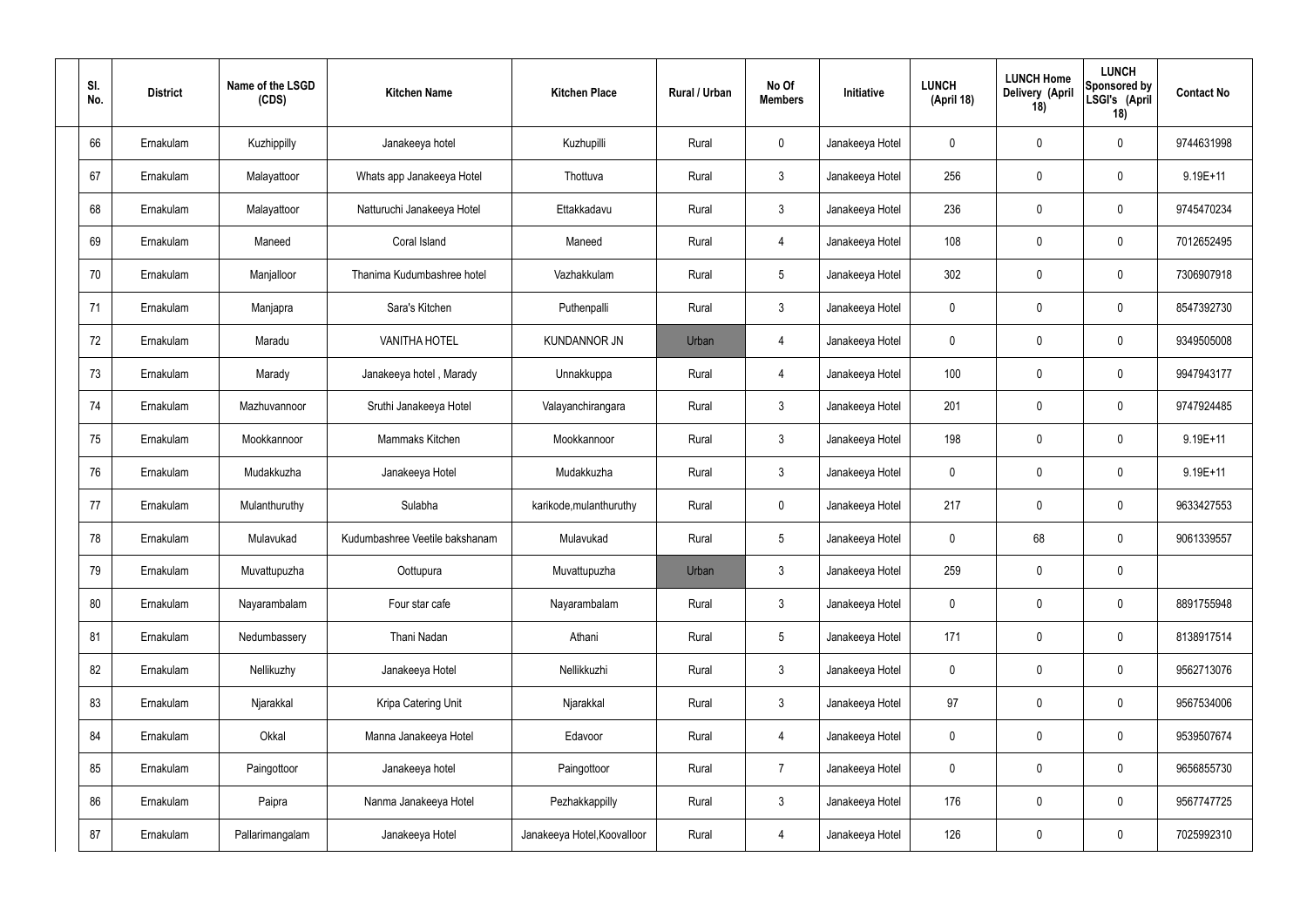| SI.<br>No. | <b>District</b> | Name of the LSGD<br>(CDS) | <b>Kitchen Name</b>                                      | <b>Kitchen Place</b>                        | Rural / Urban | No Of<br><b>Members</b> | Initiative      | <b>LUNCH</b><br>(April 18) | <b>LUNCH Home</b><br><b>Delivery (April</b><br>18) | <b>LUNCH</b><br>Sponsored by<br>LSGI's (April<br>18) | <b>Contact No</b> |
|------------|-----------------|---------------------------|----------------------------------------------------------|---------------------------------------------|---------------|-------------------------|-----------------|----------------------------|----------------------------------------------------|------------------------------------------------------|-------------------|
| 88         | Ernakulam       | Pallipuram                | SANTHWANAM Janakeeyahotel                                | Pothen valav                                | Rural         | $5\phantom{.0}$         | Janakeeya Hotel | 228                        | 0                                                  | $\mathbf 0$                                          | 9747525176        |
| 89         | Ernakulam       | Pambakkuda                | viswastha catering unit                                  | pambakkuda block punjayathu<br>building     | Rural         | $\overline{4}$          | Janakeeya Hotel | 360                        | 0                                                  | $\pmb{0}$                                            | 9946404045        |
| 90         | Ernakulam       | Parakkadave               | Thejus catering unit                                     | Moozhikkulam                                | Rural         | 10                      | Janakeeya Hotel | 94                         | 0                                                  | $\mathbf 0$                                          | 9847936303        |
| 91         | Ernakulam       | Paravoor                  | sree vigneswara sc cafe                                  | Govt.boys' HSS, N.Paravur                   | Urban         | 4                       | Janakeeya Hotel | 95                         | 0                                                  | $\pmb{0}$                                            |                   |
| 92         | Ernakulam       | Perumbavoor               | <b>JANAKEEYA HOTEL MINI CIVIL</b><br>STATION PERUMBAVOOR | <b>CIVIL STATION</b>                        | Urban         | $\mathfrak{Z}$          | Janakeeya Hotel | 398                        | 0                                                  | $\mathbf 0$                                          | 9847008734        |
| 93         | Ernakulam       | Perumbayoor               | Swath kudumbashree canteen                               | Perumbavoor                                 | Urban         | $\mathbf{3}$            | Janakeeya Hotel | 304                        | 0                                                  | $\pmb{0}$                                            | 9847015470        |
| 94         | Ernakulam       | Perumbavoor               | Janakeeya Hotel                                          | Kanjirakkad pallippady                      | Urban         | $\mathfrak{Z}$          | Janakeeya Hotel | 398                        | 0                                                  | $\mathbf 0$                                          | 9847015470        |
| 95         | Ernakulam       | Pindimana                 | Janakeeya hotel                                          | Muthamkuzhi                                 | Rural         | $\overline{4}$          | Janakeeya Hotel | 160                        | 0                                                  | $\pmb{0}$                                            | 9656297799        |
| 96         | Ernakulam       | Piravam                   | sneha canteen                                            | municipality building base floor<br>piravom | Urban         | 4                       | Janakeeya Hotel | 200                        | 0                                                  | $\mathbf 0$                                          | 8075376906        |
| 97         | Ernakulam       | Pootrikka                 | <b>GRANDMA JANAKEEYA HOTEL</b>                           | <b>CHOONDI</b>                              | Rural         | $\mathfrak{Z}$          | Janakeeya Hotel | 0                          | 0                                                  | $\mathbf 0$                                          | 9400550287        |
| 98         | Ernakulam       | Pothanikkad               | Taj hotel                                                | Pothanikkad                                 | Rural         | $\mathbf{3}$            | Janakeeya Hotel | 65                         | 0                                                  | $\mathbf 0$                                          | 9645079573        |
| 99         | Ernakulam       | Puthanvelikkara           | Panjami cafe kudumbashree                                | Near panjayath office                       | Rural         | $5\phantom{.0}$         | Janakeeya Hotel | 118                        | 0                                                  | $\mathbf 0$                                          | 9645530669        |
| 100        | Ernakulam       | Ramamangalam              | Kalavara janakeeya hotel                                 | ramamngalam                                 | Rural         | 4                       | Janakeeya Hotel | 217                        | 0                                                  | $\mathbf 0$                                          | 9961344346        |
| 101        | Ernakulam       | Rayamangalam              | Arya canteen                                             | Kuruppampady                                | Rural         | $\mathfrak{Z}$          | Janakeeya Hotel | 93                         | $\mathbf 0$                                        | $\pmb{0}$                                            | 8281825730        |
| 102        | Ernakulam       | Thirumarady               | janakiya hotel thirumarady                               | edappara jn.                                | Rural         | $\mathbf{3}$            | Janakeeya Hotel | 60                         | $\mathbf 0$                                        | $\pmb{0}$                                            | 7594811868        |
| 103        | Ernakulam       | Thiruvaniyoor             | Thanima                                                  | Thiruvaniyoor                               | Rural         | $\mathbf 0$             | Janakeeya Hotel | 105                        | 0                                                  | $\pmb{0}$                                            | 9061239698        |
| 104        | Ernakulam       | Thrikkakkara East         | Thanima Janakeeya Hotel                                  | Kakkanad                                    | Urban         | 8                       | Janakeeya Hotel | 0                          | 0                                                  | $\pmb{0}$                                            | 9207134763        |
| 105        | Ernakulam       | Thrikkakkara west         | Janakeeya hotel                                          | Chembumukku                                 | Urban         | $5\phantom{.0}$         | Janakeeya Hotel | 79                         | 0                                                  | $\pmb{0}$                                            | 9496530576        |
| 106        | Ernakulam       | Thrikkakara East          | Kalavara janakeeya hotel                                 | Kusumagiri kakkanadu                        | Urban         | $5\phantom{.0}$         | Janakeeya Hotel | 52                         | $\mathbf 0$                                        | $\pmb{0}$                                            | 8921205134        |
| 107        | Ernakulam       | Thuravoor                 | e-grill Janakeeya Hotel                                  | Yudapuram                                   | Rural         | $\overline{4}$          | Janakeeya Hotel | 430                        | $\pmb{0}$                                          | $\pmb{0}$                                            | 9526845935        |
| 108        | Ernakulam       | Tripunithura              | Janakeeya Hotel Tripunithura                             | Eroor                                       | Urban         | $\mathfrak{Z}$          | Janakeeya Hotel | 119                        | 0                                                  | $\pmb{0}$                                            | 8137977644        |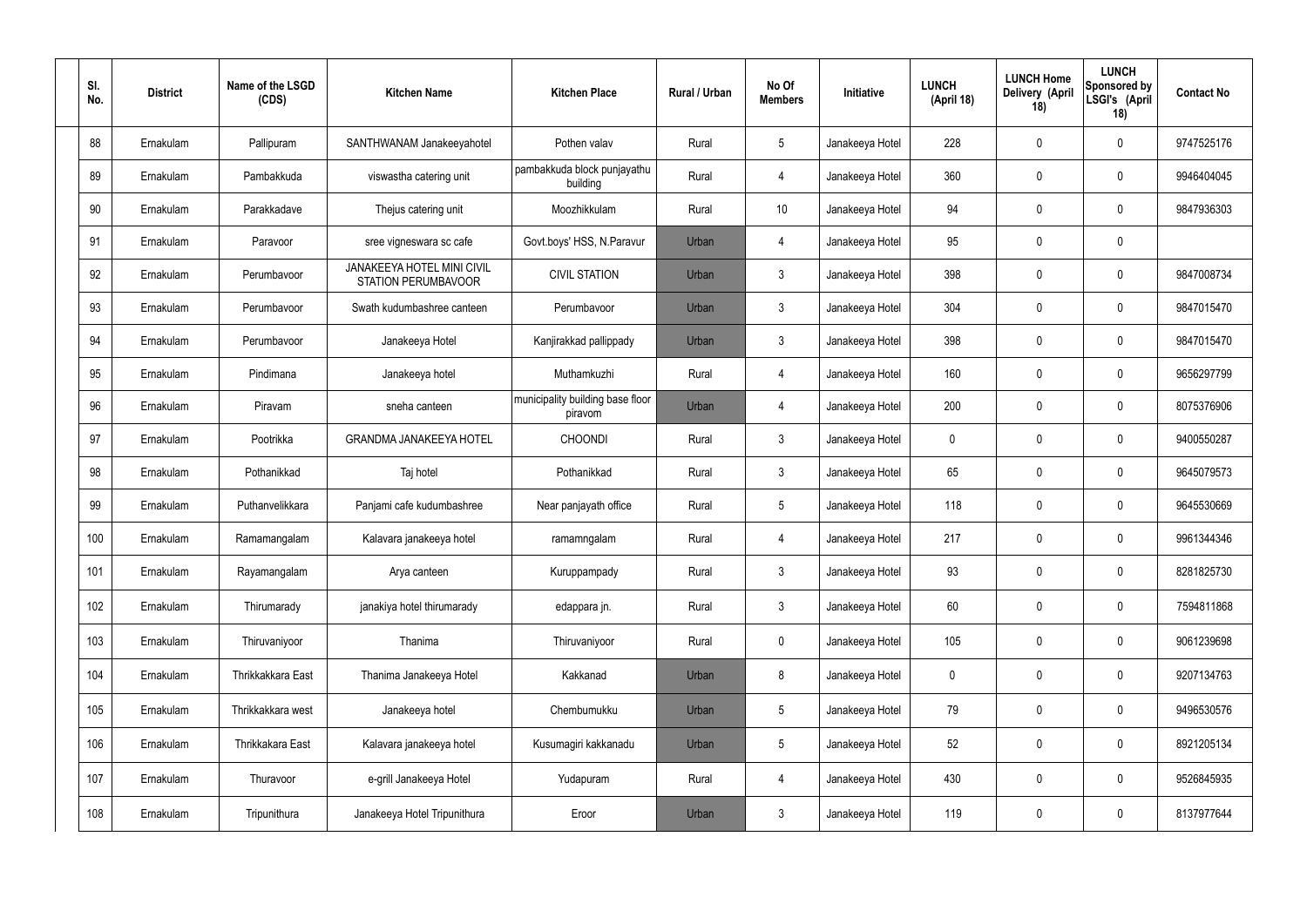|            | SI.<br>No.      | <b>District</b> | Name of the LSGD<br>(CDS) | <b>Kitchen Name</b>                         | <b>Kitchen Place</b>                              | Rural / Urban | No Of<br><b>Members</b> | Initiative      | <b>LUNCH</b><br>(April 18) | <b>LUNCH Home</b><br>Delivery (April<br>18) | <b>LUNCH</b><br><b>Sponsored by</b><br>LSGI's (April<br>18) | <b>Contact No</b> |
|------------|-----------------|-----------------|---------------------------|---------------------------------------------|---------------------------------------------------|---------------|-------------------------|-----------------|----------------------------|---------------------------------------------|-------------------------------------------------------------|-------------------|
|            | 109             | Ernakulam       | Vadakkekkara              | vadakkekkara kudumbasree janakeeya<br>hotel | Madaplathuruth                                    | Rural         | 4                       | Janakeeya Hotel | 0                          | 0                                           | 0                                                           | 8301806778        |
|            | 110             | Ernakulam       | Vadavukode<br>Puthancruz  | <b>JANAKEEYA HOTEL</b>                      | Puthencruz                                        | Rural         | 3                       | Janakeeya Hotel | 160                        | 0                                           | 0                                                           | $9.19E + 11$      |
|            | 111             | Ernakulam       | Valakom                   | Ruchi                                       | Valakom                                           | Rural         | $5\phantom{.0}$         | Janakeeya Hotel | 85                         | 0                                           | $\pmb{0}$                                                   | 9074232700        |
|            | 112             | Ernakulam       | Varapuzha                 | <b>DURGA ACTIVITY</b>                       | <b>CHETTIBHAGAM</b>                               | Rural         | 8                       | Janakeeya Hotel | 136                        | 0                                           | $\pmb{0}$                                                   | 9496160074        |
|            | 113             | Ernakulam       | Vazhakulam                | Three Star Hotel                            | Marampally                                        | Rural         | $\mathfrak{Z}$          | Janakeeya Hotel | 303                        | $\mathbf 0$                                 | $\pmb{0}$                                                   | 6282644893        |
|            | 114             | Ernakulam       | Vengola                   | Janakeeya Hotel                             | Pathipalam                                        | Rural         | $5\phantom{.0}$         | Janakeeya Hotel | 51                         | $\mathbf 0$                                 | $\pmb{0}$                                                   | 8137887455        |
|            | 115             | Ernakulam       | Vengoor                   | <b>JANAKEEYA HOTEL</b>                      | Choorathod                                        | Rural         | 4                       | Janakeeya Hotel | $\mathbf 0$                | $\mathbf 0$                                 | $\pmb{0}$                                                   | 9656904682        |
| <b>114</b> |                 |                 |                           |                                             |                                                   |               | 449                     |                 | 18271                      | 914                                         | $\overline{0}$                                              |                   |
|            | $\overline{1}$  | Idukki          | Adimaly                   | Friends Janakeeya Hotel                     | Adimaly                                           | Rural         | 4                       | Janakeeya Hotel | 137                        | $\mathbf 0$                                 | $\pmb{0}$                                                   | 9961635779        |
|            | $\overline{2}$  | Idukki          | Alackode                  | Five Star Canteen                           | Elamdesham Block<br>Panchayath Building, Alakode  | Rural         | $5\phantom{.0}$         | Janakeeya Hotel | 50                         | $\mathbf 0$                                 | $\pmb{0}$                                                   | 9961482164        |
|            | $\mathbf{3}$    | Idukki          | Arakkulam                 | Sabhalyam                                   | Moolamattom                                       | Rural         | 4                       | Janakeeya Hotel | 0                          | $\mathbf 0$                                 | $\pmb{0}$                                                   | 8848124921        |
|            | $\overline{4}$  | Idukki          | Ayyappancovil             | Maria Janakeeya Hotel                       | Parappu                                           | Rural         | $\mathfrak{Z}$          | Janakeeya Hotel | 73                         | 0                                           | $\pmb{0}$                                                   | 9544622096        |
|            | 5               | Idukki          | Bysonvalley               | Famous Janakiya Hotel                       | Pottankad                                         | Rural         | 4                       | Janakeeya Hotel | 62                         | $\mathbf 0$                                 | $\pmb{0}$                                                   | 9744566398        |
|            | $6\,$           | Idukki          | Chakkupallam              | Vanithasree Janakeeya Hotel                 | Anakkara                                          | Rural         | $\mathbf{3}$            | Janakeeya Hotel | 196                        | $\mathbf 0$                                 | $\pmb{0}$                                                   | 8075143547        |
|            | $\overline{7}$  | Idukki          | Devikulam                 | Kudumbashree Janakeeya Hotel                | Echo point                                        | Rural         | $\mathfrak{Z}$          | Janakeeya Hotel | 73                         | $\mathbf 0$                                 | $\mathbf 0$                                                 | 8281640208        |
|            | 8               | Idukki          | Edavetty                  | Kudumbashree Janakeeya Hotel                | Edavetty                                          | Rural         | $\mathbf{3}$            | Janakeeya Hotel | $\mathbf 0$                | $\mathbf 0$                                 | $\mathbf 0$                                                 | 6238694173        |
|            | 9               | Idukki          | Erattayar                 | Vanitha Janakeeya Hotel                     | Erattayar                                         | Rural         | 4                       | Janakeeya Hotel | 105                        | $\mathbf 0$                                 | $\mathbf 0$                                                 | 9188166929        |
|            | 10 <sup>°</sup> | Idukki          | Kamakshi                  | Kripa Catering                              | Thankamani                                        | Rural         | $5\phantom{.0}$         | Janakeeya Hotel | 210                        | $\mathbf 0$                                 | $\mathbf 0$                                                 | 9544021398        |
|            | 11              | Idukki          | Kanchiyar                 | Swadh Janakeeya Hotel                       | Kanchiyar                                         | Rural         | $5\phantom{.0}$         | Janakeeya Hotel | 102                        | $\mathbf 0$                                 | $\mathbf 0$                                                 | 8606856496        |
|            | 12              | Idukki          | Kanjikkuzhi               | Samarppanam                                 | Kanjikkuzhi                                       | Rural         | 4                       | Janakeeya Hotel | 142                        | $\mathbf 0$                                 | $\mathbf{1}$                                                | 9447169262        |
|            | 13              | Idukki          | Kanthaloor                | Morningstar Janakeeya Hotel                 | Sahayagiri complex, near<br>Kanthalloor Bus stand | Rural         | 4                       | Janakeeya Hotel | 130                        | $\mathbf 0$                                 | $\mathbf 0$                                                 | 9447941632        |
|            | 14              | Idukki          | Karimannoor               | Rujiya Catering Unit                        | Karimannoor                                       | Rural         | $\overline{5}$          | Janakeeya Hotel | 84                         | 0                                           | $\pmb{0}$                                                   | 9497454952        |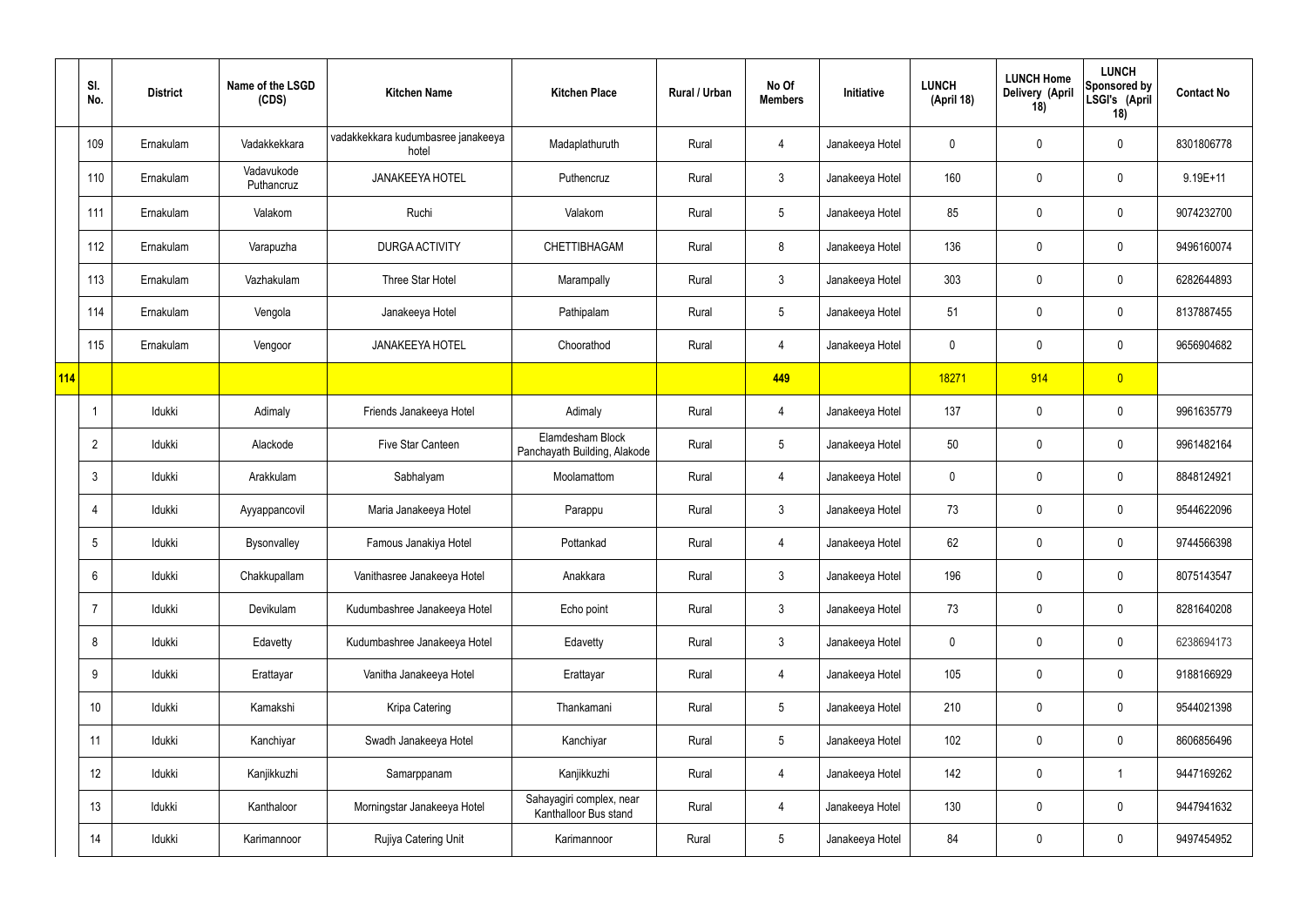|    | SI.<br>No. | <b>District</b> | Name of the LSGD<br>(CDS) | <b>Kitchen Name</b>                | <b>Kitchen Place</b>          | <b>Rural / Urban</b> | No Of<br><b>Members</b> | Initiative      | <b>LUNCH</b><br>(April 18) | <b>LUNCH Home</b><br>Delivery (April<br>18) | <b>LUNCH</b><br>Sponsored by<br>LSGI's (April<br>18) | <b>Contact No</b> |
|----|------------|-----------------|---------------------------|------------------------------------|-------------------------------|----------------------|-------------------------|-----------------|----------------------------|---------------------------------------------|------------------------------------------------------|-------------------|
|    | 15         | Idukki          | Karunapuram               | Karuna Hotel                       | Panchayathu complex           | Rural                | 4                       | Janakeeya Hotel | 198                        | $\mathbf 0$                                 | $\mathbf 0$                                          | 9961152820        |
|    | 16         | Idukki          | Kattappana                | Karunya Janakeeya Hotel            | Kattappana                    | Urban                | 5                       | Janakeeya Hotel | 285                        | $\pmb{0}$                                   | $\pmb{0}$                                            | 9497684477        |
|    | 17         | Idukki          | Kodikkulam                | Kulirma Janakiya Hotel             | Kodikkulam                    | Rural                | $6\phantom{.}$          | Janakeeya Hotel | 46                         | 0                                           | $\pmb{0}$                                            | 9605111852        |
|    | 18         | Idukki          | Kokkayar                  | Sevana Janakeeya hotel             | 35th Mile                     | Rural                | $\mathfrak{Z}$          | Janakeeya Hotel | 22                         | $\pmb{0}$                                   | $\pmb{0}$                                            | 9562067674        |
|    | 19         | Idukki          | Konnathadi                | Friends Janakeeya Hotel            | Panickankudi                  | Rural                | $6\overline{6}$         | Janakeeya Hotel | 0                          | 0                                           | $\pmb{0}$                                            | 9544048878        |
|    | 20         | Idukki          | Konnathadi                | Janapriya Janakeeya Hotel          | Konnathadi                    | Rural                | $\mathbf{3}$            | Janakeeya Hotel | 145                        | $\mathbf 0$                                 | $\pmb{0}$                                            | 9895147074        |
|    | 21         | Idukki          | Kudayathoor               | Kudumbashree Janakeeya Hotel       | Kanjar                        | Rural                | $\mathbf{3}$            | Janakeeya Hotel | 78                         | $\mathbf 0$                                 | $\pmb{0}$                                            | 9526762560        |
|    | 22         | Idukki          | Kumaramangalam            | Kumaramangalam Janakeeya Hotel     | Kumaramangalam                | Rural                | 4                       | Janakeeya Hotel | 160                        | $\mathbf 0$                                 | $\pmb{0}$                                            | 9745633509        |
|    | 23         | Idukki          | Kumili                    | Ruchi Hotel                        | Kumili                        | Rural                | 4                       | Janakeeya Hotel | 128                        | $\mathbf 0$                                 | $\mathbf 0$                                          | 9447980637        |
|    | 24         | Idukki          | Manakkadu                 | Vanitha Hotel                      | Chittoor                      | Rural                | $\mathbf{3}$            | Janakeeya Hotel | 55                         | $\pmb{0}$                                   | $\pmb{0}$                                            | 8330097933        |
| 50 | 25         | Idukki          | Mankulam                  | Jeevanam Catering Janakeeya Hotel  | Panchayathu Building          | Rural                | 4                       | Janakeeya Hotel | 0                          | 0                                           | $\pmb{0}$                                            | 9495060505        |
|    | 26         | Idukki          | Mankulam                  | Happy Janakéeya Hotel              | Aanakkulam                    | Rural                | 3                       | Janakeeya Hotel | 55                         | $\mathbf 0$                                 | $\pmb{0}$                                            | 9496251027        |
|    | 27         | Idukki          | Marayoor                  | Malabar food court Janakeeya Hotel | Marayoor Near IDCB bank       | Rural                | 4                       | Janakeeya Hotel | 157                        | $\mathbf 0$                                 | $\mathbf 0$                                          | 9446925610        |
|    | 28         | Idukki          | Mariyapuram               | Anaswara Hotel & Catering          | Idukki                        | Rural                | 4                       | Janakeeya Hotel | 88                         | $\mathbf 0$                                 | $\overline{2}$                                       | 9526329438        |
|    | 29         | Idukki          | Munnar                    | Annapoorna catering                | Lorry stand, old munnar       | Rural                | 5 <sub>5</sub>          | Janakeeya Hotel | $\mathbf 0$                | $\mathbf 0$                                 | $\mathbf 0$                                          | 8281009478        |
|    | 30         | Idukki          | Muttom                    | Nila Janakeeya Hotel               | Muttom                        | Rural                | $\mathbf{3}$            | Janakeeya hotel | 278                        | $\mathbf 0$                                 | $\mathbf 0$                                          | 9961104818        |
|    | 31         | Idukki          | Nedumkandam               | Annus catering                     | Nedumkandam<br>Kizhakkekavala | Rural                | $\overline{4}$          | Janakeeya Hotel | 194                        | $\mathbf 0$                                 | $\mathbf 0$                                          | 9747458576        |
|    | 32         | Idukki          | Pallivasal                | <b>Blessing Janakeeya Hotel</b>    | Pallivasal                    | Rural                | 4                       | Janakeeya Hotel | 47                         | $\mathbf 0$                                 | $\mathbf 0$                                          | 9947981574        |
|    | 33         | Idukki          | Pampadumpara              | Thripthy Janakeeya Hotel           | Pampadumpara                  | Rural                | $\mathbf{3}$            | Janakeeya Hotel | 186                        | $\mathbf 0$                                 | $\mathbf 0$                                          | 9207150558        |
|    | 34         | Idukki          | Peermedu                  | Thripthy Janakeeya Hotel           | Peermedu                      | Rural                | $\mathbf{3}$            | Janakeeya Hotel | 98                         | $\mathbf 0$                                 | $\mathbf 0$                                          | 9633311267        |
|    | 35         | Idukki          | Peruvanthanam             | Janakeeya Hotel                    | Peruvanthanam                 | Rural                | $5\phantom{.0}$         | Janakeeya Hotel | 38                         | $\mathbf 0$                                 | $\pmb{0}$                                            | 9562274720        |
|    | 36         | Idukki          | Purappuzha                | Ammas Janakeeya Hotel              | Purappuzha                    | Rural                | $\mathfrak{Z}$          | Janakeeya Hotel | 50                         | 0                                           | $\pmb{0}$                                            | 9744954032        |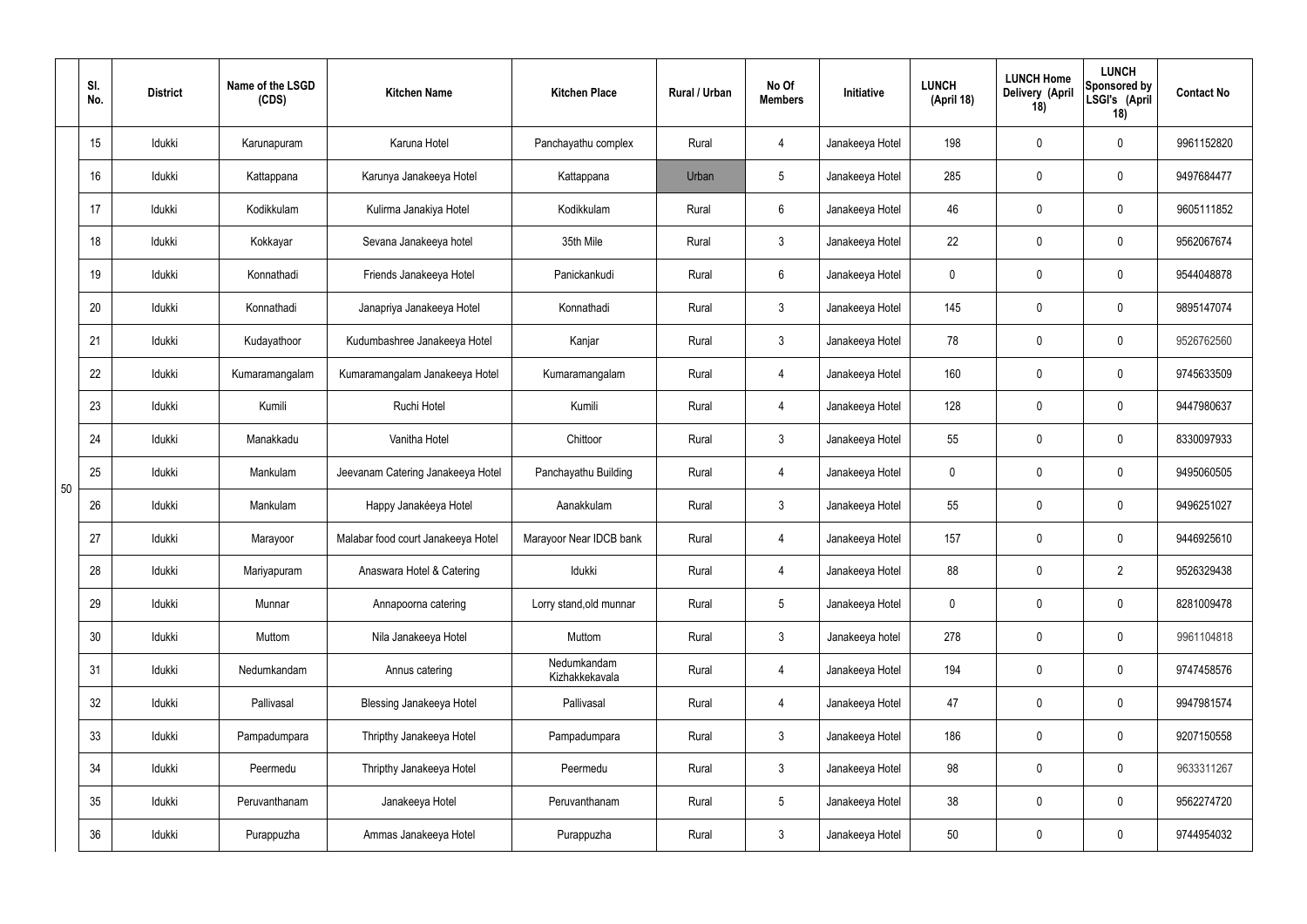|    | SI.<br>No.      | <b>District</b> | Name of the LSGD<br>(CDS) | <b>Kitchen Name</b>                       | <b>Kitchen Place</b>                      | Rural / Urban | No Of<br><b>Members</b> | <b>Initiative</b> | <b>LUNCH</b><br>(April 18) | <b>LUNCH Home</b><br>Delivery (April<br>18) | <b>LUNCH</b><br>Sponsored by<br>LSGI's (April<br>18) | <b>Contact No</b> |
|----|-----------------|-----------------|---------------------------|-------------------------------------------|-------------------------------------------|---------------|-------------------------|-------------------|----------------------------|---------------------------------------------|------------------------------------------------------|-------------------|
|    | 37              | Idukki          | Rajakkadu                 | Janakeeya Hotel                           | Rajakkadu Town                            | Rural         | $\mathbf{3}$            | Janakeeya Hotel   | 449                        | $\mathbf 0$                                 | $\mathbf 0$                                          | 9446766999        |
|    | 38              | Idukki          | Rajakumari                | Aiswarya Vanitha Restaurent               | Rajakumari South                          | Rural         | $\overline{4}$          | Janakeeya Hotel   | 350                        | $\mathbf 0$                                 | $\mathbf 0$                                          | 9526570410        |
|    | 39              | Idukki          | Santhanpara               | Janakeeya Hotel                           | Santhanpara                               | Rural         | $\overline{4}$          | Janakeeya Hotel   | 155                        | $\mathbf 0$                                 | $\mathbf 0$                                          | 9526174553        |
|    | 40              | Idukki          | Senapathy                 | Ammoose Hotel                             | Mangathotty                               | Rural         | $\mathbf{3}$            | Janakeeya Hotel   | $\mathbf 0$                | $\mathbf 0$                                 | $\mathbf 0$                                          | 9539396626        |
|    | 41              | Idukki          | Udumbannoor               | Kudumbashree Janakeeya Hotel              | Udumbannor                                | Rural         | $\mathbf{3}$            | Janakeeya Hotel   | 278                        | $\mathbf 0$                                 | $\mathbf 0$                                          | 9633678438        |
|    | 42              | Idukki          | Upputhara                 | Samarppitha Janakeeya hotel               | Upputhara                                 | Rural         | $5\overline{)}$         | Janakeeya Hotel   | 103                        | $\mathbf 0$                                 | $\mathbf 0$                                          | 9526590710        |
|    | 43              | Idukki          | Vandanmedu                | Dharshana Janakeeya Hotel                 | Vandanmedu                                | Rural         | $\overline{4}$          | Janakeeya Hotel   | 143                        | $\mathbf 0$                                 | $\mathbf 0$                                          | 9744038737        |
|    | 44              | Idukki          | Vandiperiyar              | Vandiperiyar Janakeeya Hotel              | Vandiperiyar                              | Rural         | $5\phantom{.0}$         | Janakeeya Hotel   | 243                        | $\mathbf 0$                                 | $\mathbf 0$                                          | 8086863254        |
|    | 45              | Idukki          | Vannappuram               | Souhrudham Janakeeya Hotel                | Vannappuram                               | Rural         | $5\overline{)}$         | Janakeeya Hotel   | 45                         | $\mathbf 0$                                 | $\mathbf 0$                                          | 8113054492        |
|    | 46              | Idukki          | Vathikudy                 | Mahima                                    | Murickassery                              | Rural         | $\mathbf{3}$            | Janakeeya Hotel   | 152                        | $\mathbf 0$                                 | $\mathbf 0$                                          | 8289945652        |
|    | 47              | Idukki          | Vattavada                 | Vattavada Kudumbashree Janakeeya<br>Hotel | Keekkara, Kovilur                         | Rural         | $\overline{4}$          | Janakeeya Hotel   | 180                        | $\pmb{0}$                                   | $\mathbf 0$                                          | 9497790469        |
|    | 48              | Idukki          | Vazhathoppu               | Grahalakshmi Hotel & Catering             | Cheruthoni                                | Rural         | 4                       | Janakeeya Hotel   | 172                        | $\mathbf 0$                                 | $\overline{2}$                                       | 9496178884        |
|    | 49              | Idukki          | Vellathooval              | Flowers Janakeeya Hotel                   | Vellathooval                              | Rural         | $\overline{4}$          | Janakeeya Hotel   | 48                         | $\mathbf 0$                                 | $\mathbf 0$                                          | 9961419892        |
|    | 50              | Idukki          | Velliyamattam             | Padhayam Kudumbashree Janakeeya<br>Hotel  | Velliyamattam                             | Rural         | $\overline{4}$          | Janakeeya Hotel   | 35                         | $\pmb{0}$                                   | $\mathbf 0$                                          | 7902854627        |
| 50 |                 |                 |                           |                                           |                                           |               | 197                     |                   | 6030                       | $\pmb{0}$                                   | $5\phantom{.0}$                                      |                   |
|    | $\overline{1}$  | Kannur          | Maloor                    | Maloor Janakeeya Hotel                    | Thrikandaripoyil, PO-<br>Thrikandaripoyil | Rural         | $\mathbf{3}$            | Janakeeya Hotel   | 150                        | $\pmb{0}$                                   | $\mathbf 0$                                          | 9656132294        |
|    | $\overline{2}$  | Kannur          | Kolachery                 | Janakeeya Hotel                           | Kolachery Paramba, PO-<br>Kolacheri       | Rural         | $5\overline{)}$         | Janakeeya Hotel   | 232                        | $\pmb{0}$                                   | $\mathbf{3}$                                         | 9895324699        |
|    | $\mathfrak{Z}$  | Kannur          | Pinarayi                  | Janakeeya hotel, Pinarayi                 | Pinarayi                                  | Rural         | $6\phantom{.}6$         | Janakeeya Hotel   | 153                        | $\pmb{0}$                                   | $\mathbf 0$                                          | 9447215211        |
|    | $\overline{4}$  | Kannur          | Muzhakunnu                | Thripthy Janakeeya Hotel                  | Kakkayangad, Muzhakkunnu                  | Rural         | $5\phantom{.0}$         | Janakeeya Hotel   | 259                        | $\pmb{0}$                                   | $\overline{2}$                                       | 9526047538        |
|    | $5\phantom{.0}$ | Kannur          | Chapparappadavu           | Kudumbasree janakeeya hotel               | Near village office,<br>Chapparappadav    | Rural         | $\mathbf{3}$            | Janakeeya Hotel   | $\mathbf 0$                | $\pmb{0}$                                   | $\mathbf 0$                                          | 9605413324        |
|    | 6               | Kannur          | Iritty                    | Roopasree Kudumbashree hotel              | Koolichembra                              | Urban         | 8                       | Janakeeya Hotel   | $\mathbf 0$                | $\pmb{0}$                                   | $\mathbf 0$                                          | 8589921533        |
|    | $\overline{7}$  | Kannur          | Dharmadam                 | Dharmadam Janakeeya hotel                 | Near Andalloor kav,<br>Dharmadam          | Rural         | $\mathbf{3}$            | Janakeeya Hotel   | 89                         | $\pmb{0}$                                   | $\mathbf 0$                                          | 9526975778        |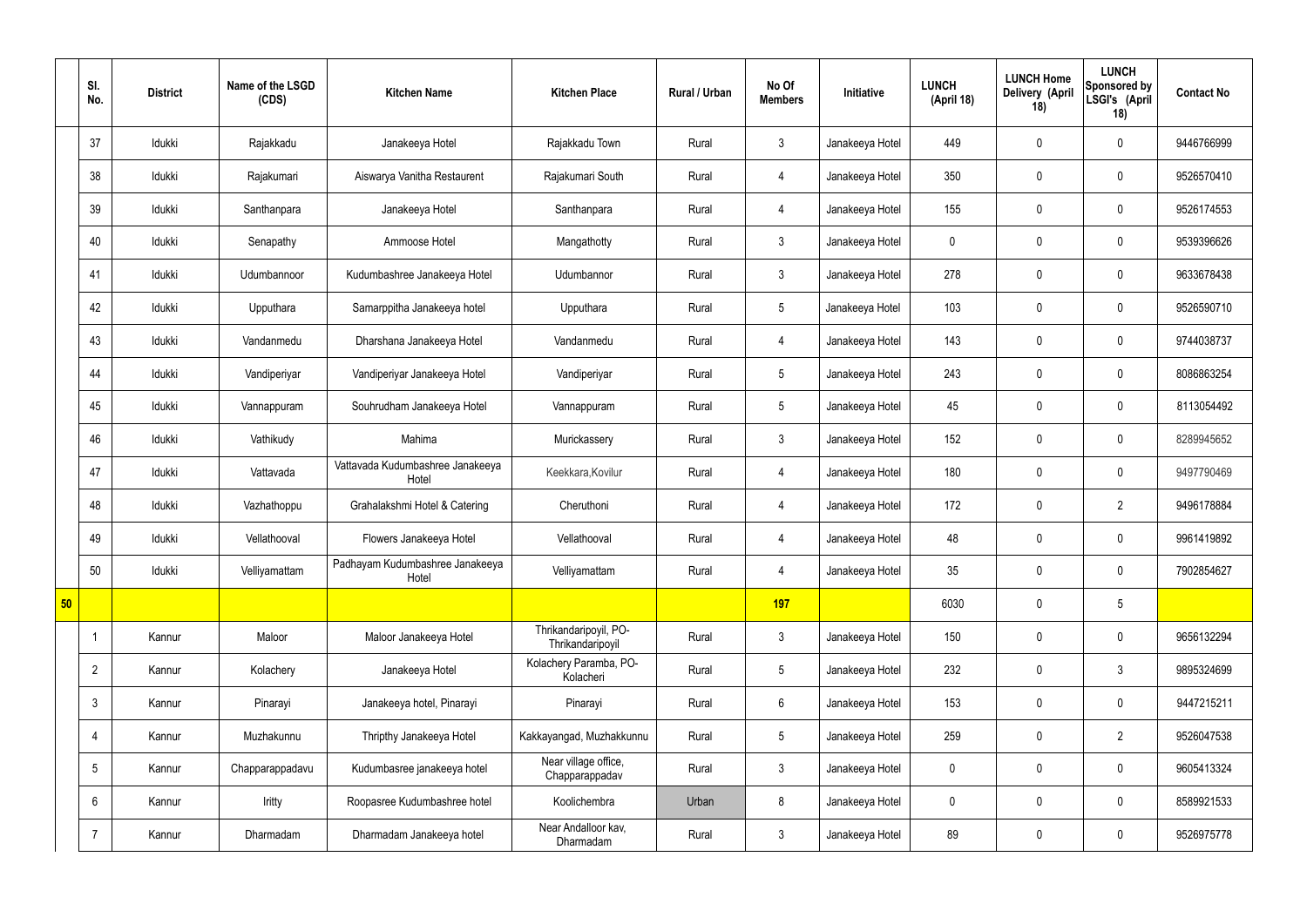| SI.<br>No. | <b>District</b> | Name of the LSGD<br>(CDS)   | <b>Kitchen Name</b>                                | <b>Kitchen Place</b>                           | Rural / Urban | No Of<br><b>Members</b> | Initiative      | <b>LUNCH</b><br>(April 18) | <b>LUNCH Home</b><br>Delivery (April<br>18) | <b>LUNCH</b><br>Sponsored by<br>LSGI's (April<br>18) | <b>Contact No</b> |
|------------|-----------------|-----------------------------|----------------------------------------------------|------------------------------------------------|---------------|-------------------------|-----------------|----------------------------|---------------------------------------------|------------------------------------------------------|-------------------|
| 8          | Kannur          | Peralassery                 | Janakeeya Hotel                                    | Peralassery Town, PO -<br>Mundallur            | Rural         | 9                       | Janakeeya Hotel | 436                        | 0                                           | $\mathbf 0$                                          | 70256213909       |
| 9          | Kannur          | Kadannappalli<br>Panappuzha | Kudumbasree janakeeya hotel                        | Chanthappura                                   | Rural         | $\overline{4}$          | Janakeeya Hotel | 121                        | 0                                           | $\mathbf 0$                                          | 9961089935        |
| 10         | Kannur          | Anthur                      | Janakeeya hotel                                    | Dharmasala                                     | Urban         | $5\phantom{.0}$         | Janakeeya Hotel | 210                        | 0                                           | $\mathbf 0$                                          | 9544138650        |
| 11         | Kannur          | Cheruthazham                | Janakeeya Hotel (Thripthi<br>Kudumbashree Canteen) | Pilathara                                      | Rural         | $\mathbf{3}$            | Janakeeya Hotel | 208                        | 0                                           | $\mathbf 0$                                          | 9947540361        |
| 12         | Kannur          | Peravoor                    | Kudumbashree Janakeeya Hotel                       | Peravoor Bus stand, Peravoor<br>P <sub>O</sub> | Rural         | $\mathbf{3}$            | Janakeeya Hotel | 191                        | 0                                           | $\mathbf 0$                                          | 9947567857        |
| 13         | Kannur          | Kalliassery                 | Janakeeya Hotel                                    | Irinav Road, Payyattam, PO-<br>Irinav          | Rural         | $\overline{4}$          | Janakeeya Hotel | 269                        | 0                                           | $\overline{2}$                                       | 8848330570        |
| 14         | Kannur          | Panniyannur                 | Janakeeya Hotel                                    | Panoor Block office compound                   | Rural         | $6\phantom{.}6$         | Janakeeya Hotel | 282                        | 0                                           | $\mathbf 0$                                          | 9447449875        |
| 15         | Kannur          | Kannapuram                  | Janakeeya Hotel                                    | Chynaclay road, Kannapuram                     | Rural         | $5\phantom{.0}$         | Janakeeya Hotel | 139                        | 0                                           | $\overline{2}$                                       | 8089127045        |
| 16         | Kannur          | Sreekandapuram              | Janakeeya Hotel                                    | Sreekandapuram, near bus<br>stand              | Urban         | $5\phantom{.0}$         | Janakeeya Hotel | 246                        | 0                                           | $\overline{2}$                                       | 7591948757        |
| 17         | Kannur          | Thalasseri                  | Janakeeya Hotel                                    | New bus stand, Thalasseri                      | Urban         | $6\phantom{.}6$         | Janakeeya Hotel | 477                        | 0                                           | $\mathbf 0$                                          | 9446263864        |
| 18         | Kannur          | Chokli                      | Janakeeya Hotel                                    | Olavilam, Chokli                               | Rural         | $5\,$                   | Janakeeya Hotel | 110                        | $\boldsymbol{0}$                            | $\mathbf 0$                                          | 9846892821        |
| 19         | Kannur          | Udayagiri                   | Janakeeya Hotel                                    | Karthikapuram                                  | Rural         | 4                       | Janakeeya Hotel | 276                        | 0                                           | $\mathbf 0$                                          | 9562375342        |
| 20         | Kannur          | Karivellur Peralam          | Janakeeya Hotel                                    | Panchayah building,<br>Onakkunnu               | Rural         | 4                       | Janakeeya Hotel | 201                        | 0                                           | 0                                                    | 7025519714        |
| 21         | Kannur          | Muzhappilangad              | Janakeeya Hotel                                    | Near FCI godown,<br>Muzhappilangad             | Rural         | $5\phantom{.0}$         | Janakeeya Hotel | $\mathbf 0$                | 0                                           | $\mathbf 0$                                          | 7306005267        |
| 22         | Kannur          | Narath                      | Janakeeya Hotel                                    | Janakeeya Hotel, Kambil,<br>Narath             | Rural         | $\overline{7}$          | Janakeeya Hotel | 127                        | $\pmb{0}$                                   | $\mathbf{1}$                                         | 9747441162        |
| 23         | Kannur          | Payyannur                   | Janakeeya Hotel                                    | Municipality compoud,<br>Payyannur             | Urban         | $\mathbf{3}$            | Janakeeya Hotel | 300                        | 0                                           | $\mathbf 0$                                          | 9526620805        |
| 24         | Kannur          | Kangol Alappadamba          | Janakeeya Hotel                                    | Mathil, Near Kangol<br>Alappadamba Panchayath  | Rural         | $\overline{4}$          | Janakeeya Hotel | 72                         | 0                                           | $\mathbf 0$                                          | 9495296142        |
| 25         | Kannur          | Naduvil                     | Janakeeya Hotel                                    | Panchayath compound,<br>Naduvil town           | Rural         | $\overline{4}$          | Janakeeya Hotel | 160                        | 0                                           | $\mathbf 0$                                          | 7902902490        |
| 26         | Kannur          | Koothuparamba               | Janakeeya Hotel                                    | Manghad Vayal, Near HSS<br>Koothuparamba, PO-  | Urban         | 8                       | Janakeeya Hotel | 320                        | 0                                           | $\mathbf 0$                                          | 9645608253        |
| 27         | Kannur          | Kuttiatoor                  | Janakeeya Hotel                                    | Near Panchayath office,<br>Chattukappara       | Rural         | $5\phantom{.0}$         | Janakeeya Hotel | 62                         | 0                                           | $\mathbf 0$                                          | 9544644195        |
| 28         | Kannur          | Kathirur                    | Janakeeya Hotel                                    | Panchayath office building,<br>Kathirur        | Rural         | $5\phantom{.0}$         | Janakeeya Hotel | 257                        | 0                                           | $\overline{1}$                                       | 8129404833        |
| 29         | Kannur          | Panoor                      | Janakeeya Hotel                                    | Elangode, Panoor                               | Urban         | $5\phantom{.0}$         | Janakeeya Hotel | 180                        | $\pmb{0}$                                   | $\bm{0}$                                             | 9605852157        |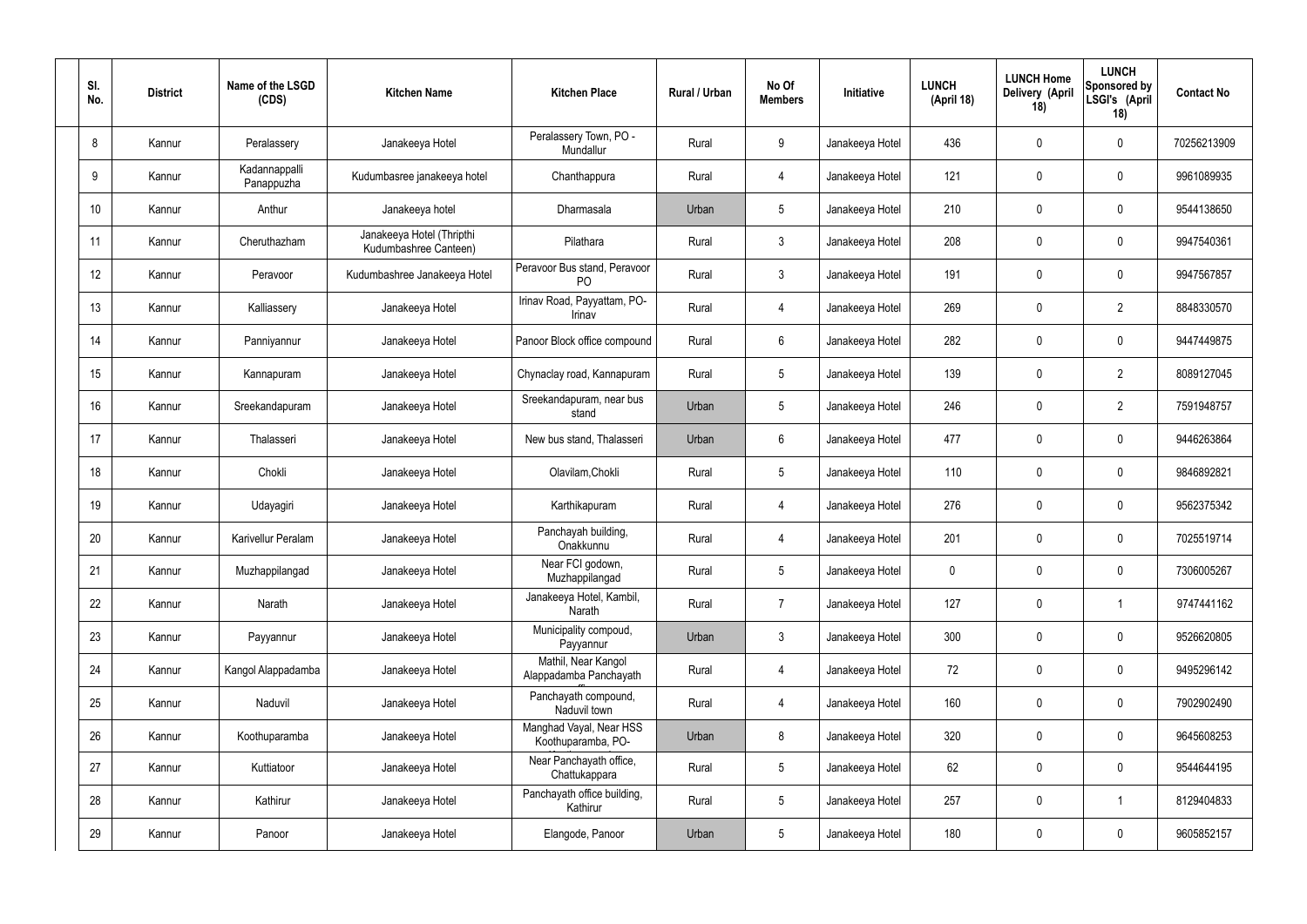|    | SI.<br>No. | <b>District</b> | Name of the LSGD<br>(CDS) | <b>Kitchen Name</b> | <b>Kitchen Place</b>                                           | Rural / Urban | No Of<br><b>Members</b> | Initiative      | <b>LUNCH</b><br>(April 18) | <b>LUNCH Home</b><br><b>Delivery (April</b><br>18) | <b>LUNCH</b><br>Sponsored by<br>LSGI's (April<br>18) | <b>Contact No</b> |
|----|------------|-----------------|---------------------------|---------------------|----------------------------------------------------------------|---------------|-------------------------|-----------------|----------------------------|----------------------------------------------------|------------------------------------------------------|-------------------|
|    | 30         | Kannur          | Chirakkal                 | Janakeeya Hotel     | Chirakkal weavers,<br>Puthiyatheru                             | Rural         | $5\overline{)}$         | Janakeeya Hotel | 305                        | 0                                                  | $\mathbf 0$                                          | 9895854873        |
|    | 31         | Kannur          | Eranjoli                  | Janakeeya Hotel     | Near Thalassery RTO office,<br>Chungam                         | Rural         | 5 <sup>5</sup>          | Janakeeya Hotel | $\mathbf 0$                | $\mathbf 0$                                        | $\mathbf 0$                                          | 9656368808        |
|    | 32         | Kannur          | Payam                     | Janakeeya Hotel     | Near Panchayath office,<br>Madathil                            | Rural         | 4                       | Janakeeya Hotel | 186                        | 0                                                  | $\mathbf 0$                                          | 9496554678        |
|    | 33         | Kannur          | Eramam Kuttoor            | Janakeeya Hotel     | Mathamangalam, Near CDS<br>office                              | Rural         | 4                       | Janakeeya Hotel | 109                        | 0                                                  | $\mathbf 0$                                          | 9562473576        |
|    | 34         | Kannur          | Ramanthally               | Janakeeya hotel     | Ramanthally                                                    | Rural         | 4                       | Janakeeya Hotel | 191                        | 0                                                  | $\mathbf 0$                                          | 9496705429        |
|    | 35         | Kannur          | Thripangottur             | Janakeeya Hotel     | Kallikkandy, Thripangottur                                     | Rural         | $\mathbf{3}$            | Janakeeya Hotel | $\mathbf 0$                | 0                                                  | $\mathbf 0$                                          | 9495191659        |
|    | 36         | Kannur          | Madayi                    | Janakeeya Hotel     | Eripuram, Near Vrindhavan<br>Residency, PO Pazhayangadi        | Rural         | $\mathfrak{Z}$          | Janakeeya Hotel | 120                        | $\pmb{0}$                                          |                                                      | 7561006271        |
|    | 37         | Kannur          | Kelakam                   | Janakeeya Hotel     | Kelakam PO                                                     | Rural         | $\mathbf{3}$            | Janakeeya Hotel | 100                        | 0                                                  | $\mathbf 0$                                          | 8113866296        |
|    | 38         | Kannur          | Kurumathoor               | Janakeeya Hotel     | Near GVHSS, Kurumathoor                                        | Rural         | $\mathbf{3}$            | Janakeeya Hotel | 117                        | 0                                                  | $\mathbf 0$                                          | 9633816470        |
|    | 39         | Kannur          | Peringome Vayakkara       | Janakeeya Hotel     | Peringome, Near Police station                                 | Rural         | $5\overline{)}$         | Janakeeya Hotel | 155                        | 0                                                  | $\mathbf 0$                                          | 9961413726        |
|    | 40         | Kannur          | Munderi                   | Janakeeya Hotel     | Kanjirode Karakkadu, Munderi                                   | Rural         | 4                       | Janakeeya Hotel | 276                        | 0                                                  | $\mathbf 0$                                          | 8547609196        |
|    | 41         | Kannur          | Anjarakandy               | Janakeeya Hotel     | Panayatham Paramba,<br>Anjarankandy                            | Rural         | $\overline{4}$          | Janakeeya Hotel | 144                        | 0                                                  | $\mathbf 0$                                          | 9496900755        |
| 91 | 42         | Kannur          | Ayyankkunnu               | Janakeeya Hotel     | Ayyankunnu Panchayth<br>Anghadikkadavu                         | Rural         | 4                       | Janakeeya Hotel | 301                        | 0                                                  | $\Omega$                                             | 9946734976        |
|    | 43         | Kannur          | Padiyoor                  | Janakeeya Hotel     | Padiyoor PO                                                    | Rural         | $\overline{4}$          | Janakeeya Hotel | 60                         | 0                                                  | $\mathbf 0$                                          | 9539028498        |
|    | 44         | Kannur          | Ezhome                    | Janakeeya Hotel     | Pazhayangadi bus stand,<br>Ezhom                               | Rural         | 5 <sub>5</sub>          | Janakeeya Hotel | 224                        | 0                                                  | $\mathbf 0$                                          | 8086910862        |
|    | 45         | Kannur          | Koodali                   | Janakeeya Hotel     | Near Koodali Panchayath<br>Office, Kololam, PO -<br>Edavannoor | Rural         | $\overline{4}$          | Janakeeya Hotel | 125                        | $\pmb{0}$                                          | $\mathbf 0$                                          | 9526524230        |
|    | 46         | Kannur          | Pappinisseri              | Janakeeya Hotel     | Near EMS Smaraka Govt.<br>Higher secondary school,             | Rural         | $\overline{4}$          | Janakeeya Hotel | 195                        | $\pmb{0}$                                          | $\mathbf 0$                                          | 9605727307        |
|    | 47         | Kannur          | Mattannur                 | Janakeeya Hotel     | Near Municipality office,<br>Mattannur                         | Urban         | $5\overline{)}$         | Janakeeya Hotel | 129                        | $\pmb{0}$                                          | $\mathbf 0$                                          | 7510706897        |
|    | 48         | Kannur          | Chenghalayi               | Janakeeya Hotel     | Valakai, Chenghalayi                                           | Rural         | 3                       | Janakeeya Hotel | 120                        | $\pmb{0}$                                          |                                                      | 8547696233        |
|    | 49         | Kannur          | Pattiam                   | Janakeeya Hotel     | Cheruvancheri PO,<br>Cheruvancheri                             | Rural         | $\overline{4}$          | Janakeeya Hotel | 205                        | $\pmb{0}$                                          | $\mathbf 0$                                          | 7025025275        |
|    | 50         | Kannur          | Thaliparamba              | Janakeeya Hotel     | Municipality compoud,<br>Thaliparamba                          | Urban         | 4                       | Janakeeya Hotel | 167                        | 0                                                  |                                                      | 8547849019        |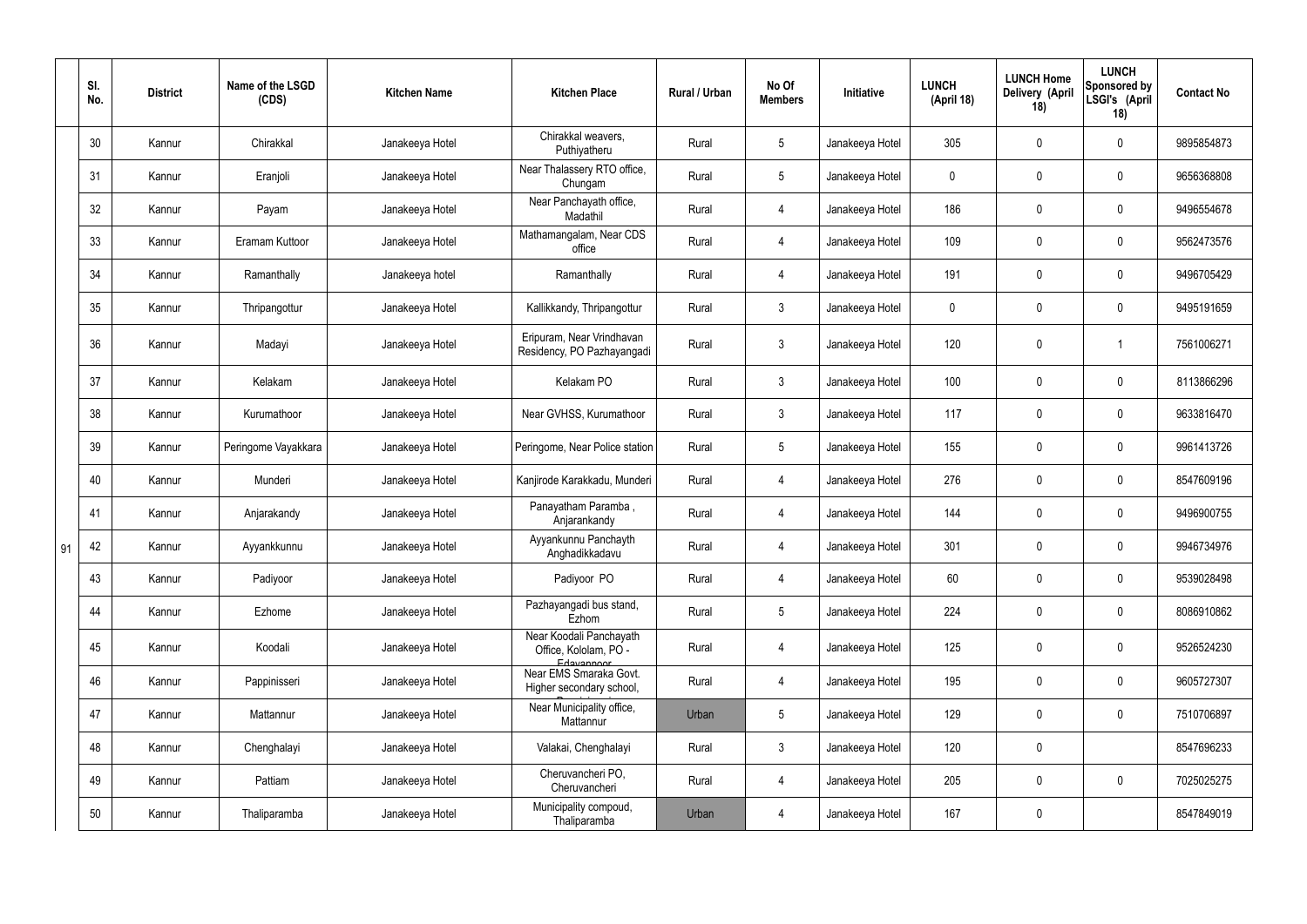| SI.<br>No. | <b>District</b> | Name of the LSGD<br>(CDS) | <b>Kitchen Name</b>                          | <b>Kitchen Place</b>                                    | Rural / Urban | No Of<br><b>Members</b> | Initiative      | <b>LUNCH</b><br>(April 18) | <b>LUNCH Home</b><br>Delivery (April<br>18) | <b>LUNCH</b><br>Sponsored by<br>LSGI's (April<br>18) | <b>Contact No</b> |
|------------|-----------------|---------------------------|----------------------------------------------|---------------------------------------------------------|---------------|-------------------------|-----------------|----------------------------|---------------------------------------------|------------------------------------------------------|-------------------|
| 51         | Kannur          | Payyavoor                 | Janakeeya Hotel                              | Payyavoor - PO, Payyavoor                               | Rural         | $5\overline{)}$         | Janakeeya Hotel | 286                        | 0                                           | $\mathbf 0$                                          | 9495311608        |
| 52         | Kannur          | Kottiyoor                 | Janakeeya Hotel                              | Neendunokki, Kottiyoor - PO                             | Rural         | $5\phantom{.0}$         | Janakeeya Hotel | 105                        | 0                                           | $\mathbf 0$                                          | 6282565854        |
| 53         | Kannur          | Kunnothparamba            | Janakeeya Hotel                              | Kunnothparamba PO,<br>Kunnothparamba                    | Rural         | $\mathbf{3}$            | Janakeeya Hotel | 259                        | 0                                           | $\mathbf 0$                                          | 8156840487        |
| 54         | Kannur          | Pariyaram                 | Janakeeya Hotel                              | Near Panchayath Office,<br>Chithappile poyil, Pariyaram | Rural         | 4                       | Janakeeya Hotel | 143                        | 0                                           | $\mathbf 0$                                          | 9744385083        |
| 55         | Kannur          | Kunjimangalam             | Janakeeya Hotel                              | Old Post office building,<br>Andamkovil, Kunjimangalam  | Rural         | 4                       | Janakeeya Hotel | 121                        | $\mathbf 0$                                 | $\mathbf 0$                                          | 9526981326        |
| 56         | Kannur          | Thillenkeri               | Janakeeya Hotel                              | Thekkam poyil, Near Uliyil<br>Town                      | Rural         | $\mathbf{3}$            | Janakeeya Hotel | 280                        | 0                                           | $\mathbf 0$                                          | 9745059451        |
| 57         | Kannur          | Chittariparamba           | Janakeeya Hotel                              | Poovathinkeezhil, PO-<br>Chittariparamba                | Rural         | $6\overline{6}$         | Janakeeya Hotel | 120                        | 0                                           | $\mathbf 0$                                          | 8943506825        |
| 58         | Kannur          | Mayyil                    | Janakeeya Hotel                              | Near Mayyil Panchayath office,<br>Mayyil                | Rural         | $\overline{4}$          | Janakeeya Hotel | 119                        | 0                                           | $\mathbf 0$                                          | 9526072638        |
| 59         | Kannur          | Cherukunnu                | Janakeeya Hotel                              | Pallichal, PO - Cherukunnu,<br>Pin -670301              | Rural         | 4                       | Janakeeya Hotel | 146                        | 0                                           | $\mathbf 0$                                          | 8547361298        |
| 60         | Kannur          | Aaralam                   | Janakeeya Hotel                              | Athikkal, PO - Keezhpally                               | Rural         | $5\overline{)}$         | Janakeeya Hotel | 301                        | 0                                           | $\mathbf 0$                                          | 9961285762        |
| 61         | Kannur          | Alakkode                  | Janakeeya Hotel                              | Therthally, Therthally PO,<br>Alakkode                  | Rural         | $5\overline{)}$         | Janakeeya Hotel | 229                        | 0                                           | $\mathbf 0$                                          | 8547045070        |
| 62         | Kannur          | Malappattam               | Janakeeya Hotel                              | Near Malappattam<br>panchayath, Malappattam             | Rural         | $\mathbf{3}$            | Janakeeya Hotel | 146                        | 0                                           | $\overline{0}$                                       | 9400571842        |
| 63         | Kannur          | Kanichar                  | Janakeeya Hotel                              | Kanichar PO, Kanichar                                   | Rural         | 3                       | Janakeeya Hotel | 172                        | 0                                           | 0                                                    | 9526167667        |
| 64         | Kannur          | Mokeri                    | Kudumbashree Janakeeya Hotel,<br>Mokeri      | Vallangad, Mokeri                                       | Rural         | $5\phantom{.0}$         | Janakeeya Hotel | 215                        | 0                                           | $\mathbf 0$                                          | 9947037223        |
| 65         | Kannur          | Anjarakandy 2             | Kudumbashree Janakeeya Hotel,<br>Anjarakandy | Kavinmoola, Anjarakandy                                 | Rural         | 5 <sub>5</sub>          | Janakeeya Hotel | 162                        | 0                                           | $\mathbf 0$                                          | 9446657510        |
| 66         | Kannur          | Newmahi                   | Kudumbashree Janakeeya Hotel                 | Newmahi bridge, Newmahi                                 | Rural         | $\mathbf{3}$            | Janakeeya Hotel | 201\$                      | 0\$                                         | 0\$                                                  | 9946056862        |
| 67         | Kannur          | Keezhallur                | Janakeeya Hotel                              | Kummanam, Elambara                                      | Rural         | $\mathbf{3}$            | Janakeeya Hotel | 208                        | 0                                           | $\mathbf 0$                                          | 9947648580        |
| 68         | Kannur          | Chembilode                | Janakeeya hotel                              | Chakkarakal bus stand,<br>mowanchery                    | Rural         | $5\phantom{.0}$         | Janakeeya Hotel | 720                        | 0                                           | $\mathbf 0$                                          | 9847951631        |
| 69         | Kannur          | vengad                    | Janakeeya hotel                              | mambaram                                                | Rural         | $6\phantom{.}6$         | Janakeeya Hotel | 178                        | 0                                           | $\mathbf 0$                                          | 7902970902        |
| 70         | Kannur          | Azhikode                  | Janakeeya hotel                              | vankulathvayayal                                        | Rural         | 4                       | Janakeeya Hotel | 144                        | 0                                           | $\mathbf 0$                                          | 9895910633        |
| 71         | Kannur          | Kolayad                   | Janakeeya hotel                              | kolayad                                                 | rural         | $\mathbf{3}$            | janakeeya hotel | 155                        | 0                                           | $\boldsymbol{0}$                                     | 8592065431        |
| 72         | Kannur          | valapattanam              | janakeeya hotel                              | mill road, valapattanam                                 | rural         | $\mathbf{3}$            | janakeeya hotel | $\pmb{0}$                  | 0                                           | $\boldsymbol{0}$                                     | 9061345312        |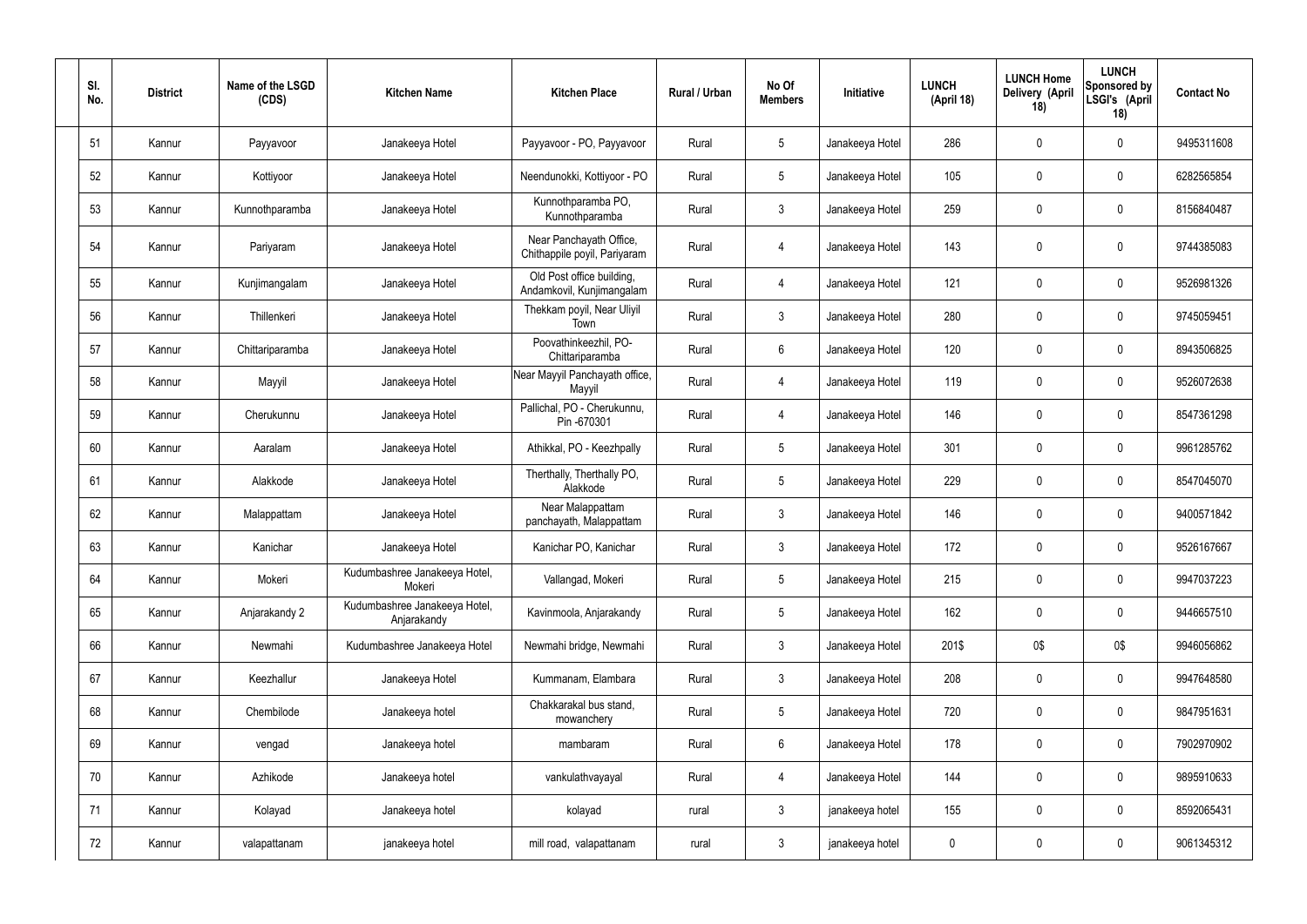|    | SI.<br>No.     | <b>District</b> | Name of the LSGD<br>(CDS) | <b>Kitchen Name</b>        | <b>Kitchen Place</b>                                        | <b>Rural / Urban</b> | No Of<br><b>Members</b> | Initiative      | <b>LUNCH</b><br>(April 18) | <b>LUNCH Home</b><br>Delivery (April<br>18) | <b>LUNCH</b><br>Sponsored by<br>LSGI's (April<br>18) | <b>Contact No</b> |
|----|----------------|-----------------|---------------------------|----------------------------|-------------------------------------------------------------|----------------------|-------------------------|-----------------|----------------------------|---------------------------------------------|------------------------------------------------------|-------------------|
|    | 73             | Kannur          | Anthur 2                  | annapoorna janakeeya hotel | paliyath valapp, po morazha                                 | urban                | 3                       | janakeeya hotel | 112                        | $\mathbf 0$                                 | $\mathbf 0$                                          | 9526183004        |
|    | 74             | Kannur          | payyannur 2               | janakeeya hotel            | kaniyeri, po vellur                                         | urban                | $\mathbf{3}$            | janakeeya hotel | $\mathbf 0$                | $\mathbf 0$                                 | $\mathbf 0$                                          | 8301817232        |
|    | 75             | Kannur          | cherupuzha                | janakeeya hotel            | near panjayath office,<br>cherupuzha, 670511                | rural                | 4                       | janakeeya hotel | 379                        | $\mathbf 0$                                 | $\mathbf 0$                                          | 8547114024        |
|    | 76             | Kannur          | Eruvessy                  | Janakeeya hotel            | Panchayath office road,<br>Chemberi                         | Rural                | 4                       | Janakeeya hotel | 246                        | $\mathbf 0$                                 | $\mathbf 0$                                          | 9544893463        |
|    | 77             | Kannur          | Pattuvam                  | Janakeeya Hotel            | Near Pattuvam panchayath<br>office, Pattuvam                | Rural                | 5                       | Janakeeya hotel | 153                        | $\mathbf 0$                                 | $\mathbf 0$                                          | 9539731430        |
|    | 78             | Kannur          | Mangattidom               | Janakeeya Hotel            | Kaitheri idam, Nirmalagiri PO,<br>Mangattidom               | Rural                | $\overline{7}$          | Janakeeya hotel | 142                        | $\mathbf 0$                                 | $\mathbf 0$                                          | 9207253934        |
|    | 79             | Kannur          | Panoor                    | Janakeeya Hotel            | Thundayi peedika, Pukkom,<br>Panoor PO                      | Urban                | 5                       | Janakeeya hotel | 182                        | $\mathbf 0$                                 | $\mathbf 0$                                          | 9605852157        |
|    | 80             | Kannur          | Kottayam                  | Janakeeya hotel            | Kottayam malabar, Kottayam<br>panchayath building, Kottayam | Rural                | 5                       | Janakeeya hotel | 159                        | $\mathbf 0$                                 | $\mathbf 0$                                          | 9656672187        |
|    | 81             | Kannur          | Ulikkal                   | Janakeeya hotel            | Vattiyam thodu (po) Mattara,<br>Ulikkal, 670705             | Rural                | 5                       | Janakeeya hotel | 81                         | $\mathbf 0$                                 | $\mathbf 0$                                          | 8086777517        |
|    | 82             | Kannur          | Kadambur                  | Janakeeya hotel            | Kadachira, Kadambur                                         | Rural                | 5                       | Janakeeya hotel | 133                        | $\mathbf 0$                                 | $\mathbf 0$                                          | 9847178332        |
|    | 83             | Kannur          | Irikkoor                  | Janakeeya hotel            | Peruvalathuparambu, PO -<br>Irikkoor                        | Rural                | $\overline{4}$          | Janakeeya hotel | 95                         | $\mathbf 0$                                 | $\mathbf 0$                                          | 9746864255        |
|    | 84             | Kannur          | Mattool                   | Janakeeya hotel            | Mattool central, Mattool                                    | Rural                | 5                       | Janakeeya hotel | $\boldsymbol{0}$           | $\mathbf 0$                                 | $\mathbf 0$                                          | 9895321842        |
|    | 85             | Kannur          | Thalasseri -2             | Janakeeya hotel            | Thalayi harbour, Thalasseri                                 | Urban                | 5                       | Janakeeya hotel | 149                        | $\mathbf 0$                                 | $\mathbf 0$                                          | 9605745402        |
|    | 86             | Kannur          | Kannur                    | Janakeeya hotel            | Pallipoyil division, Kannur<br>corporation                  | Urban                | $\mathfrak{Z}$          | Janakeeya hotel | $\pmb{0}$                  | $\pmb{0}$                                   | $\mathbf 0$                                          | 9745243643        |
|    | 87             | Kannur          | Ulikkal                   | Janakeeya hotel            | Manikkadavu PO,<br>Manikkadadavu - 670705                   | Rural                | 5                       | Janakeeya hotel | 133                        | $\pmb{0}$                                   | $\mathbf 0$                                          | 8547972988        |
|    | 88             | Kannur          | payam                     | Janakeeya hotel            | vallithod, Kiliyanthara po<br>670706                        | Rural                | 5                       | Janakeeya Hotel | 247                        | $\pmb{0}$                                   | $\mathbf 0$                                          | 8848760234        |
|    | 89             | Kannur          | Naduvil                   | Janakeeya Hotel            | karuvanchal                                                 | Rural                | $6\overline{6}$         | janakeeya hotel | 215                        | $\pmb{0}$                                   | $\mathbf 0$                                          | 9495191934        |
|    | 90             | Kannur          | Mattanur-2                | Janakeeya Hotel            | Uruvachal                                                   | Urban                |                         | Janakeeya Hotel | 170                        | $\pmb{0}$                                   | $\mathbf 0$                                          | 9400477400        |
|    | 91             | Kannur          | Peringome -2              | Janakeeya Hotel            | Padiyottuchal                                               | Rural                | $5\overline{)}$         | Janakeeya Hotel | 128                        | $\pmb{0}$                                   | $\mathbf 0$                                          |                   |
| 91 |                |                 |                           |                            |                                                             |                      | 396                     |                 | 15762                      | $\pmb{0}$                                   | 14                                                   |                   |
|    |                | kasaragod       | kayyur cheemeni           | janakeeya hotel cheemeni   | cheemeni                                                    | Rural                | 4                       | janakeeya hotel | 150                        |                                             |                                                      |                   |
|    | $\overline{2}$ | Kasaragod       | Pilicode                  | Janakeeya Hotel, Pilicode  | Kalikkadavu                                                 | Rural                | 4                       | Janakeeya Hotel | 140                        | $\pmb{0}$                                   | $\mathbf 0$                                          | 9944087661        |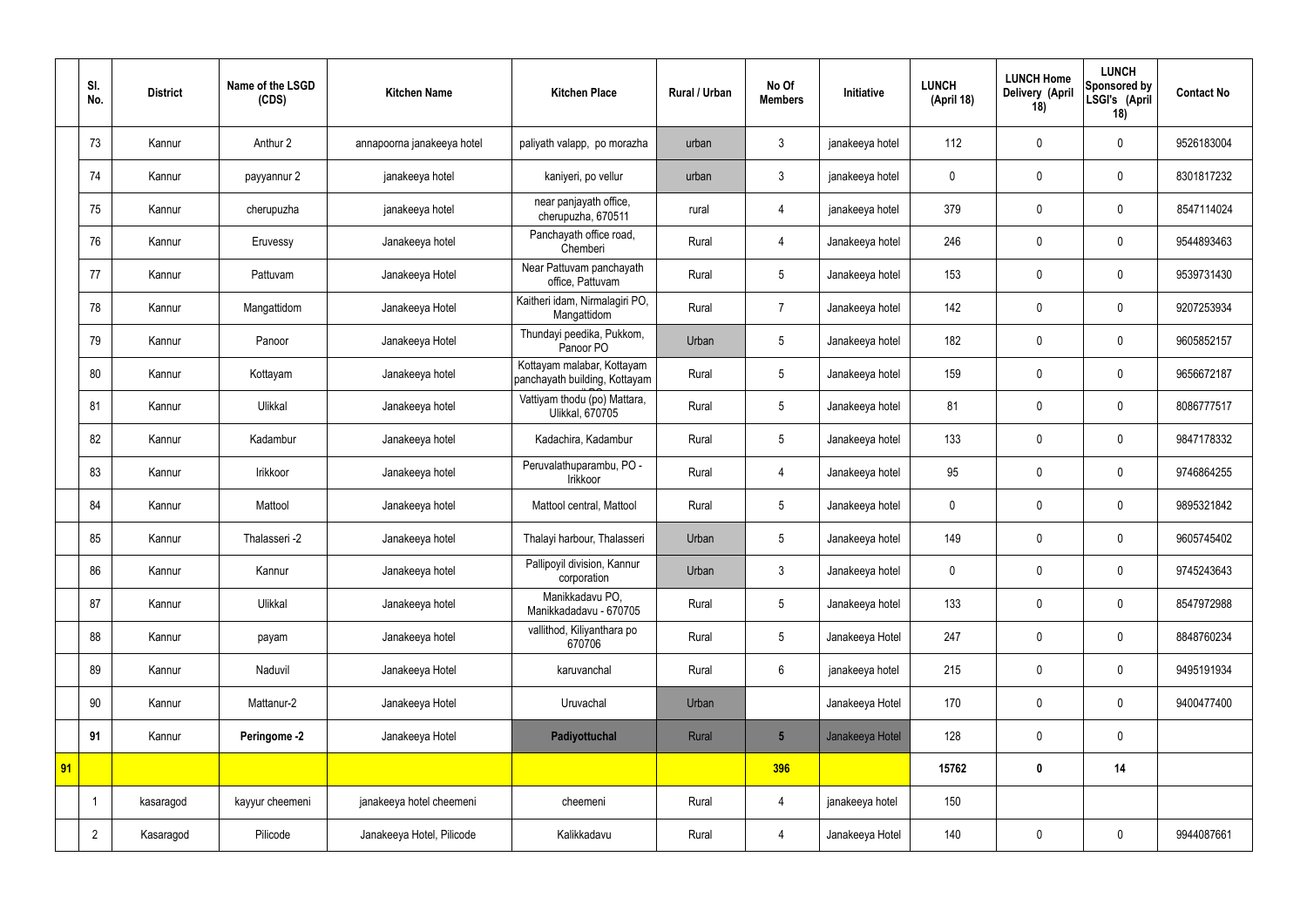| SI.<br>No.     | <b>District</b> | Name of the LSGD<br>(CDS) | <b>Kitchen Name</b>             | <b>Kitchen Place</b>  | Rural / Urban | No Of<br><b>Members</b> | Initiative      | <b>LUNCH</b><br>(April 18) | <b>LUNCH Home</b><br>Delivery (April<br>18) | <b>LUNCH</b><br>Sponsored by<br>LSGI's (April<br>18) | <b>Contact No</b> |
|----------------|-----------------|---------------------------|---------------------------------|-----------------------|---------------|-------------------------|-----------------|----------------------------|---------------------------------------------|------------------------------------------------------|-------------------|
| $\mathbf{3}$   | Kasaragod       | Kodom belur               | janakeeya hotel kalichanadukkam | Kalichanadukkam       | Rural         | 4                       | Janakeeya Hotel | 116                        | $\mathbf 0$                                 | $\mathbf 0$                                          | 9562820280        |
| 4              | Kasaragod       | Chemnad                   | Oruma janakeeya hotel           | Koliyadkam            | Rural         | $5\overline{)}$         | Janakeeya Hotel | 250                        | $\mathbf 0$                                 | $\mathbf 0$                                          | 9567660603        |
| 5              | Kasaragod       | Trikarpur                 | Janakeeya Hotel                 | Trikaripur            | Rural         | $5\overline{)}$         | Janakeeya Hotel | 280                        | $\mathbf 0$                                 | $\mathbf 0$                                          | 8086392698        |
| 6              | Kasaragod       | Panathady                 | janakeeya hotel panthoor        | Panathoor             | Rural         | $\overline{4}$          | Janakeeya Hotel | 102                        | $\mathbf 0$                                 | $\mathbf 0$                                          | 8943109804        |
| $\overline{7}$ | Kasaragod       | West eleri                | Thripthi Janakeeya hotel        | Bheemanadi            | Rural         | $\overline{4}$          | Janakeeya Hotel | 268                        | $\pmb{0}$                                   | $\mathbf 0$                                          | 9497847040        |
| 8              | Kasaragod       | Madikai                   | Salkara Janakeeya hotel         | Madikai               | Rural         | $\mathbf{3}$            | Janakeeya Hotel | 107                        | $\pmb{0}$                                   | $\mathbf 0$                                          | 8281850733        |
| 9              | Kasaragod       | Valiyaparamba             | Janakeeya hotel                 | Valiyaparamba         | Rural         | $\mathbf{3}$            | Janakeeya Hotel | 50                         | $\pmb{0}$                                   | $\mathbf 0$                                          | 9745962447        |
| 10             | Kasaragod       | Ajanur                    | Janakeeya hotel                 | Vellikkoth            | Rural         | $\mathbf{3}$            | Janakeeya Hotel | 391                        | $\mathbf 0$                                 | $\mathbf 0$                                          | 7558068272        |
| 11             | Kasaragod       | Badiadka                  | Janakeeya hotel                 | Badiadka              | Rural         | $\overline{4}$          | Janakeeya Hotel | $\mathbf 0$                | $\pmb{0}$                                   | $\mathbf 0$                                          | 9539359291        |
| 12             | Kasaragod       | Kuttikkol                 | Janakeeya hotel                 | Kuttikkol             | Rural         | $\overline{4}$          | Janakeeya Hotel | 100                        | $\mathbf 0$                                 | $\mathbf 0$                                          | 8547062480        |
| 13             | Kasaragod       | Delampadi                 | Janakeeya hotel                 | Delampadi             | Rural         | $\overline{4}$          | Janakeeya hotel | 82                         | $\pmb{0}$                                   | $\mathbf 0$                                          | 9496702505        |
| 14             | Kasaragod       | Meenja                    | Janakeeya hotel                 | Miyapadav             | Rural         | $\overline{4}$          | Janakeeya Hotel | 52                         | $\pmb{0}$                                   | $\mathbf 0$                                          | 9497161960        |
| 15             | Kasaragod       | Puthige                   | Janakeeya hotel                 | Puthige               | Rural         | $\mathfrak{Z}$          | Janakeeya hotel | $\mathbf 0$                | $\mathbf 0$                                 | $\mathbf 0$                                          | 8592071686        |
| 16             | Kasaragod       | Bedaduka                  | Janakeeya hotel                 | Kundamkuzhi           | Rural         | $\mathbf{3}$            | Janakeeya hotel | 130                        | $\pmb{0}$                                   | $\mathbf 0$                                          | 8281092860        |
| 17             | Kasaragod       | muliyar                   | Janakeeya Hotel                 | Bovikanam             | Rural         | 9                       | Janakeeya Hotel | 168                        | $\pmb{0}$                                   | $\mathbf 0$                                          | 7034632654        |
| 18             | Kasaragod       | Pallikara                 | Janakeeya Hotel                 | Pallikara             | Rural         | $\overline{4}$          | Janakeeya Hotel | 290                        | $\pmb{0}$                                   | $\mathbf 0$                                          | 7034016505        |
| 19             | Kasaragod       | Kinanoor karinthalam      | Janakeeya Hotel                 | Parappa               | Rural         | $5\phantom{.0}$         | Janakeeya hotel | 195                        | $\pmb{0}$                                   | $\mathbf 0$                                          | 9526063885        |
| 20             | Kasaragod       | Nileswaram                | Janakeeya Hotel                 | Nileswaram market     | Urban         | $5\phantom{.0}$         | Janakeeya hotel | 280                        | $\pmb{0}$                                   | $\mathbf 0$                                          | 6235177323        |
| 21             | Kasaragod       | Kanhangad 1               | Janakeeya hotel                 | Kanhangad town        | Urban         | $5\phantom{.0}$         | Janakeeya hotel | \$563                      | $\pmb{0}$                                   | $\mathbf 0$                                          | 8111858204        |
| 22             | Kasaragod       | Kanhangad 1               | Janakeeya hotel                 | Nr.Mini civil station | Urban         | $\mathbf{3}$            | Janakeeya hotel | 198                        | 125                                         | $\mathbf 0$                                          | 9495561250        |
| 23             | Kasaragod       | Paivalige                 | Janakeeya hotel                 | Paivalige             | Rural         | $\overline{4}$          | Janakeeya hotel | 50                         | $\pmb{0}$                                   | $\mathbf 0$                                          | 7356491447        |
| 24             | Kasaragod       | Manjeswaram               | Janakeeya Hotel                 | Manjeswaram           | Rural         | 4                       | Janakeeya Hotel | 82                         | $\pmb{0}$                                   | $\boldsymbol{0}$                                     | 9562867549        |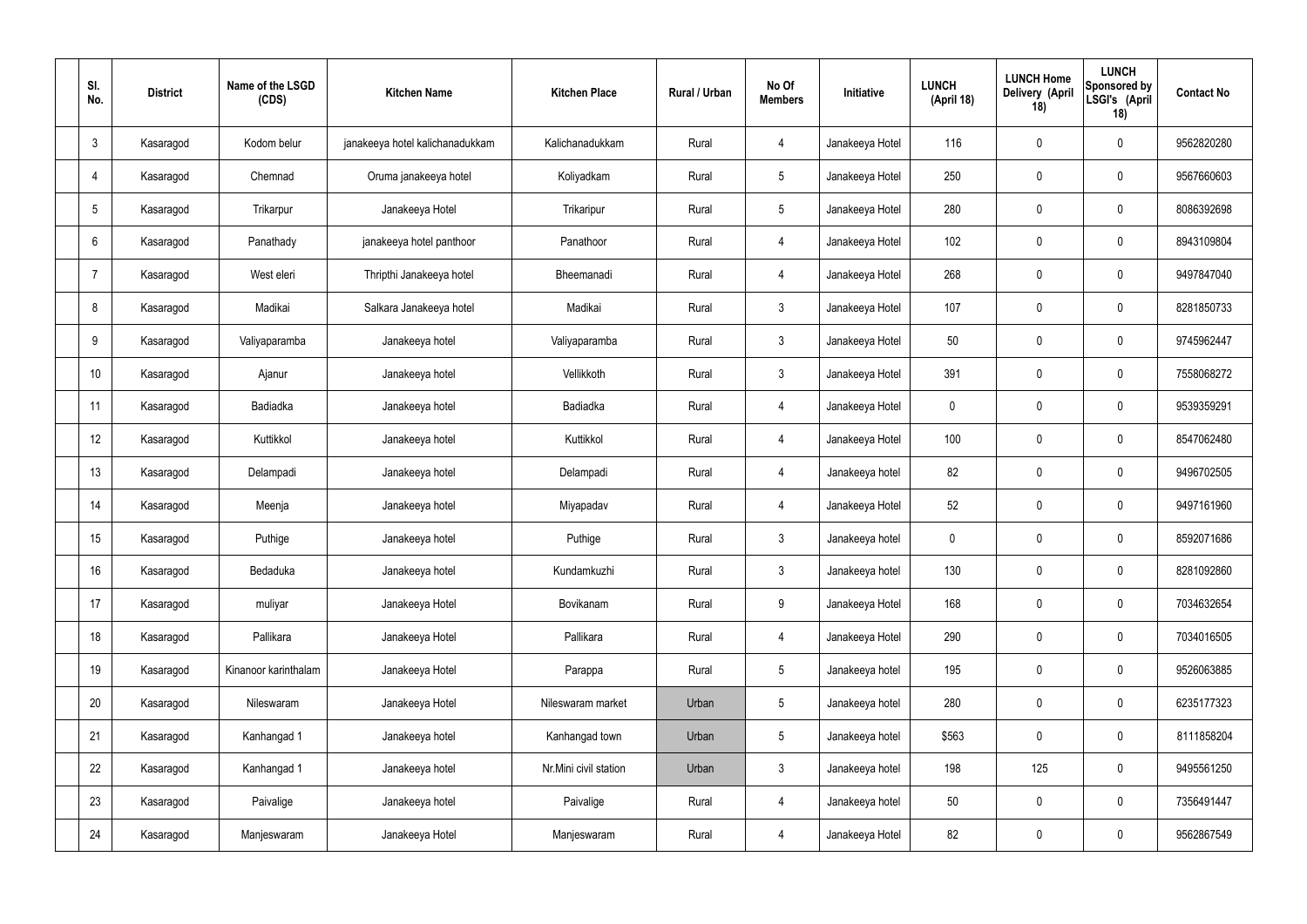|    | SI.<br>No. | <b>District</b> | Name of the LSGD<br>(CDS) | <b>Kitchen Name</b>     | <b>Kitchen Place</b> | <b>Rural / Urban</b> | No Of<br><b>Members</b> | Initiative      | <b>LUNCH</b><br>(April 18) | <b>LUNCH Home</b><br>Delivery (April<br>18) | <b>LUNCH</b><br>Sponsored by<br>LSGI's (April<br>18) | <b>Contact No</b> |
|----|------------|-----------------|---------------------------|-------------------------|----------------------|----------------------|-------------------------|-----------------|----------------------------|---------------------------------------------|------------------------------------------------------|-------------------|
|    | 25         | Kasaragod       | Kanhangad 2               | Janakeeya Hotel         | Kottrachal           | Urban                | $\mathbf{3}$            | Janakeeya Hotel | 113                        | $\pmb{0}$                                   | $\mathbf 0$                                          | 7025961094        |
|    | 26         | Kasaragod       | Cheruvathur               | Janakeeya hotel         | Kavumchira           | Rural                | 5                       | Janakeeya Hotel | 210                        | $\mathbf 0$                                 | $\mathbf 0$                                          | 9562358039        |
|    | 27         | Kasaragod       | Padne                     | Janakeeya Hotel         | Nadakkavu            | Rural                | $\mathbf{3}$            | Janakeeya Hotel | 215                        | $\pmb{0}$                                   | $\mathbf 0$                                          | 9744087661        |
|    | 28         | Kasaragod       | Kasaragod                 | Janakeeya Hotel         | Kasaragod            | Urban                | $\overline{4}$          | Janakeeya Hotel | 150                        | $\pmb{0}$                                   | $\pmb{0}$                                            | 9633400269        |
|    | 29         | Kasarkode       | Pallikkara                | Janakeeya Hotel         | Perladukkam          | Rural                | $\overline{4}$          | Janakeeya Hotel | 212                        | $\pmb{0}$                                   | $\mathbf 0$                                          | 9544582935        |
|    | 30         | Kasargode       | Kumbala                   | Janakeeya Hotel         | Kumbala              | Rural                | $\mathfrak{Z}$          | Janakeeya Hotel | 41                         | $\pmb{0}$                                   | $\pmb{0}$                                            | 7012142329        |
|    | 31         | Kasargode       | Karadka                   | Janakeeya Hotel         | Mulleria             | Rural                | $\overline{7}$          | Janakeeya Hotel | 160                        | $\pmb{0}$                                   | $\mathbf 0$                                          | 8281395910        |
|    | 32         | Kasaragode      | Vorkady                   | Janakeeya Hotel         | Vorkady              | Rural                | $\mathbf{3}$            | Janakeeya Hotel | $\mathbf 0$                | $\mathbf 0$                                 | $\mathbf 0$                                          | 8547223339        |
|    | 33         | Kasaragode      | Balal                     | Janakeeya hotel         | Balal                | Rural                | $\mathbf{3}$            | Janakeeya hotel | 90                         | $\pmb{0}$                                   | $\mathbf 0$                                          | 7510839676        |
|    | 34         | Kasaragod       | Nileswaram                | mahima janakeeya hotel  | kanichira            | urban                | $\overline{4}$          | janakeeya hotel | 141                        | $\pmb{0}$                                   | $\pmb{0}$                                            | 8590121681        |
|    | 35         | Kasaragode      | Kallar                    | janakeeya hotel         | kallar               | rural                | $\overline{4}$          | janakeeya hotel | 154                        | $\pmb{0}$                                   | $\pmb{0}$                                            | 9562820280        |
|    | 36         | Kasaragode      | Mangalpady                | janakeeya hotel         | mangalpady           | rural                | $\overline{4}$          | janakeeya hotel | $\mathbf 0$                | $\pmb{0}$                                   | $\pmb{0}$                                            | 9633488309        |
|    | 37         | kasaragod       | Uduma                     | granma janakeeya hotel  | palakkunnu           | Rural                | $\overline{4}$          | janakeeya hotel | $\mathbf 0$                | $\mathbf 0$                                 | $\mathbf 0$                                          | 8129957159        |
|    | 38         | Kasaragod       | pullur periya             | Salkara Janakeeya hotel | periya               | Rural                | 5                       | janakeeya hotel | 280                        | $\pmb{0}$                                   | $\mathbf 0$                                          | 8547309266        |
|    | 39         | kasaragod       | kumbadaje                 | janakeeya hotel         | kumbadaje            | Rural                | $\mathfrak{Z}$          | janakeeya hotel | 36                         | $\pmb{0}$                                   | $\pmb{0}$                                            | 8593848698        |
|    | 40         | Kasaragod       | Chengala                  | Janakeeya Hotel         | Cherkkala            | Rural                | $\mathfrak{Z}$          | Janakeeya Hotel | 97                         | $\pmb{0}$                                   | $\pmb{0}$                                            |                   |
|    | 41         | kasaragod       | East eleri                | janakeeya hotel         | east eleri           | Rural                | $\mathfrak{Z}$          | janakeeya hotel | 155                        | $\pmb{0}$                                   | $\pmb{0}$                                            |                   |
|    | 42         | kasaragod       | karadka                   | janakeeya hotel         | karmam thody         | Rural                | $10$                    | janakeeya hotel | 80                         | $\boldsymbol{0}$                            | $\pmb{0}$                                            |                   |
|    | 43         | kasargod        | madhur                    | janakeeya hotel         | madhur               | Rural                |                         | janakeeya hotel | 162                        |                                             |                                                      |                   |
|    | 44         | kasargod        | Cheruvathur               | janakeeya hotel         | cheruvathur          | Rural                |                         | janakeeya hotel | 262                        |                                             |                                                      |                   |
| 43 |            |                 |                           |                         |                      |                      | 175                     |                 | 6602                       | $\pmb{0}$                                   | $\pmb{0}$                                            |                   |
|    |            | Kollam          | Chathannur                | Memsahib                | Sheemaaty junction   | Rural                | $5\phantom{.0}$         | Janakeeya Hotel | 298                        | $\pmb{0}$                                   | $\pmb{0}$                                            | 9446246685        |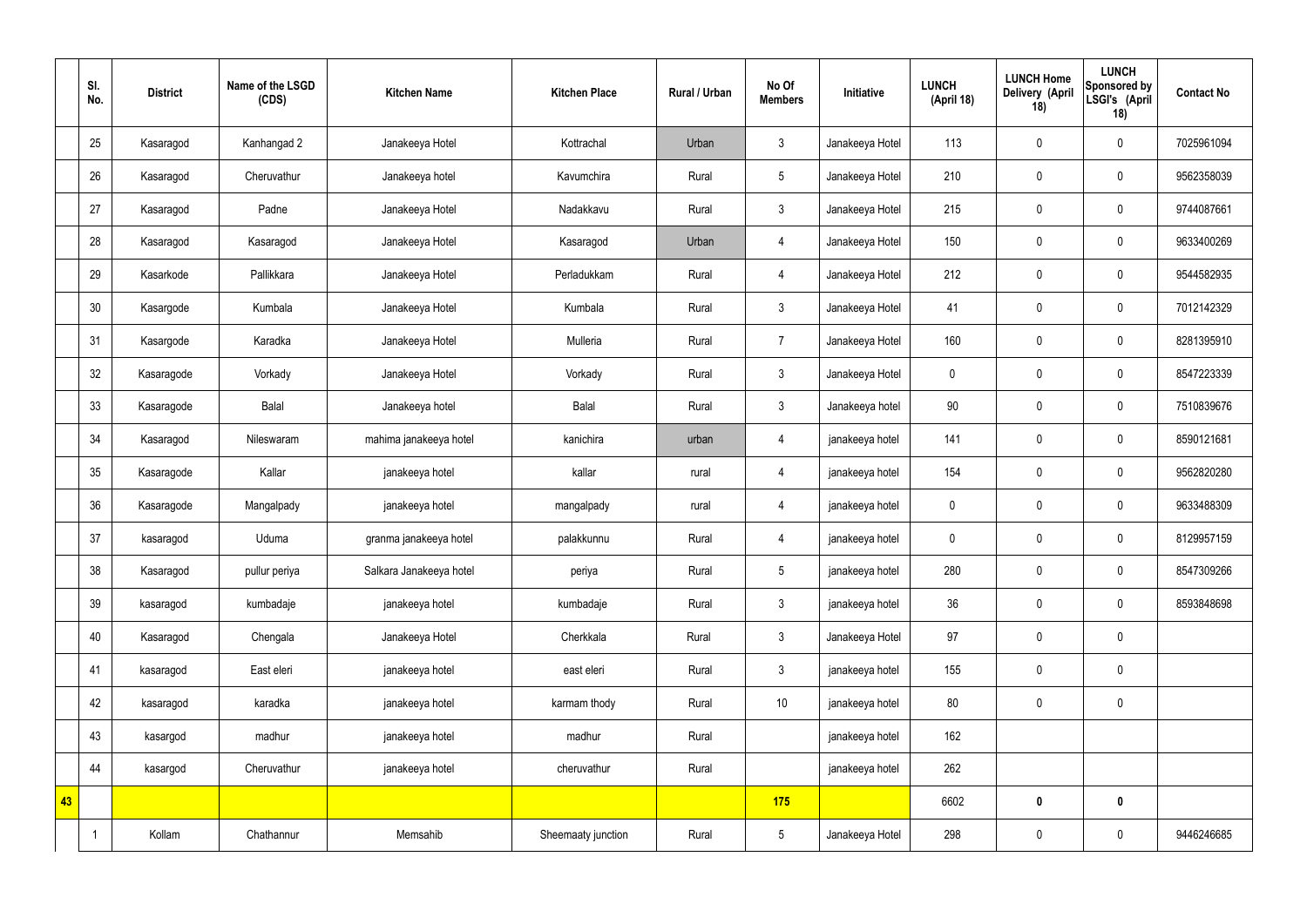| SI.<br>No.     | <b>District</b> | Name of the LSGD<br>(CDS) | <b>Kitchen Name</b>              | <b>Kitchen Place</b>                 | Rural / Urban | No Of<br><b>Members</b> | Initiative      | <b>LUNCH</b><br>(April 18) | <b>LUNCH Home</b><br>Delivery (April<br>18) | <b>LUNCH</b><br>Sponsored by<br>LSGI's (April<br>18) | <b>Contact No</b> |
|----------------|-----------------|---------------------------|----------------------------------|--------------------------------------|---------------|-------------------------|-----------------|----------------------------|---------------------------------------------|------------------------------------------------------|-------------------|
| $\overline{2}$ | Kollam          | Melila                    | <b>Atham Unit</b>                | Melila                               | Rural         | $\overline{7}$          | Janakeeya Hotel | 248                        | $\mathbf 0$                                 | $\mathbf 0$                                          | 9961178040        |
| 3              | Kollam          | Kulakkada                 | Ruchi Snacks & Catering Unit     | Poovattoor                           | Rural         | $\overline{4}$          | Janakeeya Hotel | 211                        | $\mathbf 0$                                 | $\mathbf 0$                                          | 7907941183        |
| $\overline{4}$ | Kollam          | Ittiva                    | Nanma Janakeeya hotel            | Kattampally                          | Rural         | $5\overline{)}$         | Janakeeya Hotel | 0                          | $\mathbf 0$                                 | $\mathbf 0$                                          | 9809171887        |
| 5              | Kollam          | Sooranad North            | Nanma catering unit              | Sooranadu higher secondary<br>school | Rural         | $5\overline{)}$         | Janakeeya Hotel | 196                        | $\mathbf 0$                                 | $\mathbf 0$                                          | 9846082469        |
| 6              | Kollam          | Clappana                  | Bismi catering                   | Palakulangara                        | Rural         | $5\overline{)}$         | Janakeeya Hotel | 0                          | $\mathbf 0$                                 | $\mathbf 0$                                          | 9847901413        |
| $\overline{7}$ | Kollam          | Mayyanad                  | Krishnas Janakeeya hotel         | Eravipuram                           | Rural         | $\mathbf{3}$            | Janakeeya Hotel | 124                        | $\mathbf 0$                                 | $\mathbf 0$                                          | 9656477455        |
| 8              | Kollam          | Mayyanad                  | Souhridha Janakeeya hotel        | Pattarumukku,                        | Rural         | 9                       | Janakeeya Hotel | 230                        | $\mathbf 0$                                 | $\mathbf 0$                                          | 7902645448        |
| 9              | Kollam          | Kulasekharapuram          | adi sakthi                       | Puthentheruvu.                       | Rural         | $5\overline{)}$         | Janakeeya Hotel | 208                        | $\mathbf 0$                                 | $\mathbf 0$                                          | 9656890790        |
| 10             | Kollam          | Thekkumbhagam             | Krishna hotel                    | Nadakavu junction                    | Rural         | $\overline{4}$          | Janakeeya Hotel | 40                         | $\mathbf 0$                                 | $\mathbf 0$                                          | 9961070031        |
| 11             | Kollam          | Oachira                   | Parabhramam catering             | near oachira , ITI canteen,          | Rural         | 4                       | Janakeeya Hotel | 0                          | $\mathbf 0$                                 | $\mathbf 0$                                          | 9562283927        |
| 12             | Kollam          | Thodiyoor                 | Samridhi activity group          | Lpschool thodiyoor                   | Rural         | $5\overline{)}$         | Janakeeya Hotel | 48                         | 0                                           | $\mathbf 0$                                          | 9895703572        |
| 13             | Kollam          | Thrikkovilvattom          | Murari catering, janakeeya hotel | Mukhathala                           | Rural         | 4                       | Janakeeya Hotel | 78                         | $\mathbf 0$                                 | $\mathbf 0$                                          | 9847072544        |
| 14             | Kollam          | Sasthamcotta              | Sreedurgha catering              | Jemini hotel sasthamcotta            | Rural         | $\overline{7}$          | Janakeeya Hotel | 272                        | 0                                           | $\mathbf 0$                                          | 9744368496        |
| 15             | Kollam          | Kollam                    | Athulya catering                 | Thirumullavaram                      | Urban         | $\overline{4}$          | Janakeeya Hotel | 300                        | $\mathbf 0$                                 | $\mathbf 0$                                          | 9048646080        |
| 16             | Kollam          | West Kallada              | Keerthi catering                 | Karalimukku                          | Rural         | $5\phantom{.0}$         | Janakeeya Hotel | $\mathbf 0$                | 0                                           | $\mathbf 0$                                          | 9605206907        |
| 17             | Kollam          | Thazhava                  | Pavizham                         | Karutheri junction                   | Rural         | $5\overline{)}$         | Janakeeya Hotel | 0                          | 0                                           | $\mathbf 0$                                          | 8086704216        |
| 18             | Kollam          | Kollam                    | Niravu catering                  | Chinnakkada                          | Urban         | $5\overline{)}$         | Janakeeya Hotel | 298                        | 0                                           | $\mathbf 0$                                          | 9633073613        |
| 19             | Kollam          | Kundara                   | Ammu Catering unit               | Mulavana LP school                   | Rural         | $\overline{4}$          | Janakeeya Hotel | 156                        | 0                                           | $\mathbf 0$                                          | 9633518572        |
| 20             | Kollam          | Neduvathur                | Pooja hotel                      | Thevalappuram                        | Rural         | $\mathbf{3}$            | Janakeeya Hotel | 33                         | 0                                           | $\mathbf 0$                                          | 9745376675        |
| 21             | Kollam          | Punalur                   | Jyothi Catering                  | Punalur                              | Urban         | $\overline{4}$          | Janakeeya Hotel | 210                        | 0                                           | $\mathbf 0$                                          | 9961249345        |
| 22             | Kollam          | Punalur                   | Mahima Catering                  | Punalur                              | Urban         | $5\phantom{.0}$         | Janakeeya Hotel | 260                        | 0                                           | $\mathbf 0$                                          | 9496112957        |
| 23             | Kollam          | Punalur                   | Safalyam Catering                | Punalur                              | Urban         | $5\phantom{.0}$         | Janakeeya Hotel | 354                        | 0                                           | $\overline{0}$                                       | 9495476197        |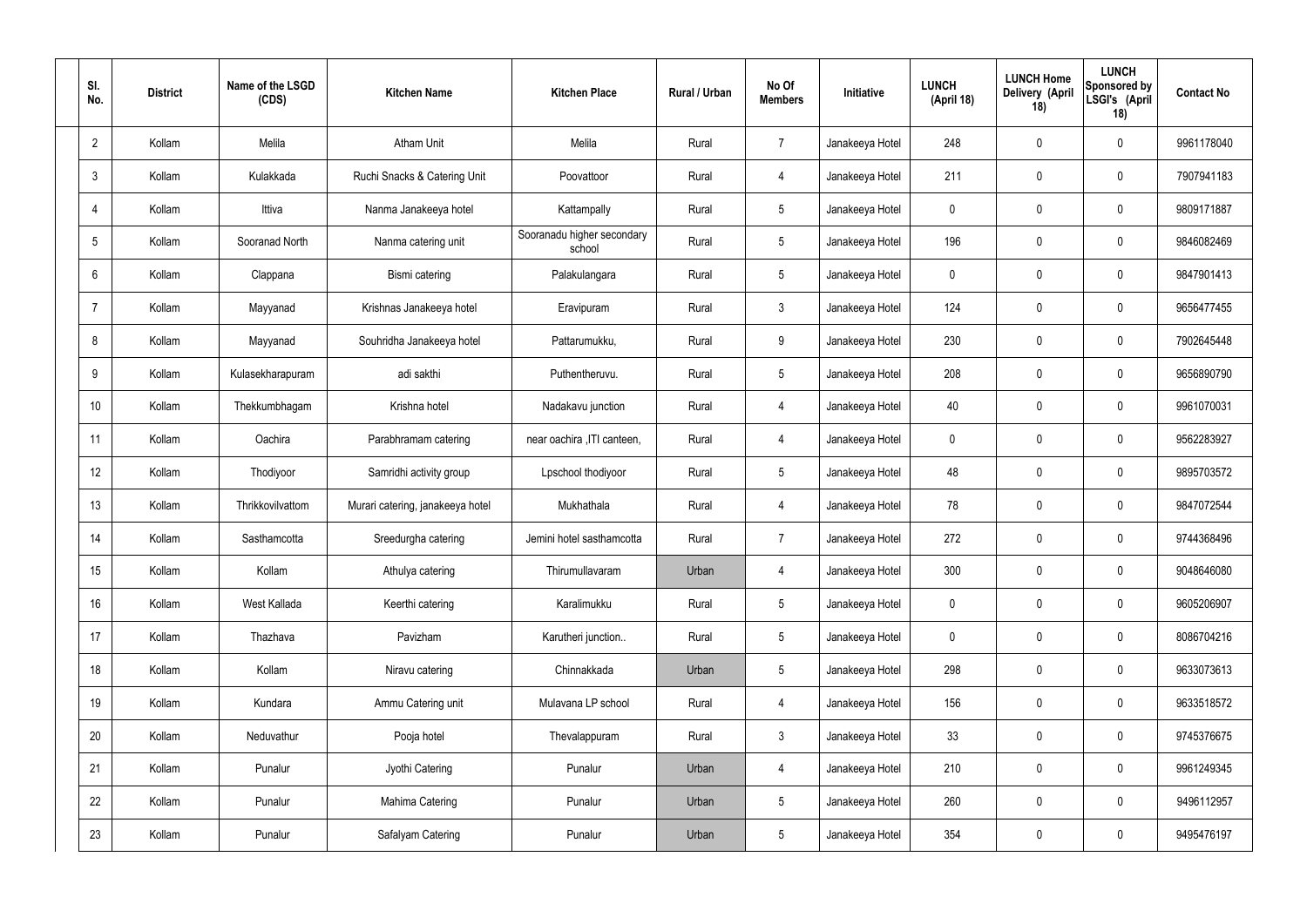|    | SI.<br>No. | <b>District</b> | Name of the LSGD<br>(CDS) | <b>Kitchen Name</b>      | <b>Kitchen Place</b>              | Rural / Urban | No Of<br><b>Members</b> | Initiative      | <b>LUNCH</b><br>(April 18) | <b>LUNCH Home</b><br>Delivery (April<br>18) | <b>LUNCH</b><br>Sponsored by<br>LSGI's (April<br>18) | <b>Contact No</b> |
|----|------------|-----------------|---------------------------|--------------------------|-----------------------------------|---------------|-------------------------|-----------------|----------------------------|---------------------------------------------|------------------------------------------------------|-------------------|
|    | 24         | Kollam          | Thrikkaruva               | Janakeeya Bhakshanashala | Thinavila Junction Kanjaveli      | Rural         | 4                       | Janakeeya Hotel | 84                         | $\mathbf 0$                                 | $\mathbf 0$                                          | 9645069880        |
|    | 25         | Kollam          | Chithara                  | AKG Janakeeya Hotel      | Kizhakkumbagom                    | Rural         | $5\phantom{.0}$         | Janakeeya Hotel | 119                        | $\mathbf 0$                                 | $\mathbf 0$                                          | 9495701987        |
|    | 26         | Kollam          | South Paravur             | Kshree janakeeya hotel   | Busstand , paravur                | Urban         | $5\phantom{.0}$         | Janakeeya Hotel | 160                        | $\mathbf 0$                                 | $5\phantom{.0}$                                      | 8606179380        |
|    | 27         | Kollam          | Mynagappally              | Anugraha hotel           | Kadappa                           | Rural         | $5\phantom{.0}$         | Janakeeya Hotel | 238                        | $\mathbf 0$                                 | $\mathbf 0$                                          | 9995085705        |
|    | 28         | Kollam          | Mandrothuruthu            | Janakeeya Bhakshanashala | Thoombummukham                    | Rural         | 4                       | Janakeeya Hotel | 78                         | $\mathbf 0$                                 | $\mathbf 0$                                          | 9526648057        |
|    | 29         | Kollam          | Karungappally             | Bagya catering           | Muncipality                       | Urban         | 4                       | Janakeeya Hotel | $\mathbf 0$                | $\mathbf 0$                                 | $\mathbf 0$                                          | 9947702130        |
|    | 30         | Kollam          | Kollam East               | Bharathlekshmi           | Vadakkevila                       | Urban         | $\mathbf{3}$            | Janakeeya Hotel | 366                        | $\mathbf 0$                                 | $\mathbf 0$                                          | 9744300901        |
|    | 31         | Kollam          | Chavara                   | Harisree janakeya hotel  | Panchayath                        | Rural         | $\mathbf{3}$            | Janakeeya Hotel | 48                         | $\mathbf 0$                                 | $\mathbf 0$                                          | 9995166343        |
|    | 32         | Kollam          | Pavithreswaram            | Kairali                  | Pavithreswaram                    | Rural         | 4                       | Janakeeya Hotel | 207                        | 0                                           | $\mathbf 0$                                          | 9605836414        |
|    | 33         | Kollam          | Veliyam                   | Kantharees               | Panchayathu building              | Rural         | $5\phantom{.0}$         | Janakeeya Hotel | 188                        | $\mathbf 0$                                 | $\mathbf 0$                                          | 9562111715        |
|    | 34         | Kollam          | Velinalloor               | Quality Janakeeya hotel  | Alummod, Velinalloor              | Rural         | 4                       | Janakeeya Hotel | 105                        | 0                                           | $\mathbf 0$                                          | 9605896303        |
|    | 35         | Kollam          | Elamadu                   | Swaruma janakeeya hotel  | Near cooperative bank,<br>Elamadu | Rural         | $\mathbf{3}$            | Janakeeya Hotel | 147                        | $\mathbf 0$                                 | -1                                                   | 8129611321        |
|    | 36         | Kollam          | Kadakkal                  | Nanma janakeeya hotel    | Kadakkal                          | Rural         | 4                       | Janakeeya Hotel | 260                        | $\mathbf 0$                                 | $\mathbf 0$                                          | 9847936390        |
|    | 37         | Kollam          | Perayam                   | Janakeeya hotel          | Onambalam                         | Rural         | $\overline{4}$          | Janakeeya Hotel | $\mathbf 0$                | $\pmb{0}$                                   | $\mathbf 0$                                          | 9446855866        |
|    | 38         | Kollam          | Ezhukone                  | Ezhukone janakeeya hotel | Near panchayathu office           | Rural         | $5\phantom{.0}$         | Janakeeya Hotel | 195                        | $\pmb{0}$                                   | $\mathbf 0$                                          | 8086757275        |
| 80 | 39         | Kollam          | Adichanalloor             | Ruchikkoottu             | Mylakkaadu                        | Rural         | $\overline{4}$          | Janakeeya Hotel | 93                         | 0                                           | $\mathbf 0$                                          | 8136954461        |
|    | 40         | Kollam          | Poruvazhi                 | Amma janakeeya hotel     | Poruvaxhy                         | Rural         | $5\phantom{.0}$         | Janakeeya Hotel | 224                        | $\pmb{0}$                                   | $\mathbf 0$                                          | 9656421272        |
|    | 41         | Kollam          | Nilamel                   | Vanitha Janakeeya Hotel  | Nilamel                           | Rural         | $\overline{4}$          | Janakeeya Hotel | 102                        | 0                                           | $\mathbf 0$                                          | 9447407264        |
|    | 42         | Kollam          | Panmana                   | SV janakeeya hotel       | Kollaka CN junction               | Rural         | 3                       | Janakeeya Hotel | 150                        | $\pmb{0}$                                   | $\mathbf 0$                                          | 8113020216        |
|    | 43         | Kollam          | Ummannoor                 | Thanal                   | Nellikunnam                       | Rural         | $\overline{4}$          | Janakeeya Hotel | 211                        | 0                                           | $\mathbf 0$                                          | 9656194614        |
|    | 44         | Kollam          | Kulathupuzha              | Karunya Janakeeya Hotel  | Thinkal karikkam                  | Rural         | 4                       | Janakeeya Hotel | 161                        | 0                                           | $\mathbf 0$                                          | 9048034267        |
|    | 45         | Kollam          | Kareepra                  | Kareepra janakeeya hotel | Panchayathu office junction       | Rural         | $5\phantom{.0}$         | Janakeeya Hotel | $\pmb{0}$                  | $\pmb{0}$                                   | $\boldsymbol{0}$                                     | 9656783244        |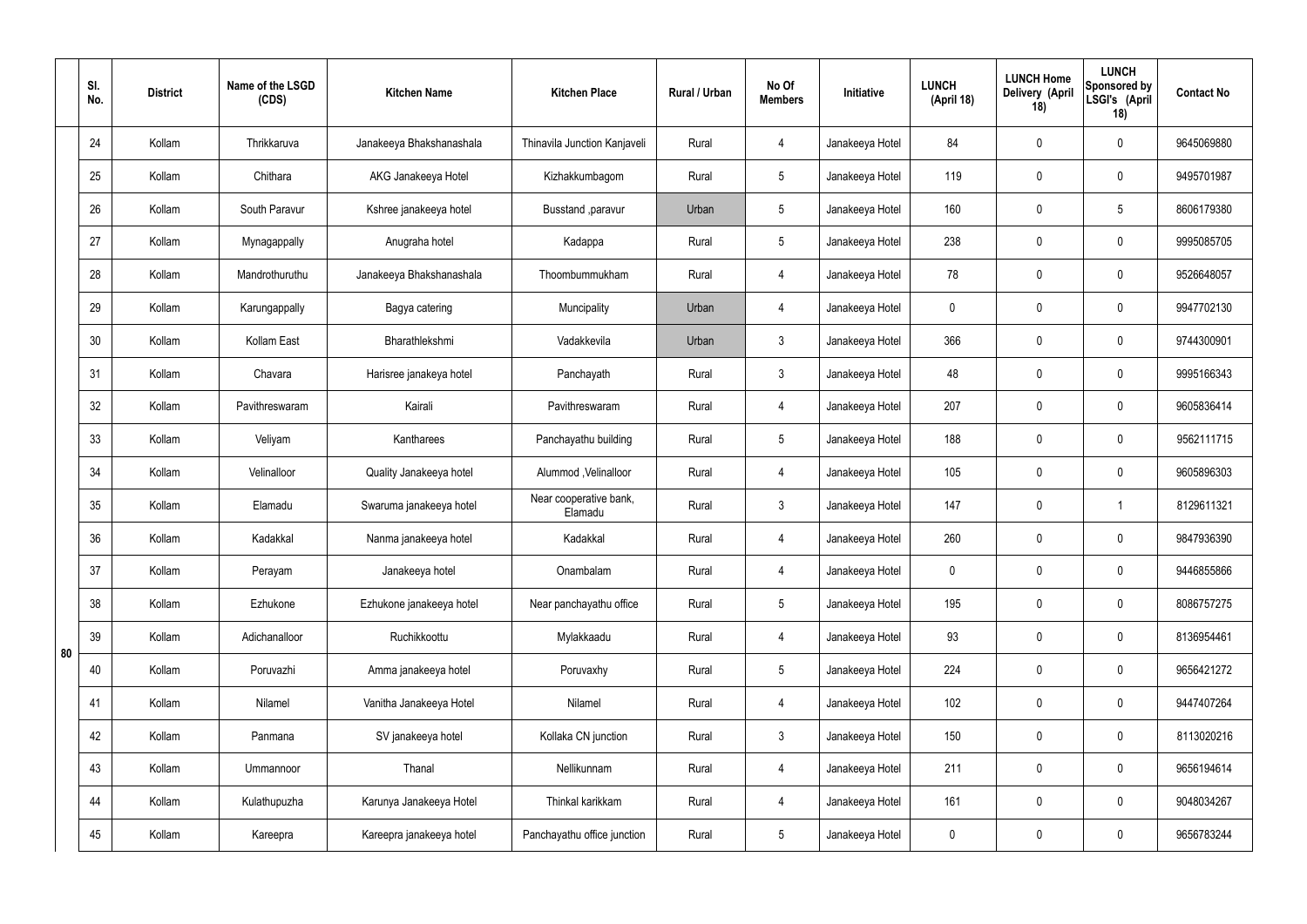| SI.<br>No. | <b>District</b> | Name of the LSGD<br>(CDS) | <b>Kitchen Name</b>                              | <b>Kitchen Place</b>                                 | Rural / Urban | No Of<br><b>Members</b> | Initiative      | <b>LUNCH</b><br>(April 18) | <b>LUNCH Home</b><br>Delivery (April<br>18) | <b>LUNCH</b><br>Sponsored by<br>LSGI's (April<br>18) | <b>Contact No</b> |
|------------|-----------------|---------------------------|--------------------------------------------------|------------------------------------------------------|---------------|-------------------------|-----------------|----------------------------|---------------------------------------------|------------------------------------------------------|-------------------|
| 46         | Kollam          | Piravanthur               | Thanima catering unit                            | Piravanthoor                                         | Rural         | $5\phantom{.0}$         | Janakeeya Hotel | 123                        | $\mathbf 0$                                 | $\mathbf 0$                                          | 9207907284        |
| 47         | Kollam          | Karavaloor                | Sreelekshmi Janakeeya Hotel                      | Karavalur                                            | Rural         | $\sqrt{5}$              | Janakeeya Hotel | 197                        | 0                                           | $\mathbf 0$                                          | 9745719860        |
| 48         | Kollam          | Kunnathur                 | Sneha janakeeya hotel                            | Bhoothakuzhi                                         | Rural         | $\mathbf{3}$            | Janakeeya Hotel | 260                        | $\boldsymbol{0}$                            | $\mathbf 0$                                          | 9061504141        |
| 49         | Kollam          | Alayaman                  | Sreelakam Janakeeya Hotel                        | Karukone                                             | Rural         | $\overline{4}$          | Janakeeya Hotel | 219                        | 0                                           | $\mathbf 0$                                          | 8592858448        |
| 50         | Kollam          | Kottarakkara              | Ruchi                                            | Kottarakkara christuraj hospital<br>hospital canteen | Urban         | $\sqrt{5}$              | Janakeeya Hotel | 191                        | 0                                           | $\mathbf 0$                                          | 9447997809        |
| 51         | Kollam          | Chirakkara                | Bhoomika Jh                                      | Bhajanamadam mukku                                   | Rural         | $\sqrt{5}$              | Janakeeya Hotel | $\mathbf 0$                | 0                                           | $\mathbf 0$                                          | 9567024263        |
| 52         | Kollam          | Kalluvathukkal            | Deepam Jh                                        | Parippally                                           | Rural         | 4                       | Janakeeya Hotel | $\mathbf 0$                | 0                                           | $\mathbf 0$                                          | 8593984144        |
| 53         | Kollam          | Chirakkara                | Niram Jh                                         | Vadakkemukku ,chirakkara                             | Rural         | 4                       | Janakeeya Hotel | 170                        | 0                                           | $\mathbf 0$                                          | 9847286593        |
| 54         | Kollam          | Velinalloor               | Mathrika janakeeya hotel                         | Govt PHC canteen                                     | Rural         | 4                       | Janakeeya Hotel | 136                        | $\boldsymbol{0}$                            | $\mathbf 0$                                          | 7592859804        |
| 55         | Kollam          | East Kallada              | kudumbashree janakeeya hotel                     | marthandapuram                                       | Rural         | $\sqrt{5}$              | Janakeeya Hotel | 232                        | 0                                           | $\mathbf 0$                                          | 9746964557        |
| 56         | Kollam          | Anchal                    | Malu janakeeya hotel                             | Anchal, Town ward                                    | Rural         | $\mathbf{3}$            | Janakeeya Hotel | 314                        | 0                                           | $\boldsymbol{0}$                                     | 9656920091        |
| 57         | Kollam          | Kummil                    | Sreebhadra janakeeya hotel                       | Thachonam                                            | Rural         | $\mathfrak{Z}$          | Janakeeya Hotel | $\mathbf 0$                | 0                                           | $\boldsymbol{0}$                                     | 9846327312        |
| 58         | Kollam          | Yeroor                    | Oottupura janakeeya hotel                        | yeroor                                               | Rural         | 6                       | Janakeeya Hotel | 165                        | 0                                           | 0                                                    | 9526031467        |
| 59         | Kollam          | Nedumpana                 | Samthripthy janakeeya hotel                      | Pallimon                                             | Rural         | $\overline{4}$          | Janakeeya Hotel | $\mathbf 0$                | 0                                           | $\mathbf 0$                                          | 9539780119        |
| 60         | Kollam          | Kollam                    | Ishwarya janakeeya hotel                         | Near collectorate, Thevally<br>division              | Urban         | $\mathbf{3}$            | Janakeeya Hotel | 292                        | $\mathbf 0$                                 | $\mathbf 0$                                          | 8848893882        |
| 61         | Kollam          | Edamulakkal               | Sahya janakeeya hotel                            | Edamulackal                                          | Rural         | $\overline{4}$          | Janakeeya Hotel | 151                        | $\mathbf 0$                                 | $\mathbf 0$                                          | 7025532998        |
| 62         | Kollam          | Mylom                     | Amrutha                                          | Inchakkadu                                           | Rural         | $5\phantom{.0}$         | Janakeeya Hotel | $\mathbf 0$                | $\mathbf 0$                                 | $\mathbf 0$                                          | 9539780965        |
| 63         | Kollam          | Thevalakkara              | Kerala Janakeeya Hotel                           | Thevalakkara                                         | Rural         | $\mathbf{3}$            | Janakeeya Hotel | 26                         | 0                                           | $\mathbf 0$                                          | 9847291089        |
| 64         | Kollam          | Thalavoor                 | Kudumbasheree Nadan<br>Bhakshanashala            | Pidavoor                                             | Rural         | 4                       | Janakeeya Hotel | 105                        | $\mathbf 0$                                 | $\mathbf 0$                                          | 9747324839        |
| 65         | Kollam          | Vilakkudy                 | vadhanam                                         | <b>KUNNICODU</b>                                     | Rural         | $\sqrt{5}$              | Janakeeya Hotel | 155                        | $\mathbf 0$                                 | $\mathbf 0$                                          | 9526354689        |
| 66         | Kollam          | Poothakkulam              | Avani catering                                   | Poothakkulam gp                                      | Rural         | $\overline{4}$          | Janakeeya Hotel | 90                         | 0                                           | $\mathbf 0$                                          | 9562782082        |
| 67         | Kollam          | Pathanapuram              | Pathanapuram Grama Panchayath<br>Janakeeya Hotel | Pathanapuram                                         | Rural         | 4                       | Janakeeya Hotel | 90                         | 0                                           | $\boldsymbol{0}$                                     | 9061291033        |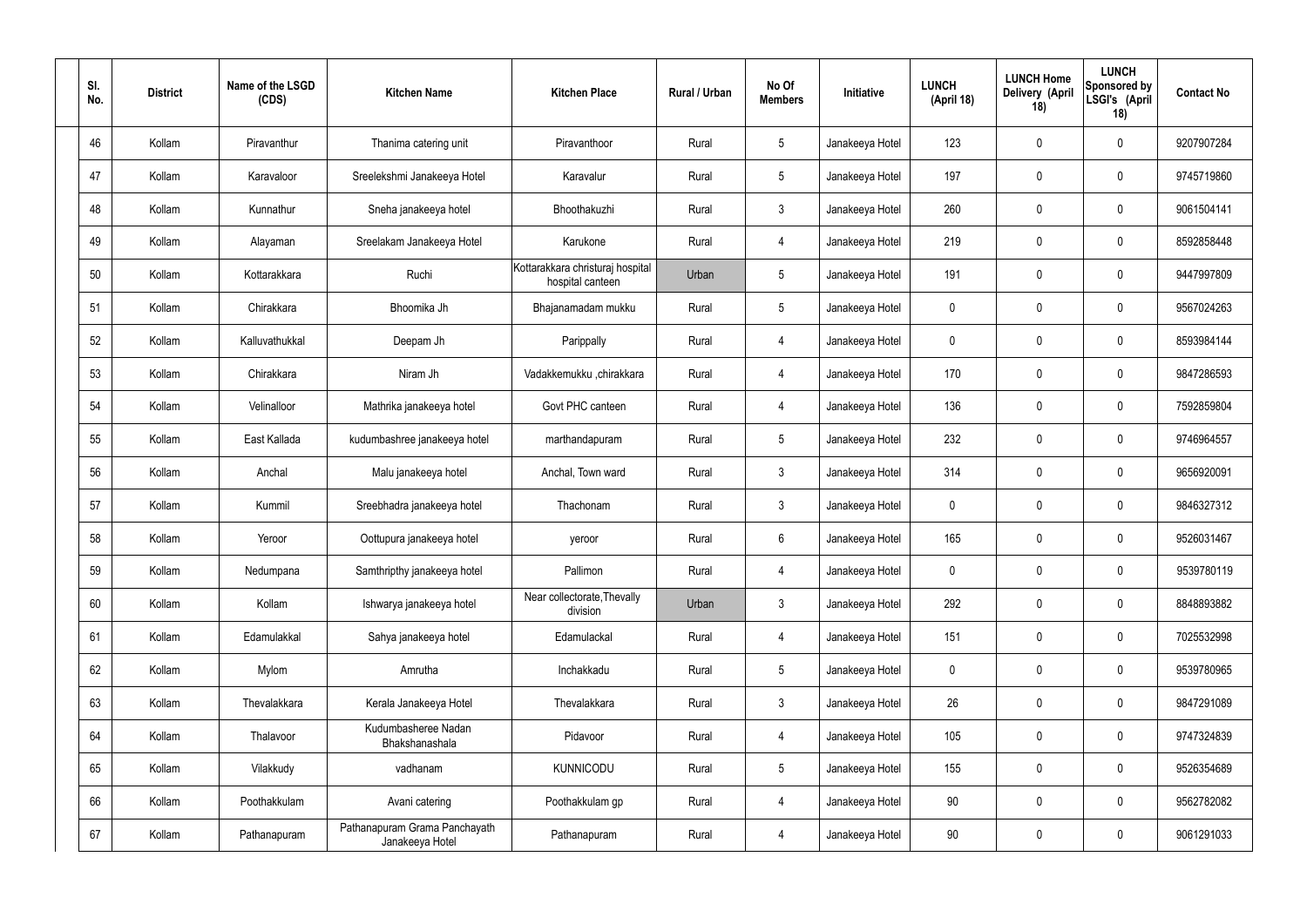|    | SI.<br>No.      | <b>District</b> | Name of the LSGD<br>(CDS) | <b>Kitchen Name</b>        | <b>Kitchen Place</b>      | Rural / Urban | No Of<br><b>Members</b> | Initiative      | <b>LUNCH</b><br>(April 18) | <b>LUNCH Home</b><br>Delivery (April<br>18) | <b>LUNCH</b><br>Sponsored by<br>LSGI's (April<br>18) | <b>Contact No</b> |
|----|-----------------|-----------------|---------------------------|----------------------------|---------------------------|---------------|-------------------------|-----------------|----------------------------|---------------------------------------------|------------------------------------------------------|-------------------|
|    | 68              | Kollam          | Chadayamangalam           | Real janakeeya hotel       | Chadayamangalam           | Rural         | $\mathbf{3}$            | Janakeeya Hotel | 65                         | $\mathbf 0$                                 | $\mathbf 0$                                          | 9562123039        |
|    | 69              | Kollam          | Elampalloor               | Kalavara janakeeya hotel   | Ashupathri mukku, Kundara | Rural         | $5\phantom{.0}$         | Janakeeya Hotel | 363                        | $\mathbf 0$                                 | $\mathbf 0$                                          | 8943182967        |
|    | 70              | Kollam          | Kottamkara                | Ishwarya janakeeya hotel   | Keralapuram               | Rural         | $5\phantom{.0}$         | Janakeeya Hotel | $\mathbf 0$                | $\mathbf 0$                                 | $\mathbf 0$                                          | 9747765979        |
|    | 71              | Kollam          | Vettikavala               | Nanma                      | Vettikkavala              | Rural         | $\mathbf{3}$            | Janakeeya Hotel | 182                        | $\mathbf 0$                                 | $\mathbf 0$                                          | 9645070430        |
|    | 72              | Kollam          | Pooyappally               | Anaswara janakeeya hotel   | Maruthamanpally           | Rural         | $5\phantom{.0}$         | Janakeeya Hotel | 130                        | $\mathbf 0$                                 | $\mathbf 0$                                          | 9947289476        |
|    | 73              | Kollam          | Thenmala                  | Nanma janakeeya hotel      | Thenmala                  | Rural         | $\overline{4}$          | Janakeeya Hotel | 255                        | $\mathbf 0$                                 | $\mathbf 0$                                          | 9446274943        |
|    | 74              | Kollam          | Pattazhi                  | Suprabhatham Catering Unit | pattazhy                  | Rural         | $\overline{4}$          | Janakeeya Hotel | 59                         | $\mathbf 0$                                 | $\mathbf 0$                                          | 9495195796        |
|    | 75              | Kollam          | Neendakara                | Darshana Janakeeya Hotel   | Puthenthura Junction      | Rural         | $\mathbf{3}$            | Janakeeya Hotel | 198                        | $\mathbf 0$                                 | $\mathbf 0$                                          | 9633106463        |
|    | 76              | Kollam          | Panayam                   | snehadeepam activity group | Thanikkamukku             | Rural         | $\overline{4}$          | Janakeeya Hotel | $\mathbf 0$                | $\mathbf 0$                                 | $\mathbf 0$                                          | 8606117577        |
|    | 77              | Kollam          | Clappana                  | Vijayasree                 | Near alumpeedika junction | Rural         | $5\phantom{.0}$         | Janakeeya Hotel | 122                        | $\mathbf 0$                                 | $\mathbf 0$                                          | 9567797660        |
|    | 78              | Kollam          | Sooranad South            | Akshaya janakeeya hotel    | Patharam                  | Rural         | $\overline{4}$          | Janakeeya Hotel | 285                        | $\mathbf 0$                                 | $\mathbf 0$                                          | 9746919825        |
|    | 79              | Kollam          | Edamulakkal               | Deepam janakeeya hotel     | Edamulackal               | Rural         | $\mathbf{3}$            | Janakeeya Hotel | 288                        | $\mathbf 0$                                 | $\mathbf 0$                                          | 9400684494        |
|    | 80              | Kollam          | Aryankavu                 | Sevana janakeeya hotel     | Kazhuthurutty             | Rural         | $\mathbf{3}$            | Janakeeya Hotel | 162                        | $\mathbf 0$                                 | $\mathbf 0$                                          | 8921381398        |
|    | 81              | Kollam          | Pattazhi Vadakkekara      | Annapoorna                 | Kaduvathode               | Rural         | $\overline{4}$          | Janakeeya Hotel | 104                        | $\mathbf 0$                                 | $\mathbf 0$                                          | 7561013776        |
|    | 82              | Kollam          | Kulasekharapuram          | Vinayaka                   | Puthiykavu                | Rural         | $\overline{\mathbf{4}}$ | Janakeeya Hotel | 235                        | $\mathbf 0$                                 | $\mathbf 0$                                          | 9947499053        |
| 82 |                 |                 |                           |                            |                           |               | 354                     |                 | 12064                      | $\bullet$                                   | 6                                                    |                   |
|    |                 | Kottayam        | Akalakkunnam              | Navaruchi                  | Chengalam                 | Rural         | $5\phantom{.0}$         | Janakeeya Hotel | $\mathbf 0$                | $\mathbf 0$                                 | $\mathbf 0$                                          | 9188362235        |
|    | $\overline{2}$  | kottayam        | Akalakunnam               | Janakeeya Hotel            | Akalakunnam               | Rural         | $5\overline{)}$         | Janakeeya Hotel | $90\,$                     | $\pmb{0}$                                   | $\mathbf 0$                                          | 8086245950        |
|    | $\mathfrak{Z}$  | Kottayam        | Arpookkara                | Niravu                     | <b>Medical College</b>    | Rural         | 8                       | Janakeeya Hotel | 200                        | $\pmb{0}$                                   | $\mathbf 0$                                          | 9744719092        |
|    | $\overline{4}$  | Kottayam        | Arpookkara                | Ruchi Janakeeya Hotel      | Kaippuzha mutt            | Rural         | $\overline{4}$          | Janakeeya Hotel | 110                        | $\pmb{0}$                                   | $\mathbf 0$                                          | 9847147156        |
|    | $5\phantom{.0}$ | Kottayam        | Athirampuzha              | Hannas                     | Mannanam                  | Rural         | $\overline{4}$          | Janakeeya Hotel | 69                         | $\pmb{0}$                                   | $\mathbf 0$                                          | 9496136682        |
|    | 6               | Kottayam        | Ayarkunnam                | Panchami Unit              | Near PHC Ayarkunnam       | Rural         | $5\overline{)}$         | Janakeeya Hotel | $\pmb{0}$                  | $\pmb{0}$                                   | $\boldsymbol{0}$                                     | 9744560994        |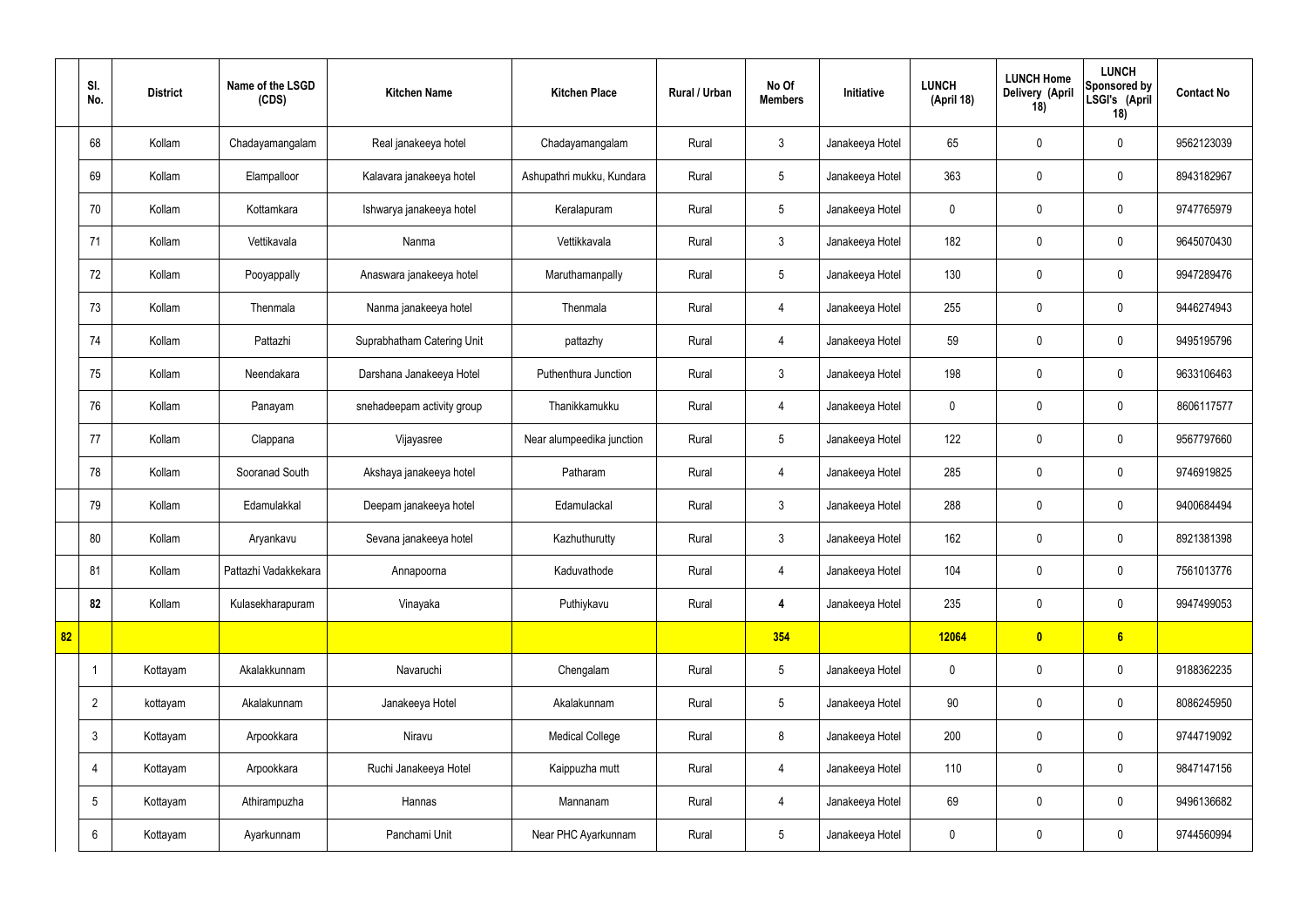| SI.<br>No.     | <b>District</b> | Name of the LSGD<br>(CDS) | <b>Kitchen Name</b>             | <b>Kitchen Place</b>                   | Rural / Urban | No Of<br><b>Members</b> | <b>Initiative</b> | <b>LUNCH</b><br>(April 18) | <b>LUNCH Home</b><br>Delivery (April<br>18) | <b>LUNCH</b><br>Sponsored by<br>LSGI's (April<br>18) | <b>Contact No</b> |
|----------------|-----------------|---------------------------|---------------------------------|----------------------------------------|---------------|-------------------------|-------------------|----------------------------|---------------------------------------------|------------------------------------------------------|-------------------|
| $\overline{7}$ | Kottayam        | Aymanam                   | Bisiya                          | Aymanam panchayath hall                | Rural         | $\mathbf{3}$            | Janakeeya Hotel   | 26                         | $\mathbf 0$                                 | $\mathbf 0$                                          | 9544560606        |
| 8              | Kottayam        | Bharananganam             | Kudumbshree nadan bhakshanasala | Bharananganam                          | Rural         | $\mathbf{3}$            | Janakeeya Hotel   | 153                        | $\mathbf 0$                                 | $\mathbf 0$                                          | 8113827680        |
| 9              | Kottayam        | Changanassery             | Janakeeya Hotel                 | Near Railway station                   | Urban         | $\mathbf{3}$            | Janakeeya Hotel   | 198                        | $\mathbf 0$                                 | $\mathbf 0$                                          | 7560866821        |
| 10             | Kottayam        | Chemp                     | Thanima                         | Chemp                                  | Rural         | $\overline{4}$          | Janakeeya Hotel   | $\mathbf 0$                | 0                                           | $\mathbf 0$                                          | 9809940907        |
| 11             | Kottayam        | Chirakkadav               | <b>Udaya Catering Unit</b>      | Mahatma Gandhi Town Hall,<br>Ponkunnam | Rural         | $5\phantom{.0}$         | Janakeeya Hotel   | 95                         | $\mathbf 0$                                 | $\mathbf 0$                                          | 6282479410        |
| 12             | Kottayam        | Chirakkadav               | Sargam                          | Thekkethu Kavala                       | Rural         | $\mathbf{3}$            | Janakeeya Hotel   | 47                         | 0                                           | $\mathbf 0$                                          | 9656087110        |
| 13             | Kottayam        | Elikulam                  | Janakeeya Hotel Elikkulam       | Manchakuzhy                            | Rural         | $\mathbf{3}$            | Janakeeya Hotel   | 102                        | $\mathbf 0$                                 | $\mathbf 0$                                          | 9074768314        |
| 14             | Kottayam        | Erumeli                   | Janakeeya Hotel Erumeli         | Erumeli                                | Rural         | $\overline{4}$          | Janakeeya Hotel   | 107                        | 0                                           | $\mathbf 0$                                          | 8078201554        |
| 15             | Kottayam        | Ettumanoor                | Gramashree cafe kudumbasree     | Nandanam auditorium,<br>Ettumanoor     | Urban         | $5\phantom{.0}$         | Janakeeya Hotel   | 164                        | $\mathbf 0$                                 | $\mathbf 0$                                          | 9847334071        |
| 16             | Kottayam        | Kadanad                   | Thanal catering                 | Kadanad                                | Rural         | $5\phantom{.0}$         | Janakeeya Hotel   | 81                         | 0                                           | $\mathbf 0$                                          | 9048099040        |
| 17             | Kottayam        | Kadaplamattam             | Salt &pepper                    | Near Kadaplamattom CDS                 | Rural         | 4                       | Janakeeya Hotel   | 39                         | 0                                           | $\mathbf 0$                                          | 9645400860        |
| 18             | Kottayam        | Kadaplamattam             | Kadaplamattam Janakeeya Hotel   | Vayala                                 | Rural         | 4                       | Janakeeya Hotel   | 53                         | 65                                          | $\mathbf 0$                                          | 9446804954        |
| 19             | Kottayam        | Kaduthuruthy              | Janakeeya Hotel                 | Panchayath premise                     | Rural         | $6\phantom{.}6$         | Janakeeya Hotel   | 112                        | 0                                           | $\mathbf 0$                                          | 9847166464        |
| 20             | Kottayam        | Kallara                   | Vasuki Janakeeya hotel          | Kallara                                | Rural         | $\mathbf{3}$            | Janakeeya Hotel   | 70                         | $\mathbf 0$                                 | $\mathbf 0$                                          | 9846103478        |
| 21             | Kottayam        | Kanakkari                 | Jesus                           | Pattithanam                            | Rural         | $5\overline{)}$         | Janakeeya Hotel   | 141                        | $\mathbf 0$                                 | $\mathbf 0$                                          | 9447192439        |
| 22             | Kottayam        | Kangazha                  | Sulabha                         | Pathanadu                              | Rural         | $5\overline{)}$         | Janakeeya Hotel   | 84                         | 0                                           | $\mathbf 0$                                          | 9847438293        |
| 23             | Kottayam        | Kanjirapally              | Vanitha canteen                 | Panchayath premise                     | Rural         | $\mathfrak{Z}$          | Janakeeya Hotel   | 110                        | 0                                           | $\mathbf 0$                                          | 9605391868        |
| 24             | Kottayam        | Karoor                    | Unarvu janakeeya hotel          | Valavoor                               | Rural         | $5\phantom{.0}$         | Janakeeya Hotel   | 112                        | 0                                           | $\mathbf 0$                                          | 8304903250        |
| 25             | Kottayam        | Karukachal                | Sukrutham Catering Unit         | Karukachal                             | Rural         | $5\phantom{.0}$         | Janakeeya Hotel   | 85                         | 0                                           | $\mathbf 0$                                          | 9847766843        |
| 26             | Kottayam        | Kidangoor                 | Janakeeya hotel                 | Kidangoor Panchayath                   | Rural         | $\mathfrak{Z}$          | Janakeeya Hotel   | 149                        | 0                                           | $\mathbf 0$                                          | 9048080292        |
| 27             | Kottayam        | Kooroppada                | Achus Janakeeya Hotel           | Panchayath                             | Rural         | $\mathfrak{Z}$          | Janakeeya Hotel   | 134                        | 0                                           | $\mathbf 0$                                          | 9778121989        |
| 28             | Kottayam        | Koottickal                | Janakeeya hotel                 | Koottickal                             | Rural         | $5\,$                   | Janakeeya Hotel   | 129                        | 0                                           | $\mathbf 0$                                          | 9645219929        |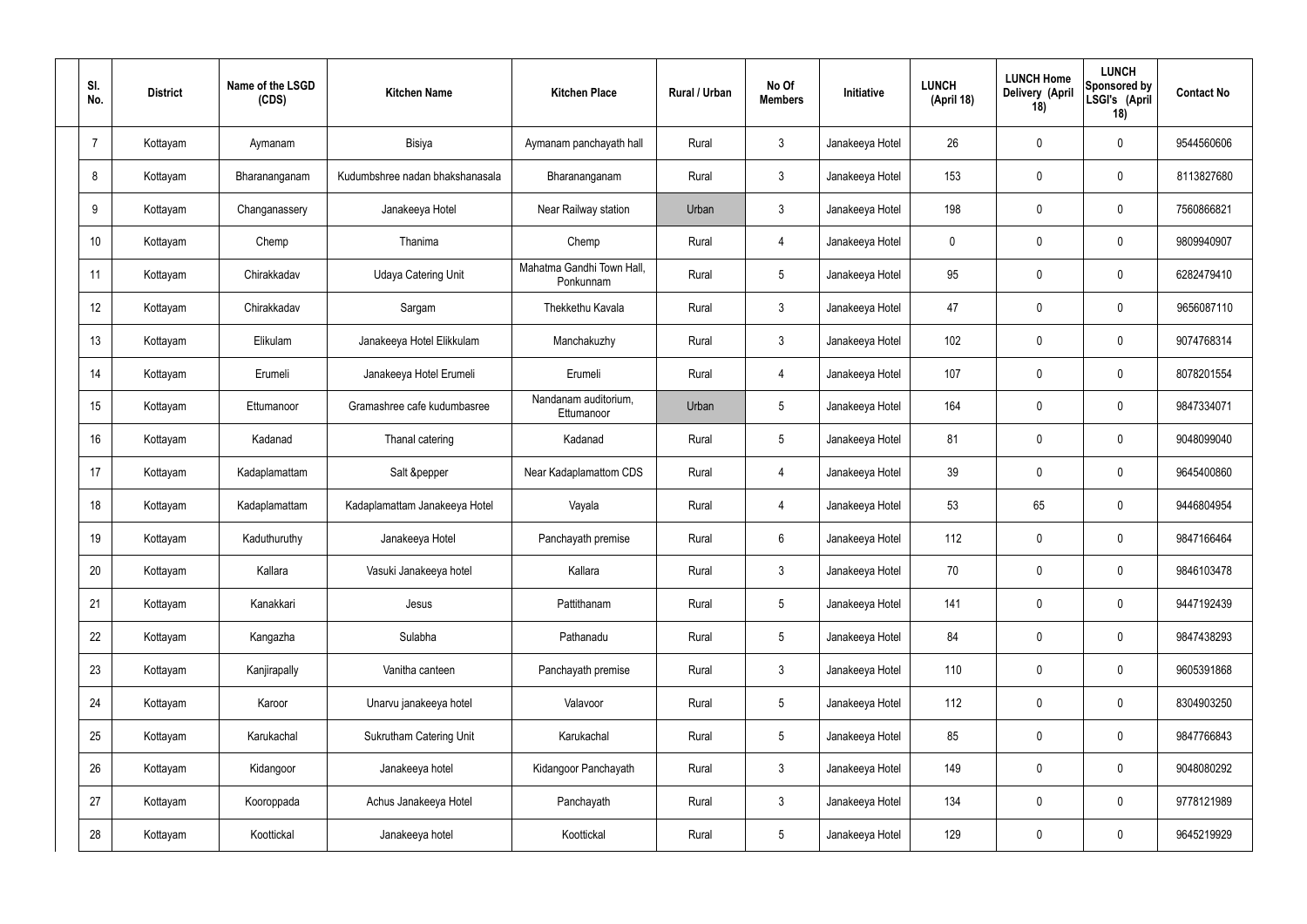|    | SI.<br>No. | <b>District</b> | Name of the LSGD<br>(CDS) | <b>Kitchen Name</b>             | <b>Kitchen Place</b>           | Rural / Urban | No Of<br><b>Members</b> | Initiative      | <b>LUNCH</b><br>(April 18) | <b>LUNCH Home</b><br>Delivery (April<br>18) | <b>LUNCH</b><br>Sponsored by<br>LSGI's (April<br>18) | <b>Contact No</b> |
|----|------------|-----------------|---------------------------|---------------------------------|--------------------------------|---------------|-------------------------|-----------------|----------------------------|---------------------------------------------|------------------------------------------------------|-------------------|
|    | 29         | Kottayam        | Koruthodu                 | Koruthodu Janakeeya Hotel       | Koruthodu                      | Rural         | $6\overline{6}$         | Janakeeya Hotel | 119                        | $\mathbf 0$                                 | $\mathbf 0$                                          | 7510770418        |
|    | 30         | Kottayam        | KottayamNorth             | Alfa Canteen                    | Municipality Kottayam          | Urban         | $5\phantom{.0}$         | Janakeeya Hotel | 114                        | $\mathbf 0$                                 | $\mathbf 0$                                          | 9846571923        |
|    | 31         | Kottayam        | KottayamNorth             | Kerala cafe janakeeya hotel     | Choottuveli                    | Urban         | $\mathbf{3}$            | Janakeeya Hotel | 103                        | 0                                           | $\mathbf 0$                                          | 8129337294        |
|    | 32         | Kottayam        | KottayamNorth             | Maria Janakeeya Hotel           | Chungam                        | Urban         | $5\phantom{.0}$         | Janakeeya Hotel | 213                        | $\mathbf 0$                                 | $\mathbf 0$                                          | 9744843928        |
|    | 33         | Kottayam        | Kuravilangadu             | kudumbashree janakeeya hotel    | kuravilangady by pass junction | Rural         | $5\phantom{.0}$         | Janakeeya Hotel | 197                        | $\mathbf 0$                                 | $\mathbf 0$                                          | 7559022364        |
|    | 34         | Kottayam        | Kurichi                   | <b>Swad Catering</b>            | Cheruvelippadi                 | Rural         | $\overline{4}$          | Janakeeya Hotel | 297                        | $\mathbf 0$                                 | $\mathbf 0$                                          | 9847891917        |
|    | 35         | Kottayam        | Madappally                | SR catering                     | Mammoodu                       | Rural         | $\mathbf{3}$            | Janakeeya Hotel | $\mathbf 0$                | $\mathbf 0$                                 | $\mathbf 0$                                          | 9747702203        |
|    | 36         | Kottayam        | Manimala                  | Vanitha canteen                 | Manimala                       | Rural         | $\mathbf{3}$            | Janakeeya Hotel | 167                        | $\mathbf 0$                                 | $\mathbf 0$                                          | 9946318069        |
|    | 37         | Kottayam        | Manjoor                   | Oruma catering unit             | Kuruppanthara                  | Rural         | $5\phantom{.0}$         | Janakeeya Hotel | 83                         | 76                                          | $\mathbf 0$                                          | 9349189590        |
|    | 38         | Kottayam        | Marangattupilly           | Marangattupilly Janakeeya Hotel | Marangattupilly                | Rural         | 4                       | Janakeeya Hotel | 189                        | $\mathbf 0$                                 | $\mathbf 0$                                          | 9544416772        |
|    | 39         | Kottayam        | Maravanthuruth            | Changathi                       | Maravanthuruth                 | Rural         | 4                       | Janakeeya Hotel | 67                         | 0                                           | $\mathbf 0$                                          | 9744598169        |
|    | 40         | Kottayam        | Meenachil                 | Akshaya Janakeeya hotel         | Idamattam                      | Rural         | 4                       | Janakeeya Hotel | 120                        | $\mathbf 0$                                 | $\overline{2}$                                       | 9747190979        |
|    | 41         | Kottayam        | Meenachil                 | Archana janakeeya Hotel         | Paika                          | Rural         | $5\overline{)}$         | Janakeeya Hotel | 187                        | $\mathbf 0$                                 | $\mathbf 0$                                          | 9048759539        |
| 82 | 42         | Kottayam        | Meenadom                  | Nainus                          | Meenadom                       | Rural         | $\mathbf{3}$            | Janakeeya Hotel | 58                         | $\pmb{0}$                                   | $\mathbf 0$                                          | 9539752801        |
|    | 43         | Kottayam        | Melukavu                  | Seenayi Cafe centre             | Melukavumattam                 | Rural         | $5\overline{)}$         | Janakeeya Hotel | $\mathbf 0$                | $\pmb{0}$                                   | $\mathbf 0$                                          | 9744546703        |
|    | 44         | Kottayam        | Moonnilav                 | Aiswarya                        | Moonnilav                      | Rural         | 3                       | Janakeeya Hotel | 142                        | 0                                           | $\mathbf 0$                                          | 8281227689        |
|    | 45         | Kottayam        | Mulakkulam                | Janakeeya Hotel                 | Moorkkattilpadi                | Rural         | $\overline{4}$          | Janakeeya Hotel | 98                         | 0                                           | $\mathbf 0$                                          | 9747856382        |
|    | 46         | Kottayam        | Mundakkayam               | Janakeeya Hotel Mundakkayam     | Mundakkayam                    | Rural         | $6\overline{6}$         | Janakeeya Hotel | 125                        | 0                                           | $\mathbf 0$                                          | 9495314979        |
|    | 47         | Kottayam        | Nedumkunnam               | Nanma Kudumbashree Unit         | Nedumkunnam                    | Rural         | $5\phantom{.0}$         | Janakeeya Hotel | 57                         | $\pmb{0}$                                   | $\mathbf{1}$                                         | 7306791612        |
|    | 48         | Kottayam        | Neendoor                  | Gruhasree ME Unit               | Panchayath                     | Rural         | $\mathbf{3}$            | Janakeeya Hotel | 52                         | 0                                           | $\mathbf 0$                                          | 9847756958        |
|    | 49         | Kottayam        | Njeezhoor                 | Annapoorna Janakeeya Hotel      | Panchayath                     | Rural         | $\overline{4}$          | Janakeeya Hotel | 67                         | 0                                           | $\mathbf 0$                                          | 9745246839        |
|    | 50         | Kottayam        | Pala                      | Angel Janakeeya Hotel           | Pala Municipality              | Urban         | 4                       | Janakeeya Hotel | 222                        | 0                                           | $\overline{0}$                                       | 9745963125        |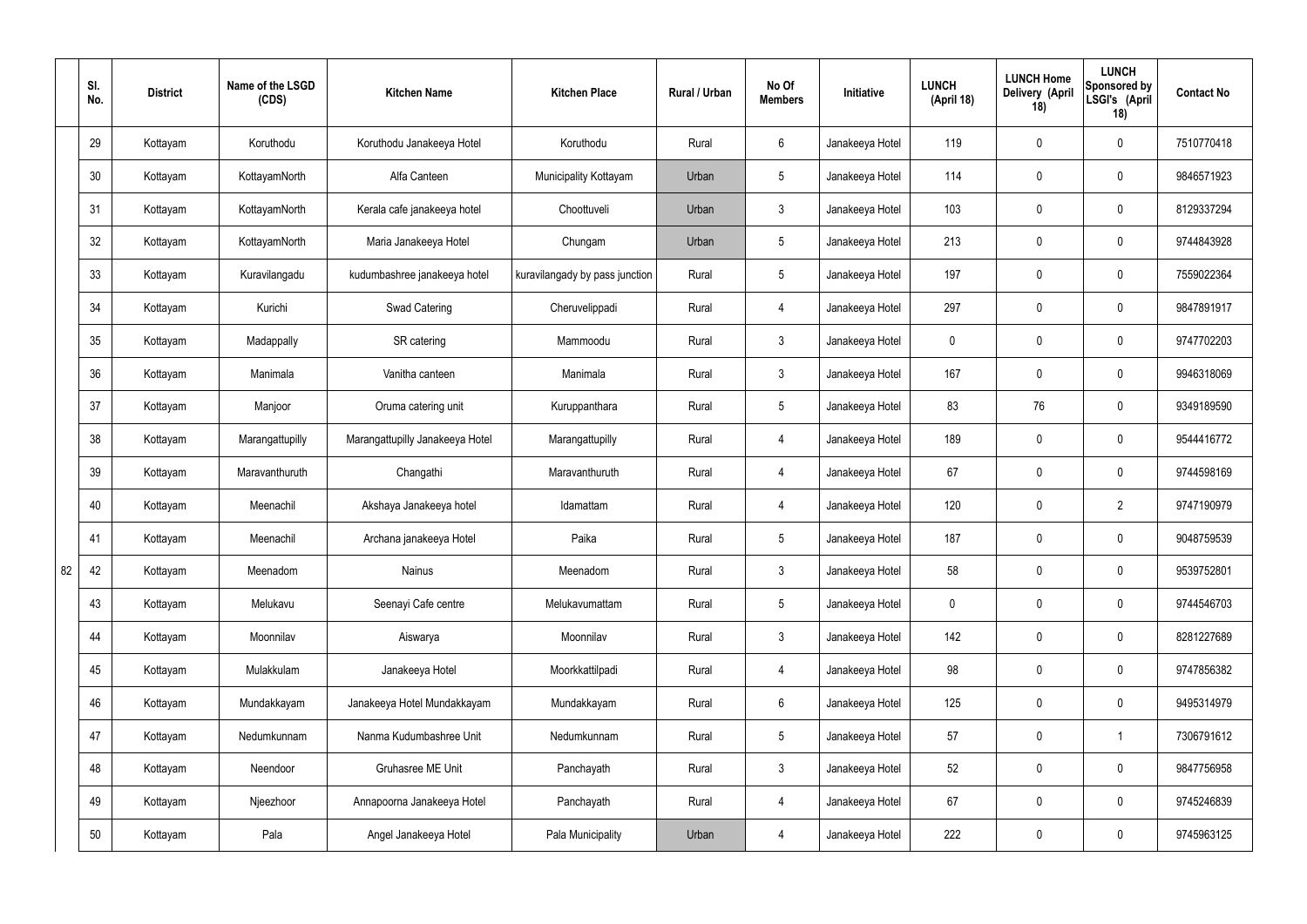| SI.<br>No. | <b>District</b> | Name of the LSGD<br>(CDS) | <b>Kitchen Name</b>          | <b>Kitchen Place</b>     | Rural / Urban | No Of<br><b>Members</b> | Initiative      | <b>LUNCH</b><br>(April 18) | <b>LUNCH Home</b><br>Delivery (April<br>18) | <b>LUNCH</b><br>Sponsored by<br>LSGI's (April<br>18) | <b>Contact No</b> |
|------------|-----------------|---------------------------|------------------------------|--------------------------|---------------|-------------------------|-----------------|----------------------------|---------------------------------------------|------------------------------------------------------|-------------------|
| 51         | Kottayam        | Pala                      | Harithasree catering         | Chethimattam             | Urban         | $5\phantom{.0}$         | Janakeeya Hotel | 237                        | $\mathbf 0$                                 | $\mathbf 0$                                          | 9895154240        |
| 52         | Kottayam        | Pallickathodu             | Sangeetha                    | Pallickathodu Bus stand  | Rural         | $\mathbf{3}$            | Janakeeya Hotel | 89                         | $\mathbf 0$                                 | $\mathbf 0$                                          | 9633814381        |
| 53         | Kottayam        | Pampady                   | Thrupthi                     | Pampady Town             | Rural         | $5\phantom{.0}$         | Janakeeya Hotel | $\mathbf 0$                | $\mathbf 0$                                 | $\mathbf 0$                                          | 9633013622        |
| 54         | Kottayam        | Panachikkadu              | Ruchi Canteen                | Paruthumpara             | Rural         | $5\phantom{.0}$         | Janakeeya Hotel | 156                        | $\mathbf 0$                                 | $\mathbf 0$                                          | 9656411494        |
| 55         | Kottayam        | Parathodu                 | Janakeeya Hotel Parathodu    | Panchayath               | Rural         | 4                       | Janakeeya Hotel | 111                        | $\boldsymbol{0}$                            | $\mathbf 0$                                          | 7907455541        |
| 56         | Kottayam        | Paippadu                  | Thejus                       | Paippadu                 | Rural         | $5\phantom{.0}$         | Janakeeya Hotel | 274                        | $\boldsymbol{0}$                            | $\pmb{0}$                                            | 7034621426        |
| 57         | Kottayam        | Poonjar                   | Haritham                     | Poonjar                  | Rural         | $5\phantom{.0}$         | Janakeeya Hotel | 136                        | $\boldsymbol{0}$                            | $\mathbf 0$                                          | 9495235348        |
| 58         | Kottayam        | poonjar south             | Sowbhagya Janakeeya Hotel    | poonjar south            | Rural         | $\overline{4}$          | Janakeeya Hotel | 205                        | $\mathbf 0$                                 | $\mathbf 0$                                          | 9495151799        |
| 59         | Kottayam        | Puthuppalli               | Ammaveedu                    | Puthuppally bus stand    | Rural         | $5\phantom{.0}$         | Janakeeya Hotel | 112                        | $\boldsymbol{0}$                            | $\mathbf 0$                                          | 9947156548        |
| 60         | Kottayam        | Ramapuram                 | Ruchi                        | Ramapuram                | Rural         | $\overline{4}$          | Janakeeya Hotel | 203                        | $\mathbf 0$                                 | $\mathbf 0$                                          | 9495107277        |
| 61         | Kottayam        | T.V.Puram                 | Vijaya Janakeeya Hotel       | TV Puram                 | Rural         | $\mathbf{3}$            | Janakeeya Hotel | $\mathbf 0$                | 0                                           | $\mathbf 0$                                          | 9847614136        |
| 62         | Kottayam        | Teekkoy                   | Kairali                      | Vagamattom, Kallambhagam | Rural         | $\mathbf{3}$            | Janakeeya Hotel | 173                        | 0                                           | $\mathbf 0$                                          | 7025702768        |
| 63         | Kottayam        | Thalanad                  | Nanma                        | Muttambhagam Kavala      | Rural         | $\mathbf{3}$            | Janakeeya Hotel | $\mathbf 0$                | $\boldsymbol{0}$                            | $\mathbf 0$                                          | 9961289547        |
| 64         | Kottayam        | Thalappalam               | Ameya                        | Thalappalam              | Rural         | $\overline{4}$          | Janakeeya Hotel | 198                        | $\mathbf 0$                                 | $\mathbf 0$                                          | 7025932626        |
| 65         | Kottayam        | Thalayolaparambu          | kudumbashree janakeeya hotel | Thalayolaparambu         | Rural         | $\mathbf{3}$            | Janakeeya Hotel | 99                         | $\mathbf 0$                                 | $\pmb{0}$                                            | 7994830570        |
| 66         | Kottayam        | Thidanadu                 | Janani                       | Chemmlamattam            | Rural         | $6\overline{6}$         | Janakeeya Hotel | 165                        | $\boldsymbol{0}$                            | 0\$                                                  | 9562695545        |
| 67         | Kottayam        | Thidanadu                 | Krishna                      | Near Panchayath          | Rural         | $\overline{4}$          | Janakeeya Hotel | 176                        | $\mathbf 0$                                 | $\pmb{0}$                                            | 9605565960        |
| 68         | Kottayam        | Thiruvarppu               | Sreeparvathy food products   | Illickal                 | Rural         | $\mathbf{3}$            | Janakeeya Hotel | 145                        | $\boldsymbol{0}$                            | $\mathbf 0$                                          | 9747289846        |
| 69         | Kottayam        | Thrikkodithanam           | Swanthanam                   | Thrikkodithanam          | Rural         | $5\phantom{.0}$         | Janakeeya Hotel | 150                        | $\mathbf 0$                                 | $\pmb{0}$                                            | 7902729237        |
| 70         | Kottayam        | Udayanapuram              | Uppum Mulakum                | Nerekadavu               | Rural         | $\mathbf{3}$            | Janakeeya Hotel | 69                         | $\mathbf 0$                                 | $\mathbf 0$                                          | 8111850728        |
| 71         | Kottayam        | Udayanapuram              | Aiswarya Activity Group      | Vaikom Block Panchayath  | Rural         | $5\phantom{.0}$         | Janakeeya Hotel | 109                        | $\mathbf 0$                                 | $\pmb{0}$                                            | 9847437286        |
| 72         | Kottayam        | Uzhavoor                  | Uzhavoor Janakeeya Hotel     | Uzhavoor Town            | Rural         | 8                       | Janakeeya Hotel | 219                        | $\boldsymbol{0}$                            | $\pmb{0}$                                            | 9746074266        |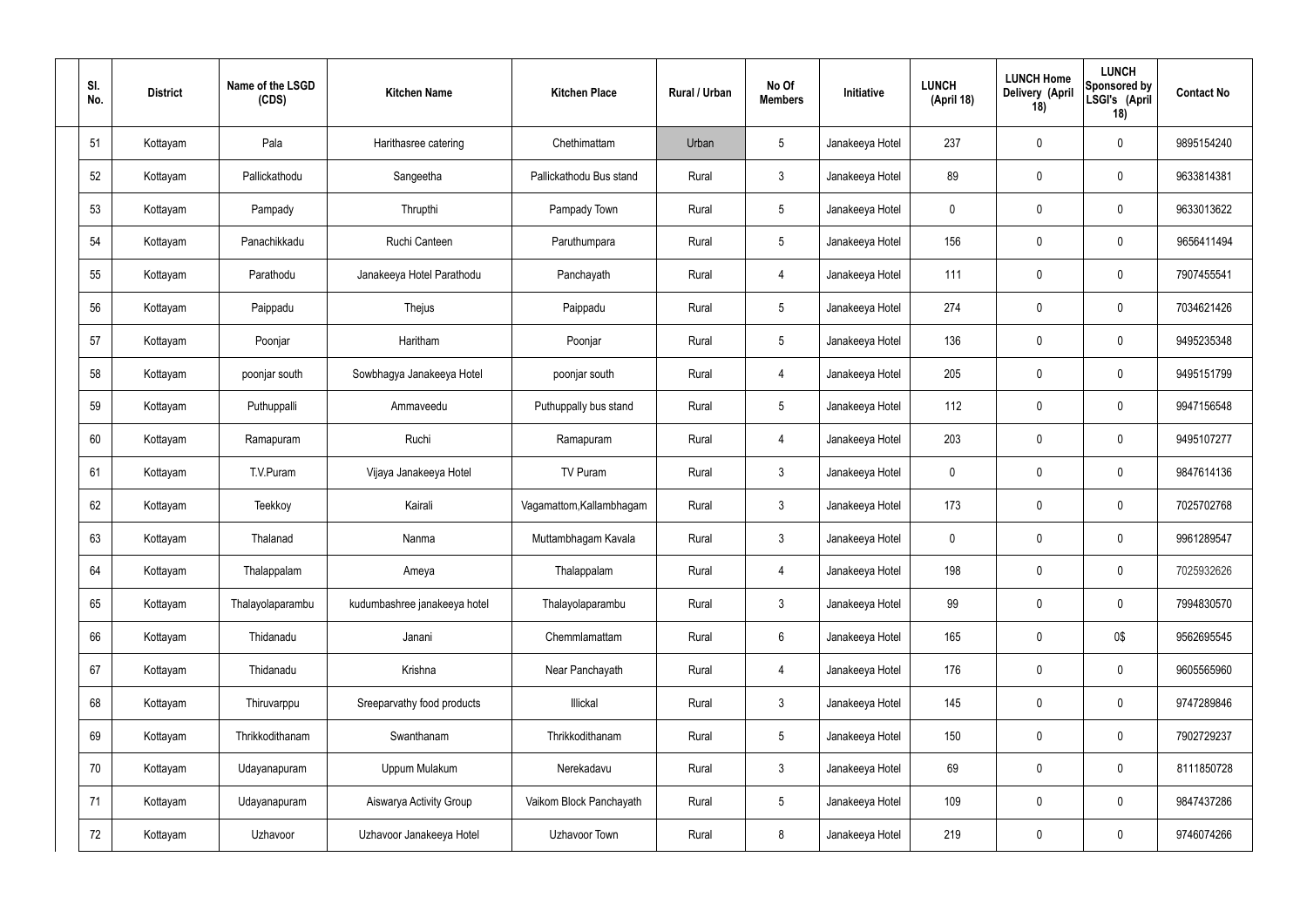|    | SI.<br>No.      | <b>District</b> | Name of the LSGD<br>(CDS) | <b>Kitchen Name</b>                                      | <b>Kitchen Place</b>                        | Rural / Urban | No Of<br><b>Members</b> | Initiative      | <b>LUNCH</b><br>(April 18) | <b>LUNCH Home</b><br><b>Delivery (April</b><br>18) | <b>LUNCH</b><br>Sponsored by<br>LSGI's (April<br>18) | <b>Contact No</b> |
|----|-----------------|-----------------|---------------------------|----------------------------------------------------------|---------------------------------------------|---------------|-------------------------|-----------------|----------------------------|----------------------------------------------------|------------------------------------------------------|-------------------|
|    | 73              | Kottayam        | Vaikom                    | <b>Chanees Eats</b>                                      | Chalapparambu                               | Urban         | 4                       | Janakeeya Hotel | 101                        | $\mathbf 0$                                        | $\mathbf 0$                                          | 9446467389        |
|    | 74              | Kottayam        | Vakathanam                | Padheyam                                                 | Njaliakuzhi                                 | Rural         | $6\overline{6}$         | Janakeeya Hotel | 262                        | $\mathbf 0$                                        | $\mathbf 0$                                          | 9495010073        |
|    | 75              | Kottayam        | Vazhappally               | Udayam                                                   | Vazhappally                                 | Rural         | $\overline{4}$          | Janakeeya Hotel | 249                        | $\mathbf 0$                                        | $\mathbf 0$                                          | 9562267564        |
|    | 76              | Kottayam        | Vazhoor                   | Kudumbashree Canteen Unit At<br>Vazhoor Grama Panchayath | Vazhoor Grama Panchayath<br><b>Building</b> | Rural         | $5\phantom{.0}$         | Janakeeya Hotel | 117                        | $\mathbf 0$                                        | $\mathbf 0$                                          | 9544717796        |
|    | 77              | Kottayam        | Vazhoor                   | New India                                                | Nedumavu                                    | Rural         | $\mathbf{3}$            | Janakeeya Hotel | $\mathbf 0$                | $\mathbf 0$                                        | $\mathbf 0$                                          | 9744581242        |
|    | 78              | Kottayam        | Vechoor                   | Treeland Annapoorna                                      | <b>Bund Road</b>                            | Rural         | $\mathbf{3}$            | Janakeeya Hotel | $\mathbf 0$                | $\mathbf 0$                                        | $\mathbf 0$                                          | 8606814487        |
|    | 79              | Kottayam        | Veliyannoor               | Thanima foods                                            | Veliyannoor                                 | Rural         | $\mathbf{3}$            | Janakeeya Hotel | 145                        | $\mathbf 0$                                        | $\mathbf 0$                                          | 9744392147        |
|    | 80              | Kottayam        | Vellavoor                 | Uppum Mulakum Janakeeya Hotel                            | Panchayath premise                          | Rural         | $5\phantom{.0}$         | Janakeeya Hotel | 169                        | $\mathbf 0$                                        | $\mathbf 0$                                          | 9188317288        |
|    | 81              | Kottayam        | Velloor                   | Puzhayoram catering                                      | Near Velloor cds office                     | Rural         | $\overline{4}$          | Janakeeya Hotel | 210                        | $\mathbf 0$                                        | $\mathbf 0$                                          | 9895522286        |
|    | 82              | Kottayam        | Vijayapuram               | Niravu                                                   | Iranjal                                     | Rural         | $\mathbf{3}$            | Janakeeya Hotel |                            | $\mathbf 0$                                        | $\mathbf 0$                                          | 9495245895        |
|    | 83              | Kottayam        | Vijayapuram               | Renown Janakeeya Hotel                                   | Vadavathoor                                 | Rural         | 5                       |                 | 184                        | $\pmb{0}$                                          | $\mathbf 0$                                          | 8606536302        |
| 82 |                 |                 |                           |                                                          |                                             |               | 336                     |                 | 80                         | $\mathbf 0$                                        | $\mathbf 0$                                          |                   |
|    |                 |                 |                           |                                                          |                                             |               |                         |                 | 9880                       | 141                                                | $\mathfrak{Z}$                                       |                   |
|    |                 | Kozhikode       | Balussery                 | Unarvu Janakeeya Hotel                                   | Balussery                                   | Rural         | 5 <sub>5</sub>          | Janakeeya Hotel | 162                        | $\pmb{0}$                                          | $\mathbf 0$                                          | 95440 03929       |
|    | $\overline{2}$  | Kozhikode       | Panangad                  | Kairali Janakeeya Hotel                                  | Balussery mukku at KK<br>hospital           | Rural         | $\mathbf{3}$            | Janakeeya Hotel | 412                        | $\pmb{0}$                                          | $\mathbf 0$                                          | 97450 85782       |
|    | $\mathbf{3}$    | Kozhikode       | Koorachundu               | Swad Nirmmal Janakeeya hotel                             | Koorachundu                                 | Rural         | $\overline{4}$          | Janakeeya Hotel | 285                        | $\pmb{0}$                                          | $\mathbf 0$                                          | 94967 07886       |
|    | 4               | Kozhikode       | Koorachundu               | Koottayma Janakeeya Hotel                                | Kallanode                                   | Rural         | $5\phantom{.0}$         | Janakeeya Hotel | $\pmb{0}$                  | $\pmb{0}$                                          | $\mathbf 0$                                          | 94967 26850       |
|    | $5\phantom{.0}$ | Kozhikode       | Kottur                    | Kudumbashree Janakeeya Hotel Kottur                      | Kottur                                      | Rural         | $10$                    | Janakeeya Hotel | 123                        | $\pmb{0}$                                          | $\mathbf 0$                                          | 97456 72101       |
|    | 6               | Kozhikode       | Naduvannur                | Naduvannur Janakeeya Hotel                               | Naduvannur                                  | Rural         | $5\phantom{.0}$         | Janakeeya Hotel | 301                        | $\pmb{0}$                                          | $\mathbf 0$                                          | 8592-031802       |
|    | $\overline{7}$  | Kozhikode       | Naduvannur                | FriendsJanakeeya Hotel                                   | Anjolimukku                                 | Rural         | $\mathbf{3}$            | Janakeeya Hotel | 320                        | $\pmb{0}$                                          | $\mathbf 0$                                          | 9995947043        |
|    | 8               | Kozhikode       | Ulliyeri                  | Ruchi Janakeeya Hotel                                    | Ulliyeri                                    | Rural         | 4                       | Janakeeya Hotel | $\pmb{0}$                  | $\pmb{0}$                                          | $\mathbf 0$                                          | 89434 06681       |
|    | 9               | Kozhikode       | Unnikulam                 | Swad Janakeeya Hotel                                     | Ekarool Kaappil Road                        | Rural         | $\mathbf{3}$            | Janakeeya Hotel | 535                        | $\pmb{0}$                                          | $\boldsymbol{0}$                                     | 85475 75474       |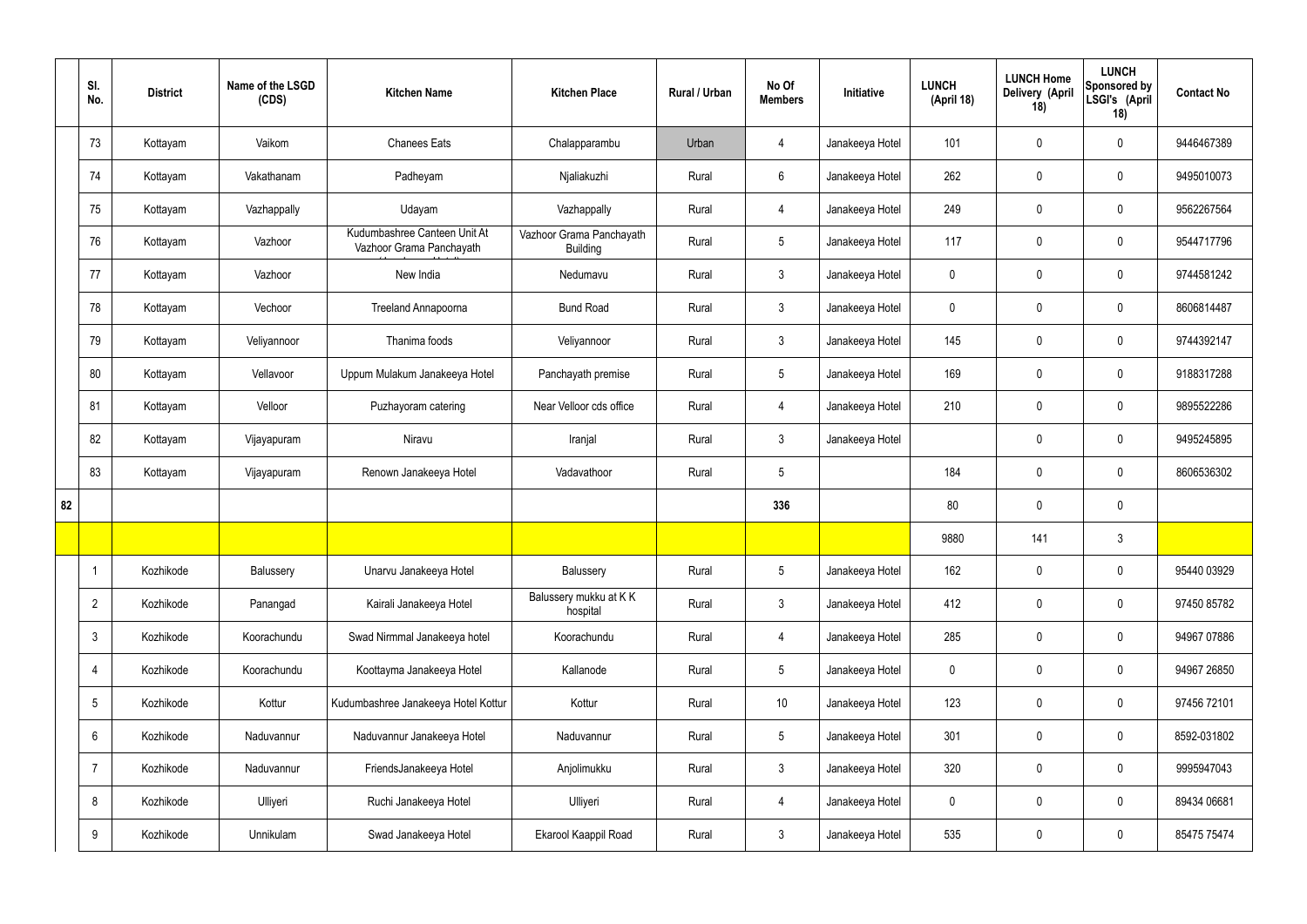| SI.<br>No.      | <b>District</b> | Name of the LSGD<br>(CDS) | <b>Kitchen Name</b>            | <b>Kitchen Place</b>                  | Rural / Urban | No Of<br><b>Members</b> | Initiative      | <b>LUNCH</b><br>(April 18) | <b>LUNCH Home</b><br>Delivery (April<br>18) | <b>LUNCH</b><br>Sponsored by<br>LSGI's (April<br>18) | <b>Contact No</b> |
|-----------------|-----------------|---------------------------|--------------------------------|---------------------------------------|---------------|-------------------------|-----------------|----------------------------|---------------------------------------------|------------------------------------------------------|-------------------|
| 10 <sup>°</sup> | Kozhikode       | <b>Unnikulam</b>          | Chaithanya Janakeeya Hotel     | Opposite unnikulam<br>gramapanchayath | Rural         | $\mathbf{3}$            | Janakeeya Hotel | 586                        | 0                                           | $\mathbf 0$                                          | 87141 31460       |
| 11              | Kozhikode       | Nanminda                  | Akshaya vanitha hotel          | Nanminda panchayath building          | Rural         | $5\phantom{.0}$         | Janakeeya Hotel | 137                        | 0                                           | $\mathbf 0$                                          | 9961184212        |
| 12              | Kozhikode       | Thalakkulathur            | Thalakkulathur Janakeeya Hotel | Parambath                             | Rural         | $5\phantom{.0}$         | Janakeeya Hotel | $\mathbf 0$                | 0                                           | $\mathbf 0$                                          | 7593067511        |
| 13              | Kozhikode       | Kakkodi                   | Kakkodi Janakeeya Hotel        | Kakkodi Bazar                         | Rural         | $\overline{7}$          | Janakeeya Hotel | 268                        | 0                                           | $\mathbf 0$                                          | 8943123615        |
| 14              | Kozhikode       | Chelannur                 | Oottupura Janakeeya Hotel      | Ambalathukulangara                    | Rural         | $\overline{7}$          | Janakeeya Hotel | 130                        | 0                                           | $\overline{2}$                                       | 9846010528        |
| 15              | Kozhikode       | Narikkuni                 | Amma Janakeeya Hotel           | Narikkuni                             | Rural         | $\overline{4}$          | Janakeeya Hotel | 103                        | 0                                           | $\mathbf 0$                                          | 9645606562        |
| 16              | Kozhikode       | Kakkoor                   | Janakeeya Hotel Kakkoor        | Kakkoor                               | Rural         | $5\phantom{.0}$         | Janakeeya Hotel | 137                        | 0                                           | $\mathbf 0$                                          | 8592050112        |
| 17              | Kozhikode       | Koduvally                 | Sadhya Janakeeya Hotel         | G M L P School, Koduvally             | Urban         | $5\phantom{.0}$         | Janakeeya Hotel | 390                        | 0                                           | $\mathbf 0$                                          | 8593898831        |
| 18              | Kozhikode       | Koduvally                 | KKN Janakeeya Hotel Koduvally  | Nellamkandi                           | Urban         | $\mathbf{3}$            | Janakeeya Hotel | $\mathbf 0$                | 0                                           | $\mathbf 0$                                          | 9847650894        |
| 19              | Kozhikode       | Koduvally                 | Swad Janakeeya Hotel           | Manipuram                             | Urban         | $5\phantom{.0}$         | Janakeeya Hotel | 250                        | 0                                           | $\mathbf 0$                                          | 9946991995        |
| 20              | Kozhikode       | Madavoor                  | Madavoor Janakeeya Hotel       | Near madavoor panchayath              | Rural         | $5\phantom{.0}$         | Janakeeya Hotel | 94                         | 0                                           | $\mathbf 0$                                          | 8547590842        |
| 21              | Kozhikode       | Omasseri                  | Annapoornna Janakeeya Hotel    | Omasseri                              | Rural         | 4                       | Janakeeya Hotel | $\mathbf 0$                | 0                                           | $\boldsymbol{0}$                                     | 9605102599        |
| 22              | Kozhikode       | Puthuppadi                | Ruchi Janakeeya Hotel          | Puthupadi                             | Rural         | $5\phantom{.0}$         | Janakeeya Hotel | 276                        | 0                                           | 0                                                    | 7909113114        |
| 23              | Kozhikode       | Kizhakkoth                | Swad Janakeeya Hotel           | Mariveettilthazham                    | Rural         | $\overline{4}$          | Janakeeya Hotel | 85                         | $\mathbf 0$                                 | $\mathbf 0$                                          | 9847086665        |
| 24              | Kozhikode       | Thamarassery              | Pavithram Janakeeya hotel      | Thamarassery old stand                | Rural         | $6\phantom{.}$          | Janakeeya Hotel | 314                        | $\mathbf 0$                                 | $\mathbf 0$                                          | 9048389661        |
| 25              | Kozhikode       | Kodenchery                | Kairali Janakeeya Hotel        | Kodenchery                            | Rural         | 4                       | Janakeeya Hotel | 154                        | $\mathbf 0$                                 | $\mathbf 0$                                          | 9446037829        |
| 26              | Kozhikode       | Koodaranji                | Ruchikkoot Janakeeya Hotel     | Koodaranji                            | Rural         | $6\phantom{.}$          | Janakeeya Hotel | 188                        | $\mathbf 0$                                 | $\mathbf 0$                                          | 9496439278        |
| 27              | Kozhikode       | Thiruvambadi              | Pulari Janakeeya Hotel         | Thondimmal                            | Rural         | $5\phantom{.0}$         | Janakeeya Hotel | 168                        | $\mathbf 0$                                 | $\mathbf 0$                                          | 7034264232        |
| 28              | Kozhikode       | Kattippara                | Ruchi Janakeeya Hotel          | Chamal                                | Rural         | $6\phantom{.}$          | Janakeeya Hotel | $\mathbf 0$                | $\mathbf 0$                                 | $\mathbf 0$                                          | 7591974045        |
| 29              | Kozhikode       | Koyilandy North           | Naveena canteen                | Near new bus stand                    | Urban         | $\overline{7}$          | Janakeeya Hotel | 595                        | $\mathbf 0$                                 | $\overline{4}$                                       | 9544185262        |
| 30 <sup>°</sup> | Kozhikode       | Koyilandy North           | Kulirma Janakeeya Hotel        | Near Kollamchira                      | Urban         | $10$                    | Janakeeya Hotel | 401                        | 0                                           | $\mathbf 1$                                          | 8943191728        |
| 31              | Kozhikode       | Koyilandi South           | Snehadeepam Janakeeya Hotel    | Muthambi                              | Urban         | $6\,$                   | Janakeeya Hotel | 115                        | $\pmb{0}$                                   | $\bf{0}$                                             | 9188198658        |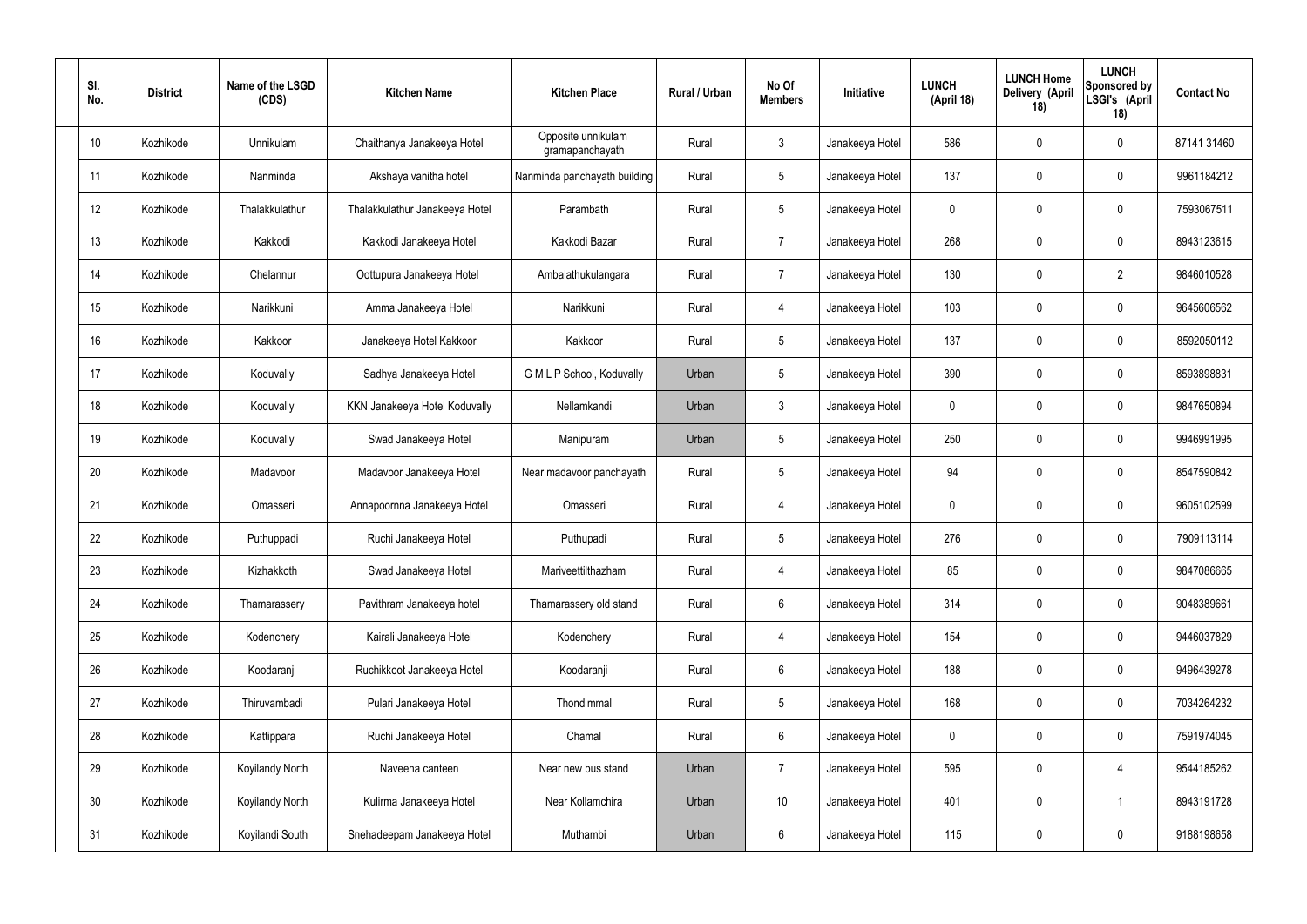| SI.<br>No. | <b>District</b> | Name of the LSGD<br>(CDS) | <b>Kitchen Name</b>         | <b>Kitchen Place</b>                        | <b>Rural / Urban</b> | No Of<br><b>Members</b> | Initiative      | <b>LUNCH</b><br>(April 18) | <b>LUNCH Home</b><br>Delivery (April<br>18) | <b>LUNCH</b><br>Sponsored by<br>LSGI's (April<br>18) | <b>Contact No</b> |
|------------|-----------------|---------------------------|-----------------------------|---------------------------------------------|----------------------|-------------------------|-----------------|----------------------------|---------------------------------------------|------------------------------------------------------|-------------------|
| 32         | Kozhikode       | Koyilandi South           | Sanam Janakeeya Hotel       | Koyilandi Market                            | Urban                | $\mathbf{3}$            | Janakeeya Hotel | 245                        | 0                                           | $\mathbf 0$                                          | 9544185262        |
| 33         | Kozhikode       | Chengottukavu             | Amma Janakeeya Hotel        | Edakkulam                                   | Rural                | $5\phantom{.0}$         | Janakeeya Hotel | 134                        | 0                                           | $\pmb{0}$                                            | 9048235785        |
| 34         | Kozhikode       | Atholi                    | Atholi Janakeeya Hotel      | Kodassery                                   | Rural                | $\overline{4}$          | Janakeeya Hotel | $\mathbf 0$                | 0                                           | $\mathbf 0$                                          | 9072499251        |
| 35         | Kozhikode       | Moodadi                   | Ruchi Janakeeya Hotel       | Moodadi                                     | Rural                | $5\phantom{.0}$         | Janakeeya Hotel | 300                        | 0                                           | $\mathbf 0$                                          | 8281226403        |
| 36         | Kozhikode       | Chemancheri               | Annapoornna Janakeeya Hotel | Pookkad                                     | Rural                | $5\phantom{.0}$         | Janakeeya Hotel | 190                        | 0                                           | $\mathbf 0$                                          | 9048235785        |
| 37         | Kozhikode       | Arikkulam                 | Thanima Janakeeya Hotel     | Kurudimukku                                 | Rural                | $\overline{4}$          | Janakeeya Hotel | 191                        | 0                                           | $\pmb{0}$                                            | 9645137125        |
| 38         | Kozhikode       | Arikkulam                 | Ruchiyidam Janakeeya Hotel  | Arikkulam                                   | Rural                | $\overline{4}$          | Janakeeya Hotel | 71                         | $\boldsymbol{0}$                            | $\mathbf 0$                                          | 9048410803        |
| 39         | Kozhikode       | Kozhikode Central.        | Ruchikkoott                 | <b>District Veterinary Hospital</b>         | Urban                | $\mathbf{3}$            | Janakeeya Hotel | 746                        | 100                                         | $\mathbf 0$                                          | 7025774213        |
| 40         | Kozhikode       | Kozhikode Central         | Sneha Ruchikkoott           | Mankavu                                     | Urban                | $\overline{4}$          | Janakeeya Hotel | 280                        | 42                                          | $\mathbf 0$                                          | 8921995031        |
| 41         | Kozhikode       | Kozhikode Central         | Tripthi Janakeeya Hotel     | Near AMLP School,<br>Moozhikkal             | Urban                | $\mathbf{3}$            | Janakeeya Hotel | 505                        | 137                                         | $\boldsymbol{0}$                                     | 8129200288        |
| 42         | Kozhikode       | Kozhikode Central         | New Ganesh                  | Kovoor, near library                        | Urban                | $5\phantom{.0}$         | Janakeeya Hotel | 960                        | 0                                           | $\boldsymbol{0}$                                     | 9349123701        |
| 43         | Kozhikode       | Kozhikode Central         | Ruchippura Janakeeya Hotel  | Near Focus mall, New bus<br>stand Kozhikode | Urban                | $\mathbf{3}$            | Janakeeya Hotel | 975                        | 0                                           | $\boldsymbol{0}$                                     | 9605602806        |
| 44         | Kozhikode       | Kozhikode Central         | Souparnika Janakeeya Hotel  | Medical college near chest<br>hospital      | Urban                | $6\phantom{.}$          | Janakeeya Hotel | 0                          | 0                                           | 0                                                    | 8281709784        |
| 45         | Kozhikode       | Kozhikode North           | Udayam kudumbasree canteen  | Thadambattuthazham                          | Urban                | $5\phantom{.0}$         | Janakeeya Hotel | 600                        | 24                                          | $\mathbf 0$                                          | 7736850096        |
| 46         | Kozhikode       | Kozhikode North           | Ruchi                       | Elathoor, Chettikulam                       | Urban                | 4                       | Janakeeya Hotel | $\mathbf 0$                | $\mathbf 0$                                 | $\mathbf 0$                                          | 9947743713        |
| 47         | Kozhikode       | Kozhikode North           | Tasty Janakeeya Hotel       | Butt road                                   | Urban                | $5\phantom{.0}$         | Janakeeya Hotel | 631                        | 60                                          | $\mathbf 0$                                          | 9074462795        |
| 48         | Kozhikode       | Kozhikode North           | Oruma                       | Eranjikkal                                  | Urban                | $\overline{4}$          | Janakeeya Hotel | 410                        | 22                                          | $\mathbf 0$                                          | 9497754632        |
| 49         | Kozhikode       | Feroke                    | Ruchi vanitha mess          | <b>Feroke Muncipality</b>                   | Urban                | $\overline{7}$          | Janakeeya Hotel | 248                        | 0                                           | $\mathbf 0$                                          | 9544468026        |
| 50         | Kozhikode       | Feroke                    | Mithra Janakeeya Hotel      | Ambalangadi                                 | Urban                | $5\phantom{.0}$         | Janakeeya Hotel | 302                        | 0                                           | $\mathbf 0$                                          | 9847657229        |
| 51         | Kozhikode       | Feroke                    | Chemmeen Janakeeya Hotel    | Karuvanthuruthi                             | Urban                | $\overline{4}$          | Janakeeya Hotel | 254                        | 0                                           | $\mathbf 0$                                          | 9747265293        |
| 52         | Kozhikode       | Ramanattukara             | Tasty catering unit         | Ramanattukara                               | Urban                | $6\,$                   | Janakeeya Hotel | 326                        | 0                                           | $\mathbf 0$                                          | 9961004004        |
| 53         | Kozhikode       | KozhikodeSouth            | Ushass cattering            | Meenchantha school                          | Urban                | $5\,$                   | Janakeeya Hotel | 565                        | $\pmb{0}$                                   | $\boldsymbol{0}$                                     | 9645629224        |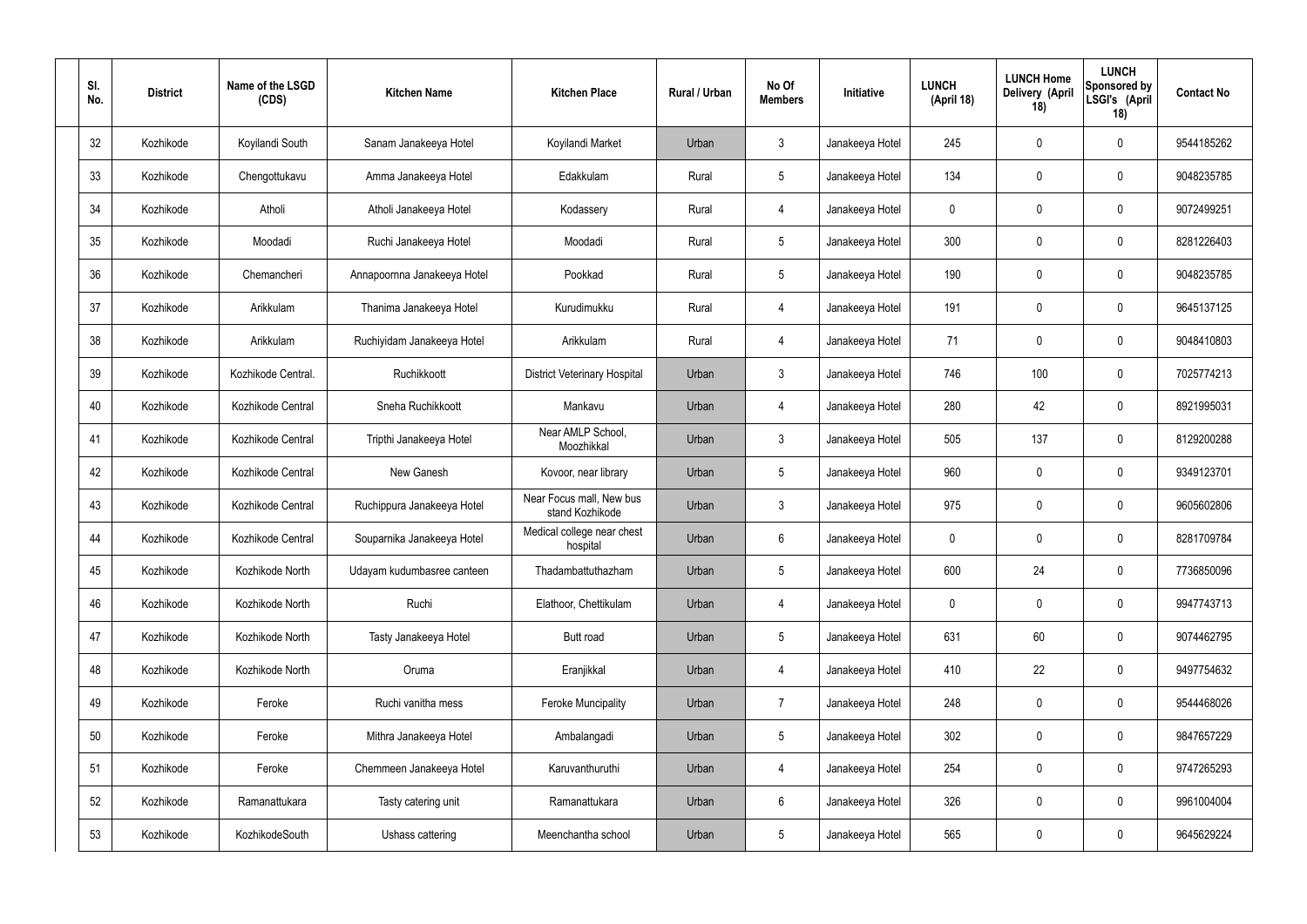|     | SI.<br>No. | <b>District</b> | Name of the LSGD<br>(CDS) | <b>Kitchen Name</b>                       | <b>Kitchen Place</b>               | Rural / Urban | No Of<br><b>Members</b> | Initiative      | <b>LUNCH</b><br>(April 18) | <b>LUNCH Home</b><br>Delivery (April<br>18) | <b>LUNCH</b><br>Sponsored by<br>LSGI's (April<br>18) | <b>Contact No</b> |
|-----|------------|-----------------|---------------------------|-------------------------------------------|------------------------------------|---------------|-------------------------|-----------------|----------------------------|---------------------------------------------|------------------------------------------------------|-------------------|
| 107 | 54         | Kozhikode       | Kozhikode South           | Oruma                                     | Naduvattam                         | Urban         | 4                       | Janakeeya Hotel | 262                        | $\mathbf 0$                                 | $\mathbf 0$                                          | 9747405960        |
|     | 55         | Kozhikode       | Kozhikode South           | Ruchi Janakeeya Hotel                     | Kundayithode                       | Urban         | $5\overline{)}$         | Janakeeya Hotel | 551                        | $\mathbf 0$                                 | $\mathbf 0$                                          | 9526521036        |
|     | 56         | Kozhikode       | Kozhikode South           | Five star                                 | Palayam                            | Urban         | $\overline{4}$          | Janakeeya Hotel | 0                          | $\mathbf 0$                                 | $\mathbf 0$                                          | 9744307041        |
|     | 57         | Kozhikode       | Olavanna                  | Kailamadam Janakeeya Hotel                | Pantheerankavu bypass              | Rural         | $6\phantom{.}6$         | Janakeeya Hotel | 313                        | 71                                          | $\mathbf 0$                                          | 9526123535        |
|     | 58         | Kozhikode       | Olavanna                  | Snehitha Janakeeya Hotel                  | Kunnathupalam                      | Rural         | $6\overline{6}$         | Janakeeya Hotel | 248                        | 139                                         | $\mathbf 0$                                          | 9072771905        |
|     | 59         | Kozhikode       | Kadalundi                 | Kadambhari Janakeeya Hotel                | Mannoor valavil                    | Rural         | $6\phantom{.}6$         | Janakeeya Hotel | 143                        | 42                                          | $\mathbf 0$                                          | 9349923675        |
|     | 60         | Kozhikode       | Mukkam                    | Mukkam Friends Janakeeya hotel            | Mukkam                             | Urban         | 4                       | Janakeeya Hotel | 448                        | $\mathbf 0$                                 | $\mathbf 0$                                          | 9497215604        |
|     | 61         | Kozhikode       | Mukkam                    | Oottupura Janakeeya Hotel                 | Manassery                          | Urban         | 4                       | Janakeeya Hotel | 334                        | $\mathbf 0$                                 | $\mathbf 0$                                          | 9645563417        |
|     | 62         | Kozhikode       | Chathamangalam            | Prakruthi                                 | Chathamangalam vipanana<br>kendram | Rural         | $5\overline{)}$         | Janakeeya Hotel | 80                         | 0                                           | $\mathbf 0$                                          | 9745828787        |
|     | 63         | Kozhikode       | Chathamangalam            | Oruma                                     | Milk society                       | Rural         | $5\overline{)}$         | Janakeeya Hotel | 85                         | $\mathbf 0$                                 | $\mathbf 0$                                          | 9847872378        |
|     | 64         | Kozhikode       | Perumanna                 | Thushara Janakeeya Hotel                  | Vallikkunnu                        | Rural         | $5\overline{)}$         | Janakeeya Hotel | 115                        | $\mathbf 0$                                 | $\mathbf 0$                                          | 8113873612        |
|     | 65         | Kozhikode       | Kodiyathur                | Kanivu                                    | Eranjimavu                         | Rural         | 4                       | Janakeeya Hotel | 0                          | $\mathbf 0$                                 | $\mathbf 0$                                          | 9048094053        |
|     | 66         | Kozhikode       | Karassery                 | Karassery CDS Janakeeya Hotel             | Near karassery panchayath          | Rural         | 4                       | Janakeeya Hotel | 272                        | $\mathbf 0$                                 | $\mathbf 0$                                          | 9645120636        |
|     | 67         | Kozhikode       | Kuruvattoor               | Nanma Janakeeya Hotel                     | Payambra                           | Rural         | $\overline{4}$          | Janakeeya Hotel | 175                        | 0                                           | $\mathbf 0$                                          | 8547413299        |
|     | 68         | Kozhikode       | Mavoor                    | Koottayma Janakeeya Hotel                 | Mavoor                             | Rural         | $\overline{4}$          | Janakeeya Hotel | 300                        | 0                                           | $\mathbf 0$                                          | 9961856227        |
|     | 69         | Kozhikode       | Peruvayal                 | Tripthi Janakeeya Hotel                   | Velliparambu                       | Rural         | $5\overline{)}$         | Janakeeya Hotel | 110                        | 0                                           | $\mathbf 0$                                          | 6238723687        |
|     | 70         | Kozhikode       | Kuttiadi                  | Janakeeya Hotel                           | Kuttiadi Town                      | Rural         | 9                       | Janakeeya Hotel | 332                        | 0                                           | $\mathbf 0$                                          | 8606099575        |
|     | 71         | Kozhikode       | Kavilumpara               | Kavilumpara panchayath Janakeeya<br>Hotel | Thottilpalam                       | Rural         | $\overline{4}$          | Janakeeya Hotel | 270                        | 0                                           | $\mathbf 0$                                          | 8157900256        |
|     | 72         | Kozhikode       | Maruthonkara              | Thanima Janakeeya Hotel                   | Adukkath                           | Rural         | $5\phantom{.0}$         | Janakeeya Hotel | 281                        | 0                                           | $\mathbf 0$                                          | 9846974198        |
|     | 73         | Kozhikode       | Velom                     | Samridhi                                  | Kallumpuram - Theekkuni            | Rural         | $5\phantom{.0}$         | Janakeeya Hotel | 171                        | 0                                           | $\mathbf 0$                                          | 9846813401        |
|     | 74         | Kozhikode       | Kunnummal                 | Ruchi Janakeeya Hotel                     | Kakkattil                          | Rural         | $5\phantom{.0}$         | Janakeeya Hotel | 268                        | 0                                           | $\mathbf 0$                                          | 9605800608        |
|     | 75         | Kozhikode       | Naripatta                 | Sthree sakthi Janakeeya Hotel             | Kaiveli                            | Rural         | $5\phantom{.0}$         | Janakeeya Hotel | 0                          | 0                                           | $\boldsymbol{0}$                                     | 9645339232        |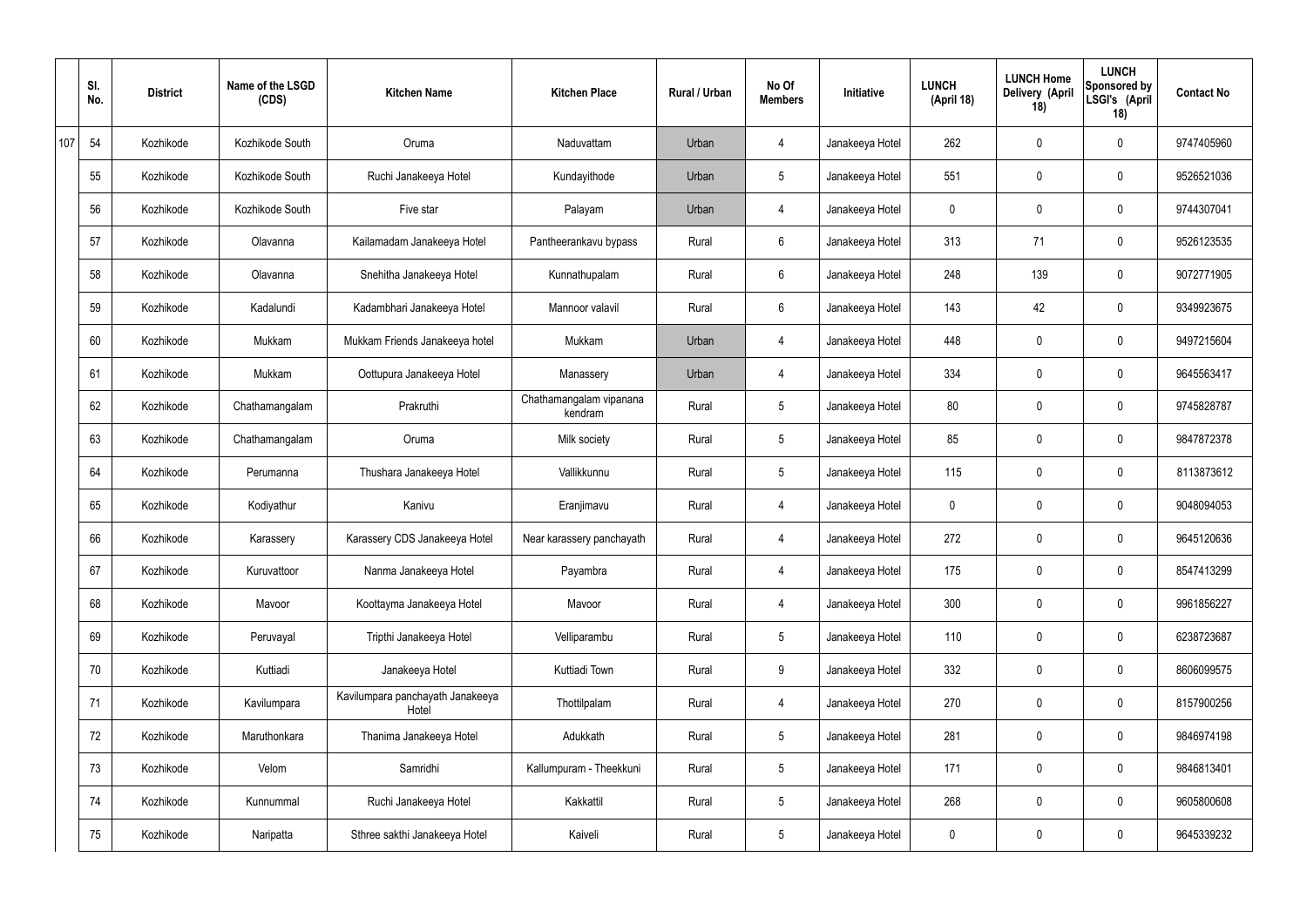| SI.<br>No. | <b>District</b> | Name of the LSGD<br>(CDS) | <b>Kitchen Name</b>                                  | <b>Kitchen Place</b>                               | Rural / Urban | No Of<br><b>Members</b> | Initiative      | <b>LUNCH</b><br>(April 18) | <b>LUNCH Home</b><br>Delivery (April<br>18) | <b>LUNCH</b><br>Sponsored by<br>LSGI's (April<br>18) | <b>Contact No</b> |
|------------|-----------------|---------------------------|------------------------------------------------------|----------------------------------------------------|---------------|-------------------------|-----------------|----------------------------|---------------------------------------------|------------------------------------------------------|-------------------|
| 76         | Kozhikode       | Kayakkodi                 | Samridhi Janakeeya Hotel                             | Kayakkodi                                          | Rural         | $5\phantom{.0}$         | Janakeeya Hotel | 207                        | 0                                           | $\mathbf 0$                                          | 9495587551        |
| 77         | Kozhikode       | Thurayur                  | Cds coffee house                                     | Thurayur                                           | Rural         | $5\phantom{.0}$         | Janakeeya Hotel | 165                        | $\mathbf 0$                                 | $\mathbf 0$                                          | 9048028293        |
| 78         | Kozhikode       | Payyoli                   | Lady fingers janakeeya hotel                         | Payyoli Municipality                               | Urban         | $\overline{4}$          | Janakeeya Hotel | 200                        | 0                                           | $\mathbf 0$                                          | 8606505900        |
| 79         | Kozhikode       | Meppayur                  | Ruchi canteen                                        | Meppayur                                           | Rural         | $5\phantom{.0}$         | Janakeeya Hotel | 283                        | $\mathbf 0$                                 | $\mathbf 0$                                          | 9447469729        |
| 80         | Kozhikode       | Thikkodi                  | Kaippunnyam Janakeeya Hotel                          | Thikkodi                                           | Rural         | $5\phantom{.0}$         | Janakeeya Hotel | 150                        | 0                                           | $\mathbf 0$                                          | 9526071250        |
| 81         | Kozhikode       | Keezhariyur               | Tripthi Janakeeya Hotel                              | Arayanattu para                                    | Rural         | 8                       | Janakeeya Hotel | 289                        | 0                                           | $\mathbf 0$                                          | 8592834034        |
| 82         | Kozhikode       | Chakkittappara            | Chakkittapara cds Hotel                              | Chakkittapara CDS                                  | Rural         | $\mathbf{3}$            | Janakeeya Hotel | 271                        | 0                                           | $\mathbf 0$                                          | 9526881089        |
| 83         | Kozhikode       | Cheruvannur               | Vanitha canteen                                      | near cheruvannur panchayath<br>office, Cheruvannur | Rural         | $5\phantom{.0}$         | Janakeeya Hotel | 166                        | $\mathbf 0$                                 | $\mathbf 0$                                          | 9400676505        |
| 84         | Kozhikode       | Koothali                  | Salkara stationary cum Coffee house<br>and photostat | Near Koothali panchayath<br>office                 | Rural         | $6\phantom{.}6$         | Janakeeya Hotel | 168                        | 0                                           | $\mathbf 0$                                          | 9847642496        |
| 85         | Kozhikode       | Changaroth                | Changorath Janakeeya Hotel                           | Near Vadakkumbad HSS                               | Rural         | $5\phantom{.0}$         | Janakeeya Hotel | 89                         | 0                                           | $\mathbf 0$                                          | 9747353283        |
| 86         | Kozhikode       | Perambra                  | Perambra Janakeeya Hotel                             | Perambra                                           | Rural         | $\overline{4}$          | Janakeeya Hotel | 320                        | $\mathbf 0$                                 | $\boldsymbol{0}$                                     | 6238677483        |
| 87         | Kozhikode       | Kayanna                   | Kudumbashree Janakeeya Hotel<br>Kayanna              | Kayanna Bazar                                      | Rural         | $\mathfrak{Z}$          | Janakeeya Hotel | 80                         | 0                                           | $\boldsymbol{0}$                                     | 9496130121        |
| 88         | Kozhikode       | Kayanna                   | Soorya janakeeya Hotel                               | Para Muthu Kayanna                                 | Rural         | $\mathbf{3}$            | Janakeeya Hotel | 125                        | $\mathbf 0$                                 | 0                                                    | 95396 14209       |
| 89         | Kozhikode       | Nochad                    | Kudumbashree Janakeeya Hotel                         | Muliyangal                                         | Rural         | $5\phantom{.0}$         | Janakeeya Hotel | 293                        | 0                                           | $\mathbf 0$                                          | 7034944936        |
| 90         | Kozhikode       | Nochad                    | Ruchi Janakeeya Hotel                                | Kalpathur                                          | Rural         | $5\phantom{.0}$         | Janakeeya Hotel | 125                        | $\mathsf{0}$                                | $\mathbf 0$                                          | 9946006742        |
| 91         | Kozhikode       | Ayenchery                 | Janakeeya Hotel Ayanchery                            | Ayanchery                                          | Rural         | $\overline{4}$          | Janakeeya Hotel | $\mathbf 0$                | $\mathbf 0$                                 | $\mathbf 0$                                          | 8078369520        |
| 92         | Kozhikode       | Maniyur                   | Ruchikoott Vanitha Hotel                             | Near maniyur panchayath<br>office, Navodaya stop   | Rural         | 4                       | Janakeeya Hotel | 138                        | $\mathsf{0}$                                | $\mathbf 0$                                          | 9400097895        |
| 93         | Kozhikode       | Villiappally              | Janakeeya Hotel Villiappally                         | Keezhal Mukku                                      | Rural         | 4                       | Janakeeya Hotel | 205                        | $\mathbf 0$                                 | $\mathbf 0$                                          | 8086472039        |
| 94         | Kozhikode       | Thiruvallur               | Ruchi Janakeeya Hotel                                | Thiruvallur                                        | Rural         | $5\phantom{.0}$         | Janakeeya Hotel | 216                        | $\mathbf 0$                                 | $\mathbf 0$                                          | 9400723619        |
| 95         | Kozhikode       | Edachery                  | Kudumbasree cafe and helpdesk                        | Edachery                                           | Rural         | 4                       | Janakeeya Hotel | 299                        | $\mathbf 0$                                 | $\mathbf 0$                                          | 7736287974        |
| 96         | Kozhikode       | Nadapuram                 | Uttupura canteen and catering                        | Kallachi                                           | Rural         | $6\,$                   | Janakeeya Hotel | 335                        | 0                                           | $\mathbf 0$                                          | 9946448011        |
| 97         | Kozhikode       | Chekkyad                  | Ruchi vanitha hotel                                  | Puliyav                                            | Rural         | 4                       | Janakeeya Hotel | 228                        | $\pmb{0}$                                   | $\bf{0}$                                             | 9048541152        |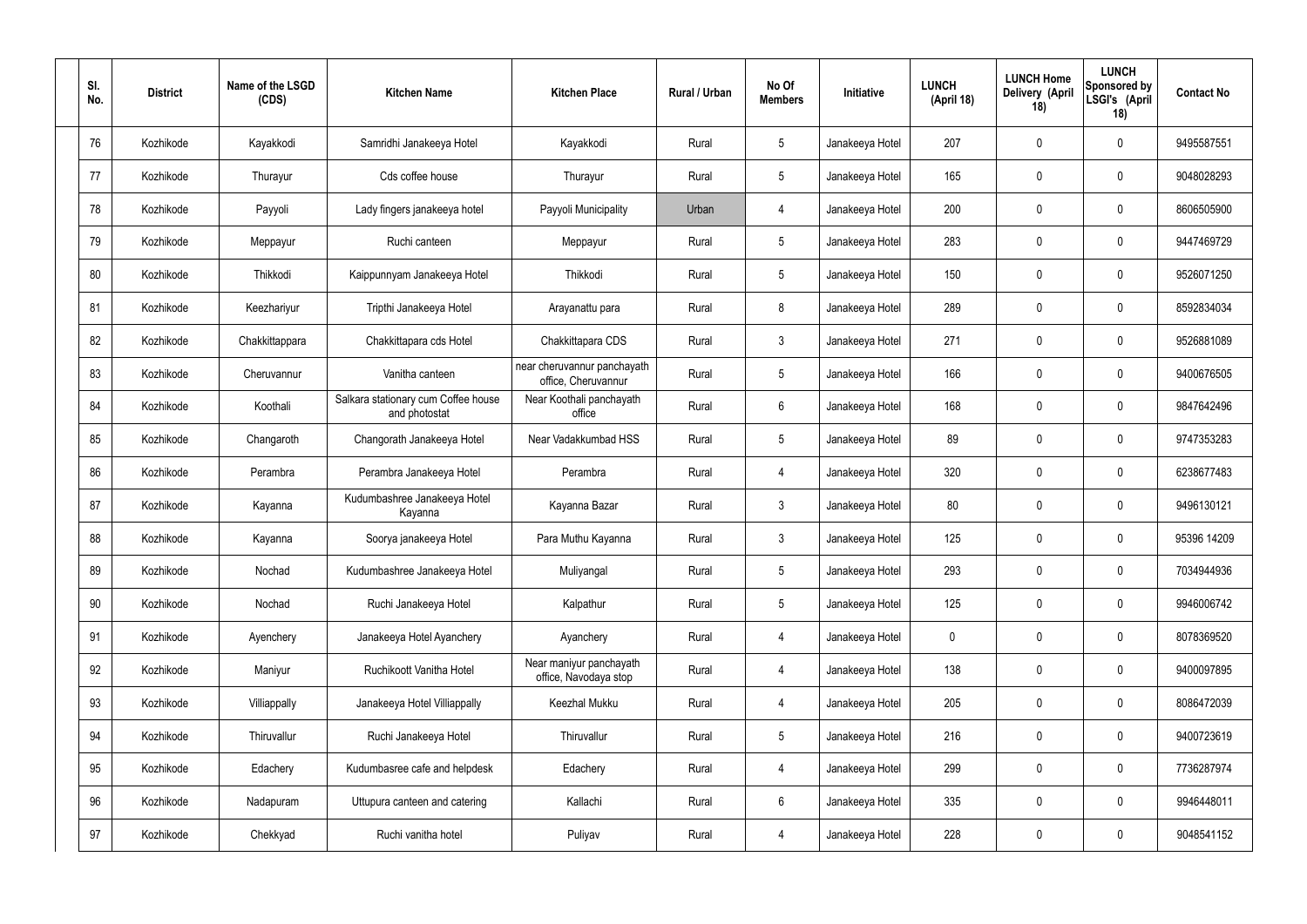|     | SI.<br>No.      | <b>District</b> | Name of the LSGD<br>(CDS) | <b>Kitchen Name</b>                   | <b>Kitchen Place</b>       | Rural / Urban | No Of<br><b>Members</b> | Initiative      | <b>LUNCH</b><br>(April 18) | <b>LUNCH Home</b><br>Delivery (April<br>18) | <b>LUNCH</b><br>Sponsored by<br>LSGI's (April<br>18) | <b>Contact No</b> |
|-----|-----------------|-----------------|---------------------------|---------------------------------------|----------------------------|---------------|-------------------------|-----------------|----------------------------|---------------------------------------------|------------------------------------------------------|-------------------|
|     | 98              | Kozhikode       | Valayam                   | Nanma Janakeeya Hotel                 | Valayam                    | Rural         | $5\phantom{.0}$         | Janakeeya Hotel | 148                        | $\mathbf 0$                                 | $\mathbf 0$                                          | 9207821783        |
|     | 99              | Kozhikode       | Purameri                  | Nanma Janakeeya Hotel                 | Purameri                   | Rural         | $6\overline{6}$         | Janakeeya Hotel | 182                        | $\mathbf 0$                                 | $\mathbf 0$                                          | 9745393164        |
|     | 100             | Kozhikode       | Vanimel                   | Vanimel Janakeeya Hotel               | Bhoomivathukkal            | Rural         | 5 <sup>5</sup>          | Janakeeya Hotel | 128                        | $\mathbf 0$                                 | $\mathbf 0$                                          | 9048163049        |
|     | 101             | Kozhikode       | Tuneri                    | Menma Oottupura Janakeeya Hotel       | Tuneri                     | Rural         | 3 <sup>5</sup>          | Janakeeya Hotel | 171                        | $\mathbf 0$                                 | $\mathbf 0$                                          | 9745251928        |
|     | 102             | Kozhikode       | Onchiyam                  | Adukkala                              | Kannookkara                | Rural         | 3 <sup>5</sup>          | Janakeeya Hotel | 168                        | $\mathbf 0$                                 | $\mathbf 0$                                          | 8606115054        |
|     | 103             | Kozhikode       | Chorode                   | Janani Hotel and Catering Unit        | Chorode                    | Rural         | 4                       | Janakeeya Hotel | 273                        | $\mathbf 0$                                 | $\mathbf 0$                                          | 9645426343        |
|     | 104             | Kozhikode       | Eramala                   | Janakeeya Hotel - Eramala             | Orkkatteri                 | Rural         | 8                       | Janakeeya Hotel | 218                        | $\mathbf 0$                                 | $\mathbf 0$                                          | 9645239675        |
|     | 105             | Kozhikode       | Vadakara West             | Chithra Janakeeya Hotel               | Vadakara New bus stand     | Urban         | $\mathbf{3}$            | Janakeeya Hotel | 372                        | $\mathbf 0$                                 | $\mathbf 0$                                          | 9387762939        |
|     | 106             | Kozhikode       | Vadakara East             | Janakeeya Hotel Vadakara Municipality | Edodi                      | Urban         | $6\overline{6}$         | Janakeeya Hotel | 468                        | $\mathbf 0$                                 | $\mathbf 0$                                          | 9207604876        |
|     | 107             | Kozhikode       | Azhiyoor                  | Janakeeya Hotel Azhiyoor              | Chombala near Block Office | Rural         | 3                       | Janakeeya Hotel | 148                        | $\mathbf 0$                                 | $\mathbf 0$                                          | 8086159250        |
| 107 |                 |                 |                           |                                       |                            |               | 514                     |                 | 25848                      | 637                                         | $\overline{7}$                                       |                   |
|     | -1              | Malappuram      | Triprangode               | Vishista Vanitha Canteen              | Ottumpuram                 | Rural         | $5\phantom{.0}$         | Janakeeya Hotel |                            |                                             |                                                      | 9526951352        |
|     | $\overline{2}$  | Malappuram      | Kondotty-2                | Amrutham Janakeeya Hotel              | Kondotty busstand          | Urban         | 4                       | Janakeeya Hotel |                            |                                             |                                                      | 7356582539        |
|     | $\mathbf{3}$    | Malappuram      | Ponmundam                 | Janakeeya hotel                       | Athanikkal                 | Rural         | 4                       | Janakeeya Hotel |                            |                                             |                                                      |                   |
|     | 4               | Malappuram      | Ponnani-1                 | Samridhi                              | Ponnani                    | Urban         | 5 <sup>5</sup>          | Janakeeya Hotel |                            |                                             |                                                      |                   |
|     | $5\phantom{.0}$ | Malappuram      | Parappanangadi            | Dithoos janakeeya hotel               | Parappanangadi             | Urban         | 3 <sup>5</sup>          | Janakeeya Hotel |                            |                                             |                                                      |                   |
|     | 6               | Malappuram      | Edayur                    | mathuraka vanita hotel                | vattaparamb                | Rural         | $3\phantom{a}$          | Janakeeya Hotel |                            |                                             |                                                      |                   |
|     | 7               | Malappuram      | Kaladi                    | Thripthi Janakeeya Hotel              | Naripparamb                | Rural         | $\overline{4}$          | Janakeeya Hotel |                            |                                             |                                                      |                   |
|     | 8               | Malappuram      | Tavanur                   | Snehitha                              | Ayankalam                  | Rural         | 5 <sup>5</sup>          | Janakeeya Hotel |                            |                                             |                                                      |                   |
|     | 9               | Malappuram      | Karulai                   | Janakeeya Hotel                       | Karulayi Town              | Rural         | $\overline{4}$          | Janakeeya Hotel | 53                         | 22                                          | $\mathbf 0$                                          | 9388070564        |
|     | 10              | Malappuram      | Melattur                  | Melattur Janakeeya Hotel              | Melattur                   | Rural         | $5\phantom{.0}$         | Janakeeya Hotel |                            |                                             |                                                      | 9497644650        |
|     | 11              | Malappuram      | Vallikkunnu               | Ruchikootu                            | Anangadi                   | Rural         | 4                       | Janakeeya Hotel |                            |                                             |                                                      | 9846828029        |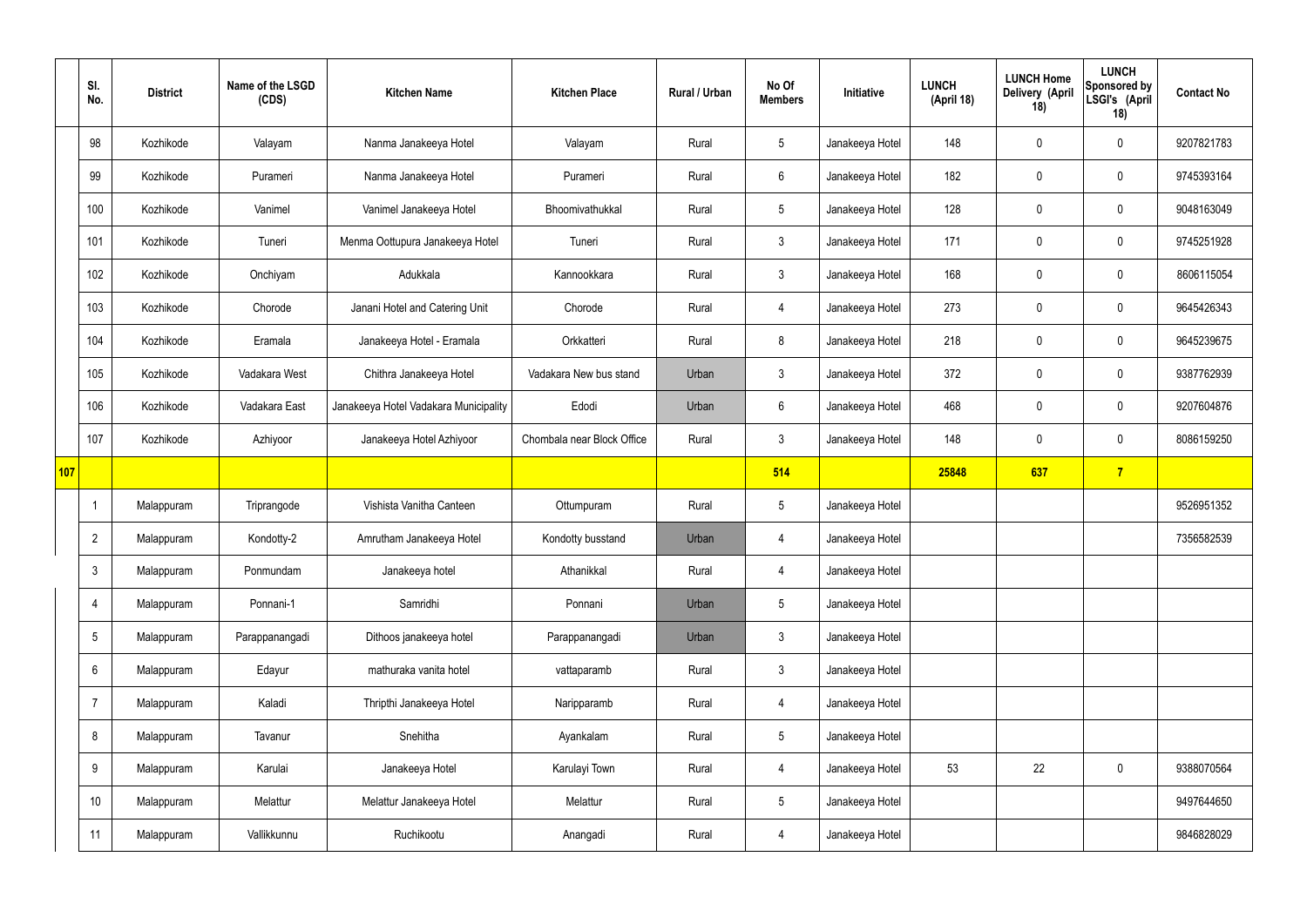| SI.<br>No. | <b>District</b> | Name of the LSGD<br>(CDS) | <b>Kitchen Name</b>         | <b>Kitchen Place</b>                     | Rural / Urban | No Of<br><b>Members</b> | Initiative      | <b>LUNCH</b><br>(April 18) | <b>LUNCH Home</b><br>Delivery (April<br>18) | <b>LUNCH</b><br>Sponsored by<br>LSGI's (April<br>18) | <b>Contact No</b> |
|------------|-----------------|---------------------------|-----------------------------|------------------------------------------|---------------|-------------------------|-----------------|----------------------------|---------------------------------------------|------------------------------------------------------|-------------------|
| 12         | Malappuram      | Parappanangadi            | Sobhika Janakeeya hotel     | Parappanangadi                           | Urban         | 5                       | Janakeeya Hotel |                            |                                             |                                                      | 9048220552        |
| 13         | Malappuram      | Vazhakkad                 | Ruchi hotel vazhakkad       | Gup school vazhakkad                     | Rural         | $5\overline{)}$         | Janakeeya Hotel |                            |                                             |                                                      | 9656316072        |
| 14         | Malappuram      | Amarambalam               | Janakeeya Hotel             | Opposite Federal Bank<br>Pookkottumpadam | Rural         | 4                       | Janakeeya Hotel | 85                         | $6\phantom{.}$                              | $\mathbf{3}$                                         | 8157060589        |
| 15         | Malappuram      | Marakkara                 | <b>Famous Hotel</b>         | marakkara                                | Rural         | $\mathbf{3}$            | Janakeeya Hotel |                            |                                             |                                                      | 6238909658        |
| 16         | Malappuram      | Ozhur                     | Archana Vanitha Canteen     | Pulparambu                               | Rural         | $\overline{2}$          | Janakeeya Hotel |                            |                                             |                                                      | 9645906084        |
| 17         | Malappuram      | Keezhuparambu             | Sisiram hotel keezhuparambu | New bazar kuniyil                        | Rural         | $5\overline{)}$         | Janakeeya Hotel |                            |                                             |                                                      | 8086830582        |
| 18         | Malappuram      | Irimbiliyam               | nandanam vanita hotel       | kotappuram                               | Rural         | $5\overline{)}$         | janakeeya Hotel |                            |                                             |                                                      | 7306302029        |
| 19         | Malappuram      | Porur                     | Kudumbasree vanitha canteen | Cherukod                                 | Rural         | 4                       | Janakeeya Hotel |                            |                                             |                                                      | 9745425647        |
| 20         | Malappuram      | Tirunavaya                | Vibhava Cafesree            | Karathoor                                | Rural         | 4                       | Janakeeya Hotel |                            |                                             |                                                      | 9645414837        |
| 21         | Malappuram      | Moothedam                 | Moothedam janakeeya hotel   | Karappuram                               | Rural         | $\mathfrak{Z}$          | Janakeeya Hotel |                            |                                             |                                                      | 9447630154        |
| 22         | Malappuram      | Vazhayur                  | Three Star Janakeeya Hotel  | Karad                                    | Rural         | 4                       | Janakeeya Hotel |                            |                                             |                                                      | 9744305921        |
| 23         | Malappuram      | urngattiri                | Oottupura                   | Therattummal                             | Rural         | $5\phantom{.0}$         | Janakeeya Hotel |                            |                                             |                                                      | 9562851125        |
| 24         | Malappuram      | Maranchery                | Janakeeya Hotel maranchey   | Panambad                                 | Rural         | $5\phantom{.0}$         | Janakeeya Hotel |                            |                                             |                                                      | 9048081621        |
| 25         | Malappuram      | Athavanad                 | Janakeeya Bhakshanasala     | Vettichira                               | Rural         | $5\phantom{.0}$         | Janakeeya Hotel |                            |                                             |                                                      | 9495291580        |
| 26         | Malappuram      | Pothukal                  | Vanitha Canteen             | Nettikulam                               | Rural         | $6\,$                   | Janakeeya Hotel |                            |                                             |                                                      | 9048501397        |
| 27         | Malappuram      | Mampad                    | Bismi Cafe                  | Mampad                                   | Rural         | $\mathbf{3}$            | Janakeeya Hotel |                            |                                             |                                                      | 9961170251        |
| 28         | Malappuram      | Marakkara                 | Ruchikoottu                 | AC Nirappu                               | Rural         | $5\phantom{.0}$         | Janakeeya Hotel |                            |                                             |                                                      | 9745625415        |
| 29         | Malappuram      | Alipparambu               | Oottupura                   | Alipparambu                              | Rural         | $5\phantom{.0}$         | Janakeeya Hotel |                            |                                             |                                                      | 9847690941        |
| 30         | Malappuram      | Valanchery                | Janakkeeya Hotel            | Valanchery                               | Urban         | $5\phantom{.0}$         | Janakeeya Hotel |                            |                                             |                                                      | 8593812408        |
| 31         | Malappuram      | Chaliyar                  | Chaliyar Janakeeya Hotel    | Akambaadam                               | Rural         | $\mathfrak{Z}$          | Janakeeya Hotel |                            |                                             |                                                      | 9605274841        |
| 32         | Malappuram      | Kalikavu                  | Friends Janakeeya Hotel     | Kalikavu                                 | Rural         | 4                       | Janakeeya Hotel | 134                        | 18                                          | $\mathbf 0$                                          | 9745751684        |
| 33         | Malappuram      | Angadipuram               | Janakeeya Hotel             | Angadipuram                              | Rural         | 4                       | Janakeeya Hotel |                            |                                             |                                                      | 7902314724        |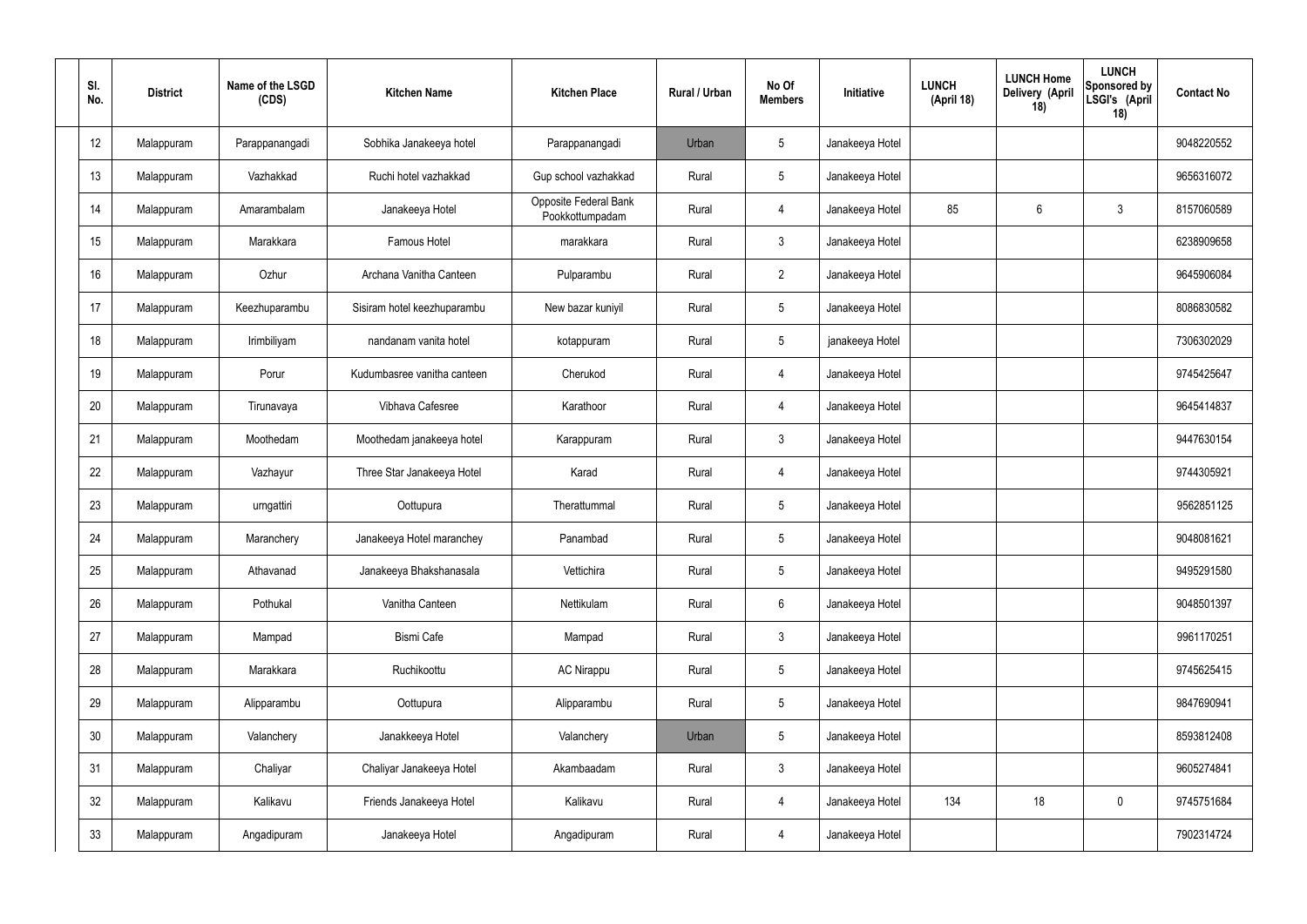| SI.<br>No. | <b>District</b> | Name of the LSGD<br>(CDS) | <b>Kitchen Name</b>                               | <b>Kitchen Place</b>   | Rural / Urban | No Of<br><b>Members</b> | Initiative      | <b>LUNCH Home</b><br><b>LUNCH</b><br>Delivery (April<br>(April 18)<br>18) | <b>LUNCH</b><br>Sponsored by<br>LSGI's (April<br>18) | <b>Contact No</b> |
|------------|-----------------|---------------------------|---------------------------------------------------|------------------------|---------------|-------------------------|-----------------|---------------------------------------------------------------------------|------------------------------------------------------|-------------------|
| 34         | Malappuram      | Puzhakkattri              | Jasmin                                            | Puzhakkattiri          | Rural         | $5\phantom{.0}$         | Janakeeya Hotel |                                                                           |                                                      | 9495497872        |
| 35         | Malappuram      | Nannamukku                | Tanima                                            | Nannamukku             | Rural         | $5\phantom{.0}$         | Janakeeya Hotel |                                                                           |                                                      | 8943417885        |
| 36         | Malappuram      | Moorkkanad                | Oruma Janakeeya Hotel                             | Moorkkanad             | Rural         | $5\phantom{.0}$         | Janakeeya Hotel |                                                                           |                                                      | 9605728248        |
| 37         | Malappuram      | Edavanna                  | Souhrtham Janakeeya Hotel                         | Edavanna               | Rural         | $5\phantom{.0}$         | Janakeeya Hotel |                                                                           |                                                      | 9746986110        |
| 38         | Malappuram      | Tirur                     | Ruchi Janakeeya Hotel                             | Tirur                  | Urban         | 4                       | Janakeeya Hotel |                                                                           |                                                      | 9895409528        |
| 39         | Malappuram      | Tirur                     | Amrutham Janakeeya Hotel                          | Tirur                  | Urban         | 4                       | Janakeeya Hotel |                                                                           |                                                      | 9745074259        |
| 40         | Malappuram      | Edappal                   | Daya Cafesree                                     | Edappal                | Rural         | $5\phantom{.0}$         | Janakeeya Hotel |                                                                           |                                                      | 9895439056        |
| 41         | Malappuram      | Koottilangadi             | Janakeeya Hotel                                   | Koottilangadi          | Rural         | $\overline{4}$          | Janakeeya Hotel |                                                                           |                                                      | 9539471939        |
| 42         | Malappuram      | Vattamkulam               | Vibhava Janakeeya Hotel                           | Edappal                | Rural         | 4                       | Janakeeya Hotel |                                                                           |                                                      | 9744844512        |
| 43         | Malappuram      | Nilambur                  | Annapporna Janakeeya Hotel                        | Nilambur               | Urban         | 8                       | Janakeeya Hotel |                                                                           |                                                      | 8547795364        |
| 44         | Malappuram      | Puzhakkattri              | PT Group                                          | Ramapuram              | Rural         | 4                       | Janakeeya Hotel |                                                                           |                                                      | 9745108676        |
| 45         | Malappuram      | Vazhikkadavu              | Vanitha Janakeeya Hotel                           | Manimooli              | Rural         | 4                       | Janakeeya Hotel |                                                                           |                                                      | 8943046755        |
| 46         | Malappuram      | Chungathara               | Chungathara Annapoorna Vanitha<br>Janakeeya Hotel | Chalikkulam            | Rural         | $\mathbf{3}$            | Janakeeya Hotel |                                                                           |                                                      | 9745674102        |
| 47         | Malappuram      | Vallikunnu                | Punathil Janakeeya Hotel                          | Vallikunnu             | Rural         | $\overline{4}$          | Janakeeya Hotel |                                                                           |                                                      | 9946051042        |
| 48         | Malappuram      | Tirurangadi               | Nirmalyam Janakeeya Hotel                         | Chanthappadi           | Urban         | $5\phantom{.0}$         | Janakeeya Hotel |                                                                           |                                                      | 9895168511        |
| 49         | Malappuram      | Purathur                  | Purathur Janakeeya Hotel                          | Kavilakkad             | Rural         | $\mathbf{3}$            | Janakeeya Hotel |                                                                           |                                                      | 9645170119        |
| 50         | Malappuram      | Kuruva                    | Swad                                              | Ambalaparamb           | Rural         | $\overline{4}$          | Janakeeya Hotel |                                                                           |                                                      | 9495993543        |
| 51         | Malappuram      | Perumanna Klari           | Perumanna Klari Janakeeya Hotel                   | Near Panjayathu office | Rural         | $\mathfrak{Z}$          | Janakeeya Hotel |                                                                           |                                                      | 7306197556        |
| 52         | Malappuram      | Kuttippuram               | Janakeeya Hotel Kuttippurram                      | Kuttipuram             | Rural         | $5\phantom{.0}$         | Janakeeya Hotel |                                                                           |                                                      | 8921459017        |
| 53         | Malappuram      | Niramaruthur              | Annapporna Janakeeya Hotel                        | Mangad                 | Rural         | $\mathfrak{Z}$          | Janakeeya Hotel |                                                                           |                                                      | 9746334349        |
| 54         | Malappuram      | Veliyancode               | Cafe Kudumbashree                                 | Eramangalam            | Rural         | $\mathbf{3}$            | Janakeeya Hotel |                                                                           |                                                      | 9567575145        |
| 55         | Malappuram      | Pulilkal                  | Ruchi Koottu Janakeeya Hotel                      | Pulikkal               | Rural         | 4                       | Janakeeya Hotel |                                                                           |                                                      | 9947039208        |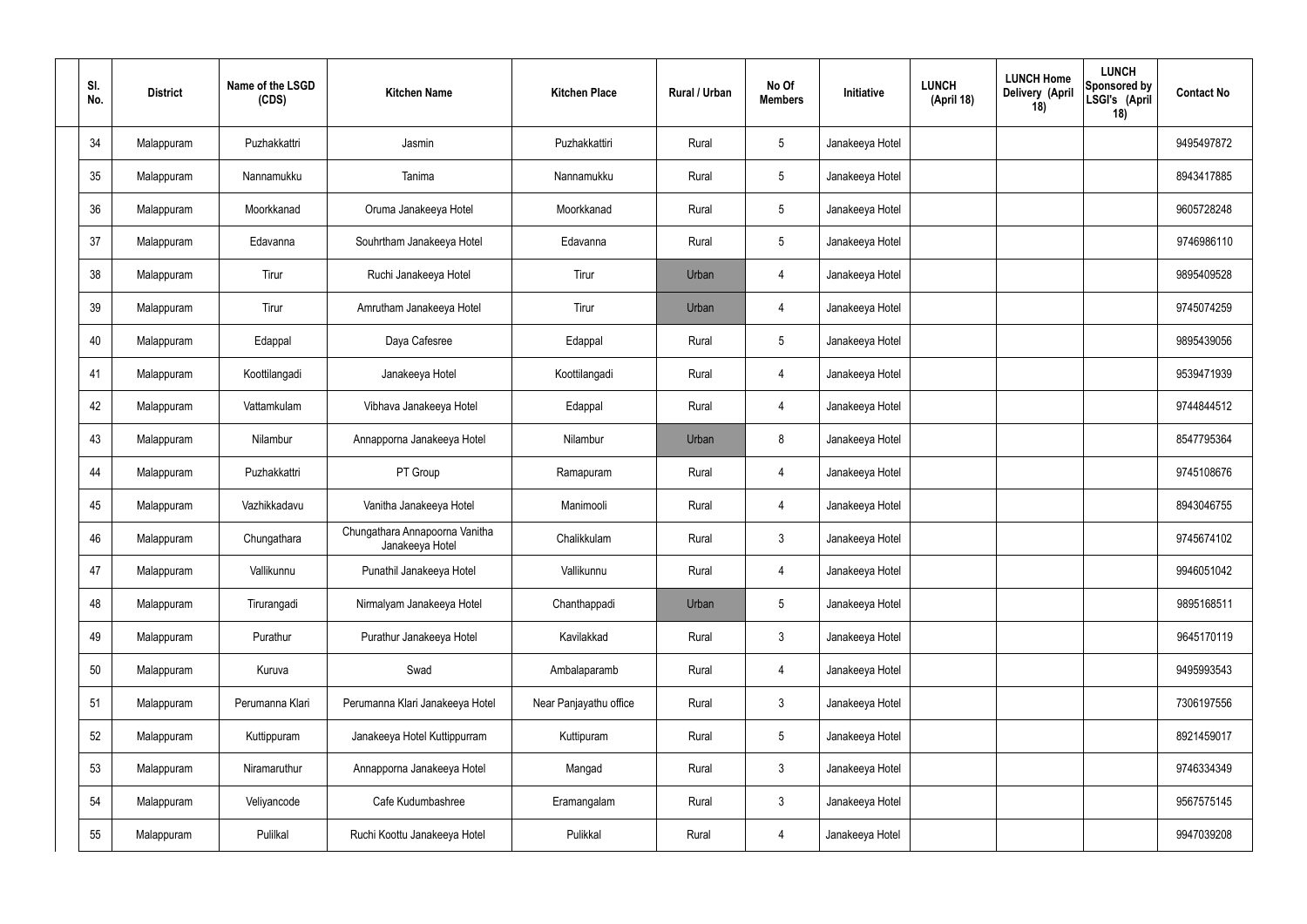| SI.<br>No. | <b>District</b> | Name of the LSGD<br>(CDS) | <b>Kitchen Name</b>          | <b>Kitchen Place</b> | Rural / Urban | No Of<br><b>Members</b> | Initiative      | <b>LUNCH</b><br>(April 18) | <b>LUNCH Home</b><br>Delivery (April<br>18) | <b>LUNCH</b><br>Sponsored by<br>LSGI's (April<br>18) | <b>Contact No</b> |
|------------|-----------------|---------------------------|------------------------------|----------------------|---------------|-------------------------|-----------------|----------------------------|---------------------------------------------|------------------------------------------------------|-------------------|
| 56         | Malappuram      | Karuvarakund              | Janakeeya Hotel              | Karuvarakund         | Rural         | 4                       | Janakeeya Hotel |                            |                                             | $\mathbf 0$                                          | 9562233316        |
| 57         | Malappuram      | Thuvvur                   | Janakeeya Hotel              | Thuvvur              | Rural         | $5\overline{)}$         | Janakeeya Hotel | $\mathbf 0$                | $\mathbf 0$                                 | $\mathbf 0$                                          | 8075365565        |
| 58         | Malappuram      | Kottakkal                 | Kottakkal Kitchen            | Kottakkal            | Urban         | $\mathbf{3}$            | Janakeeya Hotel |                            |                                             |                                                      | 9946216609        |
| 59         | Malappuram      | Kuzhimanna                | Mythri Janakkeeya Hotel      | Cheruparamb          | Rural         | $\overline{4}$          | Janakeeya Hotel |                            |                                             |                                                      | 9961738543        |
| 60         | Malappuram      | Talakkad                  | Talakkad Janakeeya Hotel     | <b>BP</b> Angadi     | Rural         | $\overline{4}$          | Janakeeya Hotel |                            |                                             |                                                      | 9447824517        |
| 61         | Malappuram      | Areecode                  | Haritha sree Janakeeya Hotel | Pookottuchola        | Rural         | $\overline{4}$          | Janakeeya Hotel |                            |                                             |                                                      | 7025072558        |
| 62         | Malappuram      | Cherukkavu                | Kitchen Hut Janakeeya Hotel  | Chevayoor            | Rural         | $\overline{4}$          | Janakeeya Hoel  |                            |                                             |                                                      | 9895195887        |
| 63         | Malappuram      | Thiruvali                 | Janakeeya hotel              | Thiruvali            | Rural         | $5\overline{)}$         | Janakeeya Hotel |                            |                                             |                                                      | 9746385945        |
| 64         | Malappuram      | Alamcode                  | Janakeeya hotel              | Alamcode             | Rural         | $5\overline{)}$         | Janakeeya Hotel |                            |                                             |                                                      | 8129368109        |
| 65         | Malappuram      | Manjeri 1                 | Cafe Janakeeya hotel         | Manjeri              | Urban         | $6\phantom{.}6$         | Janakeeya Hotel |                            |                                             |                                                      | 7336671011        |
| 66         | Malappuram      | kalpakanchery             | Janakeeya HOTEL              | Kalpakanchery        | Rural         | $\overline{4}$          | Janakeeya Hotel |                            |                                             |                                                      | 9048929947        |
| 67         | Malappuram      | Kodur                     | Janakeeya hotel              | vadakkemanna         | Rural         | $3\phantom{a}$          | Janakeeya hotel |                            |                                             |                                                      | 9605430938        |
| 68         | Malappuram      | Anakayam                  | janakeeya hotel              | Anakayam             | Rural         | $5\phantom{.0}$         | Janakeeya hotel |                            |                                             |                                                      | 7025840671        |
| 69         | Malappuram      | Malappuram                | Janakeeya Hotel              | Malappuram           | Urban         | $\mathbf{3}$            | Janakeeya Hotel |                            |                                             |                                                      | 8281125864        |
| 70         | Malappuram      | Tanur                     | Azhimukham Janakeeya hotel   | tanur                | Urba          | $3\phantom{a}$          | Janakeeya Hotel |                            |                                             |                                                      | 7594914843        |
| 71         | Malappuram      | Elamkulam                 | Janapriya                    | Kunnakav             | Rural         | 4                       | Janakeeya Hotel |                            |                                             |                                                      | 9496725446        |
| 72         | Malappuram      | Wandoor                   | Janakeeya Hotel              | wandoor              | Rural         | 4                       | Janakeeya Hotel |                            |                                             |                                                      | 8086064498        |
| 73         | Malappuram      | Perinthalmanna            | samrthi janakeeya hotei      | Perinthalmanna       | Urban         | $5\phantom{.0}$         | Janakeeya hotel |                            |                                             |                                                      | 7994259773        |
| 74         | Malappuram      | Munniyur                  | Oottupura                    | Munniyur             | Rural         | $5\phantom{.0}$         | Janakeeya Hotel |                            |                                             |                                                      |                   |
| 75         | Malappuram      | AR Nagar                  | Aiswarya                     | AR Nagar             | Rural         | $3\phantom{a}$          | Janakeeya Hotel |                            |                                             |                                                      |                   |
| 76         | Malappuram      | Thenjippalam              | Nanma                        | Thenjippalam         | Rural         | 4                       | Janakeeya Hotel |                            |                                             |                                                      |                   |
| 77         | Malappuram      | Peruvallur                | Anugraha                     | Super bazar          | Rural         | $5\phantom{.0}$         | Jankeeya Hotel  |                            |                                             |                                                      | 9747037665        |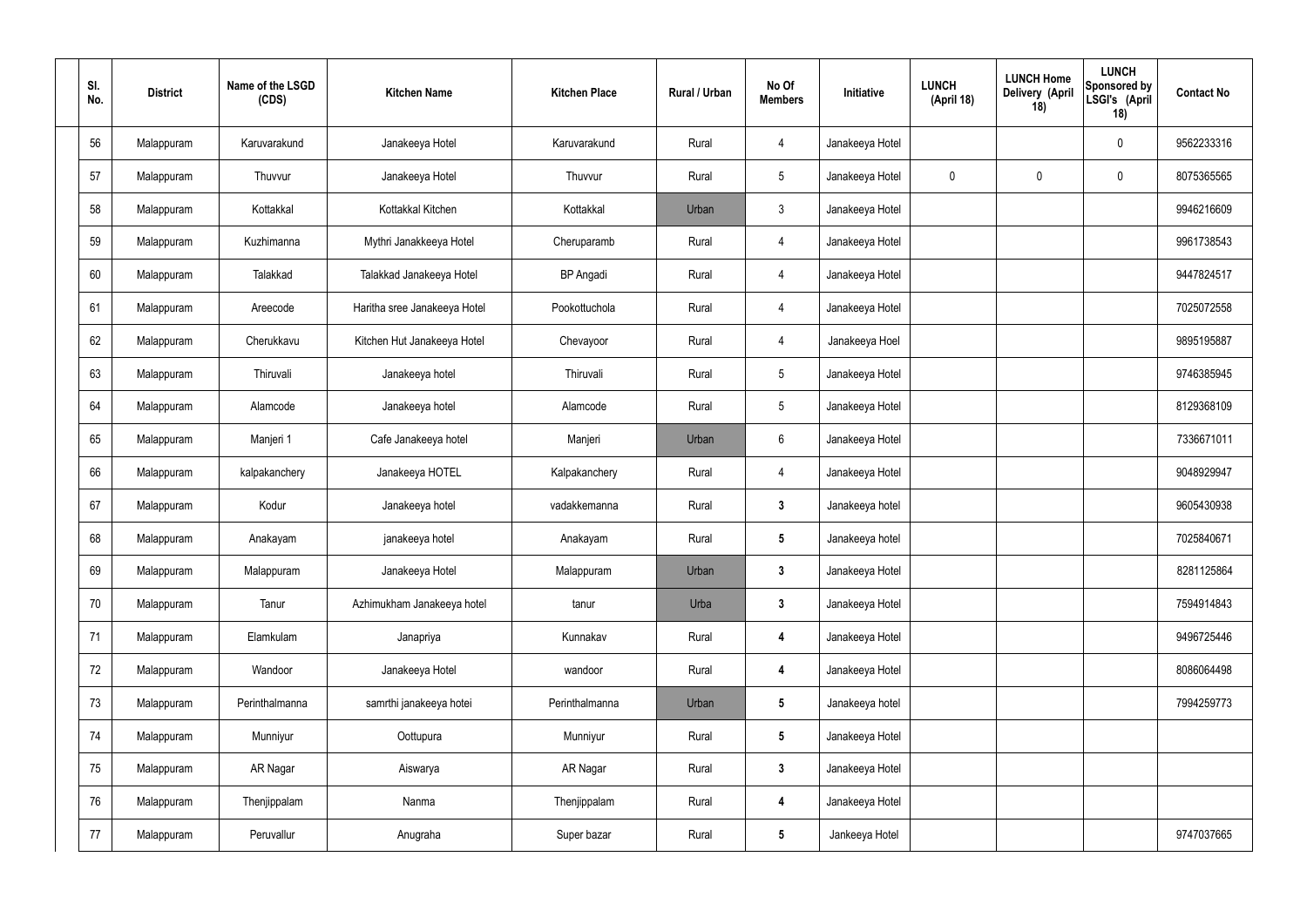| SI.<br>No. | <b>District</b> | Name of the LSGD<br>(CDS) | <b>Kitchen Name</b>        | <b>Kitchen Place</b> | Rural / Urban | No Of<br><b>Members</b> | Initiative      | <b>LUNCH</b><br>(April 18) | <b>LUNCH Home</b><br>Delivery (April<br>18) | <b>LUNCH</b><br><b>Sponsored by</b><br>LSGI's (April<br>18) | <b>Contact No</b> |
|------------|-----------------|---------------------------|----------------------------|----------------------|---------------|-------------------------|-----------------|----------------------------|---------------------------------------------|-------------------------------------------------------------|-------------------|
| 78         | Malappuram      | Muthuvallur               | Nanma janakeeya hotel      | Muthuparambu         | Rural         | 3                       | Janakeeya hotel |                            |                                             |                                                             | 9744406501        |
| 79         | Malappuram      | mankada                   | janakeeya hatel            | Aryiranazhipadi      | Rural         | 3                       | janakeeya hotel |                            |                                             |                                                             | 9539855520        |
| 80         | Malappuram      | Vengara                   | Ponnoos hotel              | Vengara              | Rural         | 3                       | Janakeeya hotel |                            |                                             |                                                             | 9947424618        |
| 81         | Malappuram      | Pulpatta                  | Santhwanam Janakeeya hotel | Padikkal parambil    | Rural         | $5\phantom{.0}$         | Janakeeya hotel |                            |                                             |                                                             | 9526367569        |
| 82         | Malappuram      | Keezhattur                | Keezhattur Janakeeya hotel | Keezhattur           | Rural         | 4                       | Janakeeya hotel |                            |                                             |                                                             | 9539209640        |
| 83         | Malappuram      | Cheriyamundam             | Nanma janakeeya hotel      | Manchingapara        | Rural         | 4                       | Janakeeya hotel |                            |                                             |                                                             | 9496048689        |
| 84         | Malappuram      | Chelambre                 | Soorya Janakeeya hotel     | Pulluparamb          | Rural         | 3                       | Janakeeya hotel |                            |                                             |                                                             | 7994179285        |
| 85         | Malappuram      | Ponmala                   | Janakeeya hotel            | Chappangadi          | Rural         | 4                       | Janakeeya hotel |                            |                                             |                                                             | 9605811748        |
| 86         | Malappuram      | Thennala                  | <b>Bismi Hotel</b>         | Pookkiparamb         | Rural         | 4!                      | Jankeeya Hotel  |                            |                                             |                                                             | 9995757092        |
| 87         | Malappuram      | Tanalur                   | Janakeeya Hotel            | Tanalur              | Rural         | 3                       | Jankeeya Hotel  |                            |                                             |                                                             |                   |
| 88         | Malappuram      | Parappur                  | Janakeeya Hotel            | Azad nagar           | Rural         | 5                       | Janakeeya Hotel |                            |                                             |                                                             | 9961091317        |
| 89         | Malappuram      | Oorakam                   | Ammoos                     | Panchayath padi      | Rural         | 3                       | Janakeeya Hotel |                            |                                             |                                                             | 9526449294        |
| 90         | Malappuram      | Nannambra                 | Veeturuchi                 | Kundoor Athani       | Rural         | 4                       | Janakeeya Hotel |                            |                                             |                                                             | 9400618659        |
| 91         | Malappuram      | Pandikkad                 | Janakeeya Hotel            | Pandikkad            | Rural         | 4                       | Janakeeya Hotel |                            |                                             |                                                             | 9995504081        |
| 92         | Malappuram      | Chokkad                   | Natturuchi                 | Chokkad              | Rural         | $5\phantom{.0}$         | Janakeeya Hotel | $\pmb{0}$                  | 0                                           | $\mathbf 0$                                                 |                   |
| 93         | Malappuram      | Cheekode                  | Cheekode Janakeeya Hotel   | Cheekode             | Rural         | 4                       | Janakeeya Hotel |                            |                                             |                                                             |                   |
| 94         | Malappuram      | Makkarapparamb            | Subiksha                   | Makkarapparamb       | Rural         | $\mathbf{3}$            | Janakeeya Hotel |                            |                                             |                                                             | 8089003770        |
| 95         | Malappuram      | Ponnani-1                 | Devi Janakeeya Hotel       | Ponnani              | Urban         | $\sqrt{5}$              | Janakeeya Hotel |                            |                                             |                                                             | 9961919097        |
| 96         | malappuram      | Mangalam                  | Soubagya                   | mangalam             | Rural         | $5\phantom{.0}$         | janakeeya hotel |                            |                                             |                                                             |                   |
| 97         | Malappuram      | Trikkalangode             | janakeeya hotel            | karakkunnu           | Rural         | $6\phantom{.}$          | Janakeeya Hotel |                            |                                             |                                                             |                   |
| 98         | Malppuram       | Morayur                   | Janakeeya hotel            | Valanchery           | Rural         | 3                       | Janakeeya hotel |                            |                                             |                                                             |                   |
| 99         | Malappuram      | Perumbadapp               | Janakeeya hotel            | Perumbadapp          | Rural         | 4                       | Janakeeya hotel |                            |                                             |                                                             |                   |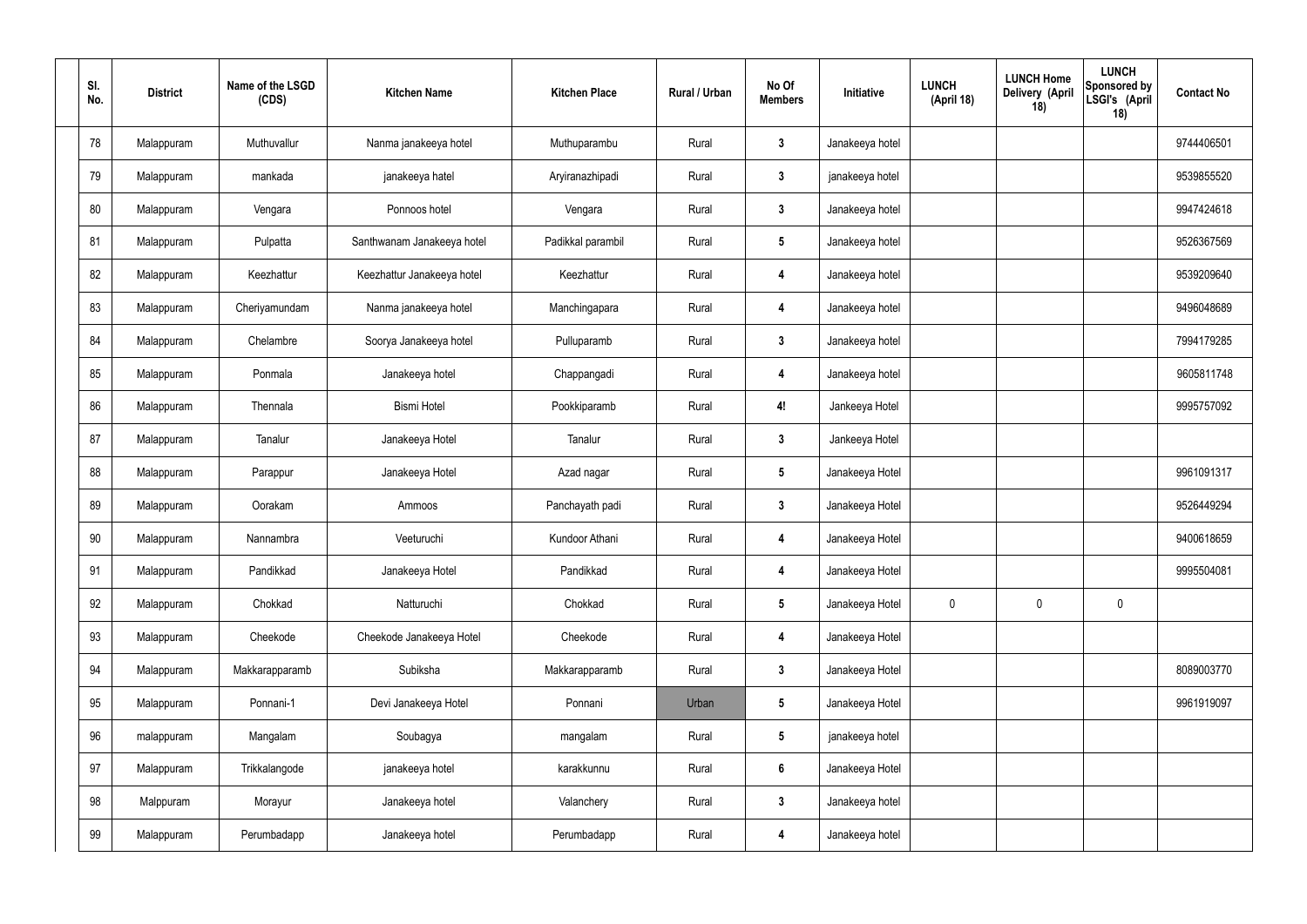| SI.<br>No. | <b>District</b> | Name of the LSGD<br>(CDS) | <b>Kitchen Name</b>        | <b>Kitchen Place</b> | Rural / Urban | No Of<br><b>Members</b> | Initiative      | <b>LUNCH</b><br>(April 18) | <b>LUNCH Home</b><br>Delivery (April<br>18) | <b>LUNCH</b><br>Sponsored by<br>LSGI's (April<br>18) | <b>Contact No</b> |
|------------|-----------------|---------------------------|----------------------------|----------------------|---------------|-------------------------|-----------------|----------------------------|---------------------------------------------|------------------------------------------------------|-------------------|
| 100        | Malappuram      | Vettom                    | Samruthi Janakeeya Hotel   | Puthanpeedika        | Rural         | 5                       | Janakeeya hotel |                            |                                             |                                                      |                   |
| 101        | Malappuram      | Kondotty                  | Janakeeya hotel            | vazhakad             | <b>RURAL</b>  | 4                       | janakeeya hotel |                            |                                             |                                                      |                   |
| 102        | Malappuram      | Pulamanthol               | Janakeeya hotel            | pulamanthole         | <b>RURAL</b>  | 4                       | Janakeeya hotel |                            |                                             |                                                      |                   |
| 103        | Malappuram      | Valavannur                | Jankeeya hotel             | Valavannur           | <b>RURAL</b>  | $5\phantom{.0}$         | Janakeeya hotel |                            |                                             |                                                      |                   |
| 104        | Malappuram      | kottakkal                 | Subhiksha Janakeeya hotel  | kotakkal             | <b>URBAN</b>  | 4                       | Janakeeya hotel |                            |                                             |                                                      |                   |
| 105        | Malappuram      | Vettom                    | Thripthi Janakeeya Hotel   | Vadikkal             | <b>RURAL</b>  | 4                       | Janakeeya hotel |                            |                                             |                                                      |                   |
| 106        | Malappuram      | Nilambur                  | Ajva Janakeeya hotel       | Minarvapadi          | <b>URBAN</b>  | -5                      | Janakeeya hotel |                            |                                             |                                                      |                   |
| 107        | Malappuram      | Nilambur                  | Unity Janakeeya hotel      | nilambur             | <b>URBAN</b>  | 4                       | Janakeeya hotel |                            |                                             |                                                      |                   |
| 108        | Malappuram      | Vallikkunn                | Rasakkut                   | Vallikunnu           | Rural         | 4                       | janakeeyahotel  |                            |                                             |                                                      |                   |
| 109        | Malappuram      | kuruva                    | Ruchi                      | Kurava               | Rural         | $5\phantom{.0}$         | Janakeeyahotel  |                            |                                             |                                                      | 9745414800        |
| 110        | Malappuram      | Kannamangalam             | Ruchikoott                 | Cheroor              | Rural         | $\mathbf{3}$            | Janakeeya Hotel |                            |                                             |                                                      |                   |
| 111        | Malappuram      | Othukkungal               | janakeeya hotel            | Othukkungal          | Rural         | $5\phantom{.0}$         | Janakeeya Hotel |                            |                                             |                                                      | 9656716066        |
| 112        | Malappuram      | Pookkottur                | janakeeya hotel            | valluvambram         | Rural         | 4                       | Janakeeya Hotel |                            |                                             |                                                      | 9447334084        |
| 113        | Malappuram      | Edakkara                  | Edakkara janakeeya hotel   | Edakkara             | Rural         | $\overline{4}$          | janakeeya hotel |                            |                                             |                                                      |                   |
| 114        | Malappuram      | porur                     | Thanima Janakeeya Hotel    | Porur                | Rural         | $\mathbf{3}$            | janakeeya hotel |                            |                                             |                                                      | 9539928567        |
| 115        | Malappuram      | Pulikkal                  | al madeena Janakeeya Hotel | pulikkal             | Rural         | $\overline{\mathbf{4}}$ | Janakeeya Hotel |                            |                                             |                                                      |                   |
| 116        | malappuram      | Tanur                     | amma janakeeyahottel       | Tanur                | Urban         | $5\phantom{.0}$         | janakeeyahottel |                            |                                             |                                                      |                   |
| 117        | malappuram      | Pallikkal                 | padheyam janakeeyahottel   | Pallikkal            | Rural         | $5\phantom{.0}$         | janakeeyahotel  |                            |                                             |                                                      |                   |
| 118        | Malappuram      | Chelembra                 | janakeeyahotel2            | Chelembra            | Rural         | $\boldsymbol{4}$        | janakeeyahotel  |                            |                                             |                                                      |                   |
| 119        | Malappuram      | Purathur                  | Safa Janakeeya Hotel       | Paravanna            | Rural         | $\boldsymbol{4}$        | Janakeeya Hotel |                            |                                             |                                                      |                   |
| 120        | malappuram      | vazhayur                  | puthuma janakeeyahotel     | Vazhayur             | Rural         | $\boldsymbol{4}$        | janakeeyahotel  |                            |                                             |                                                      |                   |
| 121        | malappuram      | Mangalam                  | Swathistam                 | Vadikkal             | Rural         | $\boldsymbol{4}$        | janakeeyahotel  |                            |                                             |                                                      |                   |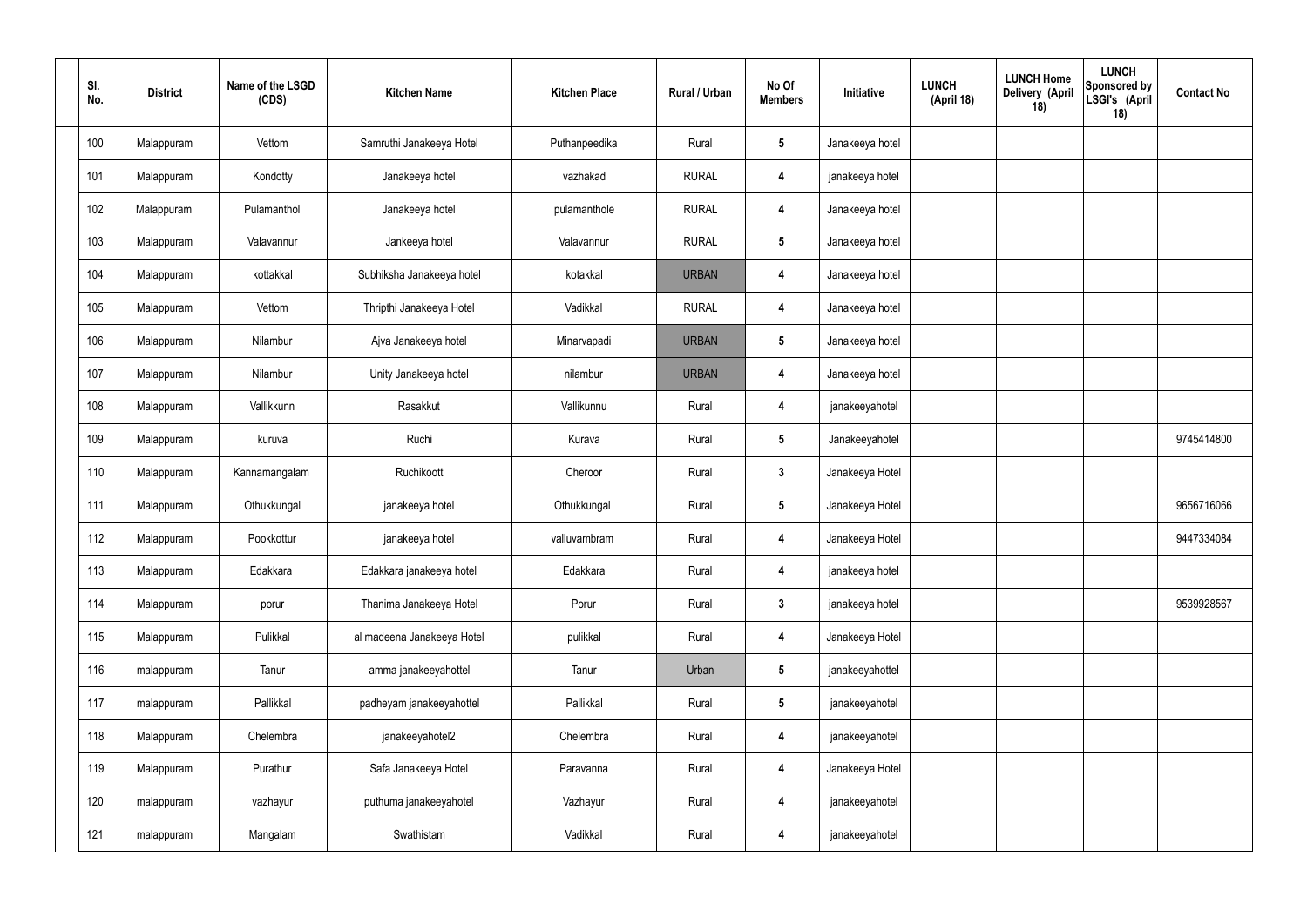|     | SI.<br>No.     | <b>District</b> | Name of the LSGD<br>(CDS) | <b>Kitchen Name</b>          | <b>Kitchen Place</b>                      | Rural / Urban | No Of<br><b>Members</b> | Initiative      | <b>LUNCH</b><br>(April 18) | <b>LUNCH Home</b><br>Delivery (April<br>18) | <b>LUNCH</b><br>Sponsored by<br>LSGI's (April<br>18) | <b>Contact No</b> |
|-----|----------------|-----------------|---------------------------|------------------------------|-------------------------------------------|---------------|-------------------------|-----------------|----------------------------|---------------------------------------------|------------------------------------------------------|-------------------|
|     | 122            | malappuram      | kuttippuram               | nilayoram janakeeya hotel    | Kuttipuram                                | Rural         | 4                       | janakeeyahotel  |                            |                                             |                                                      |                   |
|     | 123            | malapluram      | thazhekode                | Thazhekode Janakeeya Hotel   | Thazhekode                                | Rural         | 4                       | Janakeeya Hotel |                            |                                             |                                                      |                   |
|     | 124            | malappuram      | munniyur                  | my kitchen                   | Alinchuvad                                | Rural         | $5\phantom{.0}$         | janakeeya hotel |                            |                                             |                                                      | 8589809765        |
|     | 125            | Malappuram      | Mangalam                  | Ruchikkoottu                 | Mangalam                                  | Rural         | 4                       | Janakeeya hotel |                            |                                             |                                                      |                   |
|     | 126            | Malappuram      | Ponnani                   | Thripthi                     | Ponnani                                   | Urban         | $5\phantom{.0}$         | Janakeeya Hotel |                            |                                             |                                                      |                   |
|     | 127            | Malappuram      | Tanur                     | Krishna                      | Tanur                                     | Urban         | $5\phantom{.0}$         | janakeeya hotel |                            |                                             |                                                      |                   |
|     | 128            | Malappuram      | Thazhekode                | ashraya                      | Maatrakkal                                | <b>RURAL</b>  | $6\phantom{.}6$         | janakeeya hotel |                            |                                             |                                                      |                   |
| 128 |                |                 |                           |                              |                                           |               | 535                     |                 | 272                        | 46                                          | 3                                                    |                   |
|     |                | Palakkad        | Elapully                  | Nakshathra Vanitha canteen   | Canteen                                   | Rural         | 4                       | Janakeeya Hotel | 167                        | 0                                           | $\mathbf 0$                                          | 340               |
|     | $\overline{2}$ | Palakkad        | Nalleppilly               | Vanitha Canteen              | Canteen                                   | Rural         | $\overline{4}$          | Janakeeya Hotel | 162                        | $\mathbf 0$                                 | $\mathbf 0$                                          | 9656232569        |
|     | 3              | Palakkad        | Chittur                   | Thanal vanitha Canteen       | Thathamangalam, Mettuvalavu               | Urban         | $\mathbf{3}$            | Janakeeya Hotel | 340                        | 0                                           | $\mathbf 0$                                          | 9447105400        |
|     | 4              | Palakkad        | chittur                   | urapp janakeeya hotel        | Anicode junction                          | urban         | $5\overline{)}$         | Janakeeya hotel | 228                        | $\mathbf 0$                                 | $\mathbf 0$                                          | 9349930549        |
|     | 5              | Palakkad        | polpully                  | subiksha janakeeya hotel     | kallootiyal                               | Rural         | $5\phantom{.0}$         | Janakeeya hotel | 159                        | $\mathbf 0$                                 | $\mathbf 0$                                          | 9495197498        |
|     | 6              | Palakkad        | Eruthenpathy              | Nila janakeeya hotel         | Mooniilmada muniyappan<br>kshethram near  | Rural         | $5\phantom{.0}$         | Janakeeya hotel | 128                        | 0                                           | $\mathbf 0$                                          | 9037290925        |
|     | 7              | Palakkad        | Perumatty                 | Nanam Janakeeya hotel        | kannimari                                 | Rural         | $3\phantom{a}$          | Janakeeya hotel | 98                         | $\mathbf 0$                                 | $\mathbf 0$                                          | 9605529657        |
|     | 8              | Palakkad        | Vadakarapathy             | soubhagya janakeeya hotel    | vadakarapathy panchayath                  | Rural         | $5\phantom{.0}$         | Janakeeya hotel | 115                        | 0                                           | $\mathbf 0$                                          | 9633578756        |
|     | 9              | Palakkad        | Kozhinjampara             | Sreesakthi Janakeeya hotel   | Kozhinjampara<br>gramapanchayth, near bus | Rural         | $5\phantom{.0}$         | Janakeeya hotel | 125                        | $\pmb{0}$                                   | $\mathbf 0$                                          | 9847121105        |
|     | 10             | Palakkad        | Vadakkenchery             | Oottupura Vanitha Canteen    | Panchayath building,<br>Vadakkenchery     | Rural         | $\overline{4}$          | Janakeeya Hotel | 220                        | 0                                           | $\mathbf 0$                                          | 9656360141        |
|     | 11             | Palakkad        | <b>PKD North</b>          | Cafesree                     | opp. ksrtc bus stand,<br>Manjakulam road  | Urban         | $5\phantom{.0}$         | Janakeeya Hotel | $\mathbf 0$                | $\pmb{0}$                                   | $\mathbf 0$                                          | 9037332005        |
|     | 12             | Palakkad        | Ongallur                  | Amma canteen                 | Ongallur vipanana kendram                 | Rural         | $\overline{4}$          | Janakeeya Hotel | 109                        | $\pmb{0}$                                   | $\mathbf 0$                                          | 7560924507        |
|     | 13             | Palakkad        | Muthuthala                | Sreelakshmi vanitha canteen  | Muthuthala panchayath                     | Rural         | $\overline{4}$          | Janakeeya Hotel | 69                         | $\pmb{0}$                                   | $\mathbf 0$                                          | 7558865485        |
|     | 14             | Palakkad        | Koppam                    | Natturuchi kudumbashree cafe | Near koppam village                       | Rural         | $5\phantom{.0}$         | Janakeeya Hotel | 76                         | 0                                           | $\boldsymbol{0}$                                     | 8075779172        |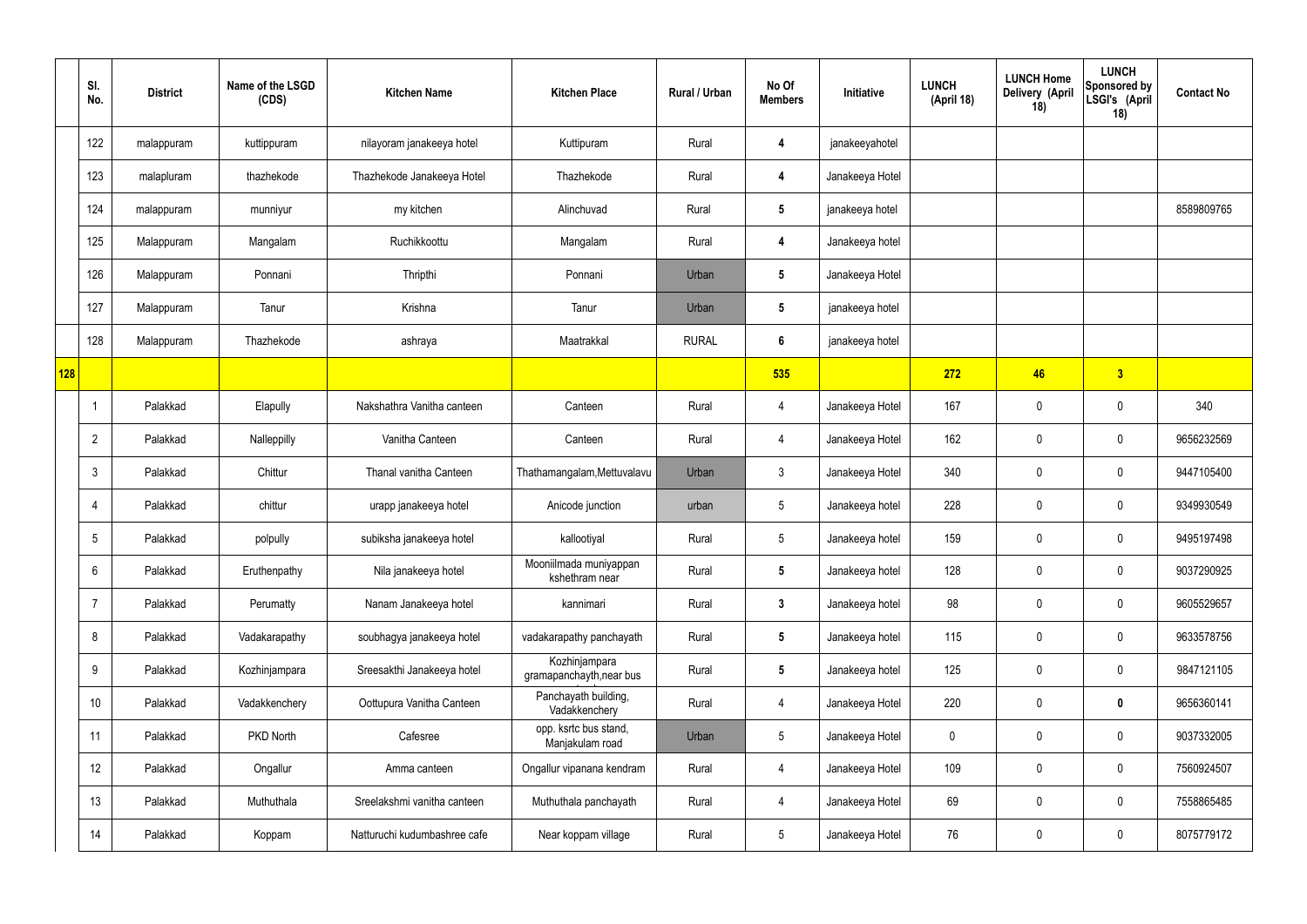| SI.<br>No. | <b>District</b> | Name of the LSGD<br>(CDS) | <b>Kitchen Name</b>             | <b>Kitchen Place</b>                      | Rural / Urban | No Of<br><b>Members</b> | Initiative       | <b>LUNCH</b><br>(April 18) | <b>LUNCH Home</b><br>Delivery (April<br>18) | <b>LUNCH</b><br>Sponsored by<br>LSGI's (April<br>18) | <b>Contact No</b> |
|------------|-----------------|---------------------------|---------------------------------|-------------------------------------------|---------------|-------------------------|------------------|----------------------------|---------------------------------------------|------------------------------------------------------|-------------------|
| 15         | Palakkad        | Paruthur                  | Mamatty vanitha canteen         | Near panchayath                           | Rural         | 5                       | Janakeeya Hotel  | 79                         | 0                                           | $\mathbf 0$                                          | 9544847874        |
| 16         | Palakkad        | Vilayur                   | Souhritha caffesree (Ruchipura) | Near Vilayur Panchayath                   | Rural         | 6                       | Janakeeya Hotel  | 198                        | 0                                           | $\mathbf 0$                                          | 9747342046        |
| 17         | palakkad        | Kulukkallur               | Snehitha Janakeeya hotel        | Kulukkallur panchayath                    | Rural         | $5\phantom{.0}$         | Janakeeya hotel  | 103                        | 0                                           | $\mathbf 0$                                          | 9746701454        |
| 18         | Palakkad        | Pattambi                  | Janakeeya hotel                 | near Govt samskritha college,<br>Pattambi | Urban         | 4                       | Janakeeya hotel  | $\mathbf 0$                | 0                                           | $\mathbf 0$                                          | 9562043428        |
| 19         | Palakkad        | Erimayur                  | Thanima Vanitha Canteen         | Panchayath building, Erimayur             | Rural         | $5\overline{)}$         | Janakeeya Hotel  | 70                         | 0                                           | $\overline{2}$                                       | 9746440633        |
| 20         | Palakkad        | Kizhekkencheri            | Vanitha Canteen                 | Panchayath Building,<br>Kizhakkenchery    | Rural         | 4                       | Janakeeya Hotel  | 64                         | 0                                           | -1                                                   | 9747923418        |
| 21         | Palakkad        | Peringottukkurrissi       | Aiswarya Vanitha canteen        | Panchayth building                        | Rural         | $\mathbf{3}$            | Janakeeya Hotel  | 85                         | 0                                           | $\mathbf 0$                                          | 9048665884        |
| 22         | Palakkad        | Mundoor                   | Bharath vanitha canteen         | Panchayath building                       | Rural         | $\mathbf{3}$            | Janakeeya Hotel  | 156                        | 84                                          | $\mathbf 0$                                          | 8592830607        |
| 23         | Palakkad        | Kodumbu                   | kripa                           | kodumb panchayath                         | Rural         | 4                       | Janakeeya HoteL  | 35                         | 0                                           | $\mathbf 0$                                          | 9048682860        |
| 24         | Palakkad        | Thirumittakode            | Thirumuttam Janakeeya Hotel     | Karukaputhur                              | Rural         | 6                       | Janakeeya Hotel  | 117                        | 0                                           | $\mathbf 0$                                          | 9072841599        |
| 25         | Palakkad        | Akathethara               | Nanma canteen                   | kalyanamandapam                           | Rural         | $\mathbf{3}$            | Janakeeya Hotel  | 60                         | 0                                           | $\boldsymbol{0}$                                     | 7025563510        |
| 26         | Palakkad        | Marutharoad               | flavours cantteen               | panchayath                                | Rural         | $5\phantom{.0}$         | Janakeeya Hotela | 123                        | 0                                           | $\boldsymbol{0}$                                     | 9746227966        |
| 27         | Palakkad        | Trithala                  | Kairali Vanitha Hotel           | Thirthala                                 | Rural         | $5\phantom{.0}$         | Janakeeya Hotel  | 98                         | 0                                           | 0                                                    | 9048710155        |
| 28         | Palakkad        | Kongad                    | Annapoorna vanitha canteen      | Near Kongad village office                | Rural         | $5\phantom{.0}$         | Janakeeya Hotel  | 104                        | $\mathbf 0$                                 | $\mathbf 0$                                          | 9645425774        |
| 29         | Palakkad        | Sreekrishnapuram          | Subiksha canteen                | Near panchayath office                    | Rural         | $3\phantom{a}$          | Janakeeya Hotel  | 89                         | $\mathbf 0$                                 | $\mathbf 0$                                          | 8086697226        |
| 30         | Palakkad        | Pallassana                | dhanalakshmi vanitha canteen    | pallassana panchayath<br>building         | Rural         | $5\phantom{.0}$         | Janakeeya Hotel  | 165                        | $\mathbf 0$                                 | $\mathbf 0$                                          | 8943225892        |
| 31         | Palakkad        | Nenmmara                  | Nemmara Janakeeya hotel         | Nemmara junction                          | Rural         | $\overline{4}$          | Janakeeya hotel  | 293                        | $\mathbf 0$                                 | $\mathbf 0$                                          | 8157850935        |
| 32         | Palakkad        | Ayilur                    | Janakeeya hotel                 | Thalavettanpara, Ayilur                   | Rural         | $\mathbf{3}$            | Janakeeya hotel  | $\mathbf 0$                | $\mathbf 0$                                 | $\mathbf 0$                                          | 9539517856        |
| 33         | Palakkad        | Melarkode                 | Janakeeya Hotel                 | near Melarkode panchayath                 | Rural         | 4                       | Janakeeya hotel  | 149                        | 0                                           | $\mathbf 0$                                          | 8606193918        |
| 34         | Palakkad        | Vandazhi                  | janakeeya hotel                 | Kaniyamangalam                            | Rural         | $\mathbf{3}$            | Janakeeya hotel  | 59                         | 0                                           | $\mathbf 0$                                          | 9645919937        |
| 35         | Palakkad        | Nelliayampathy            | Janakeeya hotel                 | near Panchayat, kaikaty                   | Rural         | $\overline{4}$          | Janakeeya hotel  | 173                        | 0                                           | $\mathbf 0$                                          | 9497123529        |
| 36         | Palakkad        | Elavanchery               | Snehatheeram                    | Near GUPS, Vattekkad                      | Rural         | $5\phantom{.0}$         | Janakeeya Hotel  | 223                        | 0                                           | $\boldsymbol{0}$                                     | 9744195274        |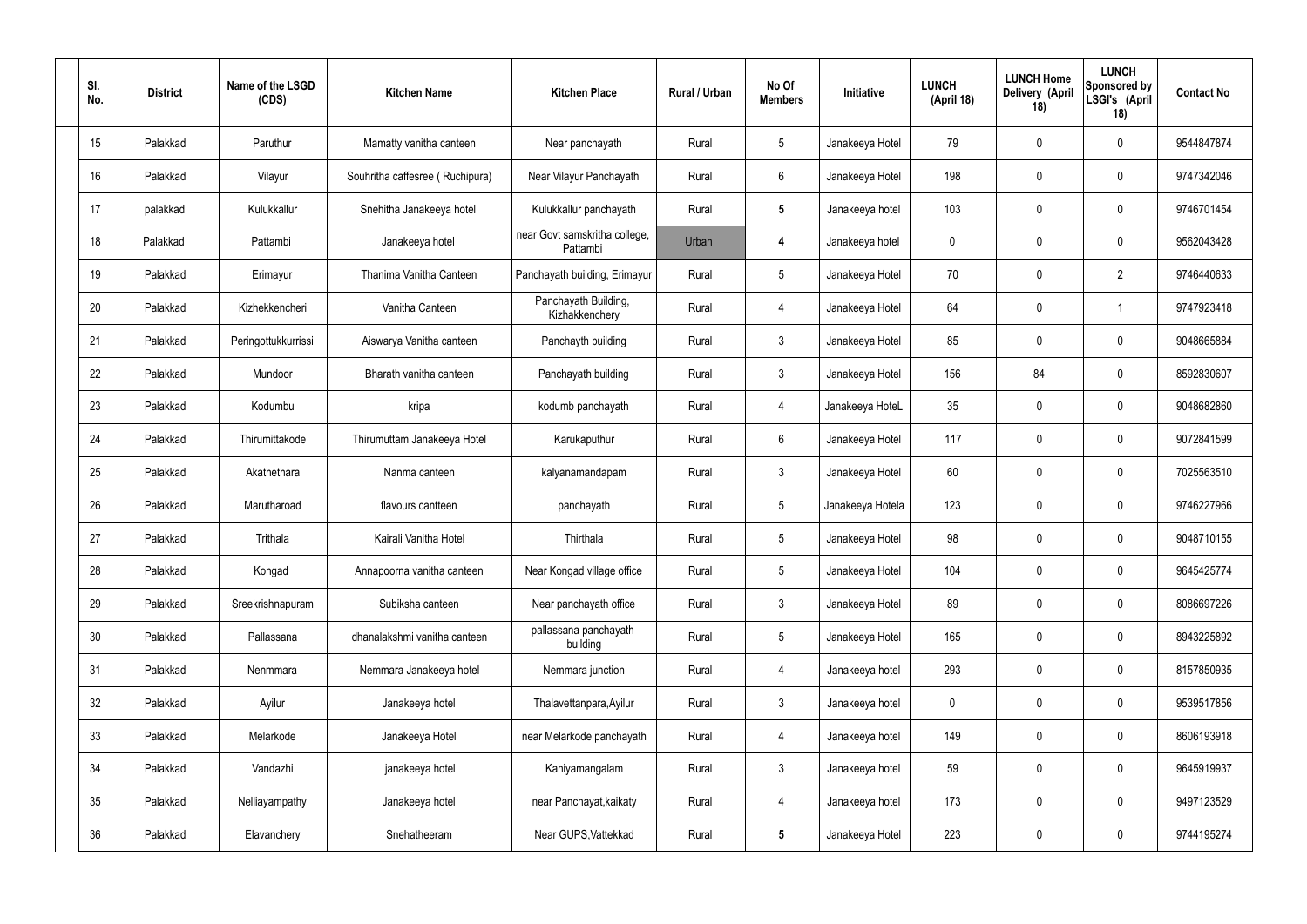|     | SI.<br>No. | <b>District</b> | Name of the LSGD<br>(CDS) | <b>Kitchen Name</b>                      | <b>Kitchen Place</b>                            | Rural / Urban | No Of<br><b>Members</b> | Initiative       | <b>LUNCH</b><br>(April 18) | <b>LUNCH Home</b><br>Delivery (April<br>18) | <b>LUNCH</b><br>Sponsored by<br>LSGI's (April<br>18) | <b>Contact No</b> |
|-----|------------|-----------------|---------------------------|------------------------------------------|-------------------------------------------------|---------------|-------------------------|------------------|----------------------------|---------------------------------------------|------------------------------------------------------|-------------------|
|     | 37         | Palakkad        | Kollemkode                | Priya Vanitha Canteen                    | Block Panchayath Office,<br>Kollengode          | Rural         | $\overline{4}$          | Janakeeya Hotel  | 225                        | $\mathbf 0$                                 | $\mathbf 0$                                          | 9745456764        |
|     | 38         | Palakkad        | Koduvayur                 | Samridhi Kudumbashree Vanitha<br>Canteen | Panchayath Building                             | Rural         | $5\overline{)}$         | Janakeeya Hotel  | 94                         | $\mathbf 0$                                 | $\mathbf 0$                                          | 8086263595        |
|     | 39         | Palakkad        | Pattanchery               | Sreelakshmi vanitha canteen              | Panchayath Building                             | Rural         | $\overline{4}$          | Janakeeya Hotel  | 45                         | $\mathbf 0$                                 | $\mathbf 0$                                          | 8086916932        |
|     | 40         | Palakkad        | Pudunagaram               | Janakeeya Hotel                          | Near KSEB, Pudunagaram                          | Rural         | $\boldsymbol{4}$        | Janakeeya hotel  | 198                        | $\mathbf 0$                                 | $\mathbf 0$                                          | 9497241598        |
|     | 41         | Palakkad        | Vadavanoor                | Sree Muruka Janakeeya Hotel              | Vydhyasala, Vadavanoor                          | Rural         | $5\phantom{.0}$         | Janakeeya hotel  | $\mathbf 0$                | $\mathbf 0$                                 | $\mathbf 0$                                          | 9567011729        |
|     | 42         | Palakkad        | Peruvemba                 | Samridi Janakeeya Hotel                  | Peruvemba Junction                              | Rural         | $\boldsymbol{4}$        | Jankeeya hotel   | 165                        | $\mathbf 0$                                 | $\mathbf 0$                                          | 918089611261      |
|     | 43         | Palakkad        | Muthalamada               | Janakeeya Hotel                          | Chulliyarmedu                                   | Rural         | $\boldsymbol{4}$        | Jankeeya hotel   | 330                        | $\mathbf 0$                                 | $\mathbf 0$                                          | 9633730067        |
|     | 44         | Palakkad        | Cherppalasseri            | Swad Janakiyahotel, CPY                  | Scheduled caste coperative<br>society hall, cpy | Urban         | 5                       | Janakeeya Hotel  | 221                        | $\mathbf 0$                                 | $\mathbf 0$                                          | 9447746082        |
|     | 45         | Palakkad        | Vellinezhi                | Aiswarya kudumbashree                    | Adakkaputhur                                    | Rural         | $\mathbf{3}$            | Janakeeya Hotel  | 97                         | $\mathbf 0$                                 | $\mathbf 0$                                          | 9747730588        |
|     | 46         | Palakkad        | Keralasseri               | Bhagyasree janakeeya hotel               | Near village office                             | Rural         | $\mathbf{3}$            | Janakeeya Hotel  | 65                         | $\mathbf 0$                                 | $\mathbf 0$                                          | 8606125128        |
|     | 47         | Palakkad        | Kottayi                   | Kudumbashree Vanitha canteen             | Near Kottayi Panchayath                         | Rural         | 4                       | Jankeeya hotel   | 80                         | $\mathbf 0$                                 | $\mathbf 0$                                          | 9605699847        |
|     | 48         | Palakkad        | anakkara                  | udayasurya vanitha canteen               | kumbidi                                         | rural         | $5\overline{)}$         | Janakeeya Hotel  | 176                        | $\mathbf 0$                                 | $\mathbf 0$                                          | 9895947614        |
|     | 49         | Palakkad        | kappur                    | jeevanam hotel                           | kumaranellur                                    | rural         | 6                       | Janakeeya Hotel  | 211                        | $\mathbf 0$                                 | $\mathbf 0$                                          | 9605308385        |
| 102 | 50         | Palakkad        | Malampauzha               | Nandhanam canteen                        | near fantasy park                               | Rural         | $5\phantom{.0}$         | Janakeeya HotelT | 203                        | $\mathbf 0$                                 | $\mathbf 0$                                          | 807587062         |
|     | 51         | Palakkad        | Puduppariyaram            | Anaswara Canteen                         | Panchayath                                      | Rural         | $\overline{4}$          | Janakeeya Hotel  | 86                         | $\mathbf 0$                                 | $\mathbf 0$                                          | 9526677781        |
|     | 52         | Palakkad        | kadambazhipuram           | Reshmi janakeeya hotel                   | 16 mail                                         | Rural         | 5 <sup>5</sup>          | Janakeeya Hotel  | 65                         | $\mathbf 0$                                 | $\mathbf 0$                                          | 9048375891        |
|     | 53         | Palakkad        | Kadambazhipuram           | Ardhram Janakeeya hotel                  | Pulapatta                                       | Rural         | $\mathbf{3}$            | Janakeeya Hotel  | 64                         | $\pmb{0}$                                   | $\mathbf 0$                                          | 9495775246        |
|     | 54         | Palakkad        | Kannambra                 | Sree kurumba canteen                     | kannambra                                       | Rural         | $\overline{4}$          | Janakeeya Hotel  | 187                        | $\mathbf 0$                                 | $\mathbf 0$                                          | 8157815819        |
|     | 55         | Palakkad        | karakkurissi              | Janakiya hotel                           | Near ammus auditorium,<br>Ayappankavu           | Rural         | $\mathbf{3}$            | Janakeeya Hotel  | 146                        | $\pmb{0}$                                   | $\mathbf 0$                                          | 6238788932        |
|     | 56         | Palakkad        | Thenkara                  | Subiksham janakeeya hotel                | Ayurveda hospital compound<br>Then kara         | Rural         | $5\phantom{.0}$         | Janakeeya Hotel  | 125                        | $\mathbf 0$                                 | $\mathbf 0$                                          | 9747557333        |
|     | 57         | Palakkad        | Alanallur                 | Keerthi vanitha canteen and catering     | Near panchayath Alanallur                       | Rural         | $5\phantom{.0}$         | Janakeeya hotel  | 237                        | $\mathbf 0$                                 | $\mathbf 0$                                          | 9495447569        |
|     | 58         | Palakkad        | Pudur                     | Asil canteen                             | Pudur panchayath                                | Rural         | 4                       | Janakeeya hotel  | 44                         | $\pmb{0}$                                   | $\boldsymbol{0}$                                     | 8086968050        |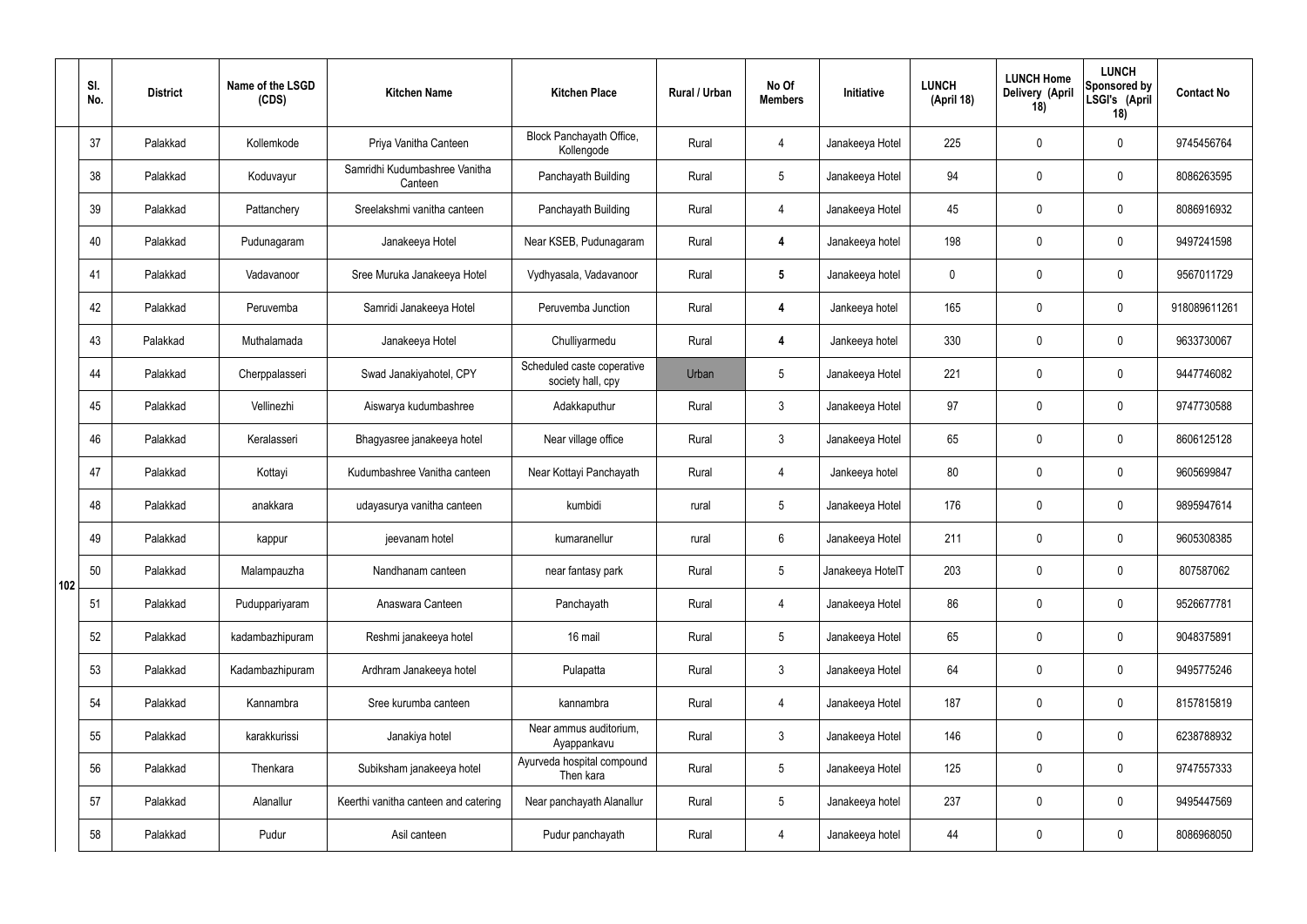| SI.<br>No. | <b>District</b> | Name of the LSGD<br>(CDS) | <b>Kitchen Name</b>                         | <b>Kitchen Place</b>                       | Rural / Urban | No Of<br><b>Members</b> | Initiative       | <b>LUNCH</b><br>(April 18) | <b>LUNCH Home</b><br>Delivery (April<br>18) | <b>LUNCH</b><br>Sponsored by<br>LSGI's (April<br>18) | <b>Contact No</b> |
|------------|-----------------|---------------------------|---------------------------------------------|--------------------------------------------|---------------|-------------------------|------------------|----------------------------|---------------------------------------------|------------------------------------------------------|-------------------|
| 59         | Palakkad        | Parali                    | Annasree Janakeeya hotel                    | Near parali panchayath                     | Rural         | $\overline{4}$          | Janakeeya hotel  | 180                        | 0                                           | $\pmb{0}$                                            | 8281829238        |
| 60         | Palakkad        | Mannur                    | Kudumbasree janakeeya hotel                 | Mannur panchayath                          | Rural         | $5\overline{)}$         | Janakeeya hotel  | 76                         | 0                                           | $\pmb{0}$                                            | 9495771095        |
| 61         | Palakkad        | Kuzhalmannam              | Janasree jankeeya hotel                     | Kuzhalmannam block<br>panchayth            | Rural         | $\mathbf{3}$            | Jankeeya hotel   | 200                        | 0                                           | $\pmb{0}$                                            | 9847364980        |
| 62         | Palakkad        | Kavassery                 | samridhi Janakeeya Hotel                    | Alathur road, kavasheery                   | Rural         | $6\overline{6}$         | Janakeeya hotel  | 75                         | 0                                           | $\pmb{0}$                                            | 9747570761        |
| 63         | palakkad        | chalissery                | Thanal janakeeya hotel                      | chalissery panchayath building             | Rural         | $\mathbf{3}$            | Janakeeya hotel  | 55                         | 0                                           | $\pmb{0}$                                            | 9562702284        |
| 64         | palakkad        | Kottopadam                | Iva canteen and catering janakeeya<br>hotel | Block building, Near<br>aryambavu junction | Rural         | 4                       | Janakeeya hotel  | 215                        | 0                                           | $\mathbf 0$                                          | 9074818126        |
| 65         | palakkad        | kumaramputhur             | Ruchi cafe janakeeya hotel                  | Panchayath kumaramputhur                   | Rural         | $\mathbf{3}$            | Janakeeya hotel  | 303                        | 0                                           | $\pmb{0}$                                            | 8589968705        |
| 66         | palakkad        | Malampuzha                | Amma janakeeya hotel                        | kadukkamkunnu, Malampuzha                  | Rural         | $3\phantom{a}$          | Janakeeya hotel. | 303                        | 0                                           | $\pmb{0}$                                            | 9446521664        |
| 67         | palakkad        | Alathur                   | Rich Janakeeya hotel                        | Near bus stand, Alathur                    | Rural         | 4                       | Janakeeya hotel  | 273                        | 0                                           | 13                                                   | 9947030779        |
| 68         | palakkad        | Karimpuzha                | Janakeeya hotel                             | Karimpuzha panchayath                      | Rural         | $3\phantom{a}$          | Janakeeya hotel  | 77                         | 0                                           | $\boldsymbol{0}$                                     | 9961502739        |
| 69         | Palakkad        | Thenkurissi               | Eyeshee janakeeya hotel                     | Panchayth building,<br>Thenkurissi         | Rural         | 4                       | Jankeeya hotel   | 104                        | 0                                           | $\boldsymbol{0}$                                     | 9995662723        |
| 70         | Palakkad        | Agali                     | Janakeeya Hotel                             | Block Panchayath building,<br>Agali        | Rural         | $5\phantom{.0}$         | Jankeeya hotel   | $\mathbf 0$                | 0                                           | $\boldsymbol{0}$                                     | 9037878897        |
| 71         | Palakkad        | Sholayur                  | Powrnami janakeeya hotel                    | anakkatty bus stand                        | Rural         | 4                       | Jankeeya hotel   | 71                         | 0                                           | 0                                                    | 9159556404        |
| 72         | Palakkad        | Puthushery                | Janakeeya hotel                             | Puthushery panchayath                      | Rural         | $5\phantom{.0}$         | Janakeeya hotel  | 135                        | 0                                           | $\pmb{0}$                                            | 9562772723        |
| 73         | Palakkad        | Karimba                   | Janakeeya hotel                             | Panchayath premise                         | Rural         | $3\phantom{a}$          | Janakeeya Hotel  | 210                        | 0                                           | $\pmb{0}$                                            | 9562163979        |
| 74         | Palakkad        | Nagalasseri               | Janakeeya hotel                             | near koottanad bus stand                   | Rural         | $5\phantom{.0}$         | Janakeeya hotel  | 140                        | 0                                           | $\pmb{0}$                                            | 8921928291        |
| 75         | Palakkad        | Mathur                    | Nila janakeeya Hotel                        | Near Panchayth, Mathur                     | Rural         | $\overline{\mathbf{4}}$ | Jankeeya hotel   | 0                          | 0                                           | $\pmb{0}$                                            | 9562356483        |
| 76         | Palakkad        | Chalavara                 | Janakeeya hotel                             | Chalavara panchayath                       | Rural         | $5\phantom{.0}$         | Janakeeya hotel  | 115                        | 0                                           | $\pmb{0}$                                            | 9544659942        |
| 77         | Palakkad        | Ananganadi                | vanitha cateen                              | near Ananganadi panchayath                 | Rural         | $\mathbf{3}$            | Janakeeya Hotel  | 79                         | 0                                           | $\pmb{0}$                                            | 8921410495        |
| 78         | Palakkad        | Lakkidiperur              | Janakeeya hotel                             | Lekkidi perur panchayath                   | Rural         | $5\phantom{.0}$         | Jankeeya hotel   | 100                        | 0                                           | $\pmb{0}$                                            | 6238921903        |
| 79         | Palakkad        | Nellaya                   | Janakeeya hotel                             | Nellaya panchayath                         | Rural         | $\overline{\mathbf{4}}$ | Janakeeya hotel  | 0                          | 0                                           | $\pmb{0}$                                            | 9562432883        |
| 80         | Palakkad        | Shornur                   | Oottupura Janakeeya hotel                   | near bus stand, Shoranur                   | Urban         | $\sqrt{5}$              | Janakeeya hotel  | 264                        | 0                                           | $\boldsymbol{0}$                                     | 9747102377        |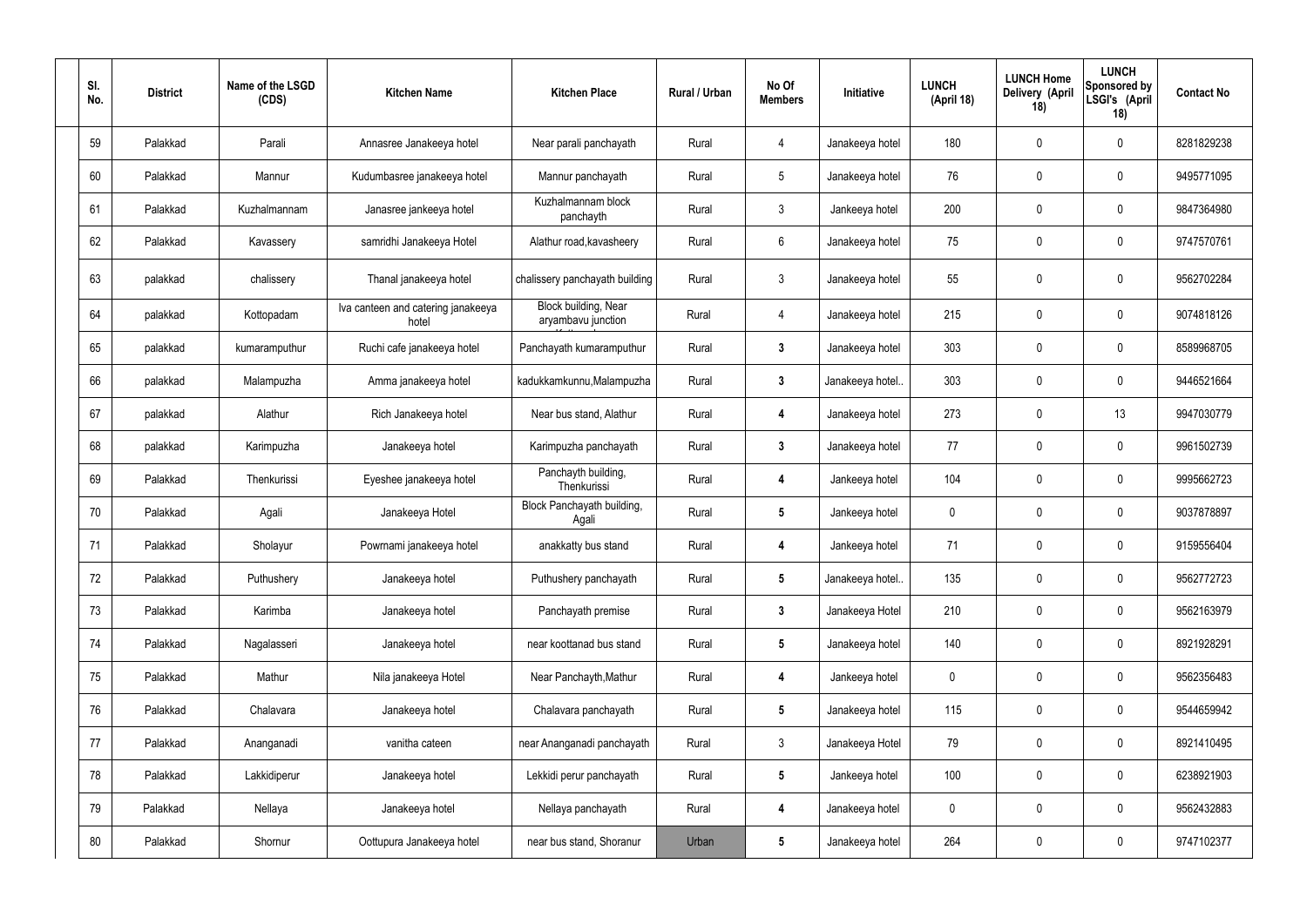| SI.<br>No. | <b>District</b> | Name of the LSGD<br>(CDS) | <b>Kitchen Name</b>             | <b>Kitchen Place</b>                       | Rural / Urban | No Of<br><b>Members</b> | Initiative      | <b>LUNCH</b><br>(April 18) | <b>LUNCH Home</b><br>Delivery (April<br>18) | <b>LUNCH</b><br>Sponsored by<br>LSGI's (April<br>18) | <b>Contact No</b> |
|------------|-----------------|---------------------------|---------------------------------|--------------------------------------------|---------------|-------------------------|-----------------|----------------------------|---------------------------------------------|------------------------------------------------------|-------------------|
| 81         | Palakkad        | Shornur                   | Snehadeepam Janakeeya hotel     | Shoranur municipality                      | Urban         | 4                       | Janakeeya hotel | 122                        | $\mathbf 0$                                 | $\mathbf 0$                                          | 6238755729        |
| 82         | Palakkad        | Thrikkadiri               | Janakeeya hotel                 | Samskarika nilayam                         | Rural         | 4                       | Janakeeya hotel | 53                         | $\mathbf 0$                                 | $\mathbf 0$                                          | 9544806032        |
| 83         | palakkad        | Vaniyamkulam              | Janakeeya hotel                 | near PK DAS hospital                       | Rural         | $3\phantom{a}$          | Janakeeya hotel | 240                        | 0                                           | $\mathfrak{Z}$                                       | 9947408415        |
| 84         | Palakkad        | Ambalappara               | Janakiya hotel                  | ambalappara<br>kalyanamandapam             | Rural         | $5\overline{)}$         | Janakeeya Hotel | $\mathbf 0$                | $\mathbf 0$                                 | $\mathbf 0$                                          | 8129562289        |
| 85         | Palakkad        | Vallappuzha               | Janakeeya hotel                 | Hayath Complex, Vallappuzha                | Rural         | $5\phantom{.0}$         | Janakeeya Hotel | 109                        | $\mathbf 0$                                 | $\mathbf 0$                                          | 8086406897        |
| 86         | Palakkad        | Shoranur                  | Ela janakeeya hotel             | Vpc market, kulappully                     | Urban         | $\mathbf{3}$            | Janakeeya hotel | 118                        | $\mathbf 0$                                 | $\mathbf 0$                                          | 8129769113        |
| 87         | Palakkad        | Mankara                   | Subiksha Janakeeya hotel        | Near Mankara Panchayath                    | Rural         | $5\phantom{.0}$         | Janakeeya hotel | 90                         | $\mathbf 0$                                 | $\mathbf 0$                                          | 8549045637        |
| 88         | Palakkad        | Kanjirapuzha              | Surya Janakeeya hotel,          | Kanjirapuzha, panchayath                   | Rural         | $5\phantom{.0}$         | Janakeeya hotel | 165                        | $\mathbf 0$                                 | $\mathbf 0$                                          | 9048698194        |
| 89         | Palakkad        | Thachanattukara           | Haritham janakeeya hotel        | 53 mile, Thachanattukara                   | Rural         | $3\phantom{a}$          | Janakeeya hotel | 230                        | 0                                           | $\mathbf 0$                                          | 9605097810        |
| 90         | Palakkad        | Puthukode                 | Puthuma jankeeya hotel          | Thachanadi junction                        | Rural         | $6\phantom{.}6$         | Janakeeya hotel | 249                        | 0                                           | $\mathbf 0$                                          | 9744459080        |
| 91         | Palakkad        | Tarur                     | Jankeeya Hotel                  | Infront of vilage office, Tarurk           | Rural         | 4                       | Janakeeya hotel | 82                         | 0                                           | $\mathbf 0$                                          | 8606780959        |
| 92         | Palakkad        | Pirayiri                  | Janakeeya hotel                 | Near Panchayath office                     | Rural         | $5\phantom{.0}$         | Janakeeya hotel | 86                         | 0                                           | $\mathbf 0$                                          | 9037495586        |
| 93         | Palakkad        | Palakkad ulb              | Ruchi                           | Near Balaji hospital, Fort<br>Maidan       | Urban         | 4                       | Janakeeya hotel | $\mathbf 0$                | $\pmb{0}$                                   | $\mathbf 0$                                          | 7994185687        |
| 94         | Palakkad        | Pookkottukavu             | Punya                           | Pookkottukavu Centre                       | Rural         | 4                       | Janakeeya Hotel | 85                         | $\pmb{0}$                                   | $\mathbf 0$                                          | 9745511432        |
| 95         | Palakkad        | Kuthanoor                 | Suryodayam jankeeya hotel       | Kalapara, kuthanoor                        | Rural         | $5\phantom{.0}$         | Jankeeya hotel  | 70                         | $\pmb{0}$                                   | $\mathbf 0$                                          | 9995159738        |
| 96         | Palakkad        | Thiruvegappura            | Janakeeya Hotel                 | Kaippuram                                  | Rural         | $5\phantom{.0}$         | Jankeeya hotel  | 169                        | $\pmb{0}$                                   | $\mathbf 0$                                          | 8921882903        |
| 97         | Palakkad        | Thachampara               | Vanitha canteen Janakeeya Hotel | Thachampara town                           | Rural         | 4                       | Jankeeya hotel  | 137                        | $\pmb{0}$                                   | $\mathbf 0$                                          | 9497826216        |
| 98         | Palakkad        | Kannadi                   | Sweet jankeeya hotel            | Yakkara junction                           | Rural         | $\mathbf{3}$            | Jankeeya hotel  | 355                        | $\pmb{0}$                                   | $\mathbf 0$                                          | 9846918028        |
| 99         | Palakkad        | Pattithara                | Bavana janakeeya hotel          | kottappadam                                | Rural         | $5\phantom{.0}$         | Janakeeya hotel | $\boldsymbol{0}$           | $\pmb{0}$                                   | $\mathbf 0$                                          | 9074163402        |
| 100        | Palakkad        | Mannarkkad                | Janakeeya Hotel                 | muncipal building, busstand,<br>mannarkkad | Urban         | 4                       | Janakeeya hotel | 116                        | $\pmb{0}$                                   | $\mathbf 0$                                          |                   |
| 101        | Palakkad        | Pirayiri                  | Kudumbashree janakeeya hotel    | Kallekkad Block Panchayath                 | Rural         | $5\phantom{.0}$         | janakeeya hotel | 73                         | $\pmb{0}$                                   | $\boldsymbol{0}$                                     | 8137940343        |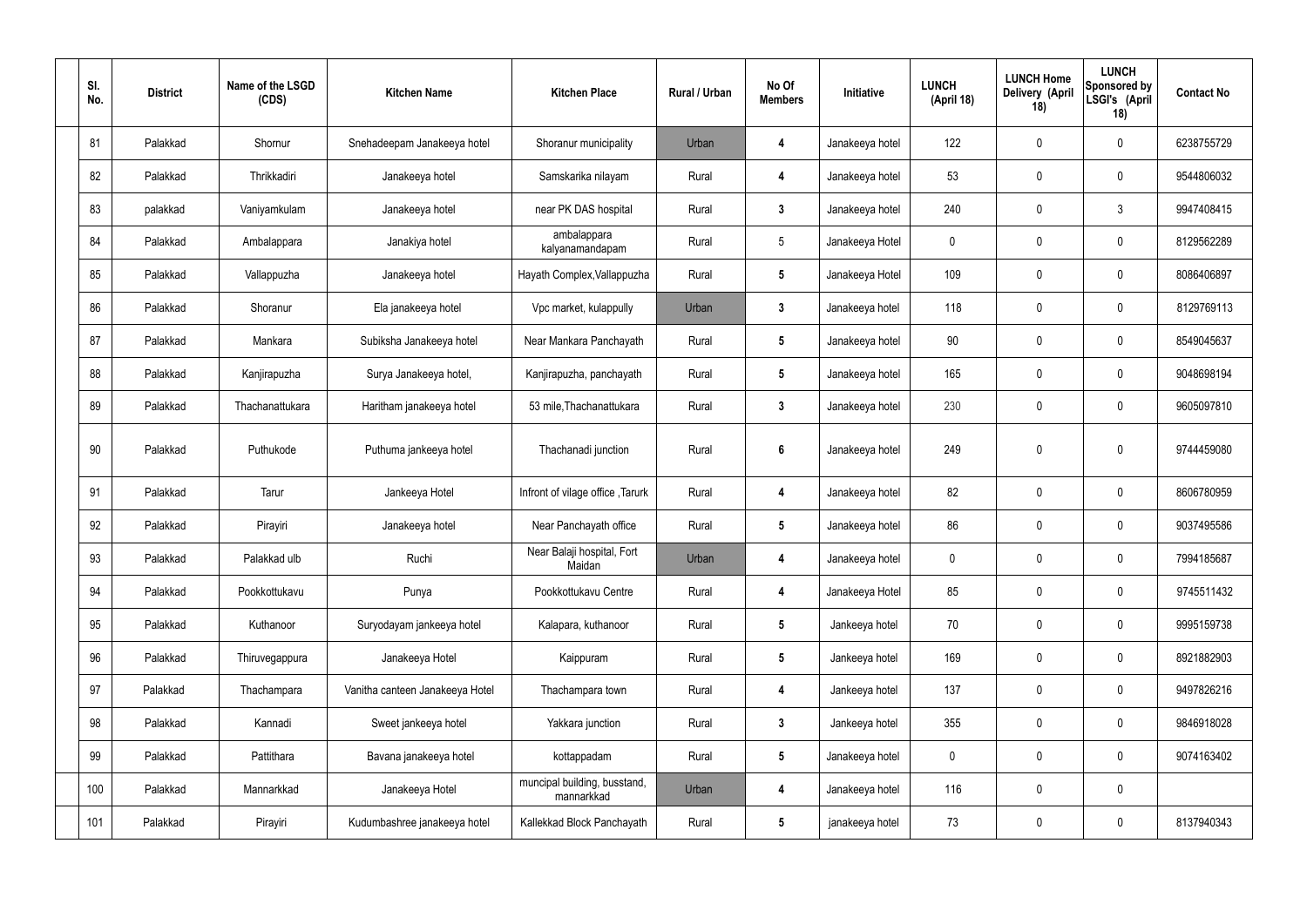| SI.<br>No.      | <b>District</b> | Name of the LSGD<br>(CDS) | <b>Kitchen Name</b>             | <b>Kitchen Place</b>  | Rural / Urban | No Of<br><b>Members</b> | Initiative      | <b>LUNCH</b><br>(April 18) | <b>LUNCH Home</b><br>Delivery (April<br>18) | <b>LUNCH</b><br>Sponsored by<br>LSGI's (April<br>18) | <b>Contact No</b> |
|-----------------|-----------------|---------------------------|---------------------------------|-----------------------|---------------|-------------------------|-----------------|----------------------------|---------------------------------------------|------------------------------------------------------|-------------------|
| 102             | Palakkad        | Marutharoad               | Sreelakshmi janakeeya hotel     | Pirivusala            | Rural         | 4                       | janakeeya hotel | 210                        | 0                                           | $\mathbf 0$                                          | 9048636162        |
| 103             | Palakkad        | Puthussery                | Ruchi janakeeya hotel           | puthussery junction   | Rural         | $5\overline{)}$         | janakeeya hotel | 85                         | $\mathbf 0$                                 | $\mathbf 0$                                          |                   |
| 99              |                 |                           |                                 |                       |               | 439                     |                 | 13322                      | 84                                          | 19                                                   |                   |
|                 | Pathanamthitta  | Anicadu                   | Janatha janakeeya hotel         | Nooromave             | Rural         | $\mathbf{3}$            | Janakeeya Hotel | 56                         | $\mathbf 0$                                 | $\mathbf 0$                                          | 6282875679        |
| $\overline{2}$  | Pathanamthitta  | Kaviyoor                  | Janakeeya Hotel                 | Manakkachira          | Rural         | 4                       | Janakeeya Hotel | 163                        | 0                                           | $\mathbf 0$                                          | 9747886172        |
| $\mathbf{3}$    | Pathanamthitta  | Kottanadu                 | Janakeeya Hotel                 | Kottanadu             | Rural         | 4                       | Janakeeya Hotel | 80                         | 0                                           | $\overline{0}$                                       | 6282382608        |
| $\overline{4}$  | Pathanamthitta  | Kalloopara                | Janakeeya Hotel                 | Kalloopara            | Rural         | $5\overline{)}$         | Janakeeya Hotel | 89                         | 0                                           | $\mathbf 0$                                          | 9947471024        |
| $5\phantom{.0}$ | Pathanamthitta  | Kunnamthanam              | Thripthi Hotel                  | Kunnamthanam          | Rural         | $\mathbf{3}$            | Janakeeya Hotel | 70                         | $\mathbf 0$                                 | $\mathbf 0$                                          | 6235908328        |
| 6               | pathanamthitta  | mallappally               | janakeeya hotel                 | mallappally           | Rural         | $\mathbf{3}$            | janakeeya hotel | 123                        | 0                                           | $\mathbf 0$                                          | 9744194830        |
| 7               | Pathanamthitta  | kottangal                 | janakeeya hotel                 | kottangal             | Rural         | $\mathbf{3}$            | Janakeeya Hotel | 95                         | $\mathbf 0$                                 | $\mathbf 0$                                          | 9526690541        |
| 8               | Pathanamthitta  | Nedumpuram                | Nedumpram Janakeeya Hotel       | Podiyadi              | Rural         | $5\overline{)}$         | Janakeeya Hotel | 0                          | 0                                           | $\mathbf 0$                                          | 919188291409      |
| 9               | Pathanamthitta  | Niranam                   | Sakhi cafe                      | Niranam               | Rural         | $\mathbf{3}$            | Janakeeya Hotel | 50                         | 0                                           | $\mathbf 0$                                          | 919526423710      |
| 10              | Pathanamthitta  | Peringara                 | Haritha samrudhi Catering       | <b>PMVHS Pringara</b> | Rural         | 4                       | Janakeeya Hotel | 0                          | 0                                           | $\mathbf 0$                                          | 919961219550      |
| 11              | Pathanamthitta  | Peringara                 | Pulari janakeeya Hotel          | swamipalam            | Rural         | 4                       | Janakeeya hotel | 46                         | $\mathbf 0$                                 | $\mathbf 0$                                          | 919656132036      |
| 12              | Pathanamthitta  | Kuttor                    | Nanma Catering                  | <b>GHS Kuttoor</b>    | Rural         | 3 <sup>1</sup>          | Janakeeya Hotel | 95                         | 0                                           | $\mathbf 0$                                          | 919526323212      |
| 13              | Pathanamthitta  | Kadapra                   | Niradeepam janakeeya hotel      | Kadapra               | Rural         | 4                       | Janakeeya Hotel | 42                         | 0                                           | $\mathbf 0$                                          | 9656512066        |
| 14              | Pathanamthitta  | Eraviperoor               | Avi cafe                        | Avi cafe              | Rural         | $\mathbf{3}$            | Janakeeya Hotel | 118                        | 0                                           | $\mathbf 0$                                          | 6238013293        |
| 15              | Pathanamthitta  | Koipuram                  | Ammas kudumbashree cafe         | Muttamon              | Rural         | $5\overline{)}$         | Janakeeya Hotel | 81                         | 0                                           | $\mathbf 0$                                          | 9961485931        |
| 16              | Pathanamthitta  | Thottappuzhassery         | Thottapuzhassery Jankeeya Hotel | Thottapuzhassery      | Rural         | 4                       | Janakeeya Hotel | $\mathbf 0$                | 0                                           | $\mathbf 0$                                          | 9656403054        |
| 17              | Pathanamthitta  | Puramattom                | Top N Taste                     | Puramattom            | Rural         | $\mathbf{3}$            | Janakeeya Hotel | 0                          | 0                                           | $\mathbf 0$                                          | 9526728230        |
| 18              | Pathanamthitta  | Ayroor                    | Janakeeya Hotel                 | Ayroor                | Rural         | $6\phantom{.}6$         | Janakeeya Hotel | 30 <sub>o</sub>            | 0                                           | $\mathbf 0$                                          | 8086653951        |
| 19              | Pathanamthitta  | Ezhumattor                | Swad Hotel                      | Thadiyoor             | Rural         | $\mathfrak{Z}$          | Janakeeya Hotel | 55                         | 0                                           | $\overline{0}$                                       | 9526857335        |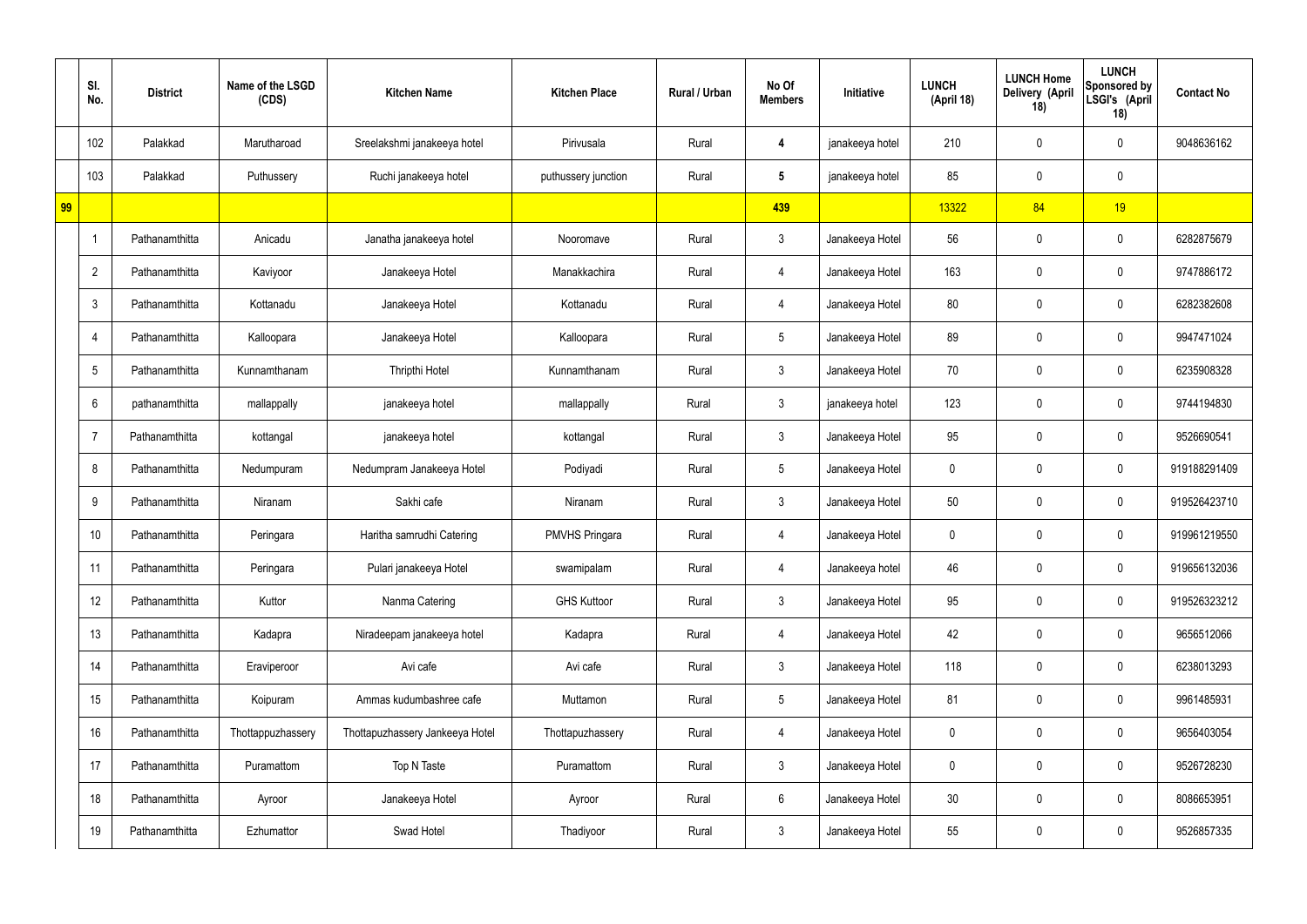|    | SI.<br>No. | <b>District</b> | Name of the LSGD<br>(CDS) | <b>Kitchen Name</b>       | <b>Kitchen Place</b>        | Rural / Urban | No Of<br><b>Members</b> | Initiative      | <b>LUNCH</b><br>(April 18) | <b>LUNCH Home</b><br>Delivery (April<br>18) | <b>LUNCH</b><br>Sponsored by<br>LSGI's (April<br>18) | <b>Contact No</b> |
|----|------------|-----------------|---------------------------|---------------------------|-----------------------------|---------------|-------------------------|-----------------|----------------------------|---------------------------------------------|------------------------------------------------------|-------------------|
|    | 20         | Pathanamthitta  | Kozhencherry              | Ruchi Janakeeya hotel     | Community hall, kozhenchery | Rural         | 4                       | Janakeeya Hotel | 45                         | 0                                           | $\mathbf 0$                                          | 9947387912        |
|    | 21         | Pathanamthitta  | Mallappuzhassery          | Snehadeepam               | Paramootil                  | Rural         | $6\phantom{.}6$         | Janakeeya Hotel | $\mathbf 0$                | $\mathbf 0$                                 | $\mathbf 0$                                          | 9847170052        |
|    | 22         | Pathanamthitta  | Chennerkara               | Thanal Kudumbasree Cafe   | Nallanikunnu                | Rural         | $5\phantom{.0}$         | Janakeeya Hotel | 50                         | $\boldsymbol{0}$                            | $\mathbf 0$                                          | 9747469562        |
|    | 23         | Pathanamthitta  | Cherukole                 | Janakeeya Hotel           | Cherukole                   | Rural         | $\mathbf{3}$            | Janakeeya Hotel | 45                         | $\mathbf 0$                                 | $\mathbf 0$                                          | 7907811728        |
|    | 24         | Pathanamthitta  | Elanthoor                 | Janakeeya Hotel           | Vary                        | Rural         | $\overline{4}$          | Janakeeya Hotel | 61                         | $\mathbf 0$                                 | $\mathbf 0$                                          | 9946047385        |
|    | 25         | Pathanamthitta  | naranganam                | janakeeya hotel           | kadammanitta                | Rural         | $\mathbf{3}$            | janakeeya hotel | 55                         | $\mathbf 0$                                 | $\mathbf 0$                                          | 9744478962        |
|    | 26         | Pathanamthitta  | Omalloor                  | Janakeeya Hotel           | Omalloor                    | Rural         |                         | Janakeeya Hotel | 86                         | 135                                         | $\mathbf 0$                                          |                   |
|    | 27         | Pathanamthitta  | Chittar                   | Chittar janakiya hotel    | Koothattukulam              | Rural         | $\mathbf{3}$            | Janakeeya Hotel | 75                         | 98                                          | $\mathbf 0$                                          | 9072374618        |
|    | 28         | Pathanamthitta  | Naranammoozhi             | Thanima                   | Arakkamon                   | Rural         | 3 <sup>1</sup>          | Janakeeya Hotel | $\mathbf 0$                | $\mathbf 0$                                 | $\mathbf 0$                                          | 9605021278        |
|    | 29         | Pathanamthitta  | Perunadu                  | Perunadu Janakeeya Hotel  | Perunadu                    | Rural         | $5\phantom{.0}$         | Janakeeya Hotel | $\mathbf 0$                | 0                                           | $\mathbf 0$                                          |                   |
| 58 | 30         | Pathanamthitta  | Ranni-Angadi              | Angadi Janakeeya Hotel    | Thoodathil church hall      | Rural         | $5\phantom{.0}$         | Janakeeya Hotel | 17                         | 86                                          | $\mathbf 0$                                          | 9961190622        |
|    | 31         | Pathanamthitta  | Ranni-Pazhavangadi        | Navami Hotel              | Makkappuzha                 | Rural         | 4                       | Janakeeya Hotel | $\mathbf 0$                | 0                                           | $\mathbf 0$                                          | 9562135824        |
|    | 32         | Pathanamthitta  | Seethathodu               | Thanima catering unit     | Seethathodu                 | Rural         | $5\phantom{.0}$         | Janakeeya Hotel | 72                         | 80                                          | $\mathbf 0$                                          | 9747622310        |
|    | 33         | Pathanamthitta  | Ranni                     | Janakeeya Hotel           | Ranni                       | Rural         | $\overline{4}$          | Janakeeya Hotel | 12 <sup>°</sup>            | 62                                          | $\mathbf 0$                                          | 99462338752       |
|    | 34         | Pathanamthitta  | Vechhoochira              | Annapoorneswary hotel     | Venkurinji                  | Rural         | $\overline{4}$          | Janakeeya Hotel | 13                         | 167                                         | $\mathbf 0$                                          | 8547264134        |
|    | 35         | Pathanamthitta  | Vadasserikara             | Thannal Janakeeya Hotel   | Vadasserikara               | Rural         | $5\phantom{.0}$         | Janakeeya Hotel | 32                         | 40                                          | $\mathbf 0$                                          | 8590107684        |
|    | 36         | Pathanamthitta  | Vallickodu                | Janakeeya Hotel           | Vallicodu                   | Rural         | $5\phantom{.0}$         | Janakeeya Hotel |                            | 0                                           | $\mathbf 0$                                          | 8547121591        |
|    | 37         | Pathanamthitta  | Pramadom                  | Aishwarya Janakeeya Hotel | Pramadom                    | Rural         | $\mathfrak{Z}$          | Janakeeya Hotel |                            | 0                                           | $\mathbf 0$                                          | 9495312020        |
|    | 38         | Pathanamthitta  | Aruvappulam               | Janakeeya Hotel           | Kallely                     | Rural         | $\mathfrak{Z}$          | Janakeeya Hotel |                            | 0                                           | $\mathbf 0$                                          | 9656700499        |
|    | 39         | Pathanamthitta  | mylapra                   | Manna janakeeya hotel     | mylapra                     | Rural         | $\mathfrak{Z}$          | janakeeya hotel |                            | $\boldsymbol{0}$                            | $\mathbf 0$                                          | 9961750470        |
|    | 40         | Pathanamthitta  | Thannithodu               | Flowers janakeeya hotel   | Thannithodu                 | Rural         | $\mathfrak{Z}$          | Janakeeya hotel |                            | 0                                           | $\mathbf 0$                                          | 9061295035        |
|    | 40         | Pathanamthitta  | Malayappuzha              | Janakeeya Hotel           | Malayappuzha                | Rural         | $\mathfrak{Z}$          | Janakeeya Hotel |                            | 0                                           | $\mathbf 0$                                          |                   |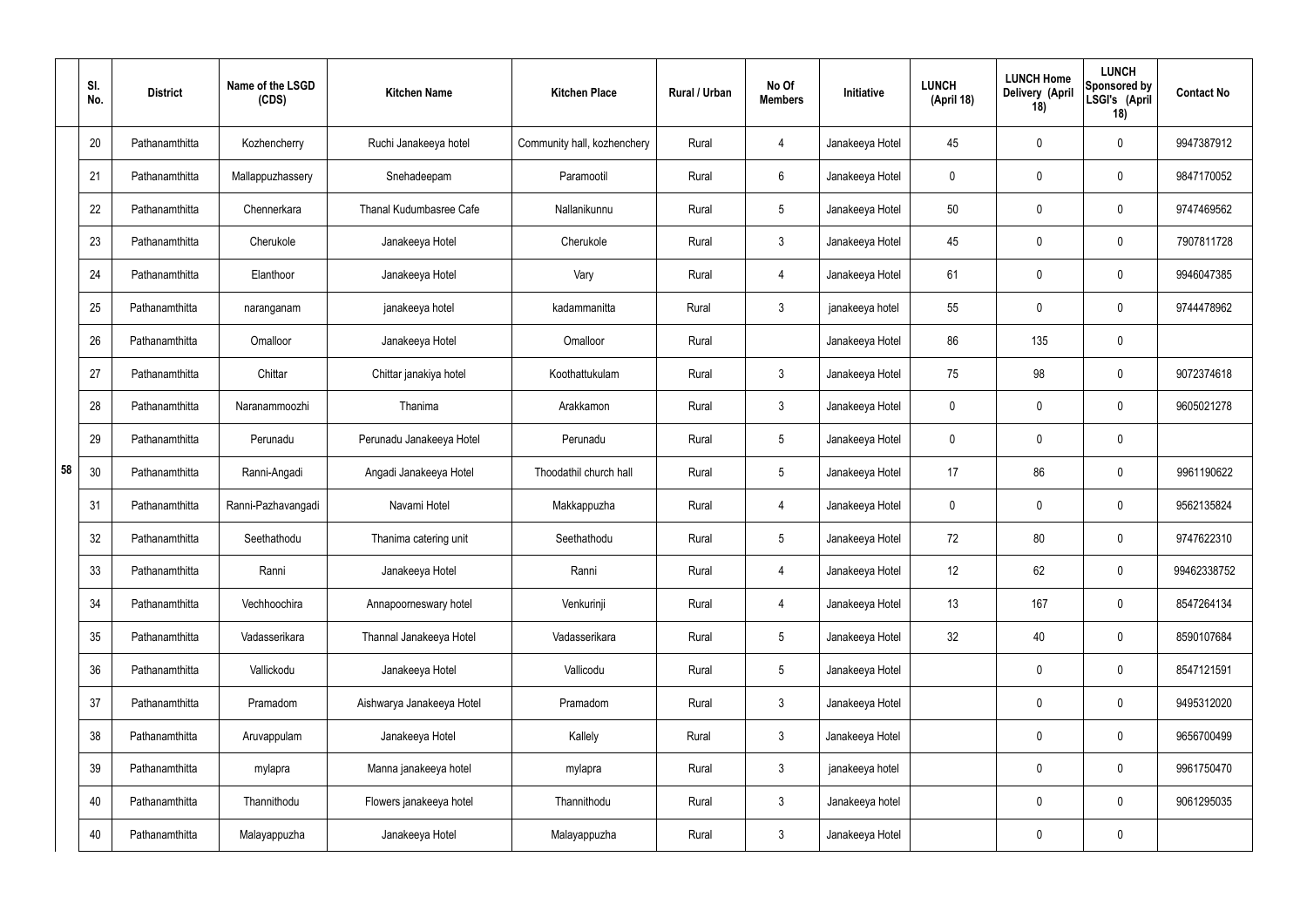|    | SI.<br>No.     | <b>District</b>    | Name of the LSGD<br>(CDS) | <b>Kitchen Name</b>           | <b>Kitchen Place</b>                 | Rural / Urban | No Of<br><b>Members</b> | Initiative      | <b>LUNCH</b><br>(April 18) | <b>LUNCH Home</b><br>Delivery (April<br>18) | <b>LUNCH</b><br>Sponsored by<br>LSGI's (April<br>18) | <b>Contact No</b> |
|----|----------------|--------------------|---------------------------|-------------------------------|--------------------------------------|---------------|-------------------------|-----------------|----------------------------|---------------------------------------------|------------------------------------------------------|-------------------|
|    | 41             | Pathanamthitta     | Konni                     | Janakeeya Hotel               | Konni                                | Rural         | $\mathbf{3}$            | Janakeeya Hotel |                            | $\mathbf 0$                                 | $\mathbf 0$                                          |                   |
|    | 43             | Pathanamthitta     | Kalanjoor                 | Kalanjoor janakeeya Hotel     | Kalanjoor                            | Rural         | $\overline{4}$          | Janakeeya Hotel | 128                        | $\mathbf 0$                                 | $\mathbf 0$                                          | 6238045066        |
|    | 44             | Pathanamthitta     | Ezhamkulam                | Swad Catering Unit            | Enathu                               | Rural         | $5\phantom{.0}$         | Janakeeya Hotel | 150                        | $\mathbf 0$                                 | $\mathbf 0$                                          | 9747243317        |
|    | 45             | Pathanamthitta     | Kodumon                   | Ruchiyidam Janakeeya Hotel    | Kodumon                              | Rural         | $\overline{7}$          | Janakeeya Hotel | 72                         | $\mathbf 0$                                 | $\mathbf 0$                                          | 75611017112       |
|    | 46             | Pathanamthitta     | Erathu                    | Janakeeya Hotel               | Erathu                               | Rural         | 4                       | Janakeeya Hotel | 90                         | $\mathbf 0$                                 | $\mathbf 0$                                          | 9645102262        |
|    | 47             | Pathanamthitta     | Enadimangalam             | Janakeeya Hotel               | Elamannoor                           | Rural         | $\overline{4}$          | Janakeeya Hotel | $\mathbf 0$                | $\mathbf 0$                                 | $\mathbf 0$                                          |                   |
|    | 48             | Pathanamthitta     | Kadampanadu               | Janakeeya Hotel               | Mannady                              | Rural         | $\mathbf{3}$            | Janakeeya Hotel | 79                         | $\pmb{0}$                                   | $\mathbf 0$                                          |                   |
|    | 49             | Pathanamthitta     | Pallickal                 |                               |                                      | Rural         |                         | Janakeeya Hotel | 243                        | $\mathbf 0$                                 | $\mathbf 0$                                          |                   |
|    | 50             | Pathanamthitta     | Thumpamon                 | Ruchi Cafe                    | Mampilali                            | Rural         | $5\phantom{.0}$         | Janakeeya Hotel | 156                        | $\mathbf 0$                                 | $\mathbf 0$                                          | 9188300026        |
|    | 51             | Pathanamthitta     | Kulanada                  | Bhagyalekshmi cafe unit       | Kaipuzha                             | Rural         | $\mathbf{3}$            | Janakeeya Hotel | $\mathbf 0$                | $\mathbf 0$                                 | $\mathbf 0$                                          |                   |
|    | 52             | Pathanamthitta     | Pandalam Thekkekara       | Pandalam Thekkekara           | Thatta                               | Rural         | $\mathbf{3}$            | Janakeeya Hotel | 158                        | $\mathbf 0$                                 | $\mathbf 0$                                          | 9526224922        |
|    | 53             | Pathanamthitta     | Aranmula                  | Janakeeya Hotel               | Aranmula                             | Rural         | $5\phantom{.0}$         | Janakeeya Hotel | 210                        | $\pmb{0}$                                   | $\mathbf 0$                                          | 9656296503        |
|    | 54             | Pathanamthitta     | Mezhuveli                 | Thripthi Janakeeya Hotel      | Mezhuveli                            | Rural         | $\mathbf{3}$            | Janakeeya Hotel | 22                         | $\mathbf 0$                                 | $\mathbf 0$                                          | 9495265971        |
|    | 55             | Pathanamthitta     | Adoor                     | Amma Catering Unit            | Adoor                                | Urban         | $5\phantom{.0}$         | Janakeeya Hotel | 75                         | $\pmb{0}$                                   | $\mathbf 0$                                          | 8606887490        |
|    | 56             | Pathanamthitta     | Pandalam                  | Ruchi catering                | Sivarenjini Auditorium               | Urban         | $5\overline{)}$         | Janakeeya Hotel | $\pmb{0}$                  | $\pmb{0}$                                   | $\mathbf 0$                                          | 9846212739        |
|    | 57             | Pathanamthitta     | Thiruvalla East           | janakeeya hotel               | near private bus stand<br>thiruvalla | Urban         | $5\phantom{.0}$         | Janakeeya Hotel | 326                        | $\pmb{0}$                                   | $\pmb{0}$                                            | 919847729416      |
|    | 58             | Pathanamthitta     | Thiruvalla West           | janakeeya hotel               | kizhakkan muthoor                    | Urban         | $5\phantom{.0}$         | Janakeeya Hotel | 208                        | $\mathbf 0$                                 | $\mathbf 0$                                          | 919656132036      |
|    | 59             | Pathanamthitta     | Pathanamthitta            | Janakeeya Hotel               | Near Municipality Office             | Urban         | $5\phantom{.0}$         | Janakeeya Hotel | 102                        | $\mathbf 0$                                 | $\mathbf 0$                                          |                   |
| 58 |                |                    |                           |                               |                                      |               | 229                     |                 | 3775                       | 668                                         | $\bullet$                                            |                   |
|    |                | Thiruvananthapuram | Parassala                 | Bhagyalekshmi janakeeya hotel | Mundaplavila                         | Rural         | $5\phantom{.0}$         | Janakeeya Hotel | 360                        | $\bm{0}$                                    | $\bf{0}$                                             | 9895463718        |
|    | $\overline{2}$ | Thiruvananthapuram | Karode                    | Karode janakeeya hotel        | Paavaara,<br>pazhaya uchakkada       | Rural         | $5\phantom{.0}$         | Janakeeya Hotel | 385                        | $\bm{0}$                                    | $\bf{0}$                                             | 9605122139        |
|    | $\mathbf{3}$   | Thiruvananthapuram | Thirupuram                | Thirupuram janakeeya hotel    | Pazhayakada                          | Rural         | $5\phantom{.0}$         | Janakeeya Hotel | 168                        | $\pmb{0}$                                   | $\bf{0}$                                             | 7034723987        |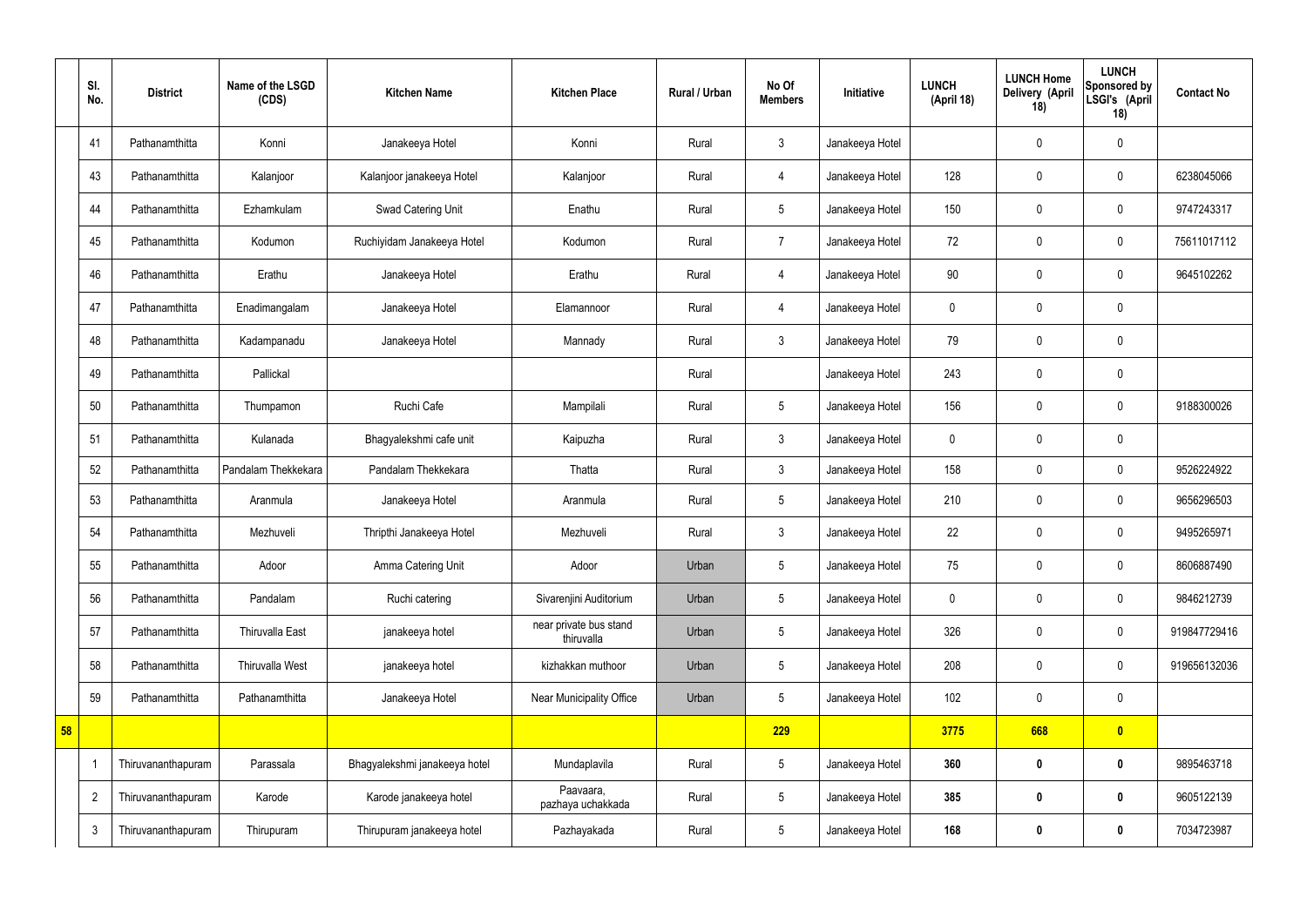| SI.<br>No.     | <b>District</b>    | Name of the LSGD<br>(CDS) | <b>Kitchen Name</b>                       | <b>Kitchen Place</b>                       | Rural / Urban | No Of<br><b>Members</b> | Initiative      | <b>LUNCH</b><br>(April 18) | <b>LUNCH Home</b><br>Delivery (April<br>18) | <b>LUNCH</b><br>Sponsored by<br>LSGI's (April<br>18) | <b>Contact No</b> |
|----------------|--------------------|---------------------------|-------------------------------------------|--------------------------------------------|---------------|-------------------------|-----------------|----------------------------|---------------------------------------------|------------------------------------------------------|-------------------|
| $\overline{4}$ | Thiruvananthapuram | Chenkal                   | Karuna janakeeya hotel                    | Udiyankulangara                            | Rural         | $5\phantom{.0}$         | Janakeeya Hotel | 350                        | 0                                           | $\boldsymbol{0}$                                     | 9746726109        |
| 5              | Thiruvananthapuram | Kulathoor                 | Nakshatra janakeeya hotel                 | Attapuram                                  | Rural         | $5\phantom{.0}$         | Janakeeya Hotel | 489                        | 0                                           | $\boldsymbol{0}$                                     | 8301924221        |
| 6              | Thiruvananthapuram | Neyyattinkara 1           | Oottupura                                 | Neyyattinkara                              | Urban         | $5\phantom{.0}$         | Janakeeya Hotel | 380                        | 0                                           | $\boldsymbol{0}$                                     | 8129192485        |
| $\overline{7}$ | Thiruvananthapuram | Neyyattinkara 1           | Cafesree Janakeeya Hotel                  | Vazhimukku                                 | Urban         | $5\phantom{.0}$         | Janakeeya Hotel | 423                        | 0                                           | $\boldsymbol{0}$                                     | 9995604997        |
| 8              | Thiruvananthapuram | Neyyattinkara 1           | Thripthi janakeeya Hotel                  | perumpazhuthoor                            | urban         | 4                       | janakeeya Hotel | 200                        | 0                                           | $\boldsymbol{0}$                                     | 6282944199        |
| 9              | Thiruvananthapuram | Neyyattinkara 2           | Harsha catering unit                      | Neyyattinkara                              | Urban         | $5\phantom{.0}$         | Janakeeya Hotel | 280                        | 0                                           | $\boldsymbol{0}$                                     | 9048822770        |
| 10             | Thiruvananthapuram | Neyyattinkara 2           | Devarose Janakeeya Hotel                  | Amaravila                                  | Urban         | $5\phantom{.0}$         | Janakeeya Hotel | 123                        | 0                                           | $\boldsymbol{0}$                                     | 9995028659        |
| 11             | Thiruvananthapuram | Kollayil                  | ems janakeeya hotel                       | Dhanuvachapuram                            | Rural         | $5\phantom{.0}$         | Janakeeya Hotel | 490                        | 0                                           | $\boldsymbol{0}$                                     | 8157880624        |
| 12             | Thiruvananthapuram | Kunnathukal               | Aiswarya Janakeeya Hotel -<br>Kunnathukal | Kuruwad, paliyodu                          | Rural         | $\mathfrak{Z}$          | Janakeeya Hotel | 88                         | 0                                           | $\boldsymbol{0}$                                     | 9539549507        |
| 13             | Thiruvananthapuram | Vellarada                 | Eden Janakeeya Hotel                      | Panachamoodu, Vellarada                    | Rural         | $5\phantom{.0}$         | Janakeeya Hotel | 113                        | 0                                           | $\mathbf 0$                                          | 8547973305        |
| 14             | Thiruvananthapuram | Vellarada                 | Chandrika Janakeeya Hotel - Vellarada     | Vellarada                                  | Rural         | $6\phantom{.}$          | Janakeeya Hotel | 658                        | 0                                           | $\mathbf 0$                                          | 9539366295        |
| 15             | Thiruvananthapuram | Aryankode                 | Aryan Janakeeya Hotel - Aryankode         | Aryankode                                  | Rural         | $5\phantom{.0}$         | Janakeeya Hotel | 327                        | 0                                           | $\boldsymbol{0}$                                     | 9746905408        |
| 16             | Thiruvananthapuram | Aryankode                 | stree souhritha jh                        | chemboor                                   | Rural         | $5\phantom{.0}$         | Janakeeya Hotel | 159                        | 0                                           | $\boldsymbol{0}$                                     |                   |
| 17             | Thiruvananthapuram | Ottashekharamangala<br>m  | Minnaram Janakeeya Hotel                  | Kuravara, Near<br>Ottashekharamangalam UPS | Rural         | 4                       | Janakeeya Hotel | 362                        | 0                                           | $\mathbf 0$                                          | 9567553161        |
| 18             | Thiruvananthapuram | Kollayil                  | Janakeeya Hotel                           | Mylakkara                                  | Rural         | $5\phantom{.0}$         | Janakeeya Hotel | 122                        | $\boldsymbol{0}$                            | $\mathbf 0$                                          | 9605076268        |
| 19             | Thiruvananthapuram | perunkadavila             | shankholi janakeeya hotel                 | perunkadavila                              | rural         | $\mathfrak{Z}$          | Janakeeya Hotel | 193                        | $\boldsymbol{0}$                            | $\pmb{0}$                                            |                   |
| 20             | Thiruvananthapuram | Amboori                   | Janakeeya Hotel                           | Amboori                                    | Rural         | $5\phantom{.0}$         | Janakeeya Hotel | 0                          | $\boldsymbol{0}$                            | $\pmb{0}$                                            | 9747169098        |
| 21             | Thiruvananthapuram | Athiyanoor                | Kudumbashree janakeeya hotel              | Venpakal                                   | Rural         | 4                       | Janakeeya Hotel | 233                        | $\boldsymbol{0}$                            | $\mathbf 0$                                          | 919562752580      |
| 22             | Thiruvananthapuram | Kottukal                  | Vismaya janakeeya hotel                   | Uchakkada                                  | Rural         | $5\phantom{.0}$         | Janakeeya Hotel | 435                        | $\boldsymbol{0}$                            | $\mathbf 0$                                          | 6282447041        |
| 23             | Thiruvananthapuram | Kottukal                  | Udaya janakeeya Hotel                     | Punnakkulam                                | Rural         | 4                       | Janakeeya Hotel | 0                          | $\boldsymbol{0}$                            | $\pmb{0}$                                            |                   |
| 24             | Thiruvananthapuram | Karumkulam                | Alil Janakeeya Hotel                      | Pallam                                     | Rural         | $5\phantom{.0}$         | Janakeeya Hotel | 95                         | $\boldsymbol{0}$                            | $\pmb{0}$                                            | 917736513673      |
| 25             | Thiruvananthapuram | Venganoor                 | Venganoor Ruchi janakeeya hotel           | Peringamala                                | Rural         | 10                      | Janakeeya Hotel | 86                         | $\boldsymbol{0}$                            | $\pmb{0}$                                            | 9656309710        |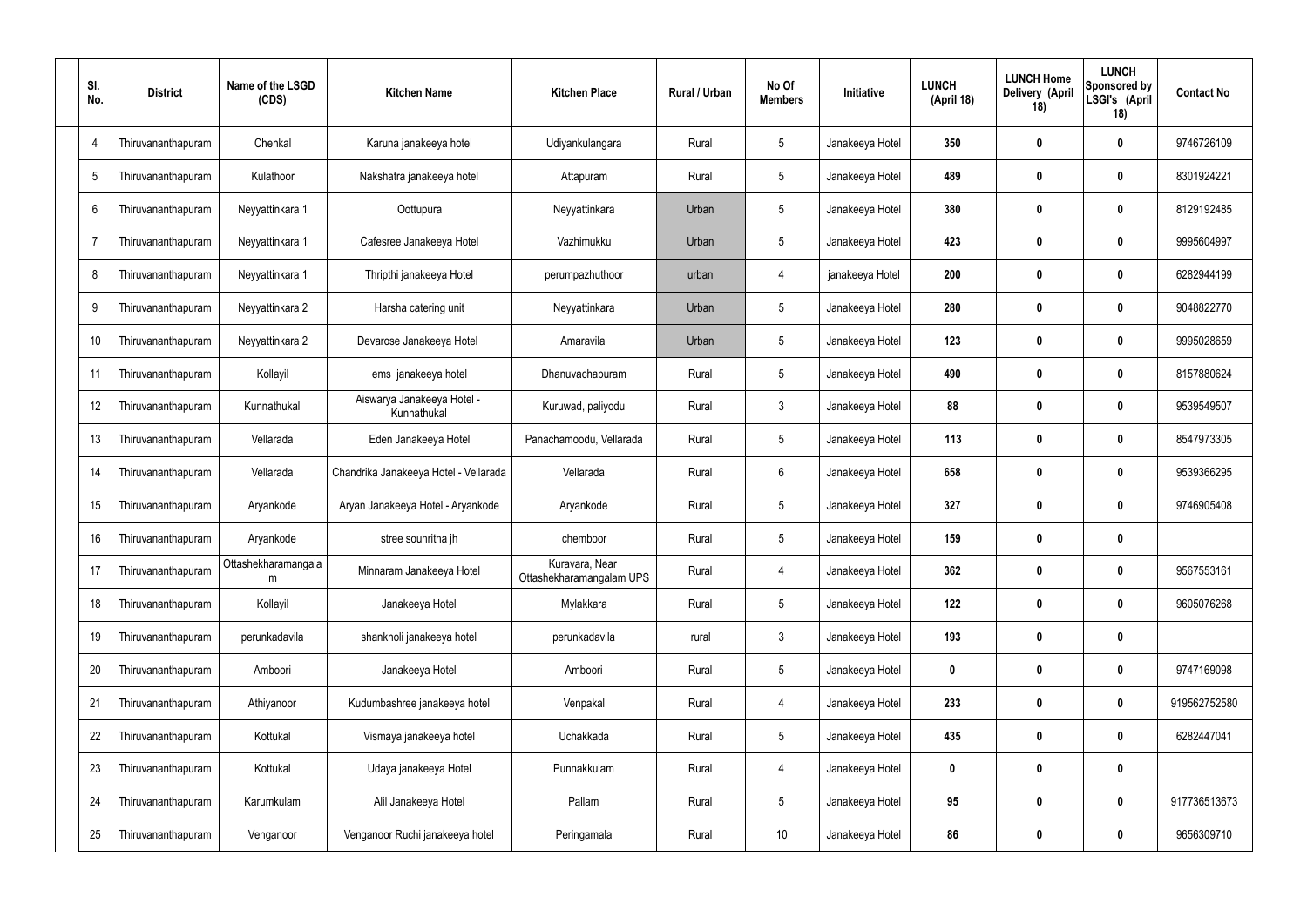| SI.<br>No. | <b>District</b>    | Name of the LSGD<br>(CDS)  | <b>Kitchen Name</b>                           | <b>Kitchen Place</b>                              | Rural / Urban | No Of<br><b>Members</b> | Initiative      | <b>LUNCH</b><br>(April 18) | <b>LUNCH Home</b><br>Delivery (April<br>18) | <b>LUNCH</b><br>Sponsored by<br>LSGI's (April<br>18) | <b>Contact No</b> |
|------------|--------------------|----------------------------|-----------------------------------------------|---------------------------------------------------|---------------|-------------------------|-----------------|----------------------------|---------------------------------------------|------------------------------------------------------|-------------------|
| 26         | Thiruvananthapuram | Vilavoorkkal               | Priyam Janakeeya Hotel                        | Chanthamukku, Peyadu Jn                           | Rural         | $\sqrt{5}$              | Janakeeya Hotel | 321                        | 0                                           | 0                                                    | 7902504494        |
| 27         | Thiruvananthapuram | Vilavoorkal                | Vilavoorkal janakeeya hotel                   | Pottayil                                          | Rural         | $5\phantom{.0}$         | Janakeeya Hotel | 229                        | 0                                           | $\boldsymbol{0}$                                     | 9497883130        |
| 28         | Thiruvananthapuram | Kalliyoor                  | Stree Shakthi Janakeeya Hotel                 | Kalliyoor                                         | Rural         | $\sqrt{5}$              | Janakeeya Hotel | 175                        | 0                                           | $\mathbf 0$                                          | 9074998782        |
| 29         | Thiruvananthapuram | Maranalloor                | Mayooram Janakeeya Hotel                      | Mannadikkonam                                     | Rural         | $\overline{4}$          | Janakeeya Hotel | 123                        | 0                                           | $\boldsymbol{0}$                                     | 9847371025        |
| 30         | Thiruvananthapuram | Pallichal                  | Vandhanam Janakeeya hotel                     | Naruvamoodu                                       | Rural         | $\overline{4}$          | Janakeeya Hotel | 208                        | 0                                           | $\boldsymbol{0}$                                     | 9562636222        |
| 31         | Thiruvananthapuram | Vilappil                   | Sreebhadra janakeey a hotel                   | peyad                                             | Rural         | $\sqrt{5}$              | Janakeeya Hotel | 179                        | 0                                           | $\boldsymbol{0}$                                     | 919496194745      |
| 32         | Thiruvananthapuram | Malayinkeezhu              | Thapasya janakeeya hotel                      | Aruvacode                                         | Rural         | $\sqrt{5}$              | Janakeeya Hotel | 132                        | 0                                           | $\boldsymbol{0}$                                     | 9074329707        |
| 3,3        | Thiruvananthapuram | balaramapuram              | Karunya                                       | balaramapuram                                     | Rural         | $\sqrt{5}$              | Janakeeya Hotel | 196                        | 0                                           | $\boldsymbol{0}$                                     |                   |
| 34         | Thiruvananthapuram | Andoorkonam                | Thiruvathira janakeeya hotel                  | Kaniyapuram                                       | Rural         | $\mathbf{3}$            | Janakeeya Hotel | 120                        | 0                                           | $\boldsymbol{0}$                                     | 8921698989        |
| 35         | Thiruvananthapuram | Kadinamkulam               | Sabarmathi janakeeya hotel                    | Chitattumukku                                     | Rural         | $\overline{4}$          | Janakeeya Hotel | 60                         | 0                                           | $\mathbf 0$                                          |                   |
| 36         | Thiruvananthapuram | Azhoor                     | Kudumbadsree janakeeya hotel                  | Azhoor                                            | Rural         | $\overline{4}$          | Janakeeya Hotel | 80                         | 0                                           | 0                                                    | 8129060294        |
| 37         | Thiruvanathapuram  | Pothencode                 | Pothencode Kudumbashree Janakeeya<br>hotel    | Pothencode ayiroorppara<br>Farmers centre         | Rural         | $\sqrt{5}$              | Janakeeya Hotel | 150                        | 0                                           | 0                                                    | 9037832338        |
| 38         | Thiruvananthapuram | Mangalapuram               | Mangalapuram Kudumbashree<br>Janakeeya Hotel  | Managalapuram Junction,<br>Near Panchayath Office | Rural         | 5                       | Janakeeya Hotel | 110                        | 0                                           | 0                                                    | 9995459534        |
| 39         | Thiruvananthapuram | Mangalapuram               | Swad Kudumbashree Janakeeya hotel             | Murukkumpuzha                                     | Rural         | $\mathfrak{Z}$          | Janakeeya Hotel | 120                        | 0                                           | $\pmb{0}$                                            | 8281624670        |
| 40         | Thiruvananthapuram | Mangalapuram               | Ruchisagaram Kudumbashree<br>Janakeeya Hotel  | Chembakamangalam                                  | Rural         | $5\,$                   | Janakeeya Hotel | 100                        | $\boldsymbol{0}$                            | $\mathbf 0$                                          | 8139079929        |
| 41         | Thiruvanathapuram  | <b>TVM Corporation CDS</b> | Krishnakripa Janakeeya hotel                  | Anayara                                           | Urban         | $\sqrt{5}$              | Janakeeya Hotel | 455                        | $\boldsymbol{0}$                            | $\mathbf 0$                                          | 9745823832        |
| 42         | Thiruvanathapuram  | <b>TVM Corporation CDS</b> | Vanitha Janakeeya Hotel                       | Manvila                                           | Urban         | $\overline{4}$          | Janakeeya Hotel | 350                        | $\boldsymbol{0}$                            | $\mathbf 0$                                          | 8129412369        |
| 43         | Thiruvanathapuram  | <b>TVM Corporation CDS</b> | Bhagyalekshmi Kudumbashree<br>Janakeeya Hotel | EK Nayanar Trust, Medical<br>College              | Urban         | $6\,$                   | Janakeeya Hotel | 250                        | $\boldsymbol{0}$                            | $\pmb{0}$                                            |                   |
| 44         | Thiruvanathapuram  | <b>TVM Corporation CDS</b> | Tripthi Janakeeya Hotel                       | Pallithura                                        | Urban         | $\mathfrak{Z}$          | Janakeeya Hotel | 350                        | $\boldsymbol{0}$                            | $\mathbf 0$                                          | 9387738568        |
| 45         | Thiruvanathapuram  | <b>TVM Corporation CDS</b> | soubhagya janakeeya Hotel                     | kazhakoottam                                      | Urban         | $\mathbf{3}$            | janakeeya Hotel | 450                        | $\boldsymbol{0}$                            | $\pmb{0}$                                            | 8921555192        |
| 46         | Thiruvanathapuram  | <b>TVM Corporation CDS</b> | Uthradam Janakeeya Hotel                      | Pattom                                            | Urban         | $\mathfrak{Z}$          | janakeeya Hotel | 790                        | $\boldsymbol{0}$                            | $\mathbf 0$                                          | 8281062575        |
| 47         | Thiruvananthapuram | <b>TVM Corporation CDS</b> | Kismath Janakeeya Hotel                       | Pottakuzhi                                        | Urban         | $\mathfrak{Z}$          | Janakeeya Hotel | 450                        | 0                                           | $\bf{0}$                                             | 8281088923        |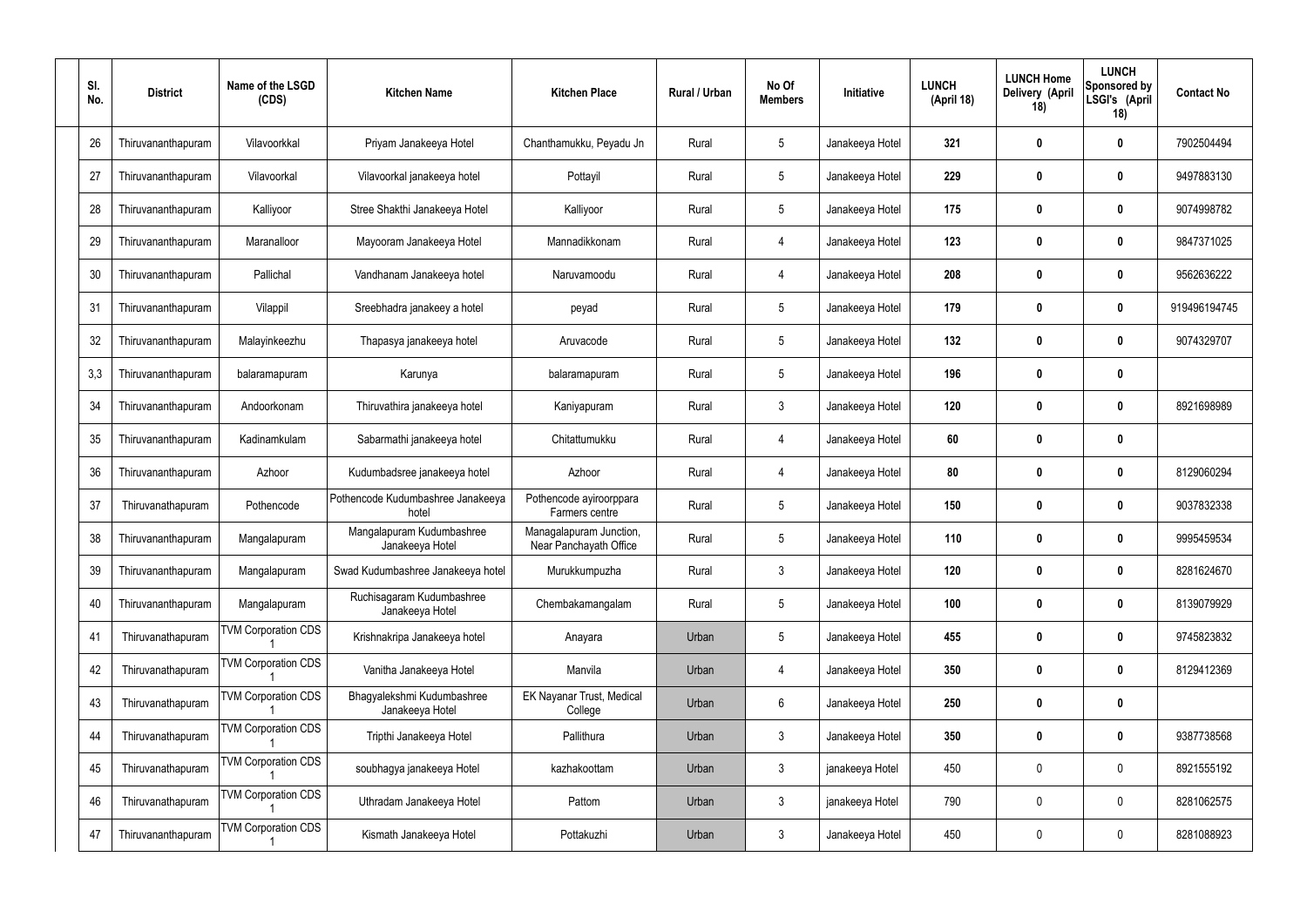|     | SI.<br>No. | <b>District</b>    | Name of the LSGD<br>(CDS)                    | <b>Kitchen Name</b>                  | <b>Kitchen Place</b>                              | Rural / Urban | No Of<br><b>Members</b> | Initiative      | <b>LUNCH</b><br>(April 18) | <b>LUNCH Home</b><br>Delivery (April<br>18) | <b>LUNCH</b><br>Sponsored by<br>LSGI's (April<br>18) | <b>Contact No</b> |
|-----|------------|--------------------|----------------------------------------------|--------------------------------------|---------------------------------------------------|---------------|-------------------------|-----------------|----------------------------|---------------------------------------------|------------------------------------------------------|-------------------|
|     | 48         | Thiruvananthapuram | <b>TVM Corporation CDS</b>                   | Anugraha janakeeya Hotel             | sreekaryam                                        | Urban         | 4                       | Janakeeya Hotel | 250                        | 0                                           | $\mathbf 0$                                          |                   |
|     | 49         | Thiruvananthapuram | <b>TVM Corporation CDS</b>                   | janakeeya hotel                      | mannarakkonam                                     | Urban         | $\mathbf{3}$            | Janakeeya Hotel | 481                        | 0                                           | $\pmb{0}$                                            | 8129179622        |
|     | 50         | Thiruvananthapuram | <b>TVM Corporation CDS</b>                   | Salt and Pepper                      | Poomalliyoorkkonam                                | Urban         | $\mathbf{3}$            | Janakeeya Hotel | 354                        | 0                                           | $\mathbf 0$                                          | 8593986935        |
|     | 51         | Thiruvananthapuram | <b>TVM Corporation CDS</b>                   | Sreebhadra Janakeeya Hotel           | Pettah                                            | Urban         | 4                       | Janakeeya Hotel | 346                        | 0                                           | $\pmb{0}$                                            | 9847227647        |
|     | 52         | Thiruvananthapuram | <b>TVM Corporation CDS</b>                   | kalavara Janakeeya Hotel             | vattiyoorkavu                                     | Urban         | $\mathbf{3}$            | Janakeeya Hotel | 321                        | 0                                           | $\mathbf 0$                                          | 9847655426        |
|     | 53         | Thiruvananthapuram | <b>TVM Corporation CDS</b>                   | punartham kudumbashree               | kudappanakunnu                                    | Urban         | $\mathfrak{Z}$          | Janakeeya Hotel | 179                        | 0                                           | $\pmb{0}$                                            | 9747115789        |
|     | 54         | Thiruvananthapuram | <b>TVM Corporation CDS</b><br>$\overline{2}$ | peroor JH                            | Palayam                                           | Urban         | $\mathbf{3}$            | Janakeeya Hotel | 365                        | 0                                           | 0                                                    | 8086119633        |
| 110 | 55         | Thiruvananthapuram | Aryanadu                                     | Aryanad Janakeeya Hotel              | Aryanad                                           | Rural         | 6                       | Janakeeya Hotel | 238                        | 0                                           | $\pmb{0}$                                            | 9207447839        |
|     | 56         | Thiruvananthapuram | Kuttichal                                    | Kutichal Janakeeya Hotel             | Kuttichal                                         | Rural         | $5\phantom{.0}$         | Janakeeya Hotel | 178                        | 0                                           | $\mathbf 0$                                          | 9446331479        |
|     | 57         | Thiruvananthapuram | Poovachal                                    | Poovachal Janakeeya Hotel            | Poovachal Panchayath                              | Rural         | $5\phantom{.0}$         | Janakeeya Hotel | 138                        | 0                                           | $\boldsymbol{0}$                                     | 9495225046        |
|     | 58         | Thiruvananthapuram | Vithura                                      | Navodaya Janakeeya hotel             | Koppam, Vithura                                   | Rural         | 4                       | Janakeeya Hotel | 97                         | 0                                           | $\mathbf 0$                                          | 9946837014        |
|     | 59         | Thiruvananthapuram | Tholicode                                    | Tholicode Janakeeya Hotel            | Pulimoodu, Near Bharath<br>Petrol Pump, Tholicode | Rural         | 4                       | Janakeeya Hotel | 155                        | 0                                           | $\mathbf 0$                                          | 9539995862        |
|     | 60         | Thiruvananthapuram | uzhamalackal                                 | mazhavil jh                          | Puthukulangara                                    | Rural         | $5\overline{)}$         | Janakeeya Hotel | 215                        | 0                                           | $\mathbf 0$                                          | 96457 54988       |
|     | 61         | Thiruvananthapuram | <b>TVPM Corpn CDS 4</b>                      | Maithri Janakeeya Hotel              | Poozhyakkunnu, Nemom, TVM                         | Urban         | 5                       | Janakeeya Hotel | 0                          | 0                                           | $\mathbf 0$                                          | 9846905594        |
|     | 62         | Thiruvananthapuram | TVPM. Corpn. CDS III                         | Janatha hotel                        | Over bridge                                       | Urban         | 9                       | Janakeeya Hotel | 0                          | 0                                           | $\pmb{0}$                                            | 919746149160      |
|     | 63         | Thiruvananthapuram | TVPM. Corpn. CDS III                         | Asraya Janakeeya Hotel               | <b>DPI</b>                                        | Urban         | 4                       | Janakeeya Hotel | 0                          | 0                                           | $\pmb{0}$                                            | 918113008306      |
|     | 64         | Thiruvananthapuram | TVPM. Corpn. CDS III                         | Ruchikkoott                          | Mudavanmukal                                      | Urban         | 4                       | Janakeeya Hotel | 0                          | 0                                           | $\pmb{0}$                                            | 917907579424      |
|     | 65         | Thiruvananthapuram | TVPM. Corpn. CDS IV                          | Janakeeya hotel tvm corporation cds4 | Vallakkadavu                                      | Urban         | 5                       | Janakeeya Hotel | 286                        | 0                                           | $\pmb{0}$                                            | 8129795072        |
|     | 66         | Thiruvananthapuram | TVPM. Corpn. CDS IV                          | Karuna Janakeeya Hotel               | Avaduthura                                        | Urban         | 5                       | Janakeeya Hotel | 0                          | 0                                           | $\mathfrak{Z}$                                       | 9567523799        |
|     | 67         | Thiruvananthapuram | Anadu                                        | Nanma anad                           | Govt LPS Anad                                     | Rural         | 4                       | Janakeeya Hotel | 0                          | 0                                           | $\pmb{0}$                                            | 9645709754        |
|     | 68         | Thiruvananthapuram | Vembayam                                     | Liya canteen                         | Perumboor near panchayath<br>office               | Rural         | 5                       | Janakeeya Hotel | 210                        | 0                                           | $\mathbf 0$                                          | 9544337362        |
|     | 69         | Thiruvananthapuram | Vembayam                                     | Four's Janakeeya Hotel               | Naduveli Konchira                                 | Rural         | 4                       | Janakeeya Hotel | 224                        | 0                                           | $\pmb{0}$                                            | 9526253578        |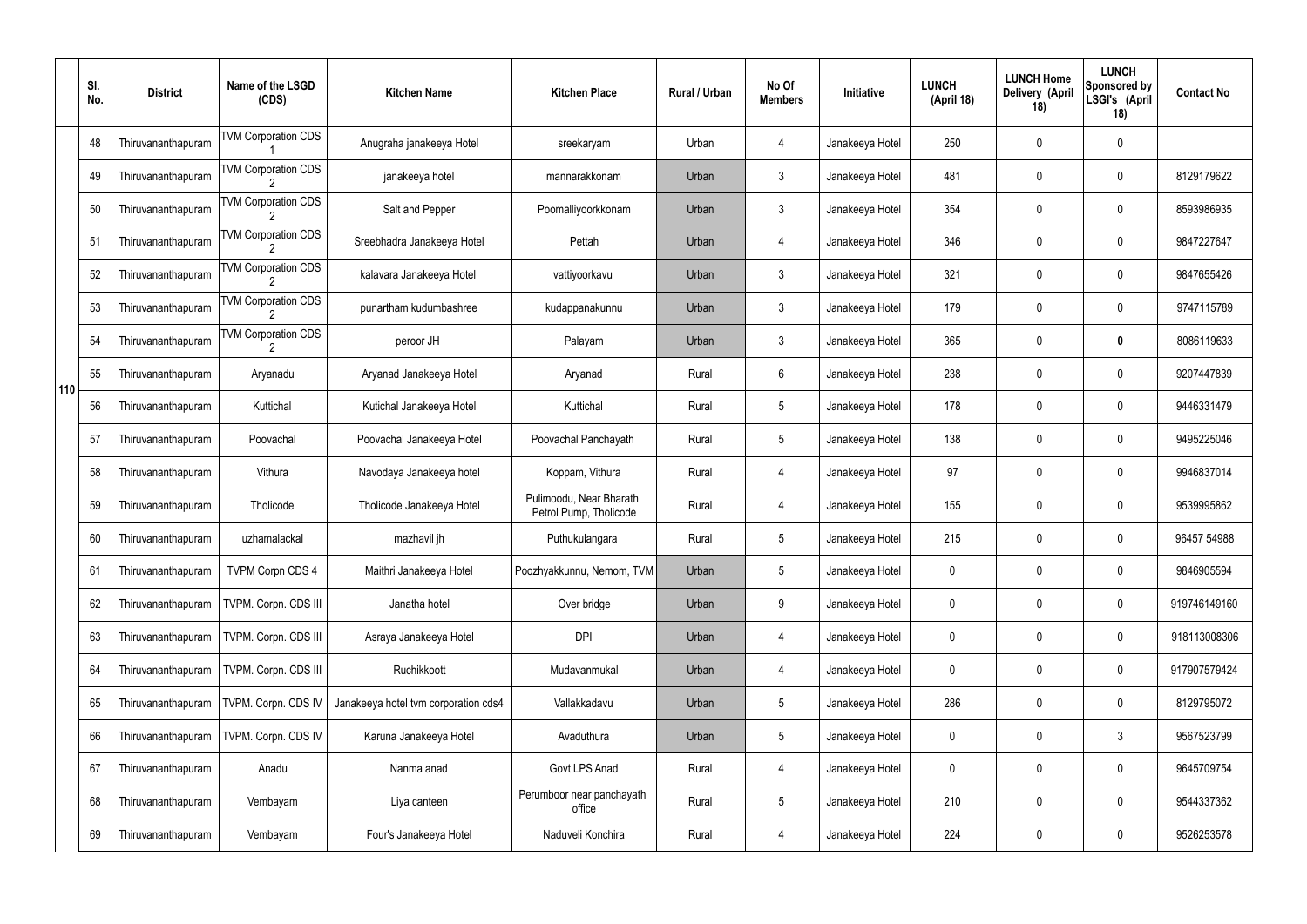| SI.<br>No. | <b>District</b>    | Name of the LSGD<br>(CDS) | <b>Kitchen Name</b>                 | <b>Kitchen Place</b>                      | Rural / Urban | No Of<br><b>Members</b> | Initiative      | <b>LUNCH</b><br>(April 18) | <b>LUNCH Home</b><br>Delivery (April<br>18) | <b>LUNCH</b><br>Sponsored by<br>LSGI's (April<br>18) | <b>Contact No</b> |
|------------|--------------------|---------------------------|-------------------------------------|-------------------------------------------|---------------|-------------------------|-----------------|----------------------------|---------------------------------------------|------------------------------------------------------|-------------------|
| 70         | Thiruvananthapuram | Nedumangad 1              | Subhiksham                          | Irinjayam                                 | Urban         | 4                       | Janakeeya Hotel | 215                        | 0                                           | 0                                                    | 9745606588        |
| 71         | Thiruvananthapuram | Nedumangad 1              | Ootupura                            | Pazhakutty                                | Urban         | 6                       | Janakeeya Hotel | 412                        | 0                                           | $\mathbf 0$                                          | 7510910614        |
| 72         | Thiruvananthapuram | Nedumangad 2              | Niravu                              | Near ksrtc bus stand                      | Urban         | $\overline{4}$          | Janakeeya Hotel | 441                        | 0                                           | $\mathbf 0$                                          | 9645958207        |
| 73         | Thiruvananthapuram | Nedumangad 2              | Ruchiyidam                          | Near Municipality                         | Urban         | $\mathbf 0$             | Janakeeya Hotel | 413                        | 0                                           | $\mathbf 0$                                          | 9846371353        |
| 74         | Thiruvananthapuram | Karakulam                 | Karakulam Vanitha hotel             | Karakulam Junction                        | Rural         | $\overline{4}$          | Janakeeya Hotel | 379                        | 0                                           | $\mathbf 0$                                          | 9747176668        |
| 75         | Thiruvananthapuram | Panavoor                  | Kudumbashree vanitha hotel          | HI auditorium near panavoor<br>panchayath | Rural         | $6\phantom{.}$          | Janakeeya Hotel | 234                        | 0                                           | 4                                                    | 9526740817        |
| 76         | Thiruvananthapuram | Aruvikara                 | Nanma                               | Aruvikara junction                        | Rural         | $\mathbf{3}$            | Janakeeya hotel | 0                          | 0                                           | $\mathbf 0$                                          | 8606524464        |
| 77         | Thiruvananthapuram | Pullampara                | Janakeeya Hotel                     | Kalumkinmukham                            | Rural         | $5\phantom{.0}$         | Janakeeya Hotel | 295                        | 0                                           | $\mathbf 0$                                          |                   |
| 78         | Thiruvananthapuram | Pangode                   | Bhagyalekshmi janakeeya hotel       | Pangodu Panchayath Hall                   | Rural         | $5\phantom{.0}$         | Janakeeya Hotel | 286                        | 0                                           | $\mathbf 0$                                          |                   |
| 79         | Thiruvananthapuram | Manickal                  | Janakeeya hotel                     | Pirappancode                              | Rural         | $6\phantom{.}$          | Janakeeya Hotel | 210\$                      | 0                                           | $\boldsymbol{0}$                                     | 9745874522        |
| 80         | Thiruvananthapuram | Vamanapuram               | Pournami Kalamachal                 | Kalamachal                                | Rural         | $5\phantom{.0}$         | Janakeeya Hotel | 298                        | 0                                           | $\mathbf 0$                                          | 9846825964        |
| 81         | Thiruvananthapuram | kallara                   | Amma janakeeya hotel                | kallara                                   | rural         | 4                       | Janakeeya Hotel | 376                        | 0                                           | $\boldsymbol{0}$                                     | 8111891405        |
| 82         | Thiruvananthapuram | nellanad                  | Nellanad janakeeya hotel            | keezhayikkonam                            | rural         | 6                       | Janakeeya Hotel | 225                        | 0                                           | 0                                                    | 9946994811        |
| 83         | Thiruvananthapuram | Pazhayakunnummel          | Chaitanya janakeeya hotel           | Pazhayakunnumel                           | Rural         | $5\phantom{.0}$         | Janakeeya Hotel | 98                         | 0                                           | $\mathbf 0$                                          | 9496997201        |
| 84         | Thiruvananthapuram | Karavaram                 | Takkolam, Karavaram janakeeya hotel | Pullurmukk, kallambalam                   | Rural         | $5\phantom{.0}$         | Janakeeya Hotel | 106                        | $\mathbf 0$                                 | $\mathbf 0$                                          | 9539723288        |
| 85         | Thiruvananthapuram | Kilimanoor                | Tanima vanitha canteen              | Kilimanoor                                | Rural         | $\overline{4}$          | Janakeeya Hotel | 114                        | 0                                           | $\mathbf 0$                                          | 9846657166        |
| 86         | Thiruvananthapuram | Pulimath                  | Iswarya catering unit               | Pulimath, Karet                           | Rural         | $\overline{4}$          | Janakeeya Hotel | 123                        | $\mathbf 0$                                 | $\mathbf 0$                                          | 9645514593        |
| 87         | Thiruvananthapuram | Navaikkulam               | Kudumbashree janakeeya hotel        | Kadambaattukonam                          | Rural         | $\sqrt{5}$              | Janakeeya Hotel | 144                        | 0                                           | $\mathbf 0$                                          | 9400619476        |
| 88         | Thiruvananthapuram | Nagaroor                  | Janakeeya Hotel                     | Altharamoodu                              | Rural         | $\sqrt{5}$              | Janakeeya Hotel | 152                        | 0                                           | $\mathbf 0$                                          | 7034964806        |
| 89         | Thiruvananthapuram | Pallikal                  | pallikkal janakeeya hotel           | pakalkkuri                                | rural         | 4                       | Janakeeya Hotel | 122                        | 0                                           | $\mathbf 0$                                          | 9447886364        |
| 90         | Thiruvananthapuram | Madavoor                  | Madavoor janakeeya hotel            | madavoor                                  | rural         | $5\phantom{.0}$         | Janakeeya Hotel | 117                        | $\boldsymbol{0}$                            | $\mathbf 0$                                          | 9526206002        |
| 91         | Thiruvananthapuram | Chirayinkeezh             | Sevenstar Janakeeya Hotel           | Sarkkara                                  | Rural         | $5\,$                   | Janakeeya Hotel | 108                        | $\boldsymbol{0}$                            | $\bf{0}$                                             | 8921556636        |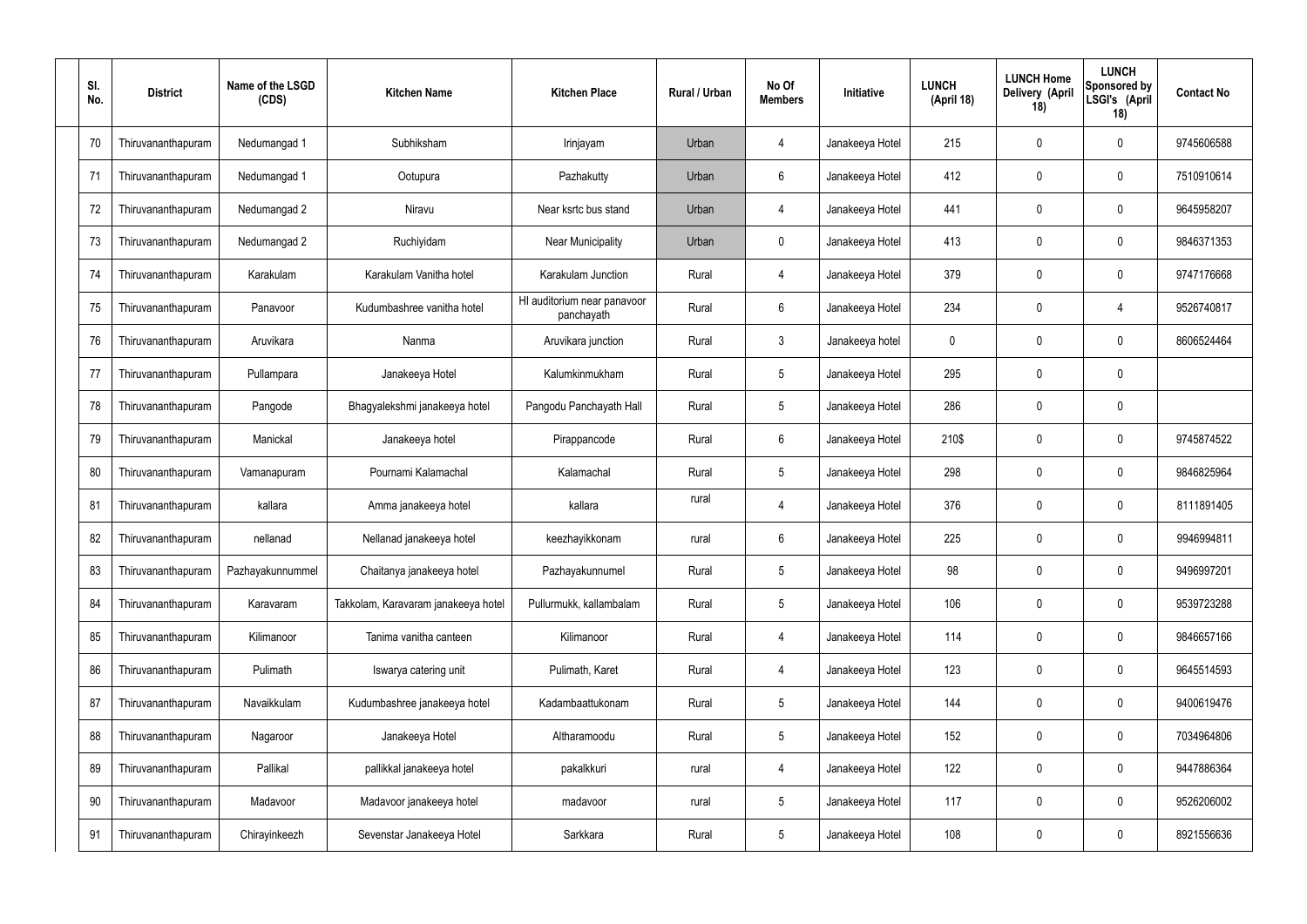|     | SI.<br>No.     | <b>District</b>    | Name of the LSGD<br>(CDS) | <b>Kitchen Name</b>                | <b>Kitchen Place</b>     | Rural / Urban | No Of<br><b>Members</b> | Initiative      | <b>LUNCH</b><br>(April 18) | <b>LUNCH Home</b><br>Delivery (April<br>18) | <b>LUNCH</b><br>Sponsored by<br>LSGI's (April<br>18) | <b>Contact No</b> |
|-----|----------------|--------------------|---------------------------|------------------------------------|--------------------------|---------------|-------------------------|-----------------|----------------------------|---------------------------------------------|------------------------------------------------------|-------------------|
|     | 92             | Thiruvananthapuram | Kadaykkavoor              | Karmalamatha Janakeeya Hotel       | Kadakkavoor              | Rural         | 5                       | Janakeeya Hotel | 98                         | 0                                           | $\mathbf 0$                                          | 9645405591        |
|     | 93             | Thiruvananthapuram | Mudakkal                  | Sarovaram Janakeeya Hotel          | Valakkadu                | Rural         | $\mathbf{3}$            | Janakeeya Hotel | 132                        | $\mathbf 0$                                 | $\mathbf 0$                                          | 8086240900        |
|     | 94             | Thiruvananthapuram | Vakkom                    | Jananai Janakeeya Hotel            | SN Junction, Jeeva Dhara | Rural         | $5\overline{)}$         | Janakeeya Hotel | 113                        | $\mathbf 0$                                 | $\mathbf 0$                                          | 8137014724        |
|     | 95             | Thiruvananthapuram | Vakkom                    | Diya Janakeeya Hotel               | Panayile Kadavu          | Rural         | $5\overline{)}$         | Janakeeya Hotel | 125                        | $\mathbf 0$                                 | $\mathbf 0$                                          | 8590439391        |
|     | 96             | Thiruvananthapuram | Kizhuvilam                | Kudumbashree vanitha canteen       | Kizhuvillam              | Rural         | $\overline{4}$          | Janakeeya Hotel | 109                        | $\mathbf 0$                                 | $\mathbf 0$                                          | 9747361312        |
|     | 97             | Thiruvananthapuram | Anchuthengu               | Swad Janakeeya Hotel               | Anchuthengu              | Rural         | $5\phantom{.0}$         | Janakeeya Hotel | 111                        | $\mathbf 0$                                 | $\mathbf 0$                                          |                   |
|     | 98             | Thiruvananthapuram | Attingal                  | Bhagyashree janakeeya hotel        | Attingal                 | Urban         | $5\phantom{.0}$         | Janakeeya Hotel | 117                        | $\mathbf 0$                                 | $\mathbf 0$                                          | 9539968503        |
|     | 99             | Thiruvananthapuram | Cherunniyoor              | Lekshmi janakeeya hotel            | Dhalavapuram             | Rural         | $\mathbf{3}$            | Janakeeya Hotel | 89                         | $\mathbf 0$                                 | $\mathbf 0$                                          | 9995391999        |
|     | 100            | Thiruvananthapuram | Chemmaruthi               | Dreams janakeeya hotel             | Mavinmoodu, muthana      | Rural         | 5                       | Janakeeya Hotel | $\mathbf 0$                | $\mathbf 0$                                 | $\mathbf 0$                                          | 8129240185        |
|     | 101            | Thiruvananthapuram | Chemmaruthi               | Natturuchi janakeeya hotel         | Panayara&sivapuram       | Rural         | $5\overline{)}$         | Janakeeya Hotel | 102                        | $\mathbf 0$                                 | $\mathbf 0$                                          | 8129240185        |
|     | 102            | Thiruvananthapuram | Chemmaruthi               | Bhanusree                          | Chavadimukku             | Rural         | 4                       | Janakeeya Hotel | 198                        | $\mathbf 0$                                 | $\mathbf 0$                                          | 8129240185        |
|     | 103            | Thiruvananthapuram | Chemmaruthi               | saphalyam janakeeya Hotel          | chemmaruthi              | Rural         | 5                       | Janakeeya hotel | 146                        | $\mathbf 0$                                 | $\mathbf 0$                                          | 9539925641        |
|     | 104            | Thiruvananthapuram | Manamboor                 | Manamboor janakeeya hotel          | Kavalayoor               | Rural         | 4                       | Janakeeya Hotel | 132                        | 0                                           | 0\$                                                  | 9074388684        |
|     | 105            | Thiruvananthapuram | Edava                     | Sreenandha janakeeyahotel          | Kaappil                  | Rural         | $5\phantom{.0}$         | Janakeeya Hotel | 143                        | $\mathbf 0$                                 | $\mathbf 0$                                          | 9895337334        |
|     | 106            | Thiruvananthapuram | Elakamon                  | Sreenarayana janakeeya hotel       | Elakamon                 | Rural         | $\overline{7}$          | Janakeeya Hotel | $\pmb{0}$                  | $\mathbf 0$                                 | $\mathbf 0$                                          | 8086637798        |
|     | 107            | Thiruvananthapuram | Elakamon                  | kudumbashree janakeeya hotel       | Elakamon                 | Rural         | $5\phantom{.0}$         | janakeeya hotel | 54                         | $\mathbf 0$                                 | $\mathbf 0$                                          | 8590725126        |
|     | 108            | Thiruvananthapuram | Vettoor                   | Kashi janakeeya hotel              | Vettoor                  | Rural         | $\overline{4}$          | Janakeeya Hotel | 54                         | $\mathbf 0$                                 | $\mathbf 0$                                          | 9061547396        |
|     | 109            | Thiruvananthapuram | Ottoor                    | Kudumbashree Janakeeya hotel       | ottoor                   | rural         | $\mathbf{3}$            | Janakeeya Hotel | 44                         | $\pmb{0}$                                   | $\mathbf 0$                                          | 8590570561        |
|     | 110            | Thiruvanathapuram  | Varkala                   | Janakeeya hotel                    | Varkala municipality     | Urban         | $5\phantom{.0}$         | Janakeeya Hotel | 27                         | $\pmb{0}$                                   | $\mathbf 0$                                          | 8943261611        |
| 110 |                |                    |                           |                                    |                          |               | 501                     |                 | 22616                      | $\mathbf{0}$                                | $\overline{7}$                                       |                   |
|     | -1             | Thrissur           | Kadangodu                 | Janakeeya Hotel Kadangod           | Kadangod                 | Rural         | 4                       | Janakeeya Hotel | 58                         | 40                                          | $\overline{7}$                                       |                   |
|     | $\overline{2}$ | Thrissur           | Chalakudy                 | Thripthy Janakeeya Hotel Chalakudy | North Busstand Chalakudy | Urban         | $\overline{4}$          | Janakeeya Hotel | 260                        | 140                                         | $\mathbf 0$                                          | 9544048190        |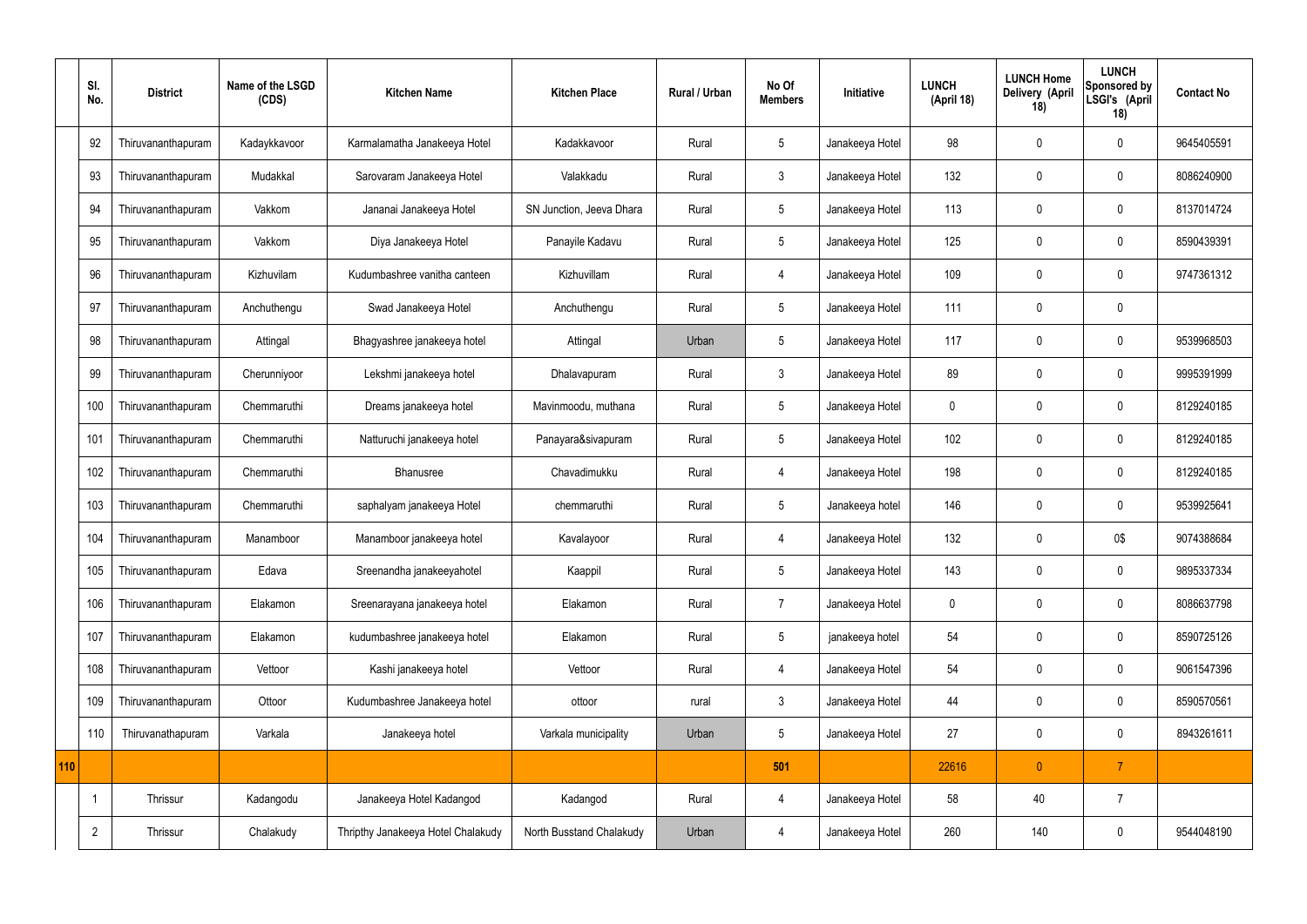| SI.<br>No.     | <b>District</b> | Name of the LSGD<br>(CDS) | <b>Kitchen Name</b>                             | <b>Kitchen Place</b>                       | <b>Rural / Urban</b> | No Of<br><b>Members</b> | Initiative      | <b>LUNCH</b><br>(April 18) | <b>LUNCH Home</b><br>Delivery (April<br>18) | <b>LUNCH</b><br>Sponsored by<br>LSGI's (April<br>18) | <b>Contact No</b> |
|----------------|-----------------|---------------------------|-------------------------------------------------|--------------------------------------------|----------------------|-------------------------|-----------------|----------------------------|---------------------------------------------|------------------------------------------------------|-------------------|
| 3              | Thrissur        | Pananchery                | Pananchery Janakeeya Hotel                      | Pattikkad                                  | Rural                | $5\phantom{.0}$         | Janakeeya Hotel | 130                        | 58                                          | $\mathbf 0$                                          | 9746354118        |
| 4              | Thrissur        | Kadavallur                | Janakeeya Hotel Kadavalloor                     | Panjayath Compound                         | Rural                | 4                       | Janakeeya Hotel | 76                         | 50                                          | $\mathbf 0$                                          |                   |
| 5              | Thrissur        | Kattoor                   | Janakeeya Hotel Kattoor                         | Near pompay school, Kattoor                | Rural                | $5\overline{)}$         | Janakeeya Hotel | 76                         | 48                                          | $\mathbf 0$                                          | 9605263717        |
| 6              | Thrissur        | Elavally                  | Janakeeya Hotel Elavally                        | Elavally Panchayath<br>Compound            | Rural                | $\overline{4}$          | Janakeeya Hotel | 181                        | 0                                           | $\mathbf 0$                                          | 9744738247        |
| $\overline{7}$ | Thrissur        | Paralam                   | Paralam Janakeeya Hotel                         | Nanma Kudumbashree<br>canteen              | Rural                | $\mathbf{3}$            | Janakeeya Hotel | 0                          | 55                                          | $\mathbf 0$                                          | 9744441594        |
| 8              | Thrissur        | Kadukutty                 | Uppum Mulakum Janakeeya Hotel<br>Kadukutty      | Kottamuri Junction                         | Rural                | $5\overline{)}$         | Janakeeya Hotel | 48                         | 34                                          | $\mathbf 0$                                          | 9846634710        |
| 9              | Thrissur        | Thrissur 2                | Kuttanellur Janakeeya Hotel                     | Kuttanellur                                | Urban                | $5\overline{)}$         | Janakeeya Hotel | 0                          | $\mathbf 0$                                 | $\mathbf 0$                                          | 8330800498        |
| 10             | Thrissur        | Pazhayannur               | Janakeeya Hotel, Pazhayanoor                    | Pazhayannur Panchayath                     | Rural                | $\overline{4}$          | Janakeeya Hotel | 292                        | $\mathbf 0$                                 | $\mathbf 0$                                          | 9400257329        |
| 11             | Thrissur        | Aloor                     | Aloor Janakeeya Hotel                           | Aloor                                      | Rural                | $5\overline{)}$         | Janakeeya Hotel | 81                         | 36                                          | $\mathbf 0$                                          | 9946922936        |
| 12             | Thrissur        | Muriyad                   | Jankeeya Hotel, Muriyad                         | Karuna Canteen, Muriyad                    | Rural                | $5\phantom{.0}$         | Janakeeya Hotel | 76                         | 0                                           | $\mathbf 0$                                          | 9961920358        |
| 13             | Thrissur        | Valapad                   | Janakeeya Hotel Valapad                         | Valapad Chanthapadi                        | Rural                | $6\overline{6}$         | Janakeeya Hotel | 102                        | $\boldsymbol{0}$                            | $\overline{7}$                                       | 9846972134        |
| 14             | Thrissur        | Kaipamangalam             | Kaipamngalam Janakeeya Hotel                    | Kaipamangalam Panchayath                   | Rural                | $\mathbf{3}$            | Janakeeya Hotel | 199                        | $\mathbf 0$                                 | $\overline{2}$                                       |                   |
| 15             | Thrissur        | Annamanada                | Snehitha Catering                               | Annamanada                                 | Rural                | $5\phantom{.0}$         | Janakeeya Hotel | 23                         | 13                                          | $\mathbf 0$                                          | 9747712615        |
| 16             | Thrissur        | Vellangallur              | Janakeeya Hotel Vellangallur                    | Panchayath Community Hall                  | Rural                | $6\phantom{.}6$         | Janakeeya Hotel | 48                         | 24                                          | $\mathbf 0$                                          | 9947462258        |
| 17             | Thrissur        | Pavaratty                 | Janakeeya Hotel Pavaratty                       | Akashaya Vanitha Canteen                   | Rural                | $\mathbf{3}$            | Janakeeya Hotel | 133                        | $\mathbf 0$                                 | $\mathbf 0$                                          |                   |
| 18             | Thrissur        | Edathiruthy               | Janakeeya Hotel Edathuruthi (Nalinam<br>Stores) | Opposite of GLPS,<br>Chenthrappinni Centre | Rural                | $\overline{4}$          | Janakeeya Hotel | 94                         | $\mathbf 0$                                 | $\overline{2}$                                       |                   |
| 19             | Thrissur        | Adatt                     | Janakeeya Hotel Adat                            | Muthuvara                                  | Rural                | $\overline{7}$          | Janakeeya Hotel | 116                        | 57                                          | $\mathbf 0$                                          | 6235203703        |
| 20             | Thrissur        | Irinjalakuda 1            | Janakeeya Hotel Irinjalakuda Cds1               | Irinjalakuda Muncipality                   | Urban                | $\overline{4}$          | Janakeeya Hotel | 74                         | $\boldsymbol{0}$                            | $\bf{0}$                                             | 9526912506        |
| 21             | Thrissur        | Parapookkara              | Janakeeya Hotel, Parapookkara                   | Panchayath Canteen                         | Rural                | $5\phantom{.0}$         | Janakeeya Hotel | 50                         | $\boldsymbol{0}$                            | $\bf{0}$                                             | 9605428611        |
| 22             | Thrissur        | Puthanchira               | Annapoorna Janakeeya Hotel<br>Puthenchira       | Panchayath Community Hall                  | Rural                | $5\overline{)}$         | Janakeeya Hotel | 38                         | 25                                          | $\mathbf 0$                                          | 919539164678      |
| 23             | Thrissur        | SreeNarayanapuram         | Sree Narayana Puram Janakeeya<br>Hotel          | Sreenarayanapuram<br>Panchayath            | Rural                | $5\phantom{.0}$         | Janakeeya Hotel | 178                        | 0                                           | $\overline{1}$                                       |                   |
| 24             | Thrissur        | Nadathara                 | Nadathara Janakeeya Hotel                       | Moorkanikkara                              | Rural                | $5\phantom{.0}$         | Janakeeya Hotel | 22                         | 42                                          | $\boldsymbol{0}$                                     | 9744611176        |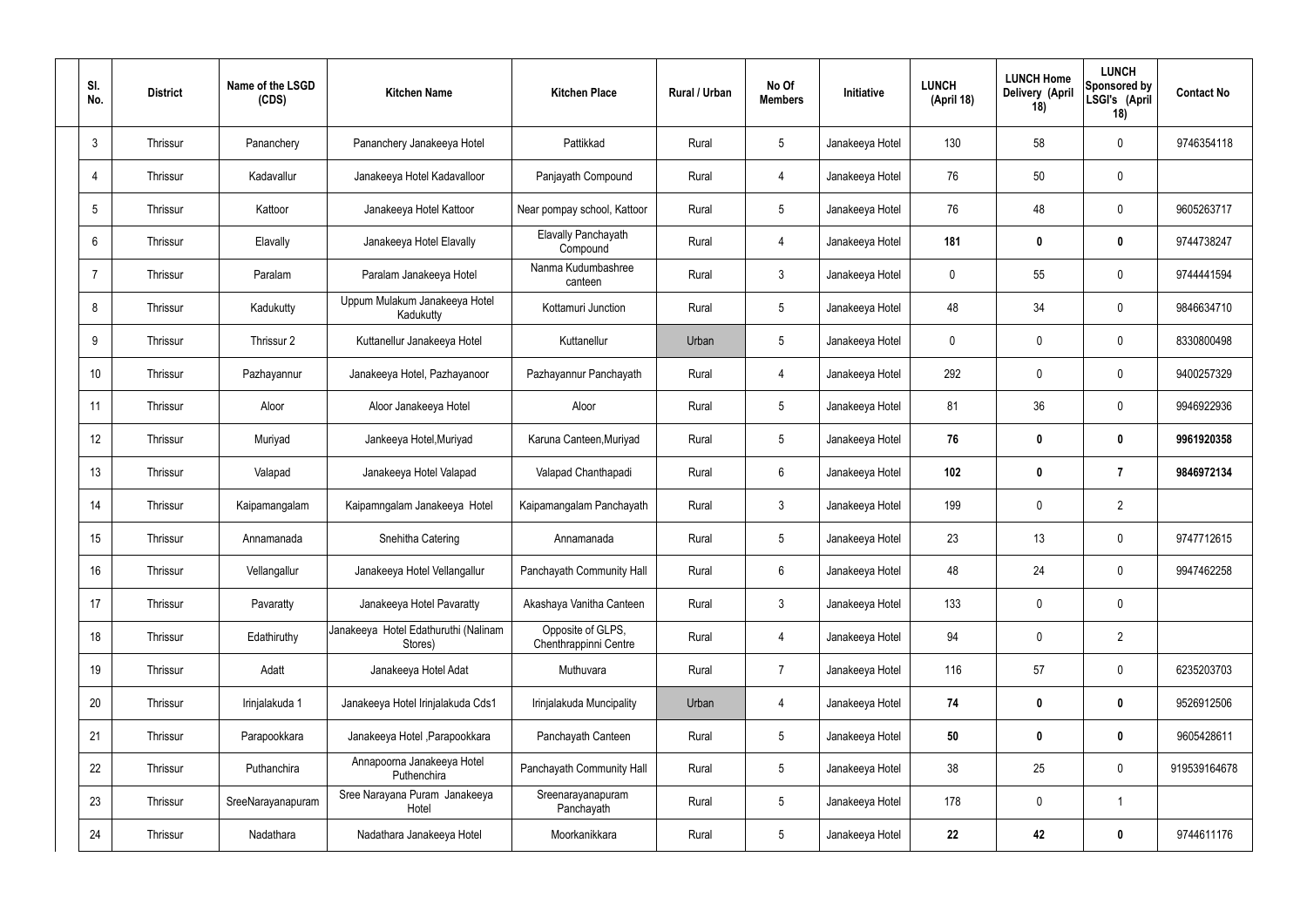| SI.<br>No. | <b>District</b> | Name of the LSGD<br>(CDS) | <b>Kitchen Name</b>                        | <b>Kitchen Place</b>                         | Rural / Urban | No Of<br><b>Members</b> | Initiative      | <b>LUNCH</b><br>(April 18) | <b>LUNCH Home</b><br>Delivery (April<br>18) | <b>LUNCH</b><br>Sponsored by<br>LSGI's (April<br>18) | <b>Contact No</b> |
|------------|-----------------|---------------------------|--------------------------------------------|----------------------------------------------|---------------|-------------------------|-----------------|----------------------------|---------------------------------------------|------------------------------------------------------|-------------------|
| 25         | Thrissur        | Vallachira                | Vallachira Janakeeya Hotel                 | Vallachira Gramapanchayath                   | Rural         | 4                       | Janakeeya Hotel | $\mathbf 0$                | 36                                          | $\mathbf 0$                                          | 9744804256        |
| 26         | Thrissur        | Poyya                     | Janakeeya Hotel , Poyya                    | Poyya Junction                               | Rural         | $5\phantom{.0}$         | Janakeeya Hotel | $\mathbf 0$                | 0                                           | $\mathbf 0$                                          | 7902318250        |
| 27         | Thrissur        | Wadakanchery 1            | Vrindavan Janakeeya Hotel                  | Ottupara                                     | Urban         | $5\phantom{.0}$         | Janakeeya Hotel | 159                        | 43                                          | $\mathbf 0$                                          |                   |
| 28         | Thrissur        | Varandarappilly           | Janakeeya Hotel                            | Varandarappilly Panchayath                   | Rural         | $5\phantom{.0}$         | Janakeeya Hotel | 69                         | 34                                          | $\mathbf 0$                                          | 9048283463        |
| 29         | Thrissur        | Nenmanikkara              | Vanitha Janakeeya Hotel                    | Paliyekkara, Nenmanikkara<br>Gramapanchayath | Rural         | $5\phantom{.0}$         | Janakeeya Hotel | 38                         | 21                                          | $\mathbf 0$                                          | 9747494386        |
| 30         | Thrissur        | Kodakara                  | Nanma Janakeeya Hotel                      | Kodakara Bus Stand                           | Rural         | $5\,$                   | Janakeeya Hotel | 229                        | 215                                         | $\mathbf 0$                                          | 9946283762        |
| 31         | Thrissur        | Thekkumkkara              | Janakeeya Hotel Thekkumkara                | Vanitha Canteen, Thekkumkara                 | Rural         | $\overline{4}$          | Janakeeya Hotel | 60                         | $\mathbf 0$                                 | $\mathbf 0$                                          |                   |
| 32         | Thrissur        | Alagappa Ngar             | Janakeeya Hotel                            | Amballur                                     | Rural         | $5\phantom{.0}$         | Janakeeya Hotel | 150                        | 26                                          | $\mathbf 0$                                          | 8606553521        |
| 33         | Thrissur        | Kolazhy                   | Janakeeya Hotel Kolazhy                    | <b>ZMLP School</b>                           | Rural         | $\overline{4}$          | Janakeeya Hotel | $\mathbf 0$                | 67                                          | $\mathbf 0$                                          | 9645535725        |
| 34         | Thrissur        | Manalur                   | Janakeeya Hotel Manalur                    | Govt High School, Manaloor                   | Rural         | 6                       | Janakeeya Hotel | 63                         | 16                                          | $\mathbf 0$                                          | 9446619441        |
| 35         | Thrissur        | Arimpur                   | Janakeeya Hotel Arimbur                    | Kudumbashree Vanitha<br>Canteen, Arimbur     | Rural         | $5\,$                   | Janakeeya Hotel | 195                        | 80                                          | $\mathbf 0$                                          | 9946789338        |
| 36         | Thrissur        | Thanniyam                 | Thannyam Janakeeya Hotel                   | Peringottukara                               | Rural         | 4                       | Janakeeya Hotel | $\mathbf 0$                | 0                                           | $\boldsymbol{0}$                                     | 9048570194        |
| 37         | Thrissur        | Madakkathara              | Madakkathara Annapoorna Janakeeya<br>Hotel | Madakkathara                                 | Rural         | 6                       | Janakeeya Hotel | 76                         | 37                                          | $\overline{2}$                                       | 9388431507        |
| 38         | Thrissur        | Athirappilly              | Panchayath Kudumbashree Canteen            | Athirappilly                                 | Rural         | $\mathbf{3}$            | Janakeeya Hotel | $\mathbf 0$                | $\mathbf 0$                                 | $\mathbf 0$                                          | 9496151187        |
| 39         | Thrissur        | Kodassery                 | Five Star Janakeeya Hotel                  | Kodassery                                    | Rural         | $\overline{4}$          | Janakeeya Hotel | 158                        | 63                                          | $\mathbf 0$                                          | 9846464927        |
| 40         | Thrissur        | Mattathur                 | Karunya<br>kudumbShree                     | Vellikkulangara                              | Rural         | $\overline{4}$          | Janakeeya Hotel | 178                        | 104                                         | $\mathbf 1$                                          | 8086449102        |
| 41         | Thrissur        | Koratty                   | Ruchi Janakeeya Hotel                      | Koratty                                      | Rural         | $\overline{4}$          | Janakeeya Hotel | 94                         | 25                                          | 0.00\$                                               | 9496527583        |
| 42         | Thrissur        | Thrikkoor                 | Susthira Janakeeya Hotel                   | Alengaad                                     | Rural         | $\mathfrak{Z}$          | Janakeeya Hotel | 156                        | 48                                          | $\overline{4}$                                       | 8111847055        |
| 43         | Thrissur        | Venkitangu                | Ottupura<br>Janakeeya Hotel Vengidangu     | Vengidangu Panchayath                        | Rural         | $\mathfrak{Z}$          | Janakeeya Hotel | 167                        | 56                                          | $\mathbf 0$                                          | 8156981840        |
| 44         | Thrissur        | Padiyoor                  | Padiyoor<br>Janakeya Hotel                 | HDC School, Kakkathuruthy                    | Rural         | $5\phantom{.0}$         | Janakeeya Hotel | 89                         | 36                                          | $\mathbf 0$                                          | 9048341118        |
| 45         | Thrissur        | Pariyaram                 | Samridhi Janakeeya Hotel                   | Pariyaram                                    | Rural         | $5\phantom{.0}$         | Janakeeya Hotel | 109                        | 93                                          | $\mathbf 0$                                          | 7025950795        |
| 46         | Thrissur        | Wadakanchery cds2         | Janakeeya Hotel, Wadakanchery cds2         | Minaloor                                     | Urban         | $\mathfrak{Z}$          | Janakeeya Hotel | 76                         | 0                                           | $\pmb{0}$                                            |                   |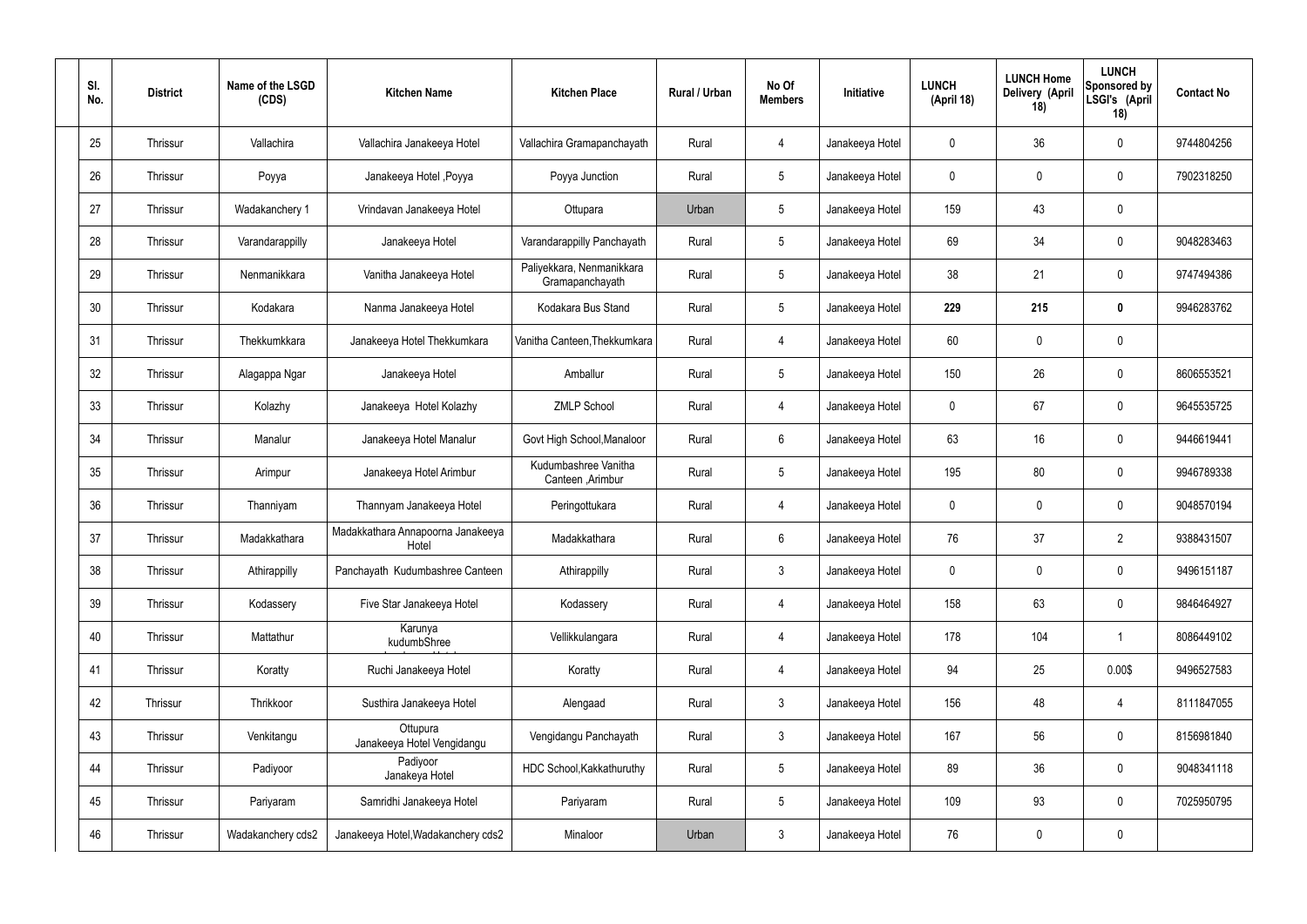|    | SI.<br>No. | <b>District</b> | Name of the LSGD<br>(CDS) | <b>Kitchen Name</b>               | <b>Kitchen Place</b>               | Rural / Urban | No Of<br><b>Members</b> | Initiative      | <b>LUNCH</b><br>(April 18) | <b>LUNCH Home</b><br>Delivery (April<br>18) | <b>LUNCH</b><br>Sponsored by<br>LSGI's (April<br>18) | <b>Contact No</b> |
|----|------------|-----------------|---------------------------|-----------------------------------|------------------------------------|---------------|-------------------------|-----------------|----------------------------|---------------------------------------------|------------------------------------------------------|-------------------|
|    | 47         | <b>Thrissur</b> | Kodungaloor cds2          | Jathikka Janakeeya Hotel          | Arakkulam                          | Urban         | 4                       | Janakeeya Hotel | 91                         | $\mathbf 0$                                 | $\mathbf 0$                                          | 9745397171        |
|    | 48         | <b>Thrissur</b> | Punnayur                  | Kaipunnyam Janakeeya Hotel        | Edakazhiyur                        | Rural         | $5\overline{)}$         | Janakeeya Hotel | 61                         | 21                                          | $\mathbf 0$                                          | 9744680885        |
| 98 | 49         | <b>Thrissur</b> | Velookkara                | Velookkara Janakeeya Hotel        | Panchayath shopping complex        | Rural         | 3                       | Janakeeya Hotel | $\mathbf 0$                | $\mathbf 0$                                 | $\mathbf 0$                                          | 9048756685        |
|    | 50         | <b>Thrissur</b> | Meloor                    | Thanima Janakeeya Hotel Meloor    | Meloor centre                      | Rural         | 4                       | Janakeeya Hotel | 109                        | 31                                          | $\mathbf 0$                                          | 7902354039        |
|    | 51         | <b>Thrissur</b> | Vallathol Nagar           | Janakeeya Hotel, Vallathol Nagar  | near youth welfare center          | rural         | $5\overline{)}$         | Janakeeya Hotel | 157                        | $\mathbf 0$                                 | $\mathbf 0$                                          | 9961296574        |
|    | 52         | <b>Thrissur</b> | Eriyad                    | janakeeya Hotel, eriyad           | community hall                     | Rural         | 4                       | Janakeeya Hotel | $\mathbf 0$                | $\mathbf 0$                                 | $\mathbf 0$                                          |                   |
|    | 53         | <b>Thrissur</b> | Edavilangu                | Janakeeya Hotel, Edavilangu       | Edavilangu Center                  | Rural         | $\overline{4}$          | Janakeeya Hotel | 210                        | $\mathbf 0$                                 | $\mathbf 0$                                          |                   |
|    | 54         | <b>Thrissur</b> | Avanoor                   | Janakeeya Hotel, Avanoor          | near panchayath office,<br>Avanoor | Rural         | $5\overline{)}$         | Janakeeya Hotel | $\mathbf 0$                | $\mathbf 0$                                 | $\mathbf 0$                                          | 9447343516        |
|    | 55         | <b>Thrissur</b> | Mala                      | Janakeeya hotel Mala              | Near panchayath office, Mala       | Rural         | $\overline{4}$          | Janakeeya Hotel | 143                        | 26                                          | $\mathbf 0$                                          | 9946442260        |
|    | 56         | Thrissur        | Guruvayur1                | Guruvayur Janakeeya Hotel         | Guruvayur                          | Urban         | $\mathbf{3}$            | Janakeeya Hotel | 388                        | 253                                         | $\mathbf 0$                                          | 9961227858        |
|    | 57         | Thrissur        | Vadakkekad                | Kudumbasree janakeeya hotel       | Nalam kallu                        | Rural         | 4                       | Janakeeya Hotel | 85                         | 30                                          | $\mathbf 0$                                          | 9645190166        |
|    | 58         | Thrissur        | Kadappuram                | Kadappuram janakeeya hotel        | Kadappuram panchayath<br>building  | Rural         | 4                       | Janakeeya Hotel | 23                         | 11                                          | $\mathbf 0$                                          | 8156984319        |
|    | 59         | <b>Thrissur</b> | Chavakkad                 | Chavakkad Janakeeya hotel         | Chavakkad, near bus stand          | Urban         | 5 <sup>5</sup>          | Janakeeya Hotel | 205                        | 69                                          | $\mathbf 0$                                          | 7560874804        |
|    | 60         | Thrissur        | Engadiyoor                | pavithra janikeeya hotel          | Pokulangara                        | Rural         | $5\overline{)}$         | Janakeeya Hotel | 52                         | $\pmb{0}$                                   | $\mathbf 0$                                          | 9562239618        |
|    | 61         | Thrissur        | Varavoor                  | Friends janakeeya hotel, Varavoor | Thichur                            | Rural         | $\mathbf{3}$            | Janakeeya Hotel | 86                         | $\pmb{0}$                                   | $\mathbf 0$                                          |                   |
|    | 62         | Thrisssur       | Punnayurkulam             | Punnayurkkulam janakeeya hotel    | Althara centre                     | Rural         | $5\overline{)}$         | Janakeeya Hotel | 96                         | 24                                          | $\mathbf 0$                                          | 8086093454        |
|    | 63         | Thrissur        | Thiruwilamala             | Villuadry Janakeeya hotel         | Thiruwilamala                      | Rural         | $5\overline{)}$         | Janakeeya Hotel | 193                        | $\pmb{0}$                                   | $\mathbf 0$                                          | 9846174729        |
|    | 64         | Thrissur        | Kattakampal               | Janakeeya Hotel Kattakampal       | Chirakkal                          | Rural         | $\overline{4}$          | Janakeeya Hotel | 28                         | 27                                          | $\mathbf 0$                                          |                   |
|    | 65         | Thrissur        | Kandanassery              | kandanassery janakeeya hotel      | kandanassery                       | Rural         | $5\overline{)}$         | Janakeeya Hotel | 36                         | 29                                          | $\mathbf 0$                                          |                   |
|    | 66         | Thrissur        | Kaiparambu                | Janakeeya Hotel Kaiparambu        | Near mundoor health center         | Rural         | $5\overline{)}$         | janakeeya hotel | 50                         | 48                                          | $\mathbf 0$                                          | 9645828069        |
|    | 67         | Thrissur        | Thrissur 2(new)           | kitchen girls janakeeya hotel     | Olari                              | urban         | 4                       | janakeeya hotel | 141                        | 168                                         | $\mathbf 0$                                          | 9388828112        |
|    | 68         | Thrissur        | Kuzhur                    |                                   | kuzhur                             | Rural         | $\overline{4}$          | janakeeya hotel | $\pmb{0}$                  | $\pmb{0}$                                   | $\boldsymbol{0}$                                     | 9526566073        |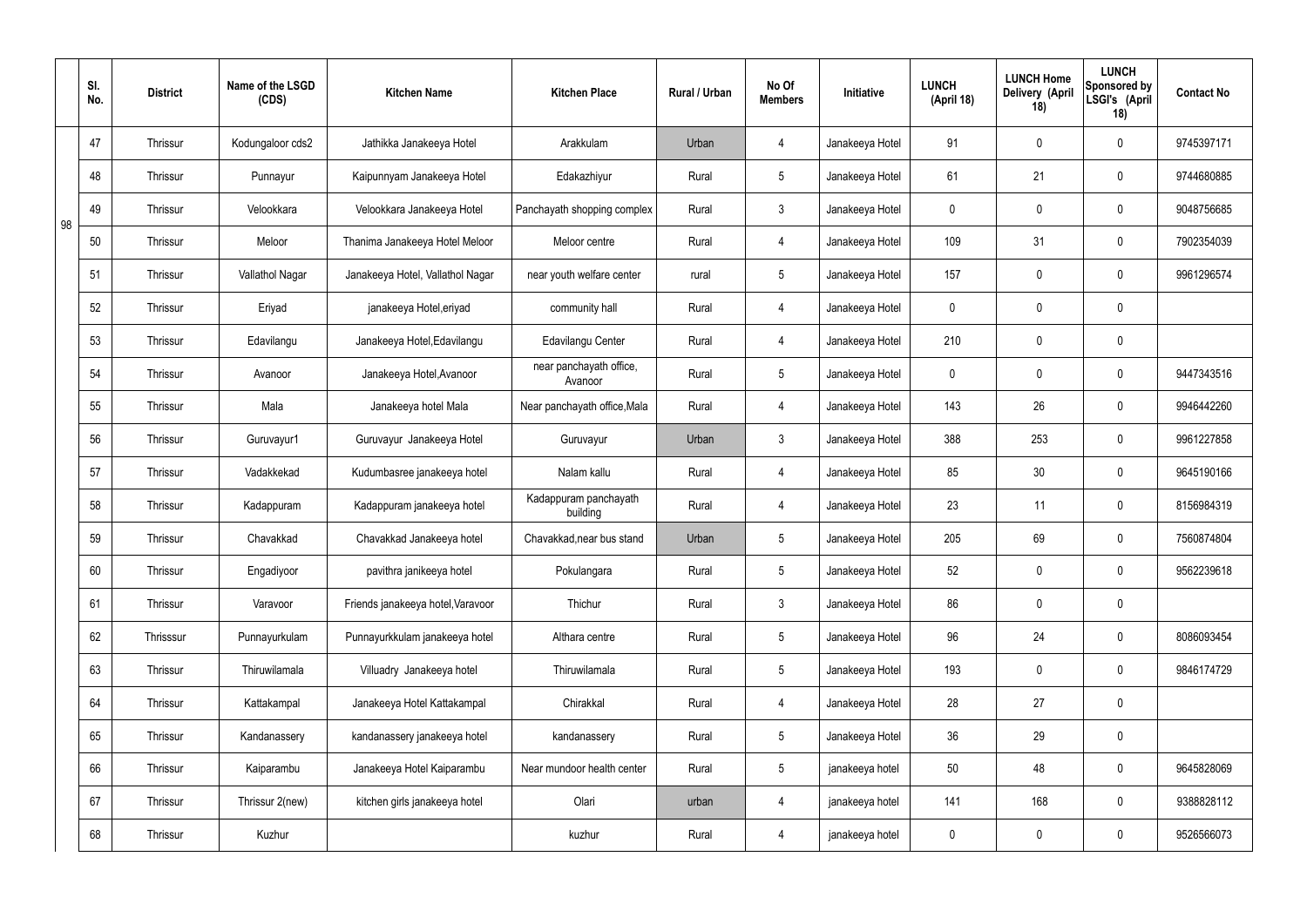| SI.<br>No. | <b>District</b> | Name of the LSGD<br>(CDS) | <b>Kitchen Name</b>          | <b>Kitchen Place</b>                   | Rural / Urban | No Of<br><b>Members</b> | Initiative      | <b>LUNCH</b><br>(April 18) | <b>LUNCH Home</b><br>Delivery (April<br>18) | <b>LUNCH</b><br>Sponsored by<br>LSGI's (April<br>18) | <b>Contact No</b> |
|------------|-----------------|---------------------------|------------------------------|----------------------------------------|---------------|-------------------------|-----------------|----------------------------|---------------------------------------------|------------------------------------------------------|-------------------|
| 69         | Thrissur        | Chazhur                   | Chazur Janakeeya Hotel       | Pazhuvil Center                        | Rural         | 4                       | janakeeya hotel | $\mathbf 0$                | 0                                           | $\mathbf 0$                                          | 9061946216        |
| 70         | Thrissur        | Nattika                   | uttupura                     | Thriprayar                             | Rural         | $5\phantom{.0}$         | janakeeya hotel | 160                        | $\mathbf 0$                                 | $\mathbf 0$                                          | 9544055637        |
| 71         | Thrissur        | Thalikulam                | Nidhi janakeeya hotel        | Puthenthodu                            | Rural         | $5\phantom{.0}$         |                 | 181                        | $\mathbf 0$                                 | $\mathbf 0$                                          | 8606213960        |
| 72         | Thrissur        | Vadanapilly               | vadanappilly janakeeya hotel | vadanapilly                            | Rural         | $5\phantom{.0}$         | janakeeya hotel | $\mathbf 0$                | $\mathbf 0$                                 | $\mathbf 0$                                          | 9947728948        |
| 73         | Thrissur        | orumanayur                | orumanayur janakeeya hotel   | orumanayur                             | rural         | $5\phantom{.0}$         | janakeeya hotel | 82                         | 34                                          | $\mathbf 0$                                          | 9995588758        |
| 74         | Thrissur        | Panjal                    | Five-star Janakeeya hotel    | Panjal                                 | Rural         | $5\overline{)}$         | janakeeya hotel | 186                        | $\mathbf 0$                                 | $\mathbf 0$                                          | 9746847353        |
| 75         | Thrissur        | veloor                    | Veloor Janakeeya hotel       | veloor                                 | Rural         | $5\overline{)}$         | janakeeya hotel | 54                         | 47                                          | $\mathbf 0$                                          | 9447724685        |
| 76         | Thrissur        | Chowanoor                 |                              | Chowanoor                              | Rural         | $\mathbf{3}$            | janakeeya hotel | 33                         | 28                                          | $\mathbf 0$                                          | 9,526,340,307     |
| 77         | Thrissur        | Puthur                    | Puthur janakeeyahotel        | puthur                                 | Rural         | $5\overline{)}$         | janakeeya hotel | 61                         | 59                                          | $\mathbf 0$                                          | 6238101595        |
| 78         | Thrissur        | Erumapetty                | subhiksha janakeeya hotel    | Erumapetty                             | Rural         | $5\phantom{.0}$         | janakeeya hotel | 132                        | 80                                          | $\mathbf 0$                                          | 9207201880        |
| 79         | Thrissur        | Kondazhy                  | Santhwanam Janakeeya Hotel   | Kondazhy                               | Rural         | 4                       | janakeeya hotel | 15                         | $\mathbf 0$                                 | $\mathbf 0$                                          | 9526401759        |
| 80         | Thrissur        | Mullurkkara               | Kaniv Janakeeya Hotel        | Atoor                                  | Rural         | 4                       | janakeeya hotel | $\mathbf 0$                | $\mathbf 0$                                 | $\mathbf 0$                                          |                   |
| 81         | Thrissur        | Porkkulam                 | Porkulam janakeeya hotel     | Parempadam                             | Rural         | 5                       | Janakeeya hotel | $\mathbf 0$                | $\mathbf 0$                                 | $\mathbf 0$                                          | 8129017841        |
| 82         | Thrissur        | Puthukkad                 | Puthukkad Janakeeya Hotel    | Puthukkad                              | Rural         | 5 <sup>5</sup>          | Janakeeya hotel | 66                         | 19                                          | $\mathbf 0$                                          | 7356668644        |
| 83         | Thrissur        | Choondal                  | Choondal Janakeeya Hotel     | <b>Kechery Centre</b>                  | Rural         | 8                       | Janakeeya Hotel | 100                        | 30                                          | $\mathbf 0$                                          |                   |
| 84         | Thrissur        | Cherpu                    | Cherpu Janakeeya Hotel       | Cherpu                                 | Rural         | $3\phantom{a}$          | Janakeeya Hotel | $\mathbf 0$                | 60                                          | $\mathbf 0$                                          | 9605375648        |
| 85         | Thrissur        | Mathilakam                | Mathilakam Janakeeya hotel   | Mathilakam gramapanchayath<br>compound | Rural         | $3\phantom{a}$          | Janakeeya hotel | 81                         | $\pmb{0}$                                   | $\mathbf 0$                                          | 9995986808        |
| 86         | Thrissur        | Anthikad                  | Anthikad Janakeeya hotel     | Anthikad                               | Rural         | $\overline{4}$          | Janakeeya hotel | $\mathbf 0$                | $\pmb{0}$                                   | $\mathbf 0$                                          |                   |
| 87         | Thrissur        | Mullassery                | Mullassery Janakeeya Hotel   | Mullassery centre                      | Rural         | 5 <sup>5</sup>          | Janakeeya hotel | 123                        | 78                                          | $\mathbf 0$                                          |                   |
| 88         | Thrissur        | Karalam                   | Karalam Janakeeya Hotel      | Chemmada, Karalam                      | Rural         | $\overline{4}$          | Janakeeya hotel | 85                         | $\pmb{0}$                                   | $\mathbf 0$                                          | 6282924636        |
| 89         | Thrissur        | Poomangalam               | Poomangalam Janakeeya Hotel  | Edakkulam                              | Rural         | $3\phantom{a}$          | Janakeeya hotel | 52                         | 16                                          | $\mathbf 0$                                          | 919947255537      |
| 90         | Thrissur        | MG Kavu                   | Annapoorna Janakeeya Hotel   | MG Kavu                                | Rural         | 4                       | Janakeeya hotel | 124                        | 115                                         | $\mathbf 0$                                          | 7558080131        |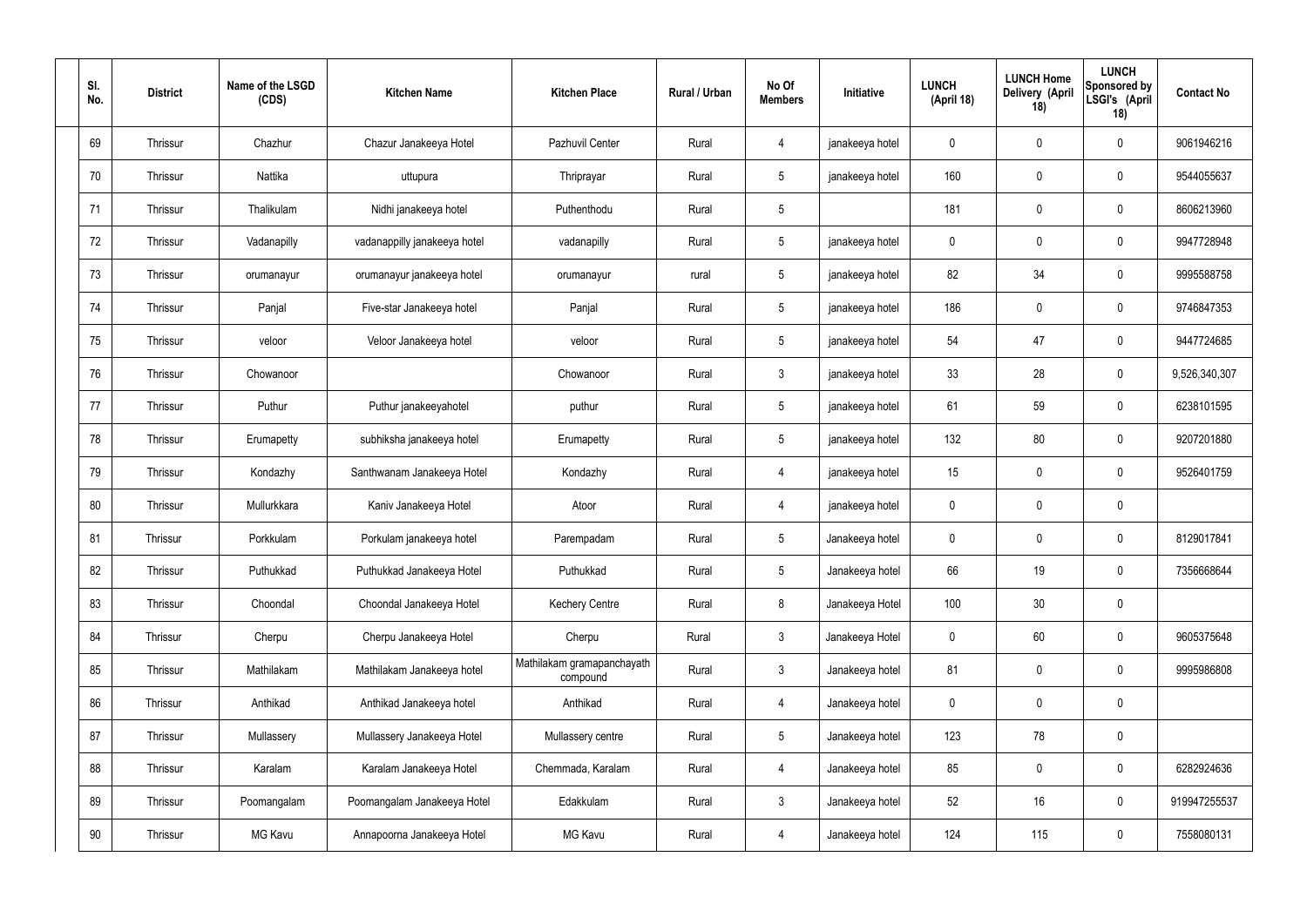| SI.<br>No.      | <b>District</b> | Name of the LSGD<br>(CDS) | <b>Kitchen Name</b>              | <b>Kitchen Place</b>                   | Rural / Urban | No Of<br><b>Members</b> | Initiative      | <b>LUNCH</b><br>(April 18) | <b>LUNCH Home</b><br>Delivery (April<br>18) | <b>LUNCH</b><br>Sponsored by<br>LSGI's (April<br>18) | <b>Contact No</b> |
|-----------------|-----------------|---------------------------|----------------------------------|----------------------------------------|---------------|-------------------------|-----------------|----------------------------|---------------------------------------------|------------------------------------------------------|-------------------|
| 91              | Thrissur        | chelakkara                | Nila janakeeya hotel             | chelakkara                             | rural         | $5\overline{)}$         | janakeeya hotel | 103                        | 0                                           | $\mathbf 0$                                          | 9747856037        |
| 92              | Thrissur        | Avinissery                | Avinissery Janakeeya Hotel       | Palakkal                               | Rural         | $\overline{4}$          | janakeeya hotel | $\mathbf 0$                | 82                                          | $\mathbf 0$                                          |                   |
| 93              | Thrissur        | Nadathara 2               | Grandmaas Janakeeya hotel        | Nadathara                              | Rural         | $5\overline{)}$         | Janakeeya Hotel | 114                        | 208                                         | $\mathbf{3}$                                         | 7034752180        |
| 94              | Thrissur        | Chavakkad                 | Janakeeya hotel                  | Chavakkad                              | Urban         | $5\overline{)}$         | Janakeeya hotel | 146                        | 36                                          | $\mathbf 0$                                          | 9048965884        |
| 95              | <b>Thrissur</b> | Mala 2                    | Janakeeya hotel                  |                                        | Rural         | $5\overline{)}$         | janakeeya hotel | 123                        | 39                                          | $\mathbf 0$                                          | 9567844586        |
| 96              | Thrissur        | Thrissur1                 | Janakeeya hotel                  | Mannuthy                               | Urban         | $5\phantom{.0}$         | janakeeya hotel | 90                         | $5\phantom{.0}$                             | $\mathbf 1$                                          | 9746287281        |
| 97              | <b>Thrissur</b> | Vadanappilly2             | Janakeeya hotel                  | Vadanappilly                           | Rural         | $3\phantom{a}$          | janakeeya hotel | 174                        | $\bm{0}$                                    | $\mathbf 0$                                          | 9947728948        |
| 98              | Thrissur        | Engandiyoor 2             | Ammayoon Janakeeya Hotel         | Engandiyoor                            | Rural         | 4                       | janakeeya hotel | 38                         | 40                                          | $\mathbf 0$                                          | 7025375178        |
|                 |                 |                           |                                  |                                        |               | 437                     |                 | 8898                       | 3335                                        | 30                                                   |                   |
| -1              | Wayanad         | Vellamunda                | Thanima mess                     | 8/4 vellamuda                          | Rural         | 4                       | janakeeya Hotel | 186                        | $\mathbf 0$                                 | $\mathbf 0$                                          | 7025659685        |
| $\overline{2}$  | Wayanad         | Thavinjal                 | Sobhagya Vanitha mess            | Thalappuzha<br>chungam                 | Rural         | $\overline{4}$          | janakeeya Hotel | 243                        | 45                                          | $\mathbf 0$                                          | 9497247541        |
| $\mathbf{3}$    | Wayanad         | Vythiri                   | Dharshana catering               | Vythiri                                | Rural         | $\overline{4}$          | janakeeya Hotel | 201                        | $\mathbf 0$                                 | $\mathbf 0$                                          | 9074598184        |
| $\overline{4}$  | Wayanad         | Mullankolly               | Kairali catering group           | Mullankolli                            | Rural         | $\mathbf{3}$            | janakeeya Hotel | 165                        | $\mathbf 0$                                 | $\mathbf 0$                                          | 9526706627        |
| $5\overline{)}$ | Wayanad         | Poothadi                  | Mary matha mess                  | Kenichira                              | Rural         | $5\phantom{.0}$         | janakeeya Hotel | $\mathbf 0$                | $\pmb{0}$                                   | $\mathbf 0$                                          | 9526376970        |
| 6               | Wayanad         | Meppadi                   | Cafe Kudumbashree                | Meppadi                                | Rural         | $5\overline{)}$         | janakeeya Hotel | 194                        | $\pmb{0}$                                   | $\mathbf 0$                                          | 9207935764        |
| $\overline{7}$  | Wayanad         | Pozhuthana                | Dhanya mess                      | Pozhuthana                             | Rural         | $3\phantom{a}$          | janakeeya Hotel | 186                        | $\mathbf 0$                                 | $\mathbf 0$                                          | 8111838165        |
| 8               | Wayanad         | Thondernad                | Thanima canteen                  | Korom                                  | Rural         | $3\phantom{a}$          | janakeeya Hotel | 83                         | $\pmb{0}$                                   | $\mathbf 0$                                          | 8943476943        |
| 9               | Wayanad         | Meenangady                | Haritham Janakeeya Hotel         | Opposite police station,<br>Meenangadi | Rural         | $6\overline{6}$         | janakeeya Hotel | 222                        | 0                                           | $\mathbf 0$                                          | 9526895975        |
| 10              | Wayanad         | Nenmeni                   | Minnaram Mess and Chappathi Unit | Cheeral                                | Rural         | $5\overline{)}$         | janakeeya Hotel | 108                        | $\pmb{0}$                                   | $\mathbf 0$                                          | 8086835886        |
| 11              | Wayanad         | Thirunelli                | Adigamanai Mess and Catering     | Kartikulam                             | Rural         | $5\overline{)}$         | janakeeya Hotel | 144                        | 0                                           | $\mathbf 0$                                          | 9207406211        |
| 12              | Wayanad         | Mananthavady              | Dhanasree canteen                | Mananthavadi                           | Urban         | $5\phantom{.0}$         | janakeeya Hotel | 286                        | 0                                           | $\mathbf 0$                                          | 9496997382        |
| 13              | Wayanad         | Ambalavayal               | <b>Ruchi Catering</b>            | kalathuvayal                           | Rural         | $5\phantom{.0}$         | janakeeya Hotel | 281                        | 0                                           | $\boldsymbol{0}$                                     | 9495084437        |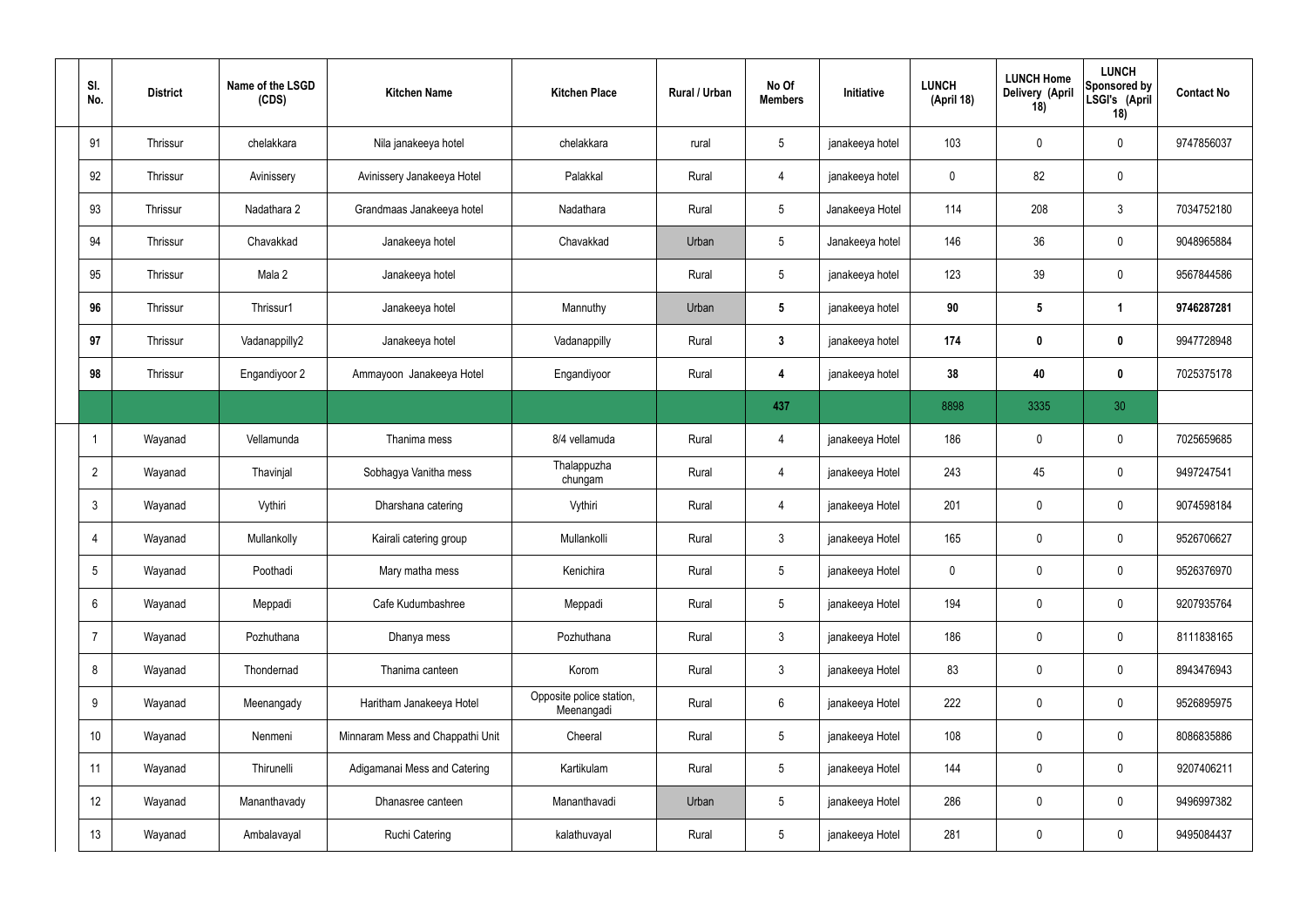|    | SI.<br>No. | <b>District</b> | Name of the LSGD<br>(CDS) | <b>Kitchen Name</b> | <b>Kitchen Place</b>           | Rural / Urban | No Of<br><b>Members</b> | Initiative      | <b>LUNCH</b><br>(April 18) | <b>LUNCH Home</b><br>Delivery (April<br>18) | <b>LUNCH</b><br>Sponsored by<br>LSGI's (April<br>18) | <b>Contact No</b> |
|----|------------|-----------------|---------------------------|---------------------|--------------------------------|---------------|-------------------------|-----------------|----------------------------|---------------------------------------------|------------------------------------------------------|-------------------|
| 28 | 14         | Wayanad         | Kaniyambetta              | sree Vinayaka       | millumukk                      | rural         | $5\overline{)}$         | janakeeya Hotel | 189                        | $\mathbf 0$                                 | $\mathbf 0$                                          | 9061486938        |
|    | 15         | Wayanad         | Pulpally                  | Vinayaka catering   | Pulpally                       | Rural         | $5\overline{)}$         | janakeeya Hotel | $\mathbf 0$                | $\mathbf 0$                                 | $\mathbf 0$                                          | 9947319307        |
|    | 16         | Wayanad         | Noolpuzha                 | Friends catering    | Naikketty                      | Rural         | $5\overline{)}$         | janakeeya Hotel | 242                        | $\pmb{0}$                                   | $\mathbf 0$                                          | 7558019388        |
|    | 17         | Wayanad         | Panamaram                 | Testy mess          | Panamaram                      | Rural         | $\overline{4}$          | janakeeya Hotel | 182                        | $\pmb{0}$                                   | $\mathbf 0$                                          | 9605814620        |
|    | 18         | wayanad         | Moopainad                 | vanitha mess        | vaduvanchal                    | Rural         | $5\overline{)}$         | janakeeya Hotel | 196                        | $\mathbf 0$                                 | $\mathbf 0$                                          | 974596708         |
|    | 19         | wayanad         | Edavaka                   | <b>Teasty Mess</b>  | Irumbupalam                    | Rural         | $\overline{4}$          | janakeeya Hotel | 164                        | $\pmb{0}$                                   | $\mathbf 0$                                          | 9847842390        |
|    | 20         | wayanad         | kalpetta                  | shiya catering      | pallithazhe, kalpetta town     | urban         | $\mathbf{3}$            | janakeeya Hotel | 342                        | $\pmb{0}$                                   | $\mathbf 0$                                          | 6282822890        |
|    | 21         | wayanad         | sulthan bathery           | preethis            | near telephone exchange        | urban         | $5\overline{)}$         | janakeeya Hotel | 369                        | $\mathbf 0$                                 | $\mathbf 0$                                          | 9961088393        |
|    | 22         | wayanad         | Muttil                    | swad cattering      | Muttil bus stand               | Rural         | $5\overline{)}$         | janakeeya Hotel | 208                        | $\mathbf 0$                                 | $\mathbf 0$                                          | 9074461322        |
|    | 23         | wayanad         | padinjarathara            | oruma               | padinjarathara town            | Rural         | $5\overline{)}$         | janakeeya Hotel | 287                        | $\pmb{0}$                                   | $\mathbf 0$                                          | 9495814542        |
|    | 24         | wayanad         | kalpetta                  | Anjuse cattering    | kalpetta town                  | Urban         | $5\phantom{.0}$         | janakeeya Hotel | 252                        | $\pmb{0}$                                   | $\mathbf 0$                                          | 9745883809        |
|    | 25         | wayanad         | Thariyode                 | Haritham            | kavumadham town                | Rural         | $\mathbf{3}$            | janakeeya Hotel | 118                        | $\pmb{0}$                                   | $\mathbf 0$                                          | 9074095457        |
|    | 26         | wayanad         | Mananthavady              | chothis mess        | Kozhikode road<br>Mananthavady | Urban         | $\mathbf{3}$            | janakeeya Hotel | 240                        | $\pmb{0}$                                   | $\mathbf 0$                                          | 9947376596        |
|    | 27         | wayanad         | vengapalli                | Annapoorna          | vengapalli town                | Rural         | $5\overline{)}$         | janakeeya Hotel | 294                        | $\pmb{0}$                                   | $\mathbf 0$                                          | 7592831851        |
|    | 28         | Wayanad         | Kottathara                | Jyothi vanitha mess | Venniyod                       | Rural         | $\mathbf{3}$            | janakeeya Hotel | 152                        | $\mathbf 0$                                 | $\mathbf 0$                                          | 9961844026        |
|    | 29         | Wayanad         | Sulthan Bathery           | Elite               | Mysore road, Bathery           | Urban         | $\mathbf{3}$            | janakeeya Hotel | 342                        | $\mathbf 0$                                 | $\mathbf 0$                                          | 9778180571        |
|    |            |                 |                           | 790                 |                                |               | 122                     |                 | 5876                       | 45                                          | $\mathbf 0$                                          |                   |
|    | 29         |                 |                           |                     |                                | <b>TOTAL</b>  | 4638                    |                 | 11566                      | 6354                                        | 151                                                  |                   |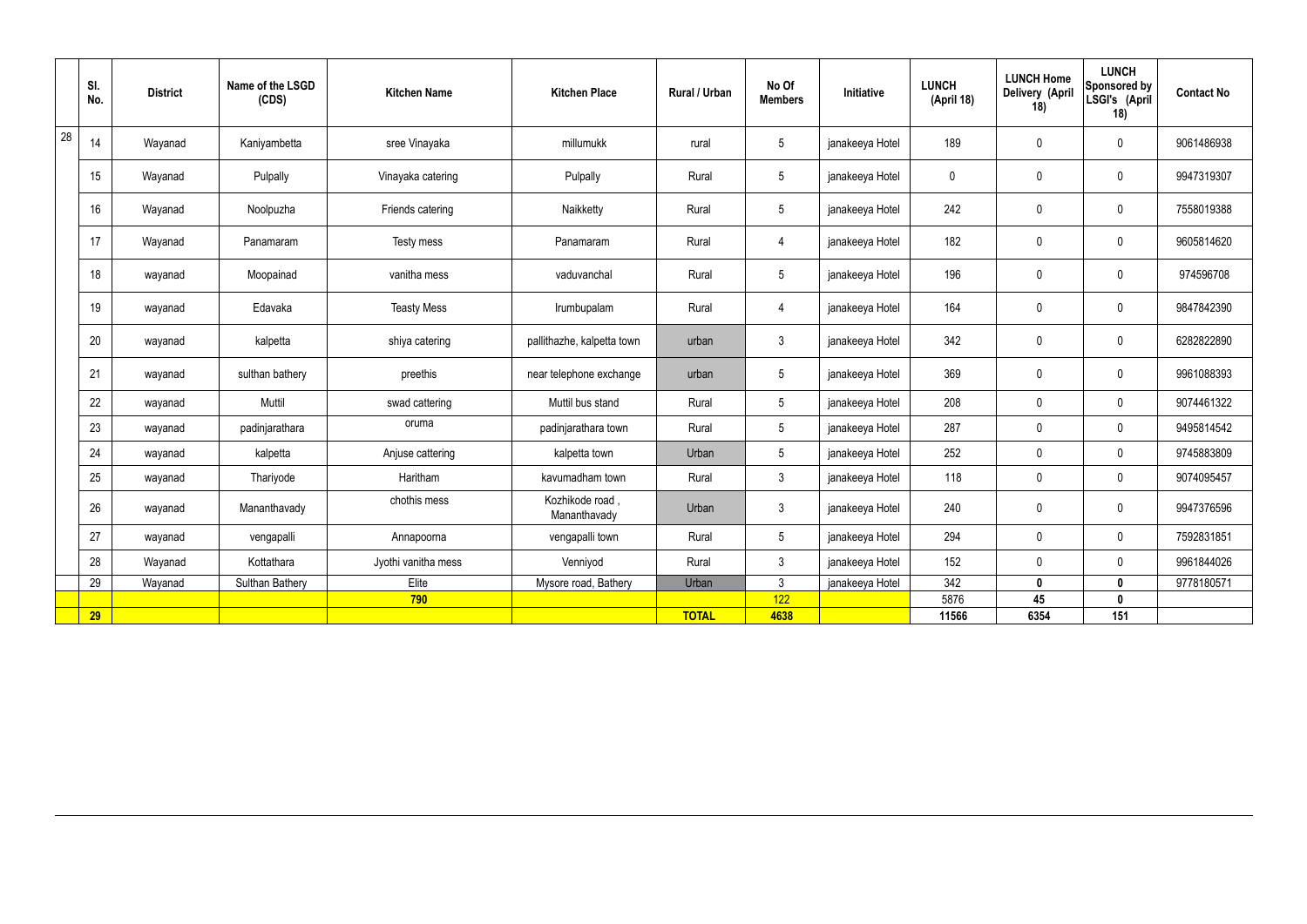| SI.<br>No. | <b>District</b> | Name of the LSGD<br>(CDS)                                                                        | <b>Kitchen Name</b>                                | <b>Kitchen Place</b>  | <b>Rural / Urban</b>            | No Of<br><b>Members</b> | Initiative                                                           | <b>LUNCH</b><br>(April 18) | <b>LUNCH Home</b><br>Delivery (April<br>18) | <b>LUNCH</b><br>Sponsored by<br>LSGI's (April<br>18) | <b>Contact No</b> |
|------------|-----------------|--------------------------------------------------------------------------------------------------|----------------------------------------------------|-----------------------|---------------------------------|-------------------------|----------------------------------------------------------------------|----------------------------|---------------------------------------------|------------------------------------------------------|-------------------|
|            |                 |                                                                                                  | STATUS OF JANAKEEYA HOTELS FUNCTIONING IN DISTRICT |                       |                                 |                         | STATUS OF FOOD DISTRIBUTED THROUGH JANAKEEYA HOTELS AS ON 18.04.2022 |                            |                                             |                                                      |                   |
|            | <b>District</b> | <b>Total</b><br><b>Janakeeya Hotels</b>                                                          | <b>Rural Units</b>                                 | <b>Urban</b><br>units | <b>STATUS OF</b><br><b>FOOD</b> | Home<br><b>Delivery</b> | Food Sponsored<br>by LSGIs                                           |                            | <b>TOTAL Meals</b><br><b>Distributed</b>    |                                                      |                   |
|            | <b>TVM</b>      | 110                                                                                              | 79                                                 | 31                    | 22,616                          | $\overline{0}$          | $\overline{7}$                                                       |                            | 22,623                                      |                                                      |                   |
|            | <b>KLM</b>      | 82                                                                                               | 72                                                 | 10 <sup>°</sup>       | 12064                           | $\overline{0}$          | $6^{\circ}$                                                          |                            | 12,070                                      |                                                      |                   |
|            | PTA             | 59                                                                                               | 54                                                 | 5 <sub>1</sub>        | 4485                            | 668                     | $\overline{0}$                                                       |                            | 5,153                                       |                                                      |                   |
|            | <b>ALP</b>      | 89                                                                                               | 80                                                 | 9                     | 6344                            | 3960                    | 90                                                                   | 10,394                     |                                             |                                                      |                   |
|            | <b>KTM</b>      | 82                                                                                               | 74                                                 | 8 <sup>°</sup>        | 80                              | $\overline{0}$          | $\overline{0}$                                                       | 80                         |                                             |                                                      |                   |
|            | <b>IDK</b>      | 50                                                                                               | 49                                                 | $\blacktriangleleft$  | 6025                            | $\overline{0}$          | 5 <sub>5</sub>                                                       | 6,030                      |                                             |                                                      |                   |
|            | <b>EKM</b>      | 115                                                                                              | 81                                                 | 34                    | 18271                           | 914                     | $\overline{0}$                                                       | 19,185                     |                                             |                                                      |                   |
|            | <b>TSR</b>      | 98                                                                                               | 87                                                 | 11                    | 8,898                           | 3,335                   | 30                                                                   |                            | 12,263                                      |                                                      |                   |
|            | <b>PGT</b>      | $102$                                                                                            | 92                                                 | 10 <sup>°</sup>       | 13,322                          | 84                      | 19 <sup>°</sup>                                                      |                            | 13,425                                      |                                                      |                   |
|            | <b>MLP</b>      | 128                                                                                              | 107                                                | 21                    | 272                             | 46                      | $\mathbf{3}$                                                         |                            | 321                                         |                                                      |                   |
|            | <b>WYD</b>      | 29                                                                                               | 24                                                 | 5 <sub>5</sub>        | 5876                            | 45                      | $\overline{0}$                                                       |                            | 5,921                                       |                                                      |                   |
|            | <b>KKD</b>      | 107                                                                                              | 77 <sub>z</sub>                                    | 30 <sup>°</sup>       | 25,848                          | 637                     | $\overline{7}$                                                       |                            | 26,492                                      |                                                      |                   |
|            | <b>KNR</b>      | 91                                                                                               | 76                                                 | 15 <sub>1</sub>       | 15,762                          | $\overline{0}$          | 14                                                                   |                            | 15,776                                      |                                                      |                   |
|            | <b>KSG</b>      | 44                                                                                               | 38                                                 | 6 <sup>1</sup>        | 6602                            | $\overline{0}$          | $\pmb{0}$                                                            |                            | 6,602                                       |                                                      |                   |
|            | <b>Total</b>    | 1186                                                                                             | 990                                                | 196                   | 146,465                         | 9,689                   | 181                                                                  |                            | 156,335                                     |                                                      |                   |
|            |                 |                                                                                                  | 2262                                               |                       |                                 | 156,335                 |                                                                      |                            |                                             |                                                      |                   |
|            | Date            | <b>Grand Total of meals</b><br><b>Distributed through</b><br>Janakeeya hotel as<br>on 12.11.2021 | Urban<br>units                                     | <b>Total</b><br>units | Rs. 20 /Lunch<br><b>Parcel</b>  | Home<br><b>Delivery</b> | <b>LUNCH</b><br>sponsored by<br><b>LSGIs</b>                         |                            | <b>Total Meals</b>                          |                                                      |                   |
|            |                 | 990                                                                                              | 196                                                | 1186                  | 146,465                         | 9,689                   | 181                                                                  |                            | 156,335                                     |                                                      |                   |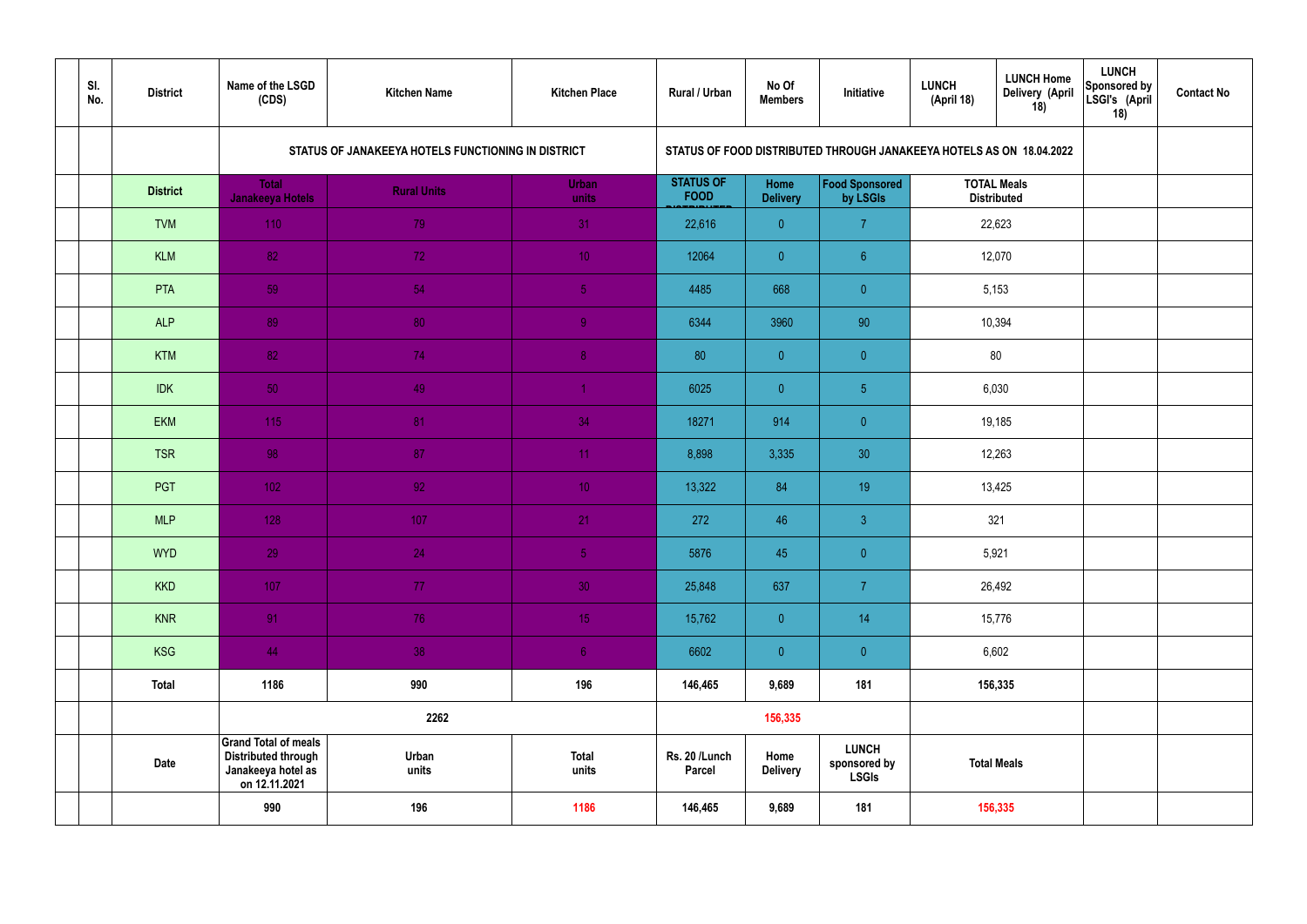| SI.<br>No. | <b>District</b> | Name of the LSGD<br>(CDS) | <b>Kitchen Name</b> | <b>Kitchen Place</b> | <b>Rural / Urban</b> | No Of<br><b>Members</b> | Initiative | LUNCH<br>(April 18) | <b>LUNCH Home</b><br><b>Delivery (April</b><br>$\overline{A}$ | LUNCH<br>$ S$ ponsored by $ $<br>LSGI's<br>(April<br>18) | <b>Contact No</b> |
|------------|-----------------|---------------------------|---------------------|----------------------|----------------------|-------------------------|------------|---------------------|---------------------------------------------------------------|----------------------------------------------------------|-------------------|
|------------|-----------------|---------------------------|---------------------|----------------------|----------------------|-------------------------|------------|---------------------|---------------------------------------------------------------|----------------------------------------------------------|-------------------|

| Districts with same number of hotels<br>(Each district use seperate cell for filling the | tvm                                                                                                                                                                                                                                                                                                                                                                                                                                                                                                                                                                                                                                                                                                                                                                     | Wayanad       | Alappuzha                     | Malappuram     | Kozhikode      | Thrissur       | Kollam      |               |  |  |
|------------------------------------------------------------------------------------------|-------------------------------------------------------------------------------------------------------------------------------------------------------------------------------------------------------------------------------------------------------------------------------------------------------------------------------------------------------------------------------------------------------------------------------------------------------------------------------------------------------------------------------------------------------------------------------------------------------------------------------------------------------------------------------------------------------------------------------------------------------------------------|---------------|-------------------------------|----------------|----------------|----------------|-------------|---------------|--|--|
| details)                                                                                 | Ernakulam                                                                                                                                                                                                                                                                                                                                                                                                                                                                                                                                                                                                                                                                                                                                                               | Kasaragod     | Kottayam                      | Palakkad       | Pathanamthitta | Ernakulam      | Kasaragod   |               |  |  |
| Districts with number of hotels increased                                                |                                                                                                                                                                                                                                                                                                                                                                                                                                                                                                                                                                                                                                                                                                                                                                         |               |                               |                |                |                |             |               |  |  |
| (Each district use seperate cell for filling the<br>details)                             |                                                                                                                                                                                                                                                                                                                                                                                                                                                                                                                                                                                                                                                                                                                                                                         |               |                               |                |                |                |             |               |  |  |
| Districts with number of hotels with zero entry of<br>meals                              | Thrissur(12)                                                                                                                                                                                                                                                                                                                                                                                                                                                                                                                                                                                                                                                                                                                                                            | Kasargod (34  | Kottayam(7)                   | Alappuzha (59) | Malappuram(21) | Kozhikode (13) | Kannur- (9) | Ernakulam(26) |  |  |
| (Each district use seperate cell for filling the<br>details)                             | pathanamthitta(17)                                                                                                                                                                                                                                                                                                                                                                                                                                                                                                                                                                                                                                                                                                                                                      | Trivandum (9) | ERNAKULAM (99)   Palakkad(10) |                | Wayanad -(2)   | Idukki(39)     | Kollam (15) |               |  |  |
| New hotels started (numbers)                                                             |                                                                                                                                                                                                                                                                                                                                                                                                                                                                                                                                                                                                                                                                                                                                                                         |               |                               |                |                |                |             |               |  |  |
| New hotels started at (location)                                                         | ERNAKULAM-THRIKKAKARA EAST -KUSUMAGIRI KAKKANADU                                                                                                                                                                                                                                                                                                                                                                                                                                                                                                                                                                                                                                                                                                                        |               |                               |                |                |                |             |               |  |  |
|                                                                                          | TVM-tvmcds 4 I, Iljanatha ruchikkoott asrayaElakamon -Achoos kottukal udayaAnad, Aruvikkara Chemmaruthi-Dreams                                                                                                                                                                                                                                                                                                                                                                                                                                                                                                                                                                                                                                                          |               |                               |                |                |                |             |               |  |  |
|                                                                                          | kottayam - Akalakunnam, Ayarkunnam, chemp, Madapally, melukavu, tv puram, Thalanadu,, pampady, vechoor vechoor                                                                                                                                                                                                                                                                                                                                                                                                                                                                                                                                                                                                                                                          |               |                               |                |                |                |             |               |  |  |
|                                                                                          | Alappuzha - Ala Alappuzha North Alappuzha South Alappuzha South Alappuzha South Ambalappuzha North Ambalappuzha South Arattupuzha Arookutty Aroor Aryad Budhanoor<br>Chambakulam Chenganoor Chennam Pallippuram Cheriyanad Cherthala Municipality Cherthala Municipality Cherthala South Chingoli Chunakkara Devikulangara Edathua Ezhupunna Harippad<br>Kadakkarappally Kandalloor Kanjikuzhy Karthikappally Kavalam Kodamthurath Krishnapuram Kuthiyathode Mannar Mavelikkara Thamarakulam Mavelikkara Thekkekara Mulakkuzha Muttar Nedumudy<br>Neelamperoor Panavally Pandanad Pattanakkad Pulincunnu Puliyoor Punnapra North Punnapra South Purakad Purakad Ramankary Thaicattussery Thakazhy Thannermukkom Thiruvanvandoor Thuravoor<br>Vayalar Veliyanad Venmoney |               |                               |                |                |                |             |               |  |  |
|                                                                                          | Assamannoor,Chendamangalam,cheranelloor,Edakkattuvayal,Edavanakkad,Keezhmad,Kochi East,Kochi South,kochiwest,kuzhuppilly,Kunnukara,manjalloor,Maradu,Paingottoor,Pootrikka, thrikkakkara west,<br>Thrikkakkara east,                                                                                                                                                                                                                                                                                                                                                                                                                                                                                                                                                    |               |                               |                |                |                |             |               |  |  |
|                                                                                          | Kozhikode - Koorachund, Ulliyeri, Thalakulathur, Koduvally, Omasery, Kattippara, Atholi, Kkd Central, Kkd North, Kkd South, Kodiyathur Narippatta, Ayancheri (today off)                                                                                                                                                                                                                                                                                                                                                                                                                                                                                                                                                                                                |               |                               |                |                |                |             |               |  |  |
|                                                                                          | Idukki - Arakulam, Edavetty, mankulam, Senapathy, munnar, konnathadi                                                                                                                                                                                                                                                                                                                                                                                                                                                                                                                                                                                                                                                                                                    |               |                               |                |                |                |             |               |  |  |
|                                                                                          | "Kollam:- Ittiva,Clappana, Oachira,, West Kalllada,Thazhava, Karunagapally, Perayam, Kareepra, Chirakkara-Bhoomika, Kalluvathukkal, Kummil,Nedumpana, Mylom, Kottamkara, Panayam JHs not<br>opened today."                                                                                                                                                                                                                                                                                                                                                                                                                                                                                                                                                              |               |                               |                |                |                |             |               |  |  |